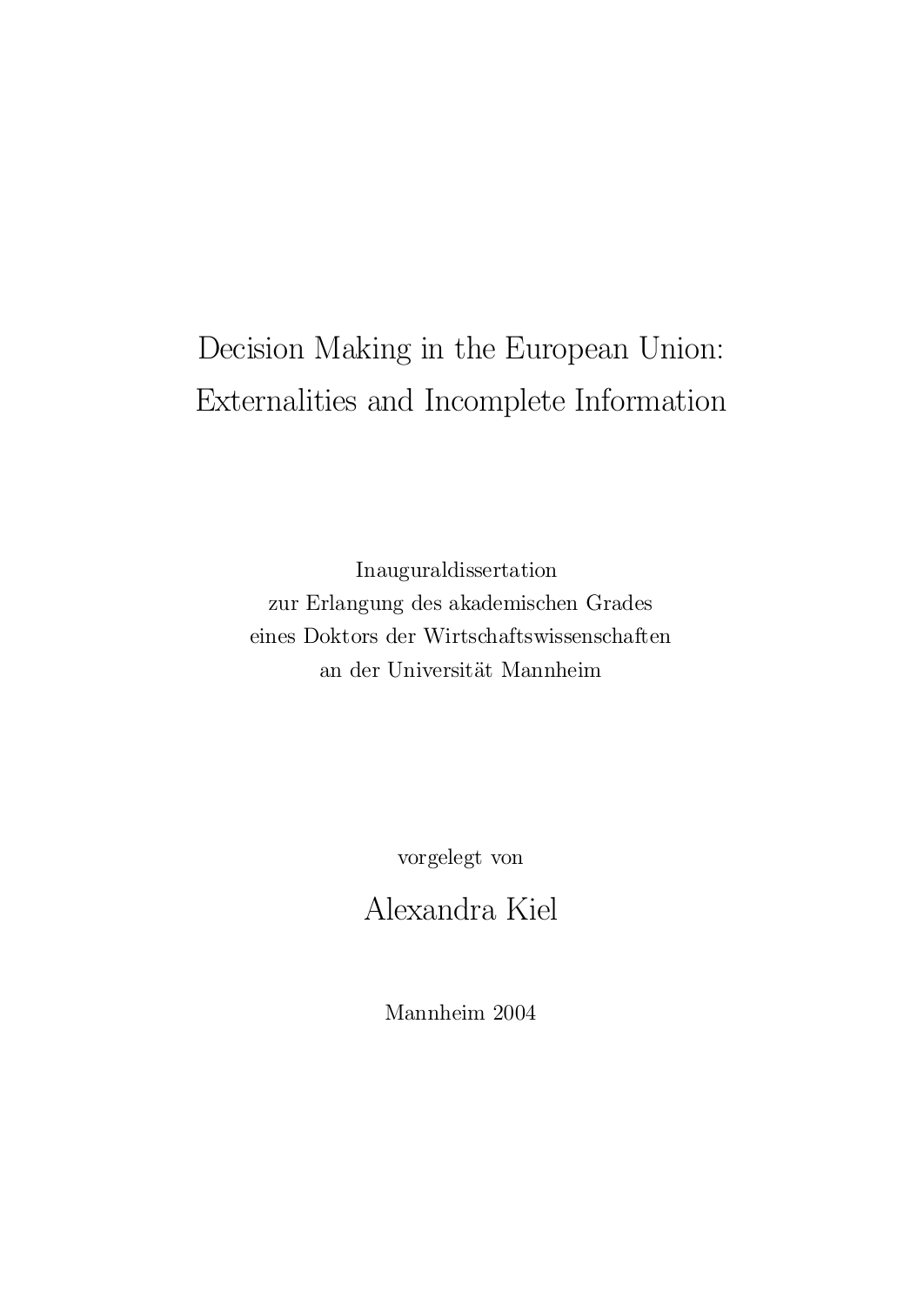Referent: Prof. Dr. Hans Peter Grüner Koreferent: Prof. Dr. Benny Moldovanu Dekan: Prof. Konrad Stahl, Ph.D.

Tag der mündlichen Prüfung: 28. Mai 2004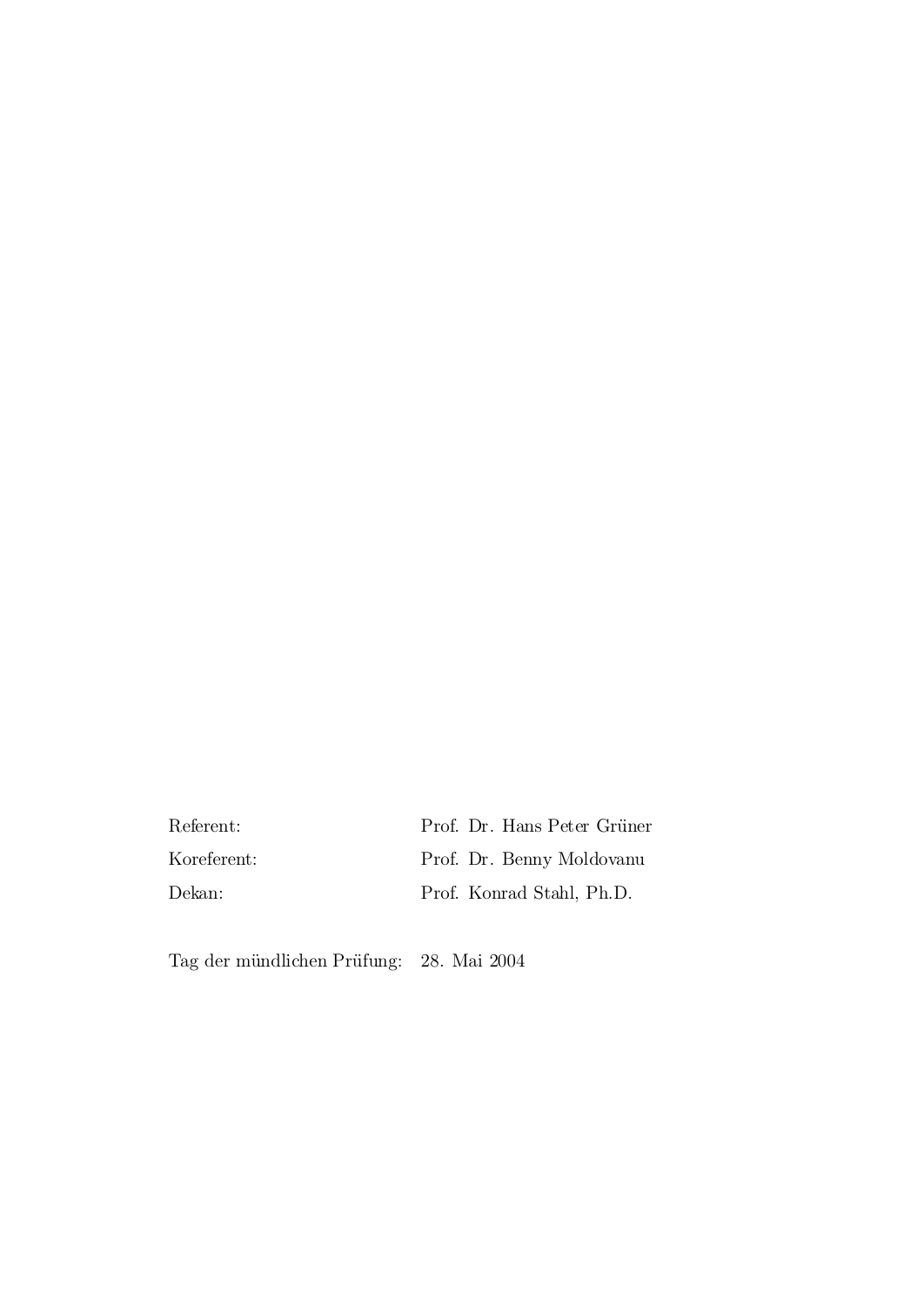## Acknowledgements

First of all, I am greatly indebted to my supervisor, Hans Peter Grüner, for his countless suggestions and his motivating support. This work benefited very much from his comments and advice, especially the first section which originates from collaboration with Hans Peter Grüner. Many thanks also go to Benny Moldovanu for his very valuable support.

Furthermore, I would like to thank my colleagues at the "Lehrstuhl für Wirtschaftspolitik" for the numerous suggestions and comments, first of all Elisabeth Schulte for endless discussions. I also benefited from the very friendly working environment and the omnipresent support of Ursula Nurgenç.

I also took advantage of the inspiring atmosphere at the Mannheim Department of Economics, in particular I profited from the numerous discussions with Sascha Haller and Jörg Nikutta.

Finally, I would especially like to thank my parents and Sascha for their enduring support.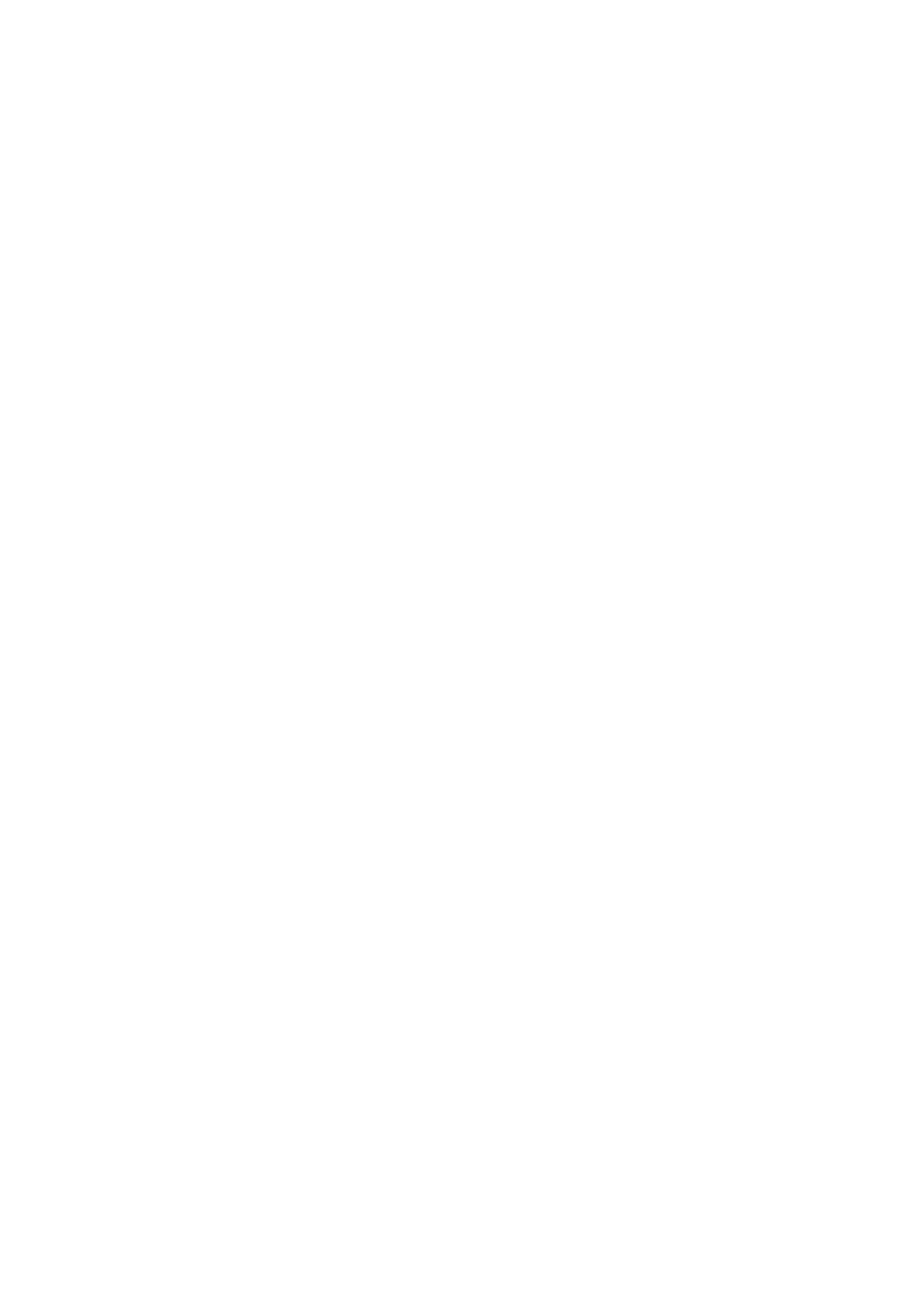# Contents

| $\mathbf{1}$ | <b>General Introduction</b>                                      |                                                                                                                                                                                                                                              |                |  |  |  |  |
|--------------|------------------------------------------------------------------|----------------------------------------------------------------------------------------------------------------------------------------------------------------------------------------------------------------------------------------------|----------------|--|--|--|--|
|              | 1.1                                                              | Collective Decisions with Interdependent Valuations                                                                                                                                                                                          | $\overline{7}$ |  |  |  |  |
|              | 1.2                                                              | The European Stability and Growth Pact as a Device for                                                                                                                                                                                       |                |  |  |  |  |
|              |                                                                  |                                                                                                                                                                                                                                              | 8              |  |  |  |  |
|              | 1.3                                                              | Monetary Unification & Decision Procedures $\ldots \ldots$                                                                                                                                                                                   | 9              |  |  |  |  |
| $\mathbf{2}$ | <b>Collective Decisions with Interdependent Valuations</b><br>11 |                                                                                                                                                                                                                                              |                |  |  |  |  |
|              | 2.1                                                              |                                                                                                                                                                                                                                              | 11             |  |  |  |  |
|              |                                                                  | Decisions with public values $\dots \dots \dots \dots$<br>2.1.1                                                                                                                                                                              | 11             |  |  |  |  |
|              |                                                                  | Some applications $\ldots \ldots \ldots \ldots \ldots \ldots$<br>2.1.2                                                                                                                                                                       | 12             |  |  |  |  |
|              |                                                                  | Relation to literature $\ldots \ldots \ldots \ldots \ldots \ldots$<br>2.1.3                                                                                                                                                                  | 14             |  |  |  |  |
|              | 2.2                                                              |                                                                                                                                                                                                                                              | 17             |  |  |  |  |
|              |                                                                  | 2.2.1                                                                                                                                                                                                                                        | 18             |  |  |  |  |
|              |                                                                  | 2.2.2<br>The mechanisms $\ldots \ldots \ldots \ldots \ldots \ldots$                                                                                                                                                                          | 19             |  |  |  |  |
|              | 2.3                                                              |                                                                                                                                                                                                                                              | 20             |  |  |  |  |
|              |                                                                  | 2.3.1                                                                                                                                                                                                                                        | 20             |  |  |  |  |
|              | 2.4                                                              | Comparison of the mean and the median mechanism $\ldots$                                                                                                                                                                                     | 25             |  |  |  |  |
|              |                                                                  | 2.4.1                                                                                                                                                                                                                                        | 26             |  |  |  |  |
|              |                                                                  | Example with uniform distribution $\ldots \ldots \ldots$<br>2.4.2                                                                                                                                                                            | 30             |  |  |  |  |
|              | 2.5                                                              | Robustness<br>and the contract of the contract of the contract of the contract of the contract of the contract of the contract of the contract of the contract of the contract of the contract of the contract of the contract of the contra | 33             |  |  |  |  |
|              | 2.6                                                              |                                                                                                                                                                                                                                              | 36             |  |  |  |  |
| $\bf{3}$     |                                                                  | The European SGP as a Device for adequate Stabilization                                                                                                                                                                                      | 38             |  |  |  |  |
|              | 3.1                                                              |                                                                                                                                                                                                                                              | 38             |  |  |  |  |
|              |                                                                  | Relation to literature<br>3.1.1                                                                                                                                                                                                              | 41             |  |  |  |  |
|              | 3.2                                                              |                                                                                                                                                                                                                                              | 43             |  |  |  |  |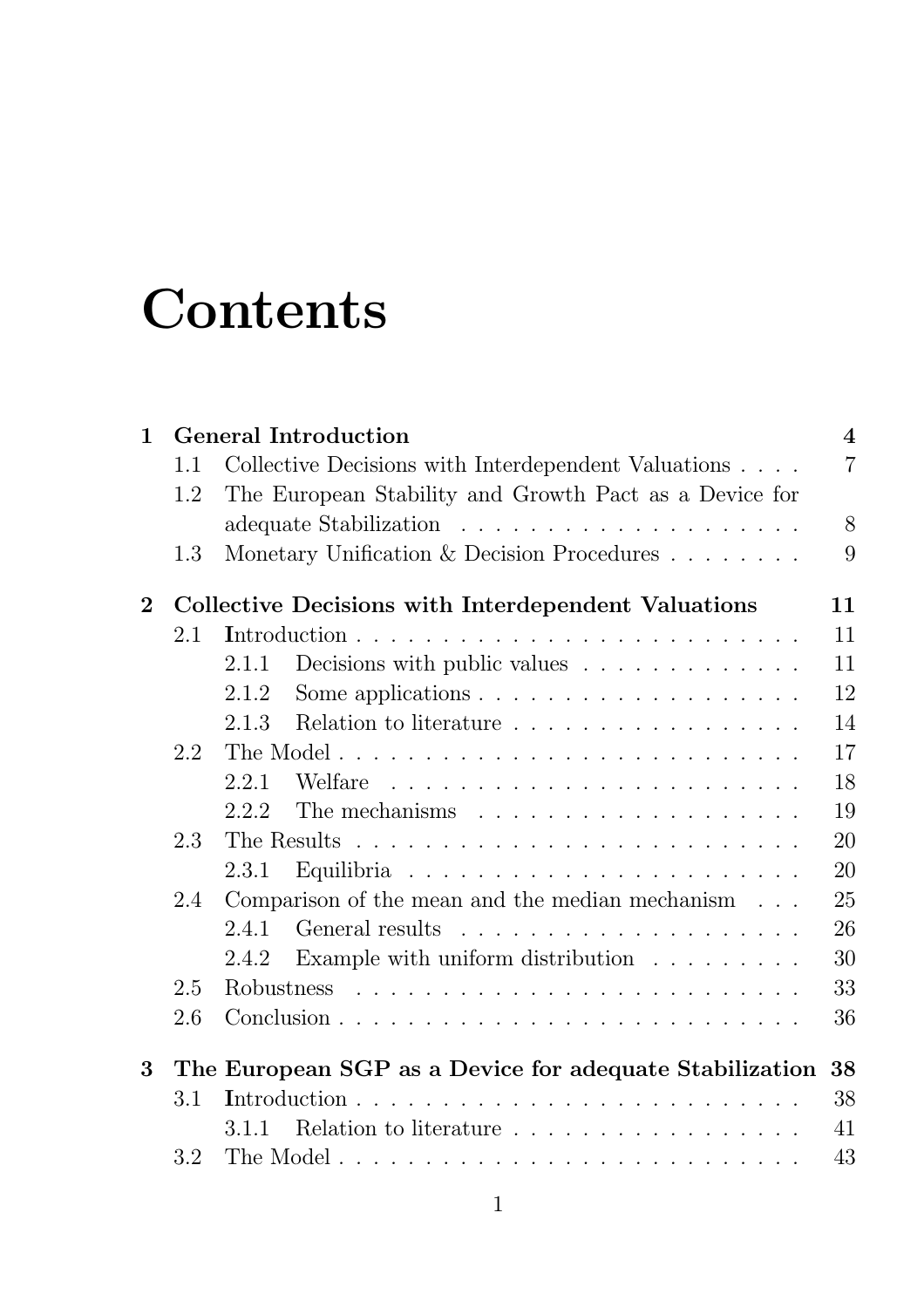|     | 3.2.1 | War of attrition $\ldots \ldots \ldots \ldots \ldots \ldots \ldots$ | 44                                                                                                                                                                                                                                                                                                                                                                                                                                                                                                                                                          |
|-----|-------|---------------------------------------------------------------------|-------------------------------------------------------------------------------------------------------------------------------------------------------------------------------------------------------------------------------------------------------------------------------------------------------------------------------------------------------------------------------------------------------------------------------------------------------------------------------------------------------------------------------------------------------------|
|     | 3.2.2 |                                                                     | 50                                                                                                                                                                                                                                                                                                                                                                                                                                                                                                                                                          |
|     | 3.2.3 | SGP with renegotiations $\ldots \ldots \ldots \ldots \ldots$        | 55                                                                                                                                                                                                                                                                                                                                                                                                                                                                                                                                                          |
|     | 3.2.4 |                                                                     | 57                                                                                                                                                                                                                                                                                                                                                                                                                                                                                                                                                          |
| 3.3 |       |                                                                     | 59                                                                                                                                                                                                                                                                                                                                                                                                                                                                                                                                                          |
|     | 3.3.1 | Equilibrium cut-off values $\ldots \ldots \ldots \ldots$            | 60                                                                                                                                                                                                                                                                                                                                                                                                                                                                                                                                                          |
|     | 3.3.2 |                                                                     | 60                                                                                                                                                                                                                                                                                                                                                                                                                                                                                                                                                          |
|     | 3.3.3 |                                                                     | 62                                                                                                                                                                                                                                                                                                                                                                                                                                                                                                                                                          |
|     | 3.3.4 |                                                                     | 64                                                                                                                                                                                                                                                                                                                                                                                                                                                                                                                                                          |
|     | 3.3.5 |                                                                     | 70                                                                                                                                                                                                                                                                                                                                                                                                                                                                                                                                                          |
| 3.4 |       |                                                                     | 71                                                                                                                                                                                                                                                                                                                                                                                                                                                                                                                                                          |
|     | 3.4.1 |                                                                     | 71                                                                                                                                                                                                                                                                                                                                                                                                                                                                                                                                                          |
|     | 3.4.2 | Welfare                                                             | 75                                                                                                                                                                                                                                                                                                                                                                                                                                                                                                                                                          |
|     | 3.4.3 |                                                                     | 75                                                                                                                                                                                                                                                                                                                                                                                                                                                                                                                                                          |
| 3.5 |       |                                                                     | 78                                                                                                                                                                                                                                                                                                                                                                                                                                                                                                                                                          |
|     | 3.5.1 |                                                                     | 79                                                                                                                                                                                                                                                                                                                                                                                                                                                                                                                                                          |
|     | 3.5.2 |                                                                     | 82                                                                                                                                                                                                                                                                                                                                                                                                                                                                                                                                                          |
|     | 3.5.3 |                                                                     | 85                                                                                                                                                                                                                                                                                                                                                                                                                                                                                                                                                          |
| 3.6 |       |                                                                     | 89                                                                                                                                                                                                                                                                                                                                                                                                                                                                                                                                                          |
|     |       |                                                                     | 91                                                                                                                                                                                                                                                                                                                                                                                                                                                                                                                                                          |
| 4.1 |       |                                                                     | 91                                                                                                                                                                                                                                                                                                                                                                                                                                                                                                                                                          |
|     |       |                                                                     | 93                                                                                                                                                                                                                                                                                                                                                                                                                                                                                                                                                          |
| 4.2 |       |                                                                     | 95                                                                                                                                                                                                                                                                                                                                                                                                                                                                                                                                                          |
|     |       |                                                                     | 96                                                                                                                                                                                                                                                                                                                                                                                                                                                                                                                                                          |
|     | 4.2.2 |                                                                     | 99                                                                                                                                                                                                                                                                                                                                                                                                                                                                                                                                                          |
| 4.3 |       |                                                                     | 104                                                                                                                                                                                                                                                                                                                                                                                                                                                                                                                                                         |
|     |       |                                                                     | 105                                                                                                                                                                                                                                                                                                                                                                                                                                                                                                                                                         |
|     |       |                                                                     | 105                                                                                                                                                                                                                                                                                                                                                                                                                                                                                                                                                         |
|     |       |                                                                     | 106                                                                                                                                                                                                                                                                                                                                                                                                                                                                                                                                                         |
|     |       |                                                                     | 107                                                                                                                                                                                                                                                                                                                                                                                                                                                                                                                                                         |
| 4.4 |       |                                                                     | 108                                                                                                                                                                                                                                                                                                                                                                                                                                                                                                                                                         |
|     |       | 4.2.1<br>4.3.1<br>4.3.2<br>4.3.3<br>4.3.4                           | SGP without renegotiations $\ldots \ldots \ldots \ldots$<br>Solution of the game $\dots \dots \dots \dots \dots \dots \dots \dots$<br>Voluntary participation<br>Expected externality mechanism $\ldots \ldots \ldots$<br>and a series of the contract of the contract of the contract of the contract of the contract of the contract of<br>Voluntary participation<br>Independent countries<br>Monetary Unification & Decision Procedures<br>4.1.1 Relation to literature<br>Welfare Maximization<br>Welfare Maximization – Median $\ldots \ldots \ldots$ |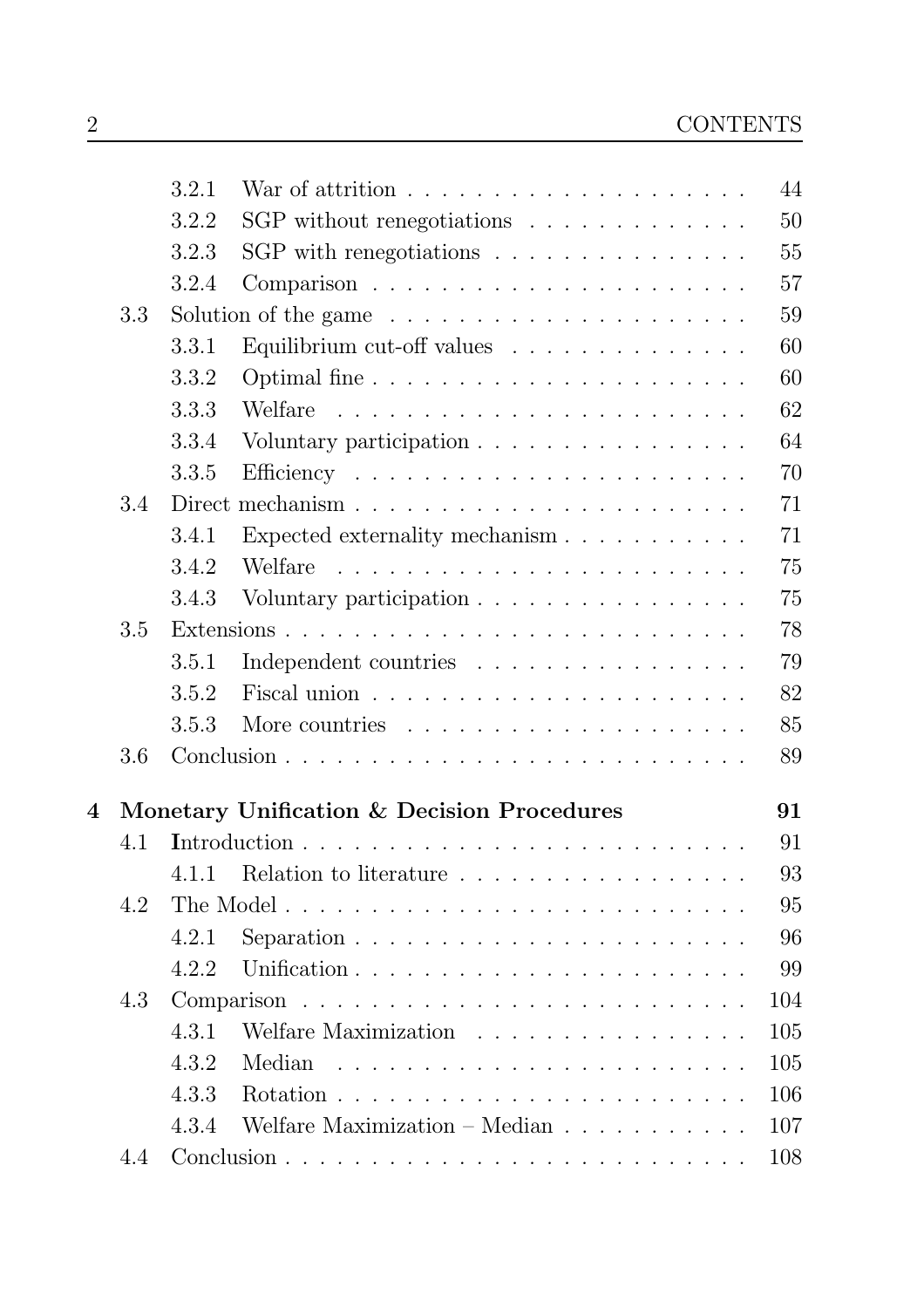| A Appendix: Collective Decisions with Interdependent Va-        |     |
|-----------------------------------------------------------------|-----|
| luations                                                        | 110 |
| B Appendix: The SGP as a Device for adequate Stabilization 113  |     |
| C Appendix: Monetary Unification & Decision Procedures 125      |     |
| C.1 Expected utility under unification with median decision 125 |     |
|                                                                 |     |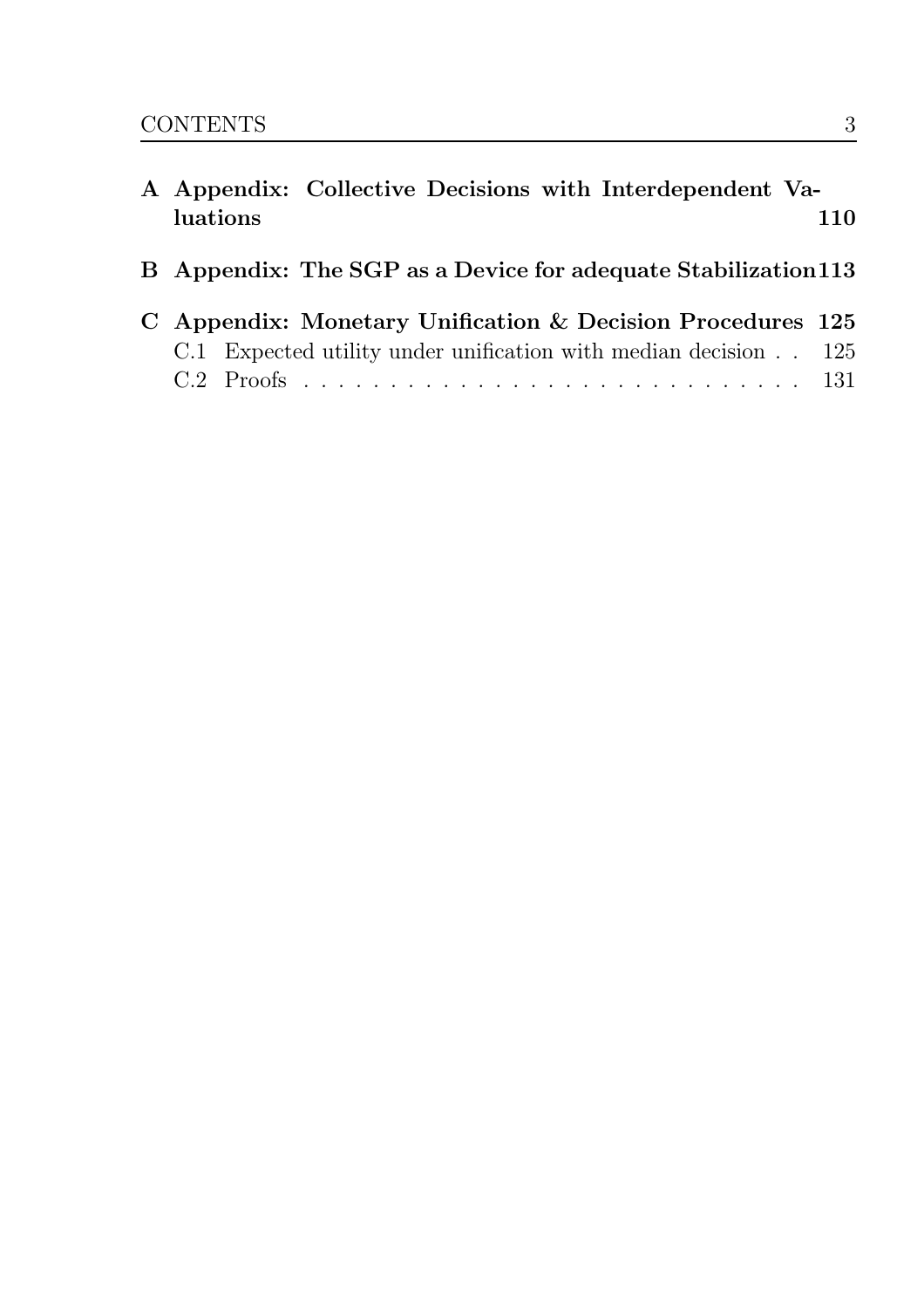# Chapter 1 **General Introduction**

Whenever a group of individuals has to reach an agreement about a common cause, some method of collective decision making will be applied. In this spirit, the theory of collective decisions is relevant for almost every aspect of our lives. Examples include a family who wants to decide where to go for holidays or a group of friends who has to choose how to spend the night.

Likewise, every branch of economics knows its own collective decision problem: Industrial organization is concerned with decisions on the future course of a firm made by the board of directors, labor economics considers recruitment decisions which are often taken by a commission and public choice theory analyzes the provision of public goods.

In politics, there exist numerous applications of the theory of collective decisions. To name a few, consider the agreement of a coalitional government on future taxes or the decision of a committee on the reform of a certain law. International organizations like the *European Union* have to build consensus about various politics, ranging from assessing excessive deficits under the *Stability and Growth Pact* to the development of a Com*mon Foreign and Security Policy.* Moreover, the Governing Council of the *European Central Bank* decides on the common monetary policy for all members of the *European Monetary Union*.

Bearing in mind the broad relevancy of collective decisions, it is not astonishing that examples of their analysis reach as far back as the fourth century before Christ. Classical writings include Aristotle in ancient Greece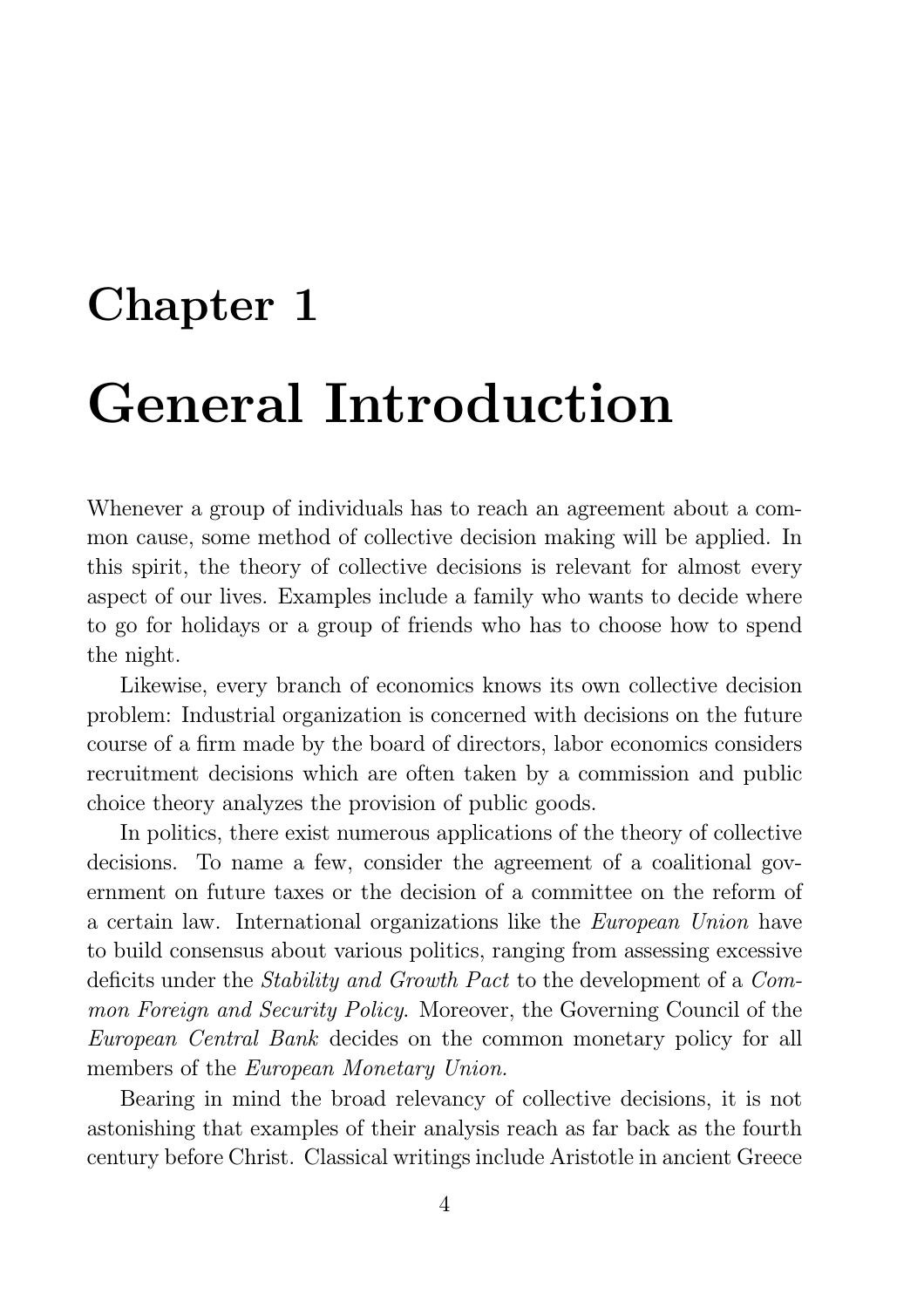and Kautilya in ancient India who explored collective decision making in their books respectively entitled *Politics* and *Economics* (see Arrow et al. [2002]). Moreover, there exists a long tradition of analyzing collective decisions by means of mathematical methods. The rigorous analysis of collective decision making was established in the eighteenth century by contributions of Borda [1781] and Condorcet [1785] who were the first to theoretically investigate the performance of different decision procedures.

During the further evolution of this theory, emphasis has been put on the (strategic) interaction of individuals in collective decision making. Since no individual lives in isolation, its actions, decisions and thoughts influence others and thus in turn may affect the commonly desired decision. If the well-being of an individual is directly affected by the actions of others, a so-called externality is present. Therefore, external effects are inherently omnipresent in collective decision making. For example, the decision of the Governing Council of the *European Central Bank* on the common monetary policy may affect members as well as non-members of the *European Monetary Union* in various ways. Furthermore, decisions on environmental standards taken by the member states of the *European* Union have positive external effects on neighboring countries.

Once rational individuals perceive the possibility of manipulating the decision in the direction of their own interest, they will not hesitate to exploit this opportunity. The importance of strategic aspects in collective decision making was already noted by Arrow [1951] who pointed out that "Once a machinery for making social choices from individual tastes is established, individuals will find it profitable, from a rational point of view, to misrepresent their tastes by their actions".

Taking strategic behavior and private information *(tastes* in Arrow's sense) into account, this leads to the theory of *mechanism design*. This theory analyzes collective decisions when individual preferences are not publicly observable. As a result, individuals must be relied upon to reveal this information. Again, it was Arrow [1951] who observed that "Even in a case" where it is possible to construct a procedure showing how to aggregate individual tastes into a consistent social preference pattern, there still remains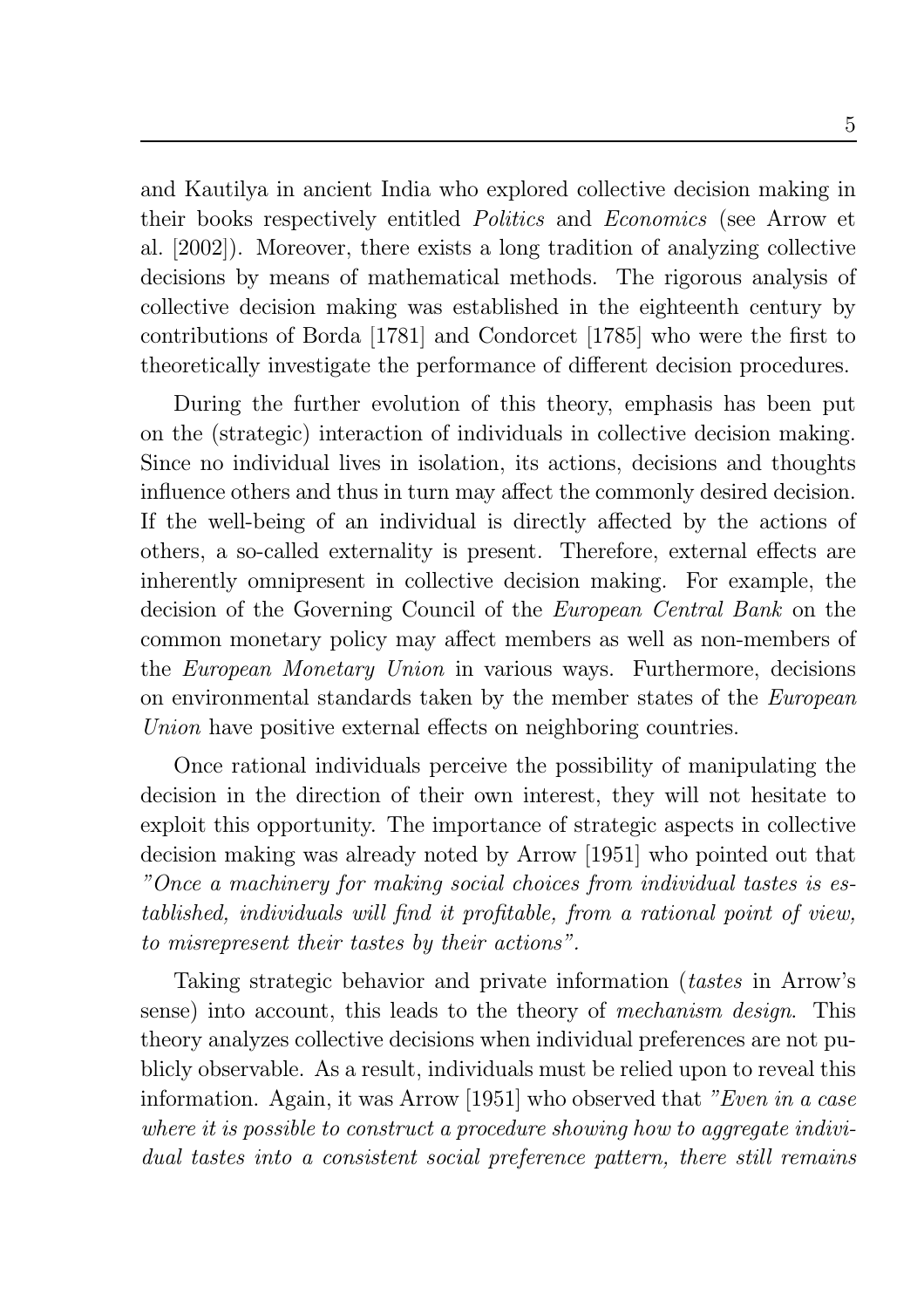the problem of devising rules of the game so that individuals will actually express their true tastes even when they are acting rationally".

In terms of mechanism design, any decision process can be seen as a game form and the mechanism in turn describes the rules of this game. Specific equilibrium concepts are borrowed from non-cooperative game theory in order to predict the behavior of rational individuals. If an equilibrium of the game induced by the mechanism exists, it will be possible to assign an outcome to the mechanism. Which allocations remain achievable depends on the informational environment. On this note, mechanism design theory studies the extent to which the information revelation problem constraints the way collective decisions can respond to individual preferences. Important early contributions to this theory include (among many others) Clarke [1971], Groves [1973], Gibbard [1973], Satterthwaite [1975], Arrow [1979], D'Aspremont and Gérard-Varet [1979] as well as Myerson and Satterthwaite [1983].

This dissertation analyzes three different collective decision problems when external effects are present and information is incomplete. In Chapter 2, I focus on collective decisions where individually desired outcomes are correlated but not identical. Each individual holds private information that mainly concerns his own desired policy but also affects all other individuals. The analysis is general, but has numerous applications including, for example, the common monetary policy of the *European Union* or its environmental policy. This chapter originates from collaboration with Hans Peter Grüner and will be published in the *European Economic Review*. Chapter 3 analyzes fiscal stabilization decisions under the *European Sta*bility and Growth Pact when member states experience negative spillovers of debt issuance due to a common monetary policy. Private information on behalf of interest groups about costs or benefits of delayed stabilization leads to a war of attrition that may be mitigated by a fine for deficits. In Chapter 4, the influence of different decision procedures on the entry decision into a monetary union in the presence of asymmetric shocks and externalities in decision making is analyzed.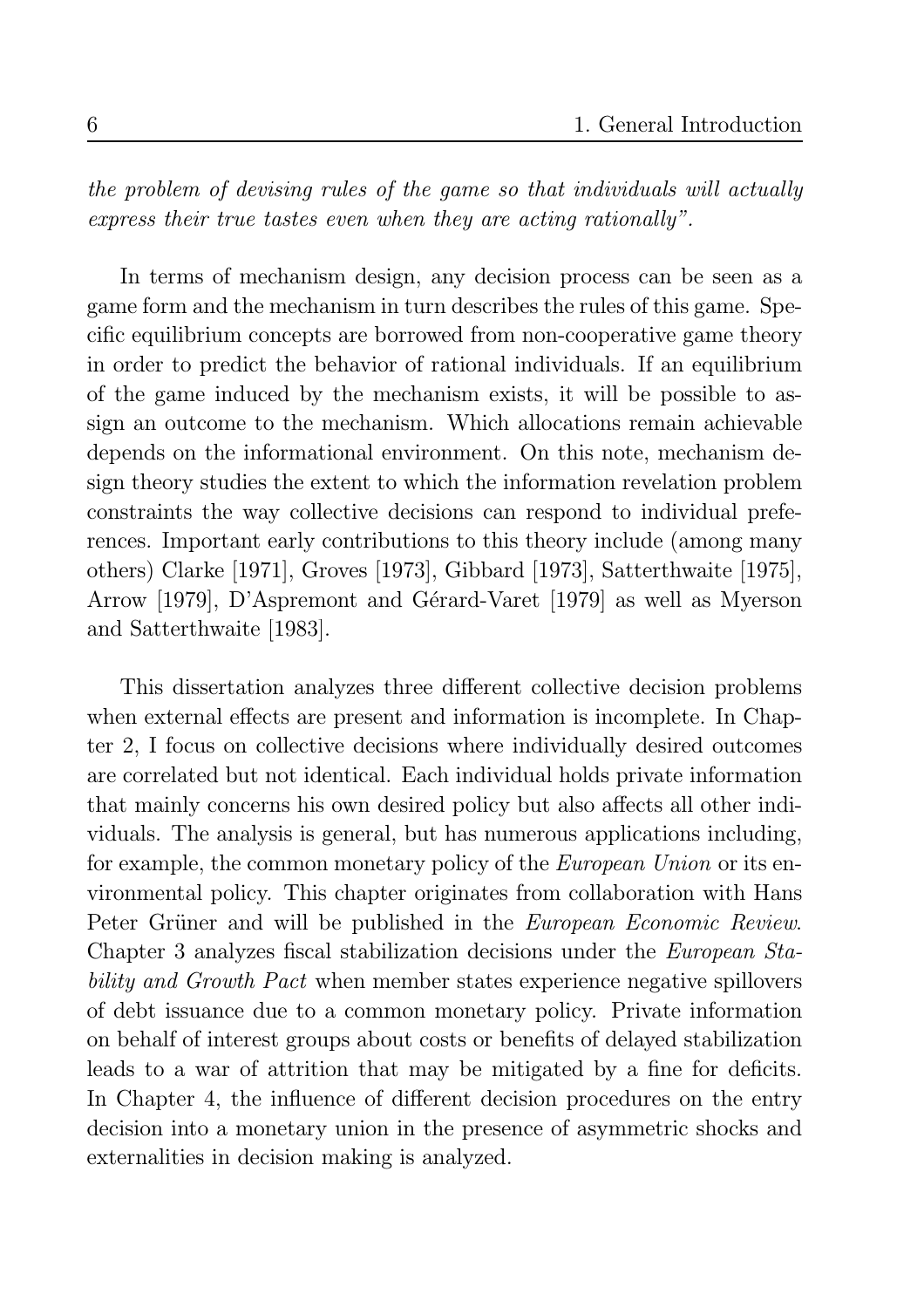## **Collective Decisions with Interdependent**  $1.1$ **Valuations**

This chapter studies collective decisions with private information about desired policies, when the individually preferred decision of an individual does not only depend on his own private information but also on the private information of the others. In contrast to the existing literature, we neither restrict attention to political outcomes under individual utility maximization nor focus on efficient aggregation of perfectly coordinated interests, but instead vary the extent to which individual interests influence each other. The question is how existing mechanisms perform when individual preferences are correlated to a certain extent.

Considering direct mechanisms in which participation is not voluntary and monetary transfers are ruled out a priori, we focus on two specific mechanisms, the median and the mean mechanism. The median mechanism implements the median announcement, whereas the mean mechanism implements the average of all announcements. The main difference between these two mechanisms is how the implemented decision is influenced by changes in the announcements of private information. Under the median mechanism changes in extreme positions are disregarded, since the final decision solely depends on the median. Under the mean mechanism extreme positions influence the decision, since here all available information is taken into account.

In this setting, we establish the existence of symmetric Bayesian Nash equilibria of the corresponding games. In equilibrium, under the median mechanism individuals understate their private information, whereas under the mean mechanism they overstate it. As a consequence, the performance of the mechanisms depends upon the extent to which individual interests influence each other. With weak interdependencies, the median mechanism outperforms the mean mechanism, whereas with strong interdependencies it is better to use the average as decision mechanism.

Applications of this setting include the decision about the provision of public goods and decision processes in international organizations, teams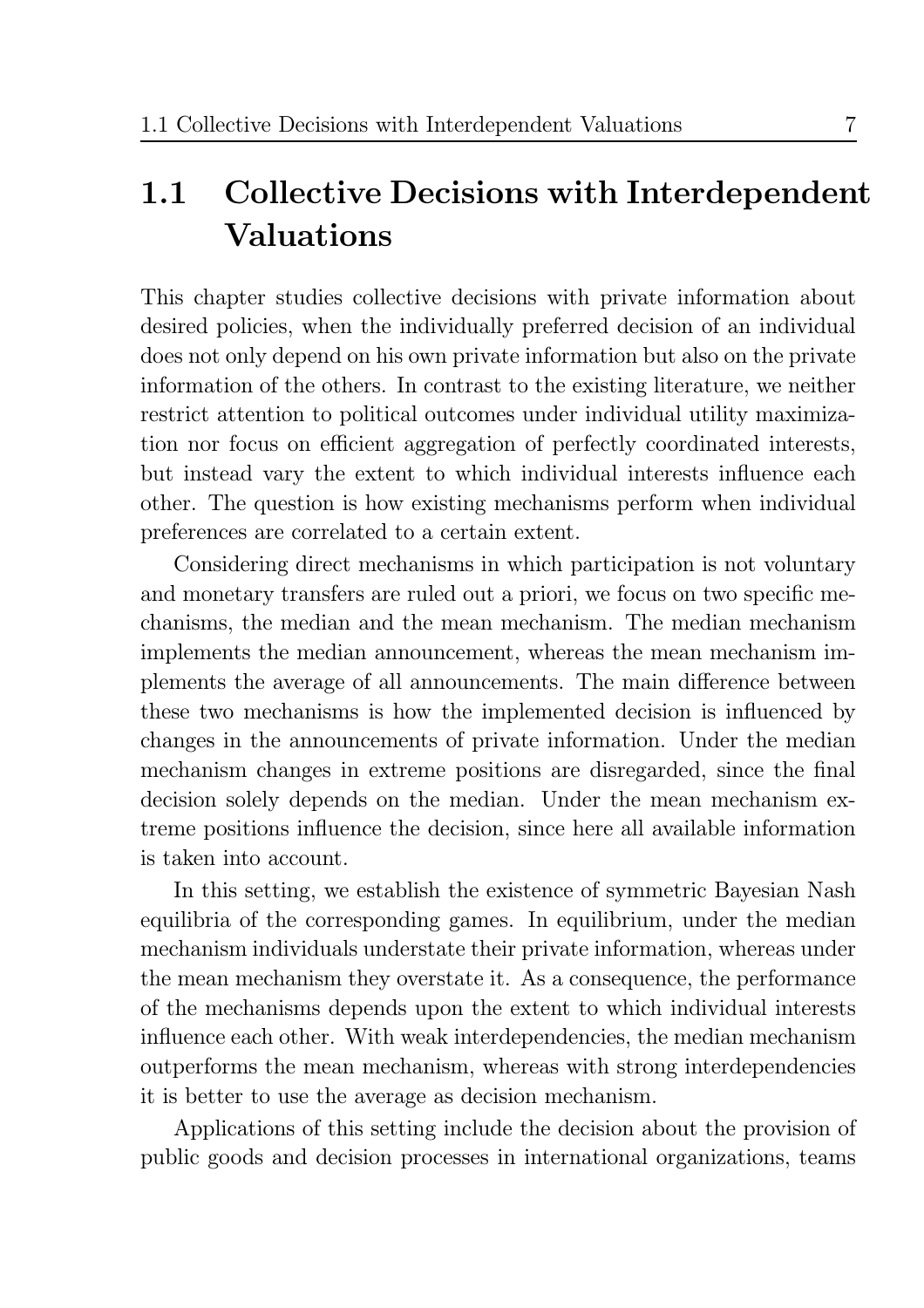or firms. The example that inspired this work is the decision process in the *European Central Bank*. At least part of the information of members of the *Central Bank Council* may be seen as their private information, for example experience or expectations.

### The European Stability and Growth Pact 1.2 as a Device for adequate Stabilization

A common monetary policy as conducted by the *European Central Bank* affects other national economic policies, for example fiscal or labor market policies. In this chapter, I focus on the first of these relationships, i.e. the interaction between one monetary authority and many independent national fiscal policies, and analyze fiscal stabilization decisions under the *European Stability and Growth Pact.* Three main questions are considered: rationales for the pact, reasons for signing it and possible improvements.

Focus of the analysis is the adoption of a welfare increasing fiscal reform. Private information about the costs of delayed stabilization leads to a war of attrition between interest groups in the member countries of a monetary union. Since the group that concedes first has to bear the larger part of the necessary cutbacks, it is individually rational for each group not to give in. I extend the basic set-up to the case of a monetary union in order to model negative spillovers of debt issuance due to a common monetary policy. Moreover, I introduce a fine for deficits to mimic some features of the *European Stability and Growth Pact.* Allowing for private benefits of delayed stabilization is another important feature of the model.

The first result of this chapter is that deficit sanctions can indeed enforce national commitment to stabilization. In the presence of private benefits of delay however, the effect is not unambiguously positive. However, if the pact is carefully designed with respect to the height of the fine, its introduction will lead to increases in welfare. On the other hand, the pact does not implement the ex post efficient decision, i.e. delay of stabilization when this is desirable. Therefore, I adapt an expected externality mechanism to this setting. When there exists private information, this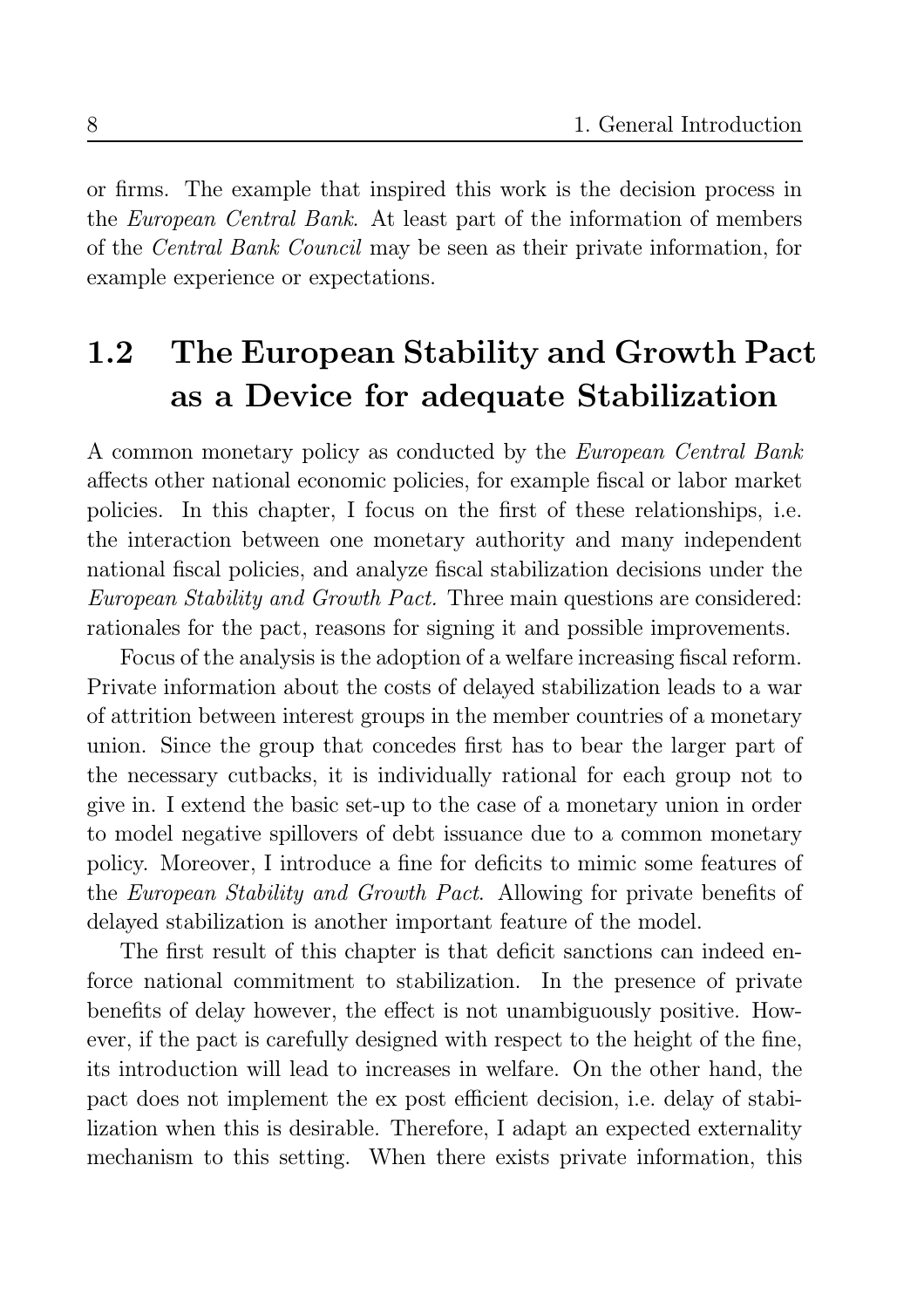mechanism yields the best achievable outcome, but is unfortunately not able to ensure voluntary participation ex post.

## To join or not to join? Monetary Unifi-1.3 cation & Decision Procedures

In tradition with the literature on *Optimum Currency Areas* this chapter analyzes the costs and benefits of joining a monetary union. Here, the trade-off concerns the costs of giving up independent monetary policy making and the benefits of gaining influence on union decisions. Assuming that the candidate economy is influenced by union wide shocks as well as by country-specific ones, accession reduces the possibility to react independently on country-specific shocks. Supposing further that also decisions taken inside the union influence the economic situation of the candidate, entry offers the opportunity to influence decisions taken inside the union. On the other hand, before accession potential members have to react on union decisions in order to support their national economies what may involve substantial costs.

In addition, the influence of three different decision procedures applied in a federal union on the entry decision of a potential member is analyzed. The decision procedures differ in the degree of influence they assign to union members in joint decision taking. The first determines the union wide decision as to maximize welfare. According to the second mechanism the median of desired policies of the members is implemented. Finally, I consider a procedure called *rotation*. Here, an exogenously fixed probability is introduced with which one member may determine the union wide decision alone. The performance of the procedures depends on the degree of interdependencies between economies as well as on the specification of national preferences.

The result of this chapter is that concentrating on the perspective of a potential member unification performs relatively poor compared to separation. This holds irrespective of the decision procedure. The only possibility to make entry profitable for a potential member is to grant it a merely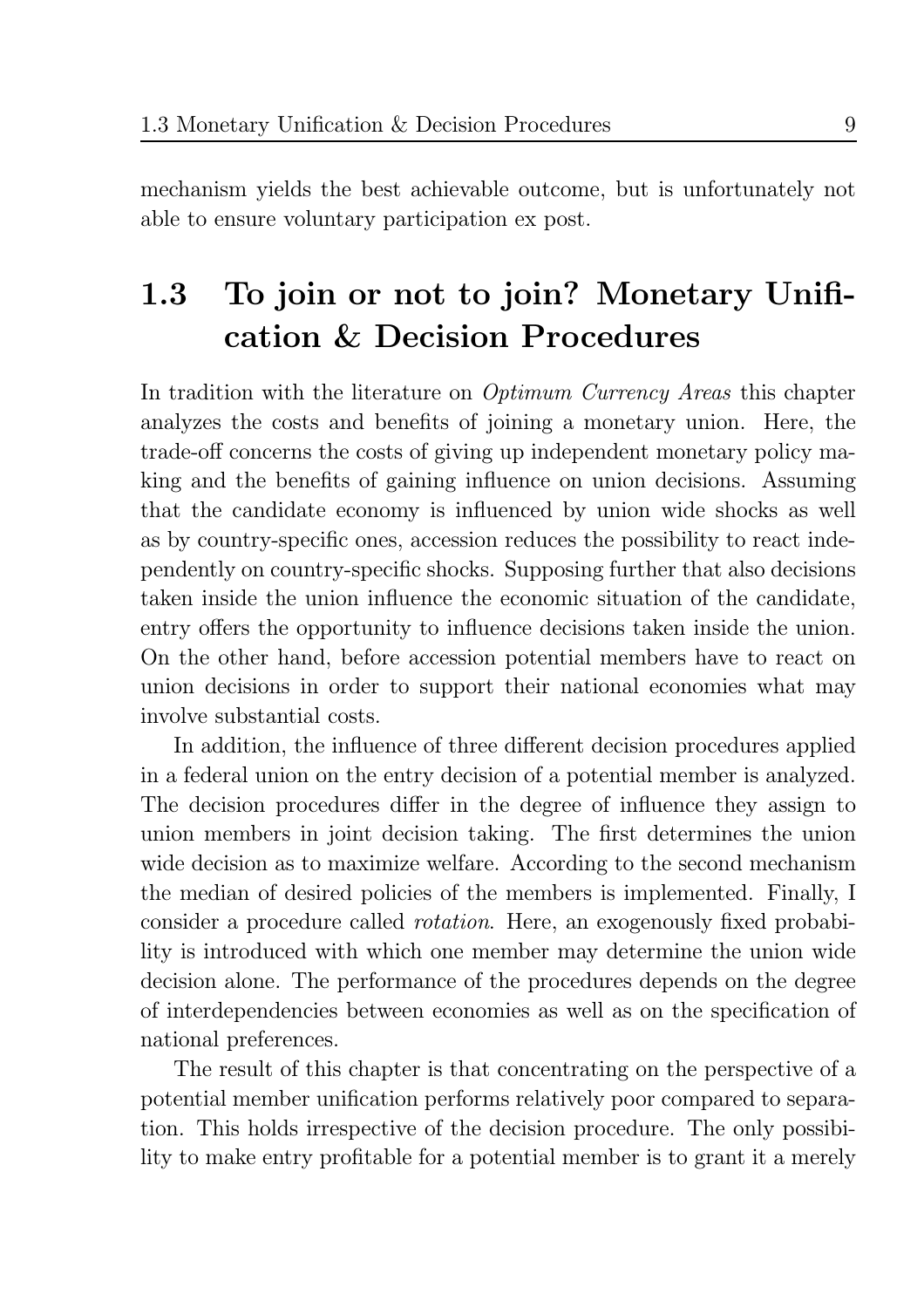exclusive decision right in common policies. However and despite the fact that transaction costs are not explicitly modelled, there exist combinations of interdependencies and preferences that make entry desirable.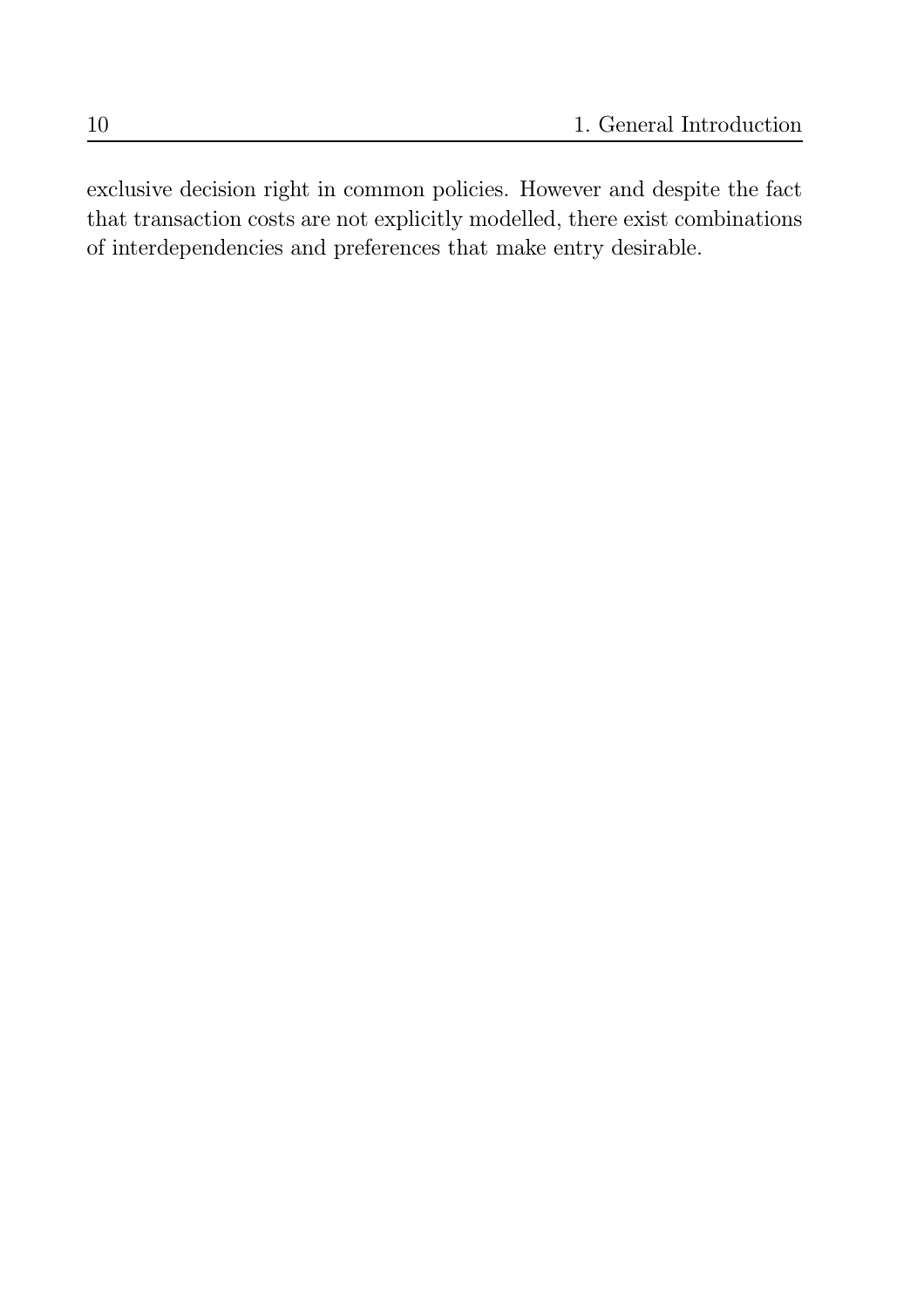# **Chapter 2**

# **Collective Decisions with** Interdependent **Valuations**

#### Introduction 2.1

#### 2.1.1 Decisions with public values

Many collective decision problems have in common that there is some agreement between the individuals who are supposed to take decisions as well as some disagreement. This chapter models such situations in an environment of asymmetric information by including interdependencies between individual preferences. This means that the individually preferred decision of a group member does not only depend on his own private information but also on the other members' private information. The questions are how the decision mechanism should be designed and how existing mechanisms perform when individual preferences are correlated.

We consider a specific class of collective decision problems where each of these has the following properties: In order to take a common decision, all agents obtain private information (a signal) about their most desired policy. However, no individual is perfectly informed about what would be the privately optimal policy. This imperfection is due to spillover effects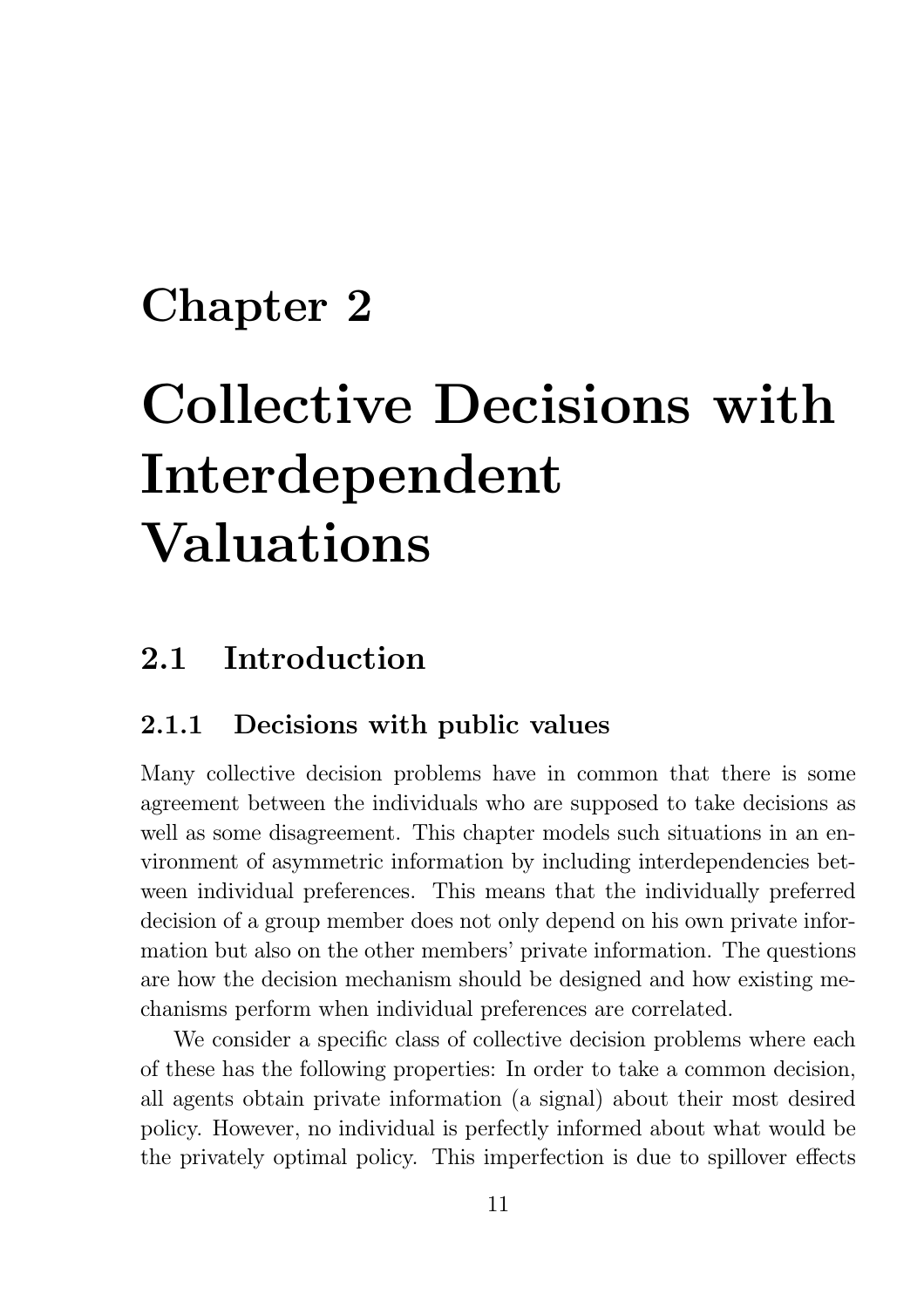between the desired policies. The information of all individuals could be used to calculate the private bliss points whereby each individuals' private information yields more information about its own bliss point than any other individual's private information. Decision problems are characterized by one single parameter which measures the extent to which private information affects all individuals.

In this setting we analyze a specific class of mechanisms. Participation is not voluntary, therefore we can ignore any individual rationality constraints. Moreover, our mechanisms do not condition monetary transfers on the agents' announcements, in fact all monetary transfers are ruled out a priori. Instead, the mechanisms map individual announcements of the private information into the collective decision.

We concentrate on two mechanisms, i.e. the median and the mean mechanism. The median mechanism implements the median announcement, whereas the mean mechanism implements the average of all announcements. The main difference between these two mechanisms is how they deal with the announcements of private information. Under the median mechanism changes in extreme positions are disregarded, since the median alone determines the final decision. On the contrary, the nature of the mean mechanism is to take all available information into account. Therefore, under the mean mechanism extreme positions influence the decision.

The main result of this chapter is the identification of two symmetric Bayesian Nash equilibria of the respective games. The performance of the mechanisms depends upon the extent to which spillover effects affect the economy. With weak interdependencies, the median mechanism dominates the mean mechanism, whereas with strong interdependencies it is optimal to use the average as decision mechanism.

#### Some applications 2.1.2

One can think of a number of different applications of our framework: Any setting in which the individually preferred decision does not only depend on the agents' own information but as well on the signals of the others fits well into this framework.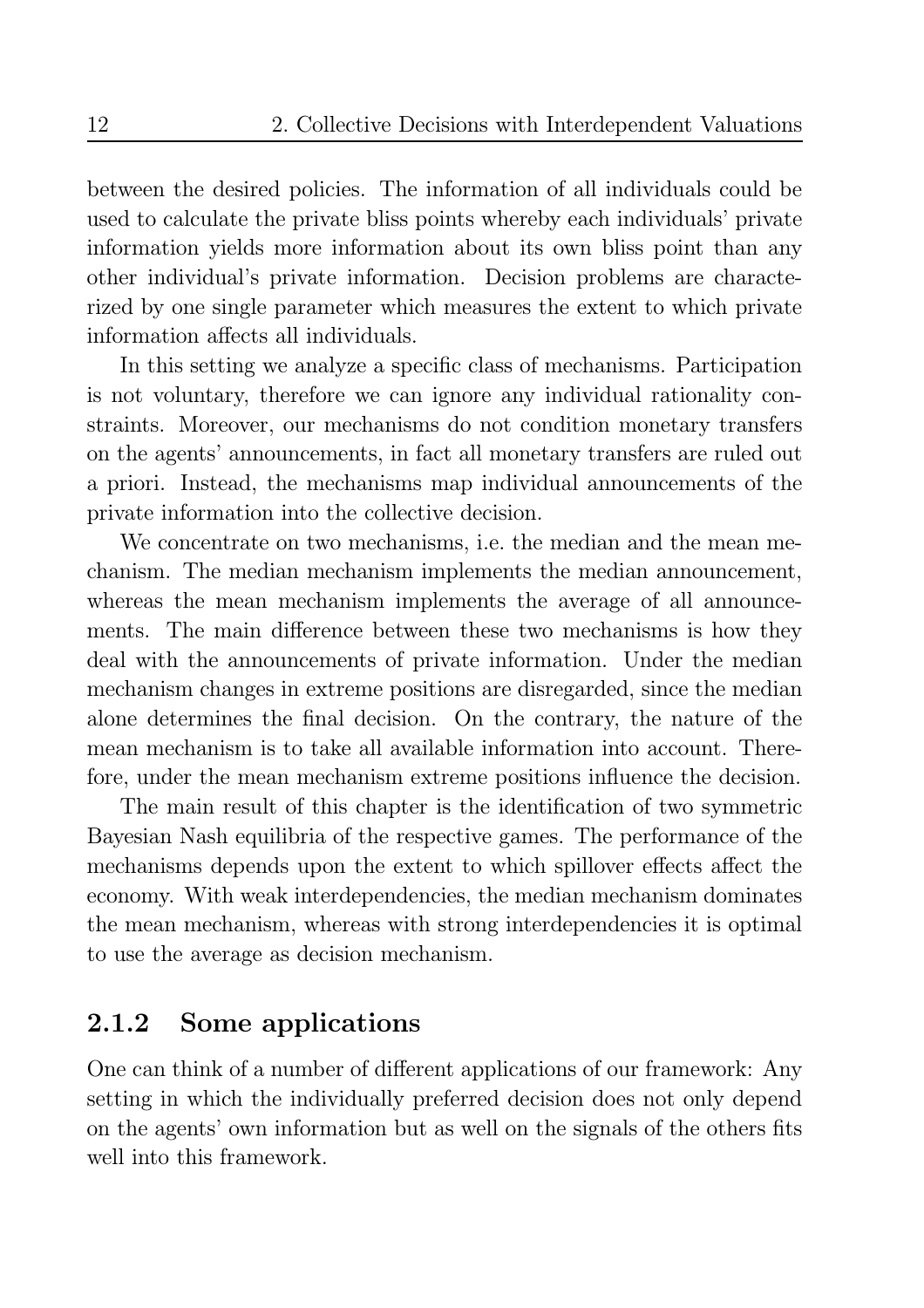13

One example is the decision process in a common central bank like the *European Central Bank (ECB)*. Here, national central banks may care about a policy that accommodates macroeconomic shocks in their own country while taking a collective decision about common monetary policy. However, due to demand spillover effects, shocks in one country may affect the desired policy in other participating countries. Most of the information used by national central bankers within the *Central Bank Council* is common knowledge. Our model relates to a situation where at least part of the information of council members is their private information. Hard data is exchanged in the *European System of Central Banks* before decisions are taken in the *Governing Council*. This data concerns recent economic indicators, new figures on growth, employment etc. Nevertheless, there is some soft information available to central bank governors which cannot be communicated. This information arises partly from the national central bank governors' experience in dealing with national data. Actually, this is one justification why national central bankers should play a role in the decision process. Private information may also concern expectations about the way in which other major macroeconomic players such as governments or trade unions will react to certain central bank decisions. If national central bankers are experts in this sense then there may be scope for manipulation of information. If interdependencies are strong, the other central bankers' information will be important for the nationally desired policy.

Our setting can also be applied to other international decisions such as decisions about environmental policy. Basically, the nation states are interested in achieving less pollution in their own country. On the other hand, they have to take a common decision about certain environmental standards. In addition, it may be the case that national governments possess private information about the national amount of emissions, the costs to reduce emissions or the economic consequences of a reduction. However, the environmental situation in one country is co-determined by the emissions in the neighboring countries. The nearer the location of countries, the more important becomes private information obtained in any single country. Take as a recent example the negotiations about a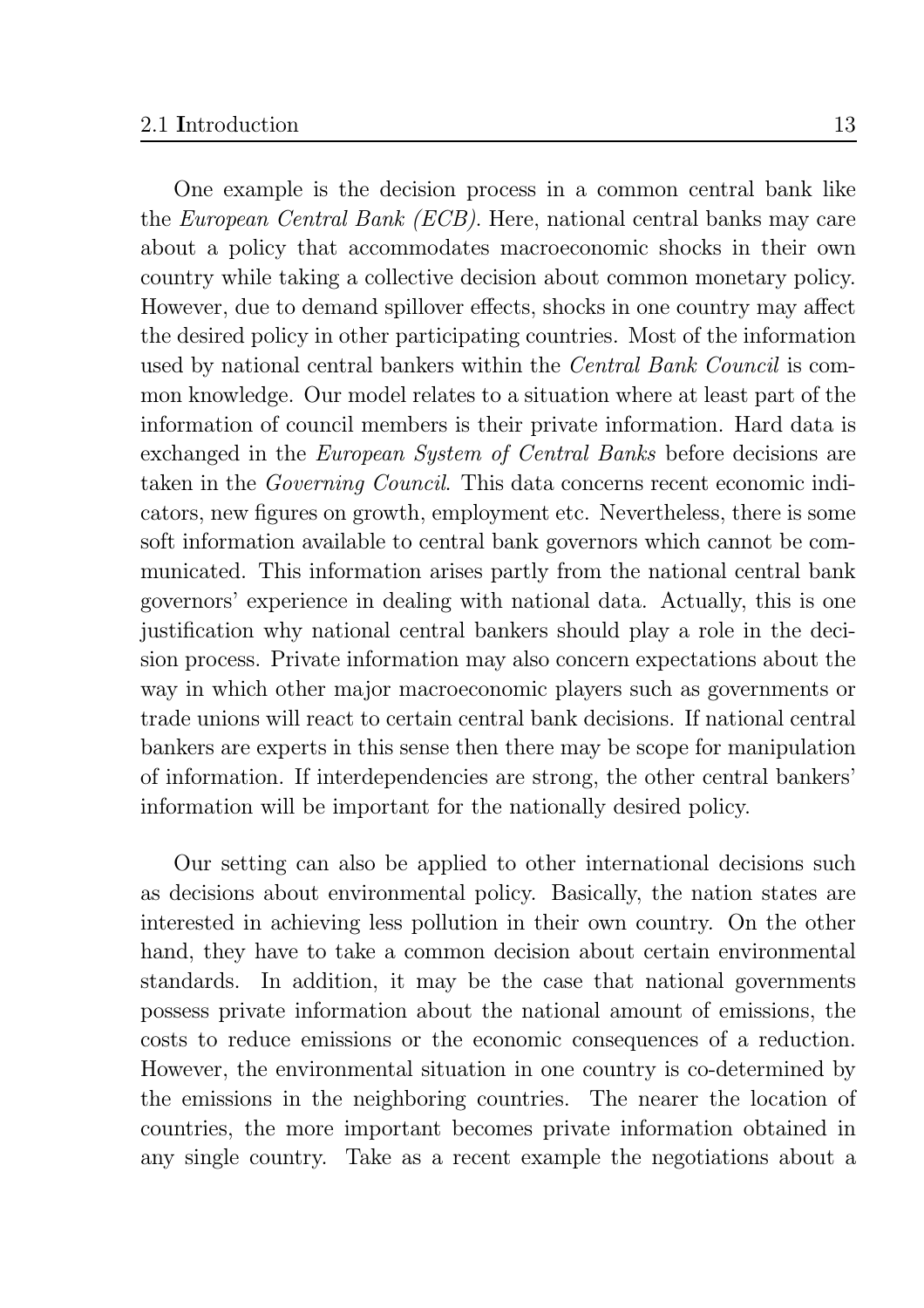common European standard of reduction in  $CO<sub>2</sub>$  emissions in preparation for the Kyoto Protocol.

Another important application of our framework is the collective decision on the provision of a public good. Imagine a situation where information about the desirability of a certain public good comes in two forms:  $(i)$  a measure of individual desirability of this particular good and  $(ii)$  a qua-lity component that affects the desirability of all individuals in the same way. Suppose that each agent receives a combined signal which is related to his private component and to the quality of the good.<sup>1</sup> In this case preferences about the provision of the public good are correlated but not identical.<sup>2</sup>

Collective decision problems having the features described above can be found also in many areas besides politics. Consider the following example taken from industrial organization: a decision about the future orientation of a firm has to be made. This decision has to be taken by the different heads of department. First of all, these heads are interested in the performance of their own department. Beside this, they possess specific knowledge about the conditions, needs or prospects of it. However, their opinion about the future development of the firm is influenced by the conditions obtaining in other departments as well.

#### **Relation to literature** 2.1.3

The mechanism design literature offers solutions to related problems, but none to our specific setting. If there are no spillovers and side-payments are allowed it always will be possible to obtain (Bayesian) incentive compatibility using an expected externality mechanism.<sup>3</sup> If informational and

<sup>&</sup>lt;sup>1</sup>Another, possibly more complex and more appropriate, way to model quality components in public good decisions would be to consider two signals, one on individual preferences and the second on quality.

<sup>&</sup>lt;sup>2</sup>In our model the desired policy is linear in all agents' signals. This particular specification arises in the public goods example when the desired quantity of the public good is a convex combination of the signal and the quality component and when the quality component is linearly related to all agents' private signals.

<sup>&</sup>lt;sup>3</sup>See Mas-Colell, Whinston and Green [1995], Arrow [1979] or D'Aspremont and Gérard-Varet [1979].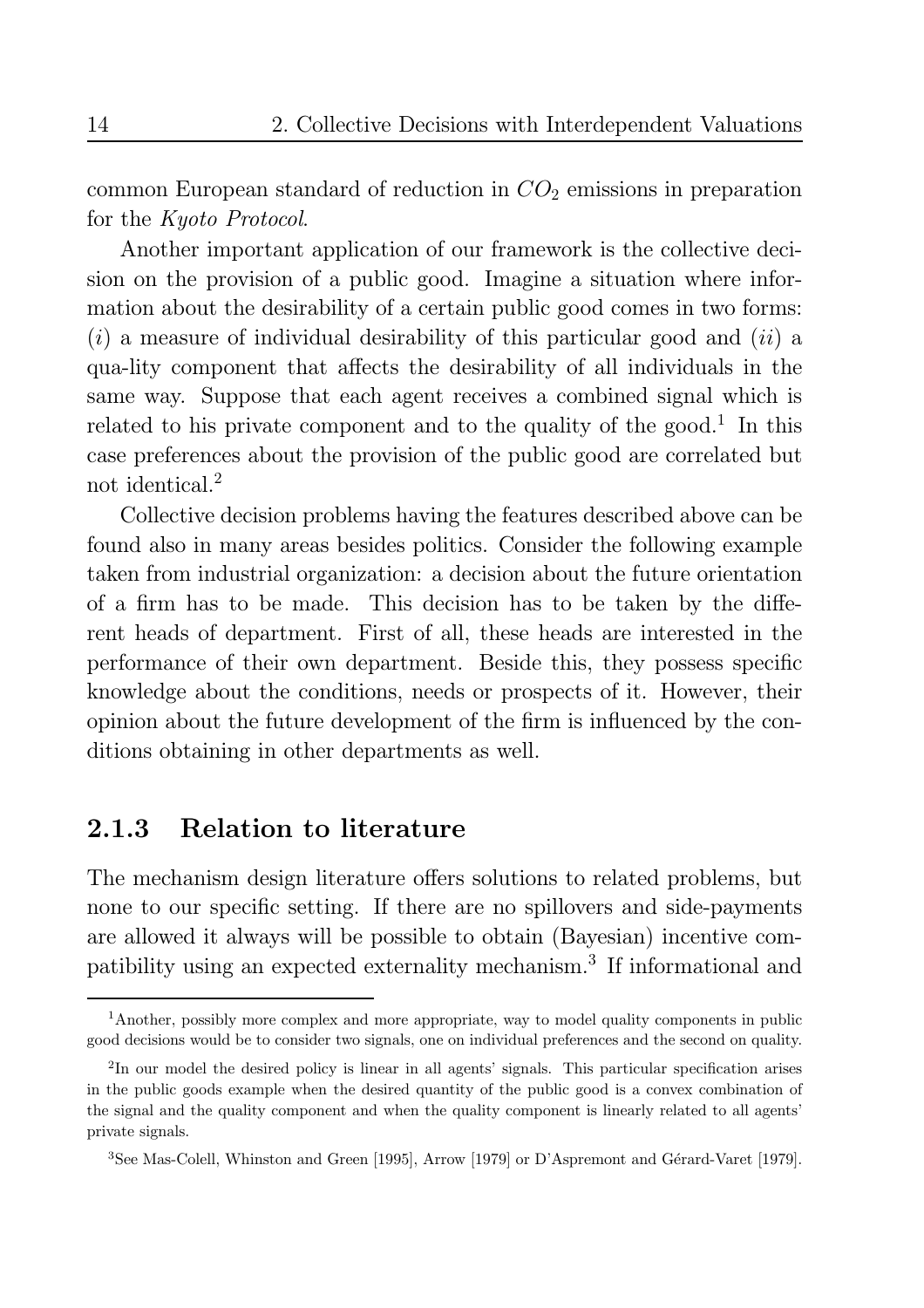allocational externalities are considered but monetary transfers are allowed, the problem of efficient design has been analyzed in auction environments.<sup>4</sup> Instead, we study the case where spillovers are present and monetary transfers are excluded a priori. Moreover, we do not consider or look for optimal mechanisms but concentrate on the performance of two specific mechanisms.

Concerning the analysis of collective decisions, the setting of this chapter builds an intermediate case between two frameworks commonly used in the literature: On one hand, political outcomes under individual utility maximization are analyzed, i.e. the case of zero spillovers (see Vaubel and Willet [1991] and the references therein). On the other hand, the literature deals with efficient aggregation of perfectly co-ordinated interests, i.e. 100% spillovers (see Piketty [1999] and the references therein). Our research focuses on the intermediate case: what kind of political outcomes under different information aggregation mechanisms are to be expected if individual interests are correlated to a certain extent? Thus, we do not analyze political outcomes for a fixed degree of spillovers, but instead vary the extent to which individual preferences influence each other.

Closest to our analysis is a recent paper by Rausser et al. [2003]. These authors focus on so-called *aggregation games* under incomplete information. Like in our setting, members of a group receive private signals and have to take a collective decision. In contrast to our work, Rausser et al. differentiate between two individual characteristics: one is privately known, the other is publicly observed. Each individual's payoff depends on his observable characteristic, the aggregate of individuals' type realizations and the outcome of the game. Thus, attention is restricted to what we call the mean mechanism. In addition, a lower bound for admissible reports is introduced. Rausser et al. establish the existence of a pure strategy equilibrium in which individuals' equilibrium strategies are strictly monotone in their types. In equilibrium, the incentives to misreport are twofold: high types overstate their private information, whereas low types understate it. This kind of behavior is present in our analysis of the mean mechanism as

<sup>&</sup>lt;sup>4</sup>See for example Fieseler, Kittsteiner and Moldovanu [2003] or Jehiel and Moldovanu [2001].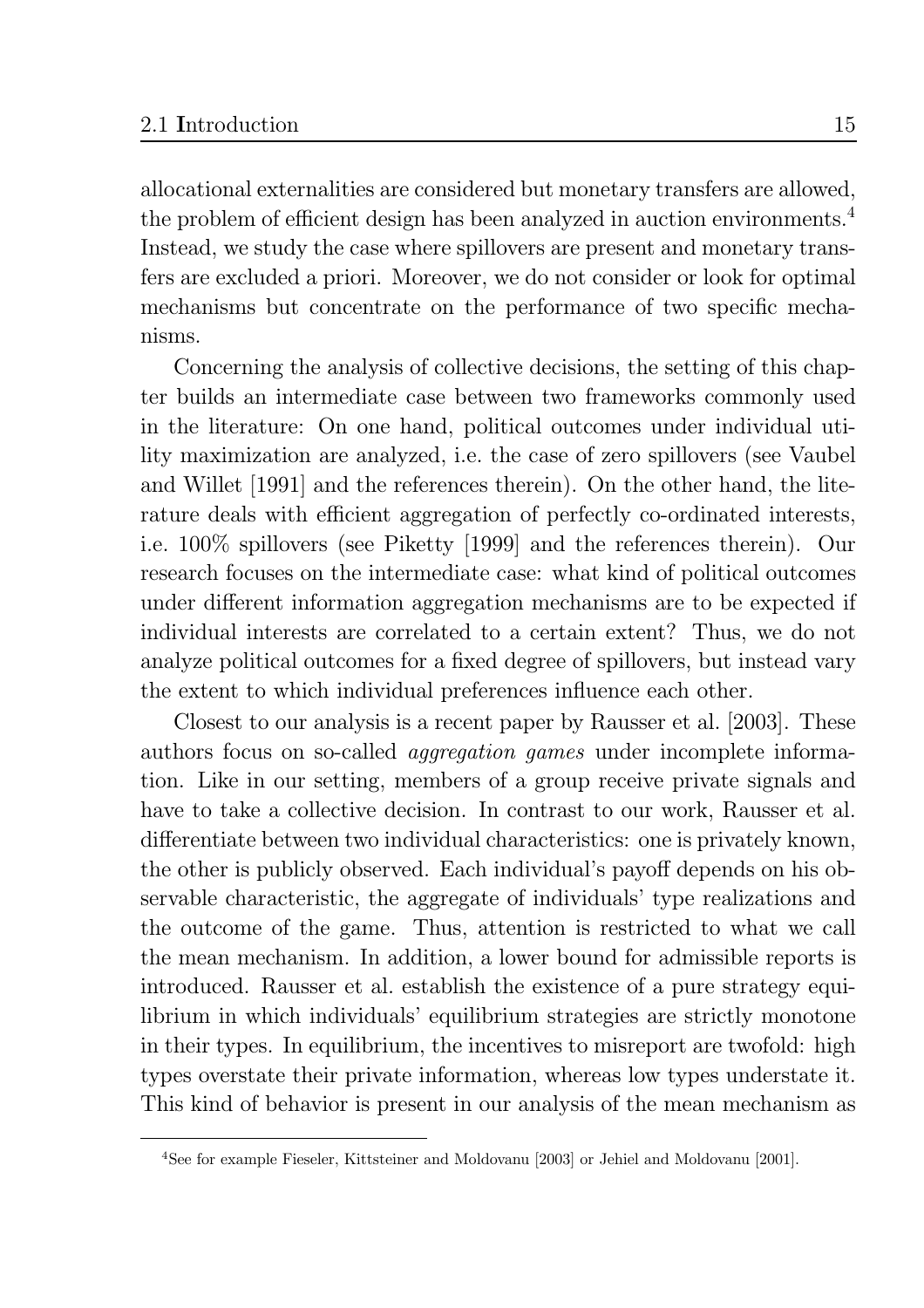well, since types above zero over-report and types below zero under-report. The types at which announcement behavior changes are different, i.e. zero in our analysis, some positive type in Rausser et al. This is due to the different assumptions on the type space: whereas Rausser et al. focus on positive types, we allow for negative ones as well.

Related to our work is a recent paper by Casella [2002]. In a similar informational environment but with private values she proposes a voting scheme for deliberations taken by committees that meet regularly. At each meeting, committee members are allowed to store their vote for future use. Although the scheme cannot achieve the first-best with more than two voters, making votes storable typically leads to ex ante welfare gains. Her paper differs from ours in that we do not consider developments over time. Instead, we study a one-shot game excluding also any reputation effects.

Our model differs from a common value setting where individuals receive imperfect signals about a desirable course of action in the following respect. An example of such a setting is the Condorcet jury problem where all members of a jury receive a signal about the true state of the world. All individuals would agree about the correct decision once they are perfectly informed. In the common value setting individual information is correlated with the true state of the world. In our model, all signals are related to the desired decision in a deterministic manner. Hence, in our set-up individuals would still disagree about the collective decision when perfectly informed. Moreover, perfect information would obtain if all private signals were known.

The existing literature on decision making in a central banking context focuses either on monetary stabilization policies comparing alternative types of appointees (i.e. having different mandates) in the ECB Council (e.g. Von Hagen and Süppel  $[1994]$ ), on the implications of different policy objectives of the common central bank (e.g. Gros and Hefeker [2002] and Grüner [1999]) or on equilibrium incentive contracts in a multi-principal agency framework (e.g. Dixit and Jensen [2000]). Instead, we ask how the decision mechanism of the *ECB* should be designed if national central bankers possess private information and their preferences are partly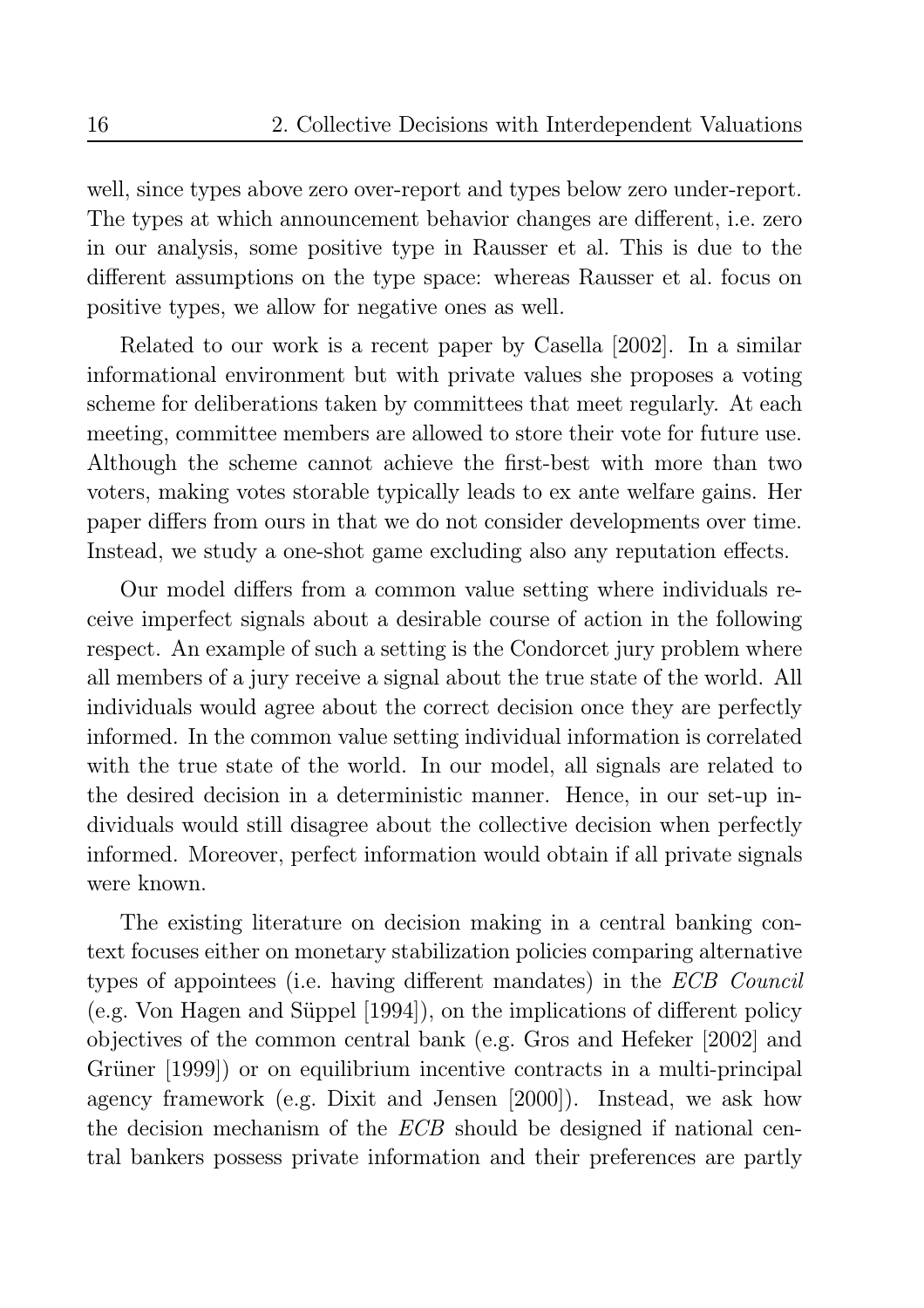correlated. Our result translates to this context in the following way: the larger the common component between member states, for example the more national macroeconomic shocks affect all members of the union, the more weight should be given to extreme positions in the *ECB Council*.

The remainder of this chapter is organized as follows: Section 2 introduces the model presenting the first-best solution and the two mechanisms we aim to study. The respective equilibria under those mechanisms are calculated in Section 3 where results about the truthful revelation properties of the equilibria are given as well. The next section compares the performance of the mean and the median mechanism for different degrees of interdependencies and develops a concrete example. The robustness of our results with respect to the specification of individual utility is analyzed in Section 5 and Section 6 concludes. All omitted proofs can be found in Appendix A.

#### The Model 2.2

We consider an economy which is populated by n individuals where  $n$  is an odd number. A decision  $x \in \mathbb{R}$  has to be taken. Each individual receives private information  $\theta_i$ . The parameters  $\theta_i$  are distributed independently over the same support  $\Theta \subseteq \mathbb{R}$ . Let  $f(\theta_i)$  denote the respective density. We assume that the expected value of all signals equals zero, i.e.  $E[\theta_i] =$  $0 \forall i$ . The vector of private information is  $\theta$ . Individual preferences over outcomes are characterized by the following von-Neumann-Morgenstern utility function

$$
u_i(x,\theta) = -(x-\theta_i^*)^2
$$

where  $\theta_i^*$  describes the individually preferred decision. Individual utility is maximized at  $x = \theta_i^*$  (i.e. when the individually preferred decision is actually implemented). The highest attainable utility is zero. The larger the difference between the implemented policy  $x$  and the individually preferred decision  $\theta_i^*$ , the smaller is individual utility.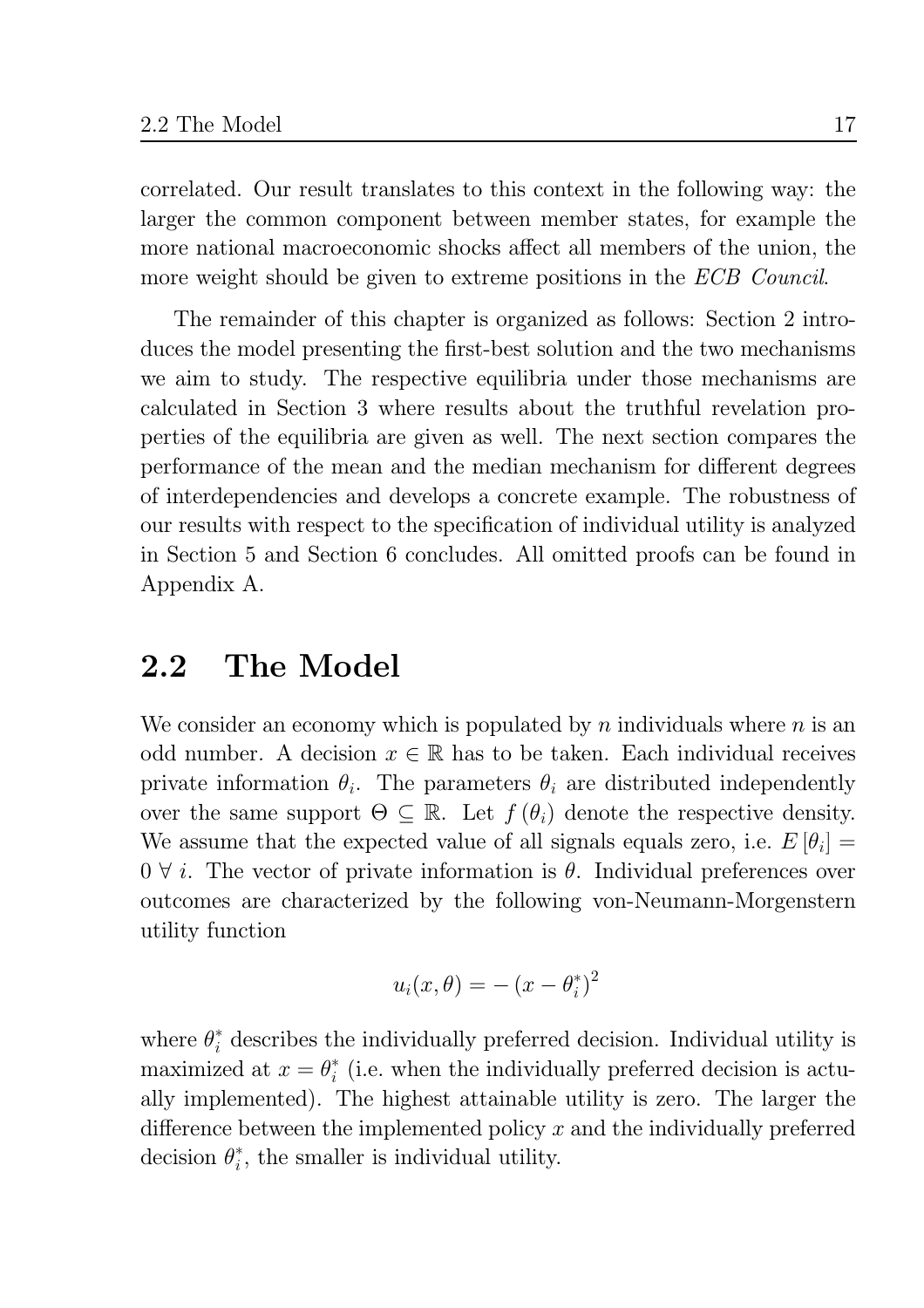The individually preferred policy  $\theta_i^*$  is a convex combination of i's type and the average of all others' types, i.e.

$$
\theta_i^* = (1 - \alpha) \theta_i + \frac{\alpha}{n-1} \sum_{j \neq i} \theta_j.
$$

The parameter  $\alpha \in [0, \bar{\alpha}]$  measures the extent to which interdependencies align the preferences of all individuals. For the upper bound value  $\bar{\alpha} := \frac{n-1}{n}$  all individuals share a common utility function with a maximum at  $x = \theta_{Mean}$  where  $\theta_{Mean} = \sum_{i=1}^{n} \theta_i / n$ . For the lower bound  $\alpha = 0$  each individual has his signal  $\theta_i$  as a private bliss point. For example,  $\alpha$  might measure the importance of a common quality component of a public good, the degree of spillover effects between the members of the *European Union*, closeness of geographical location or the degree to which firm departments are interlinked.

#### $2.2.1$ Welfare

First, we describe the decision that maximizes welfare when there are no informational asymmetries. Welfare is defined as the sum of individual utilities, i.e. we take a utilitarian perspective. The sum of all utilities is maximized if  $x^*$  maximizes

$$
\sum_{i=1}^{n} u_i(x, \theta) = \sum_{i=1}^{n} -(x - \theta_i^*)^2.
$$

Optimality requires

$$
-\sum_{i=1}^{n} 2(x^* - \theta_i^*) = 0.
$$
 (1)

Thus, it follows immediately that the decision  $x^*$  is independent of the degree of interdependency  $\alpha$  and is determined by the average of all private signals.

**Lemma 1** The sum of all utilities is maximized at  $x^* = \theta_{Mean}$ .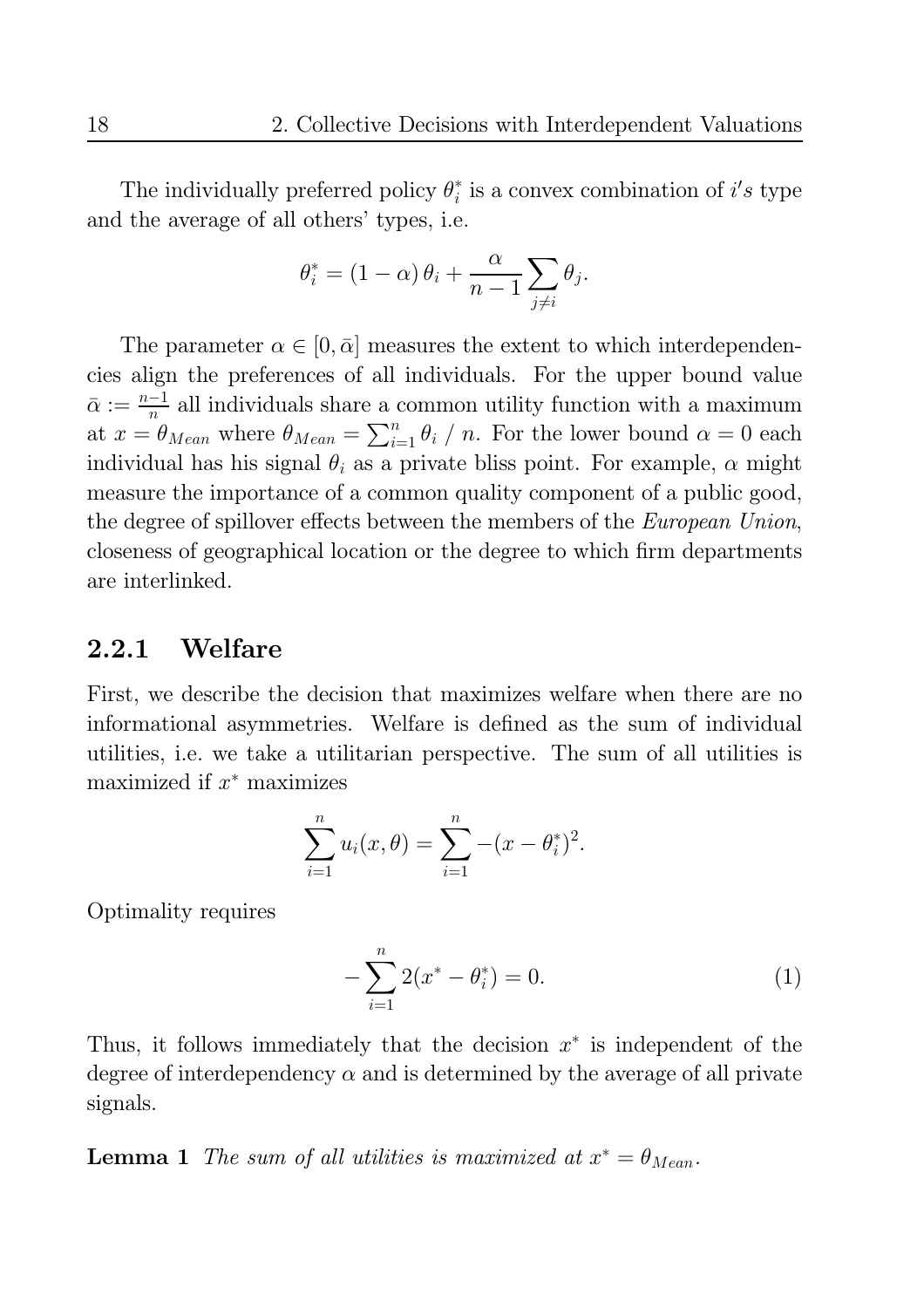**Proof** of Lemma 1: Reorganizing (1) and substituting for  $\theta_i^*$  yields the result.  $\blacksquare$ 

The intuition for this result is that by summing up the utilities of all individuals any spillover effects are automatically taken into account. Lemma 1 implies that the mean mechanism would yield the first-best if truth telling could be implemented for all degrees of interdependency. However, if informational asymmetries are present, this first-best solution remains no longer attainable.

#### 2.2.2 The mechanisms

We consider the following two direct mechanisms excluding any monetary transfers and ignoring participation constraints: All individuals are asked for an announcement  $\hat{\theta}_i \in \mathbb{R}$  of their private signal. The vector of announcements is  $\hat{\theta}$ . Depending on these announcements the collective decision x is taken.

The first mechanism we study is the median mechanism. Let

$$
x_{Median} = x_{Median}(\hat{\theta}) := \hat{\theta}_{Median}
$$

where  $\hat{\theta}_{Median}$  is the median of all announcements.<sup>5</sup> The median mechanism implements this announcement and thus replicates majority decisions for the case of zero spillovers. Another feature of this mechanism is that changes in extreme positions are disregarded, since the final decision solely depends on the median announcement.

The second mechanism we analyze is the mean mechanism. This mechanism is a mathematical representation of a decision procedure where changes of all agents' statements about the desired outcome are taken into account. It is one example of a mechanism where the intensity of an individual's statement always affects the collective decision. Let

$$
x_{Mean} = x_{Mean}(\hat{\theta}) := \frac{1}{n} \sum_{i=1}^{n} \hat{\theta}_i.
$$

<sup>&</sup>lt;sup>5</sup>Let  $\theta_{Median}$  be the signal of the median individual. In general  $\theta_{Median} = \hat{\theta}_{Median}$  is not true.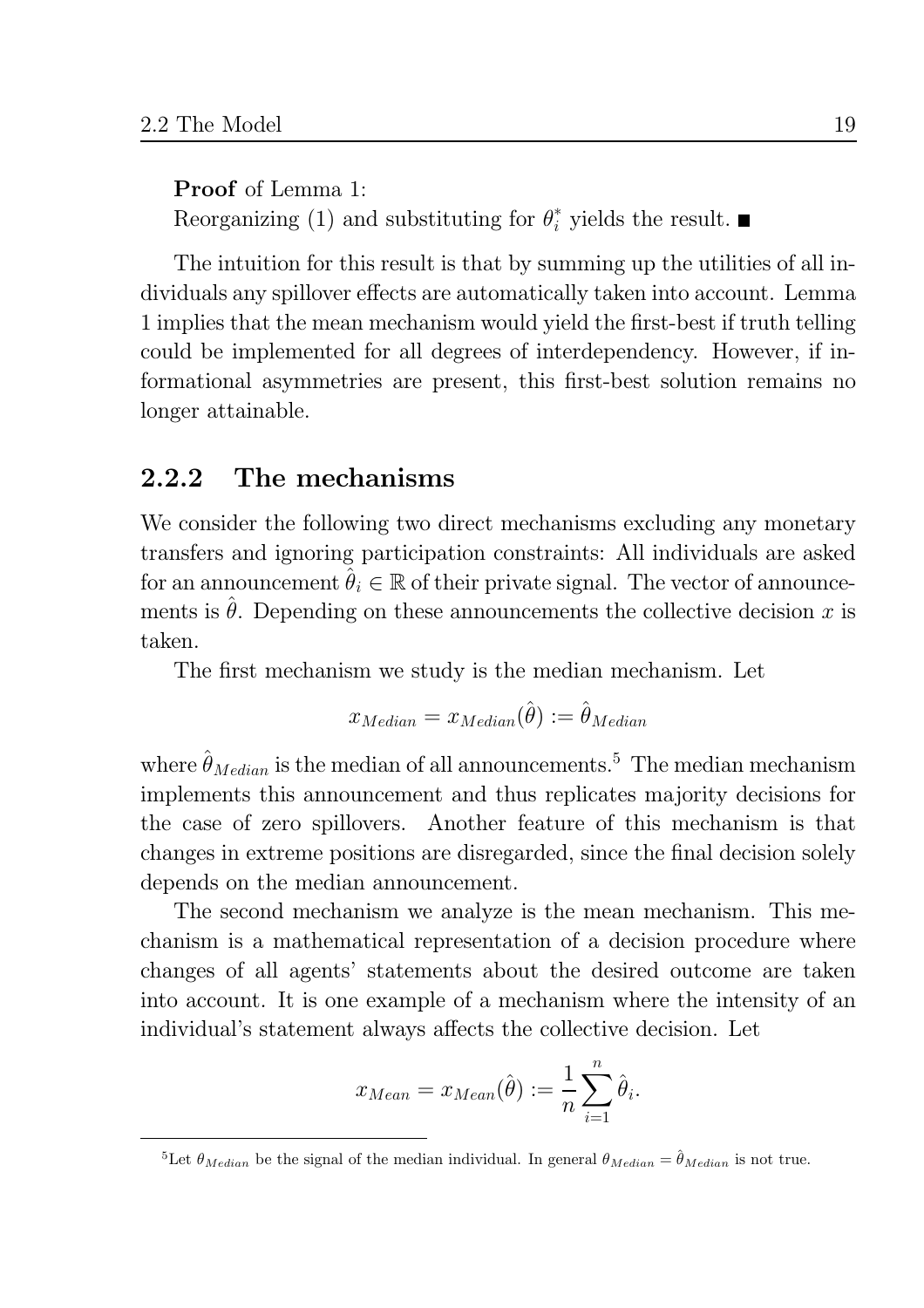This mechanism asks the individuals for their private information and implements the average of all announcements. Consequently, the mean mechanism uses all available information, changes in extreme positions are taken into account and thus extreme positions influence the common decision. This mechanism would implement the welfare maximizing solution if agents were to tell the truth. Our analysis of the mean mechanism therefore describes the outcome when people behave rational in a set-up where truth telling would maximize welfare.

#### 2.3 The Results

In this section, we present two Bayesian Nash equilibria of the games introduced above, one of the median and one of the mean mechanism. These equilibria imply truthful revelation for certain degrees of interdependencies.

#### 2.3.1 Equilibria

It is useful to define the desired policy of type  $\theta_i$  conditional on being the median individual. It is given by

$$
x(\theta_i) := (1-\alpha)\,\theta_i + \alpha\,\left(\frac{1}{2}E\,\left[\theta_k\mid \theta_k < \theta_i\right] + \frac{1}{2}E\,\left[\theta_k\mid \theta_k > \theta_i\right]\right).
$$

This is the expected value of player i's ideal point  $\theta_i^*$  conditional on player  $i$  being the median individual. We show that the profile of announcements  $\widehat{\theta} = (\widehat{\theta}_1, \dots, \widehat{\theta}_n)$  where  $\widehat{\theta}_i = x(\theta_i)$   $\forall i = 1, \dots, n$  constitutes a symmetric Bayesian Nash equilibrium under the median mechanism. There is one and only one such equilibrium.<sup>6</sup>

Let  $U\left(\hat{\theta}_i, \theta_i\right)$  denote the expected utility of player i when he is of type  $\theta_i$ , announces  $\hat{\theta}_i$  and all players  $j \neq i$  announce according to  $x(\theta_j)$ . In a first

 ${}^6$ There exists a continuum of other symmetric equilibria in which all individuals announce the same type irrespective of their signal, i.e.  $\hat{\theta}_i(\theta_i) = \tilde{\theta}$   $\forall i$ . If all others announce according to  $\hat{\theta}_i(\theta_i) = \tilde{\theta}$ , it will be a best reply for i to announce  $\tilde{\theta}$  as well, since on no account its announcement will change the implemented decision under the median mechanism.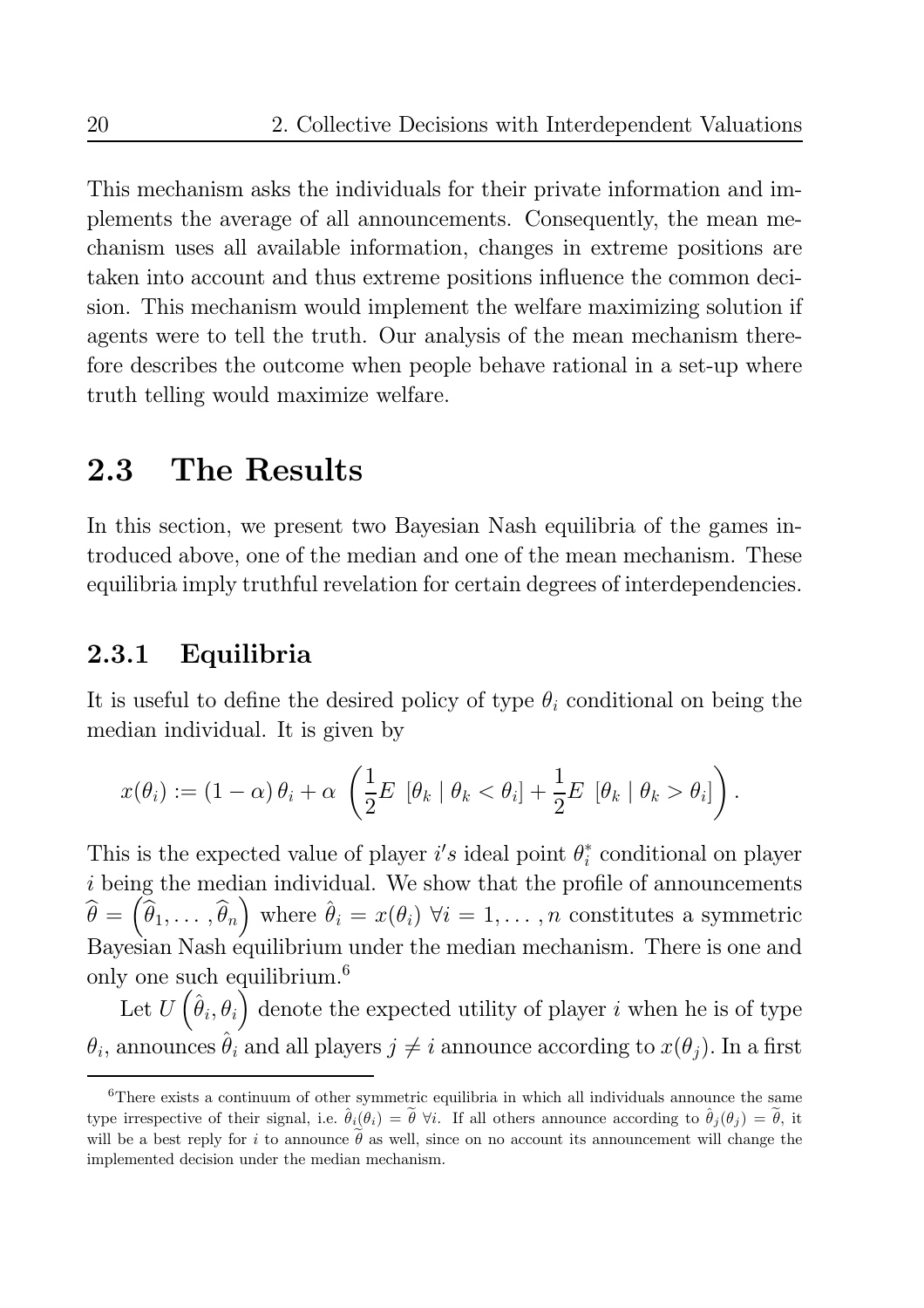step, we show that playing  $x(\theta_i)$  is locally optimal when all other players play  $x(\theta_i)$ .

**Lemma 2** For given  $\theta_i$ , the function  $U(\hat{\theta}_i, \theta_i)$  has a local maximum at  $x(\theta_i)$ .

**Proof** of Lemma 2:

Consider a marginal deviation from this announcement  $x(\theta_i)$ . Either player i is pivotal or he is not pivotal when he announces  $x(\theta_i)$ . If player i is not pivotal then a marginal deviation will not alter the outcome  $x_{Median}$ . If player  $i$  is pivotal, then his announcement will be the median announcement and therefore his type  $\theta_i$  will be the median of all types. A marginal deviation does not pay because it alters the implemented decision  $x_{Median}$ . However,  $x(\theta_i)$  is already chosen optimally conditional on player i being the median. Hence, any marginal deviation from  $x(\theta_i)$  reduces  $U(\hat{\theta}_i, \theta_i)$ .

**Lemma 3** For given  $\theta_i$ , the function  $U\left(\hat{\theta}_i, \theta_i\right)$  is single peaked at  $x(\theta_i)$ .

**Proof** of Lemma 3:

Consider any other announcement  $\hat{\theta}'_i < x(\theta_i)$  of player *i*. Either player i is pivotal at  $\hat{\theta}'_i$  or he is not pivotal. If player i is not pivotal, then a marginal deviation will not alter the outcome  $x_{Median}$ . If his announcement is pivotal, then one half of the other players  $j \neq i$  will make an announcement below  $\hat{\theta}'_i$ . This in turn means that one half of the other players has a type below  $x^{-1}(\hat{\theta}'_i)$ , since all  $j \neq i$  announce according to  $x(\theta_i)$ .<sup>7</sup> Player i's conditional desired policy is then given by the expected

<sup>&</sup>lt;sup>7</sup>Note that  $x^{-1}$  (.) exists because the expected signal of the others conditional on being the median type will be strictly increasing in the type if the distribution has full support. Hence,  $x(\cdot)$  is strictly increasing in  $\theta_i$ . Moreover,  $x(\cdot)$  is differentiable in  $\theta_i$ .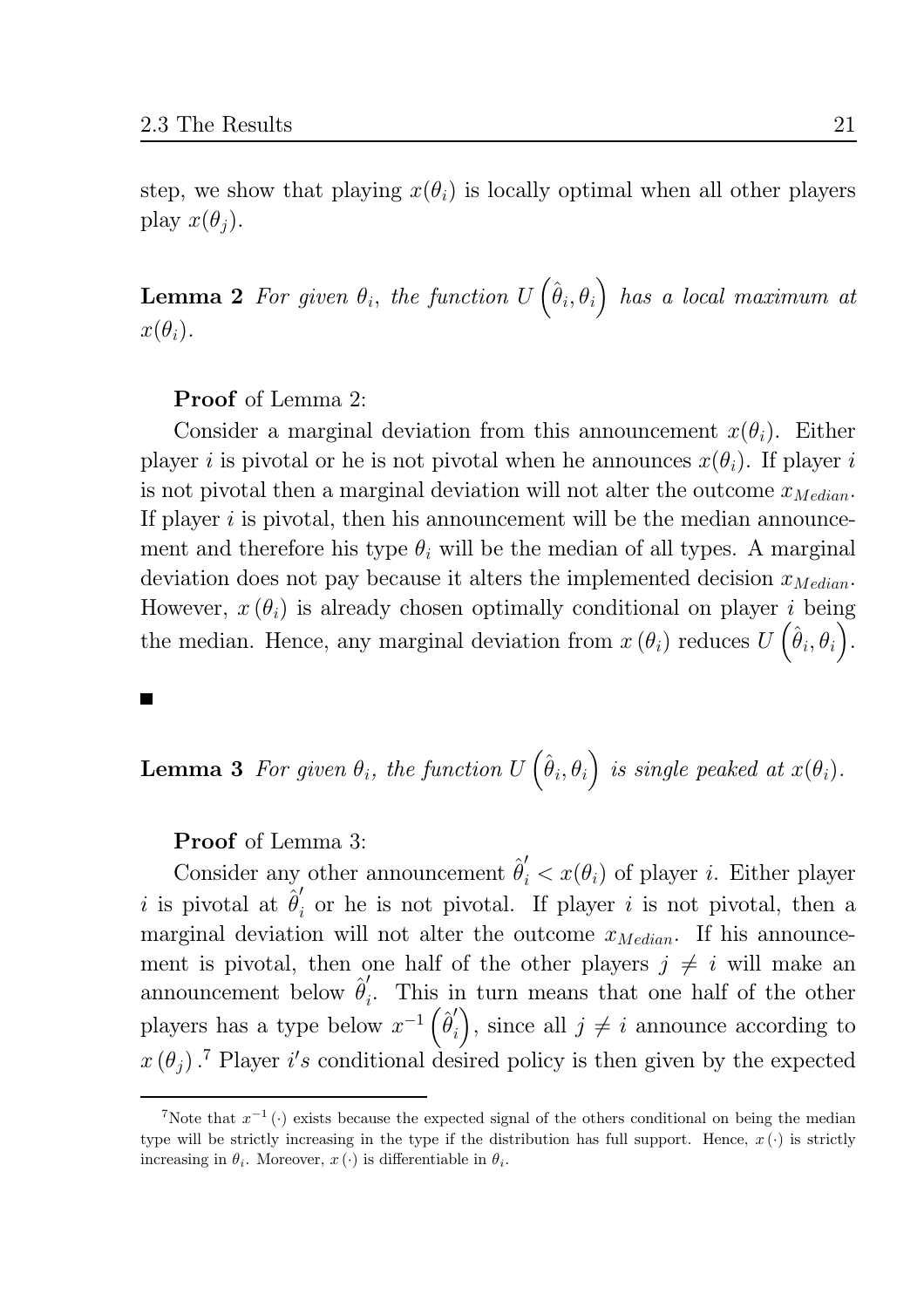ideal point of player i conditional on one half of the other players having types smaller than  $x^{-1}(\hat{\theta}'_i)$ , i.e.

$$
x'(\theta_i) = (1 - \alpha)\theta_i + \alpha \left(\frac{1}{2}E\left[\theta_k|\theta_k < x^{-1}\left(\hat{\theta}'_i\right)\right] + \frac{1}{2}E\left[\theta_k|\theta_k > x^{-1}\left(\hat{\theta}'_i\right)\right]\right). \tag{2}
$$

On the other hand, according to the definition of  $x(\theta_i)$  it must be true that  $\hat{\theta}_i' = \left(1-\alpha\right)x^{-1}\left(\hat{\theta}_i'\right) + \alpha\left(\tfrac{1}{2}E\left[\theta_k|\theta_k < x^{-1}\left(\hat{\theta}_i'\right)\right] + \tfrac{1}{2}E\left[\theta_k|\theta_k > x^{-1}\left(\hat{\theta}_i'\right)\right]\right).$ 

Finally, it follows from

$$
\hat{\theta}'_i < x(\theta_i) \Leftrightarrow x^{-1} \left( \hat{\theta}'_i \right) < \theta_i
$$

and from equations  $(2)$  and  $(3)$  that

$$
\hat{\theta}'_i < x'(\theta_i).
$$

Thus, a marginal increase in the announcement  $\hat{\theta}'_i$  increases individual i's expected utility, since it shifts the implemented decision in the direction of its ideal point.

The same line of argumentation holds for announcements  $\hat{\theta}'_i > x(\theta_i)$ . The single peakedness of  $U(\hat{\theta}_i, \theta_i)$  at  $x(\theta_i)$  follows from this and from the local optimality of  $x(\theta_i)$ .

**Proposition 1** There exists a unique strictly monotonous symmetric equilibrium under the median mechanism. The equilibrium strategy is

$$
x(\theta_i) = (1-\alpha)\theta_i + \alpha \left(\frac{1}{2}E[\theta_k \mid \theta_k < \theta_i] + \frac{1}{2}E[\theta_k \mid \theta_k > \theta_i]\right) \forall i = 1,\ldots,n.
$$

**Proof** of Proposition 1:

Existence and uniqueness follow immediately from Lemmata 2 and 3.

In the special case of a uniform distribution the equilibrium strategy turns out to be linear.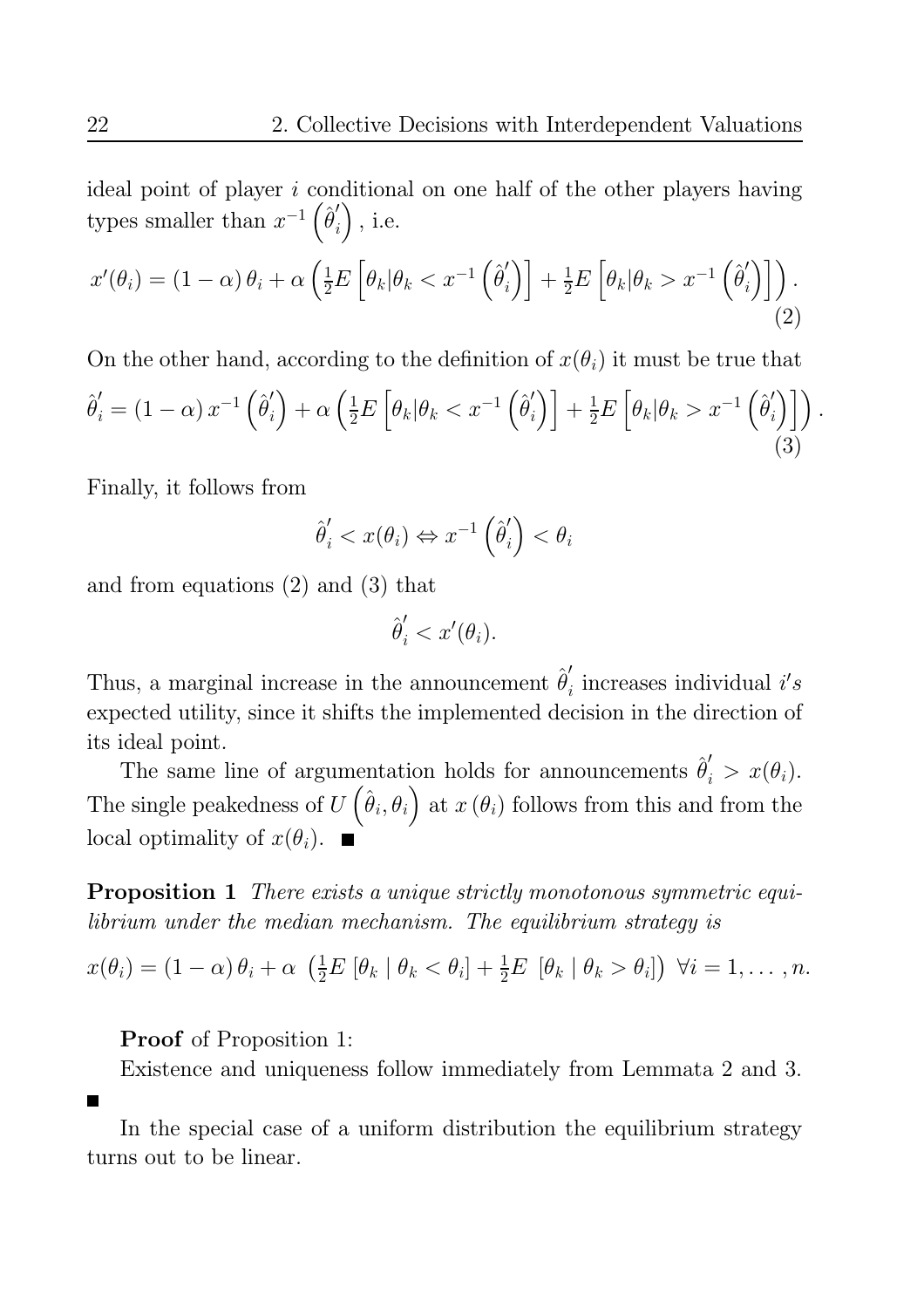**Corollary 1** Assume that all  $\theta_i$  are distributed uniformly over  $[-1, 1]$ . Then, the equilibrium strategy under the median mechanism is given by  $\hat{\theta}_i(\theta_i) = \left(1 - \frac{1}{2}\alpha\right)\theta_i \,\,\forall i.$ 

Under the median mechanism individuals understate their private information. With increasing degrees of interdependency (larger  $\alpha$ ) the private signal becomes less valuable. Since individuals know that the median of all announcements will be implemented, they try to profit from the others' information. Their announcement is closer to zero than their true signal. This is due to the fact that individuals with extreme signals take into account that  $-$  if they are the median  $-$  the expected value of the other agents' signals will be closer to zero than their own signal.

While the median mechanism has an equilibrium in linear strategies only for a certain distribution of types, the mean mechanism always has a linear equilibrium. This equilibrium is unique up to a constant. According to this strategy individuals overstate their private information.

**Proposition 2** For all constants  $c_1, \ldots, c_n$  with  $\sum_{i=1}^n c_i = 0$  the following strategies constitute a Bayesian Nash equilibrium:  $\hat{\theta}_i(\theta_i) = n(1-\alpha)\theta_i + c_i$  $\forall i$ . There exists no other equilibrium.

**Proof** of Proposition 2:

Take any profile  $\hat{\theta}_{-i} = (\hat{\theta}_1(\theta_1), \ldots, \hat{\theta}_{i-1}(\theta_{i-1}), \hat{\theta}_{i+1}(\theta_{i+1}), \ldots, \hat{\theta}_n(\theta_n))$ as given. Individual i maximizes its expected utility if  $\hat{\theta}_i$  maximizes

$$
E\left[-\left(x_{Mean} - \theta_i^*\right)^2\right] = E\left[-\left(\frac{\sum_{j=1}^n \hat{\theta}_j}{n} - \theta_i^*\right)^2\right].
$$

Substituting for  $\theta_i^*$  yields

$$
\max_{\hat{\theta}_i} E\left[-\left(\frac{\sum_{j=1}^n \hat{\theta}_j}{n} - (1-\alpha)\theta_i - \frac{\alpha}{n-1}\sum_{\substack{j=1 \ j\neq i}}^n \theta_j\right)^2\right]
$$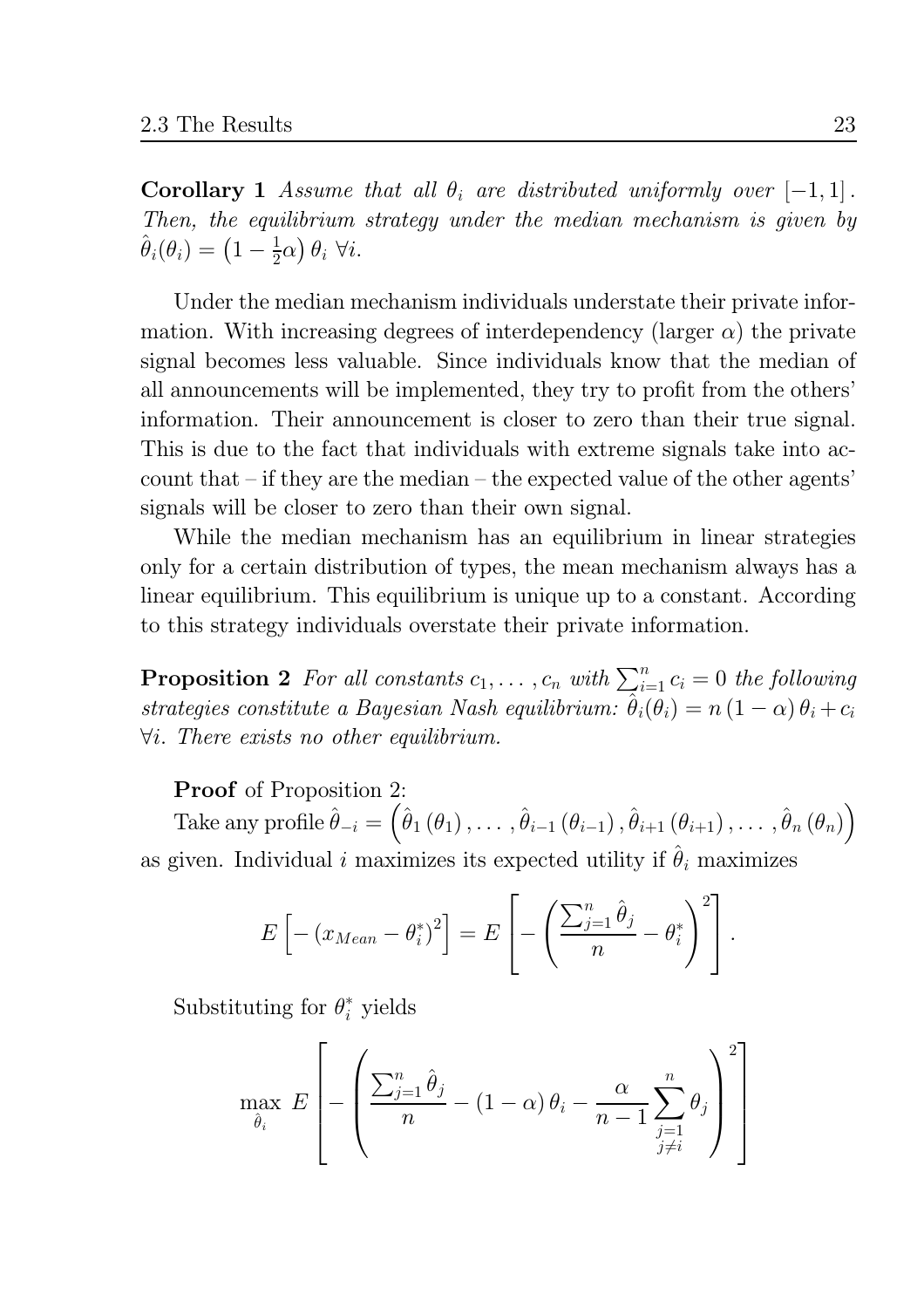$\overline{\text{or}}$ 

$$
\max_{\hat{\theta}_i} E\left[ -\left( \frac{\hat{\theta}_i}{n} + \frac{1}{n} \sum_{\substack{j=1 \ j \neq i}}^n \hat{\theta}_j - (1 - \alpha) \theta_i - \frac{\alpha}{n-1} \sum_{\substack{j=1 \ j \neq i}}^n \theta_j \right)^2 \right].
$$
 (4)

Let

$$
a := \frac{1}{n} \sum_{\substack{j=1 \ j \neq i}}^n \hat{\theta}_j - (1 - \alpha) \theta_i - \frac{\alpha}{n-1} \sum_{\substack{j=1 \ j \neq i}}^n \theta_j.
$$

Then,  $(4)$  becomes

$$
\max_{\hat{\theta}_i} \ E\left[-\left(\frac{\hat{\theta}_i}{n} + a\right)^2\right]
$$

 $\overline{\text{or}}$ 

$$
\max_{\hat{\theta}_i} E\left[-\frac{\hat{\theta}_i^2}{n^2} - \frac{2a}{n}\hat{\theta}_i - a^2\right].
$$

Optimality requires

$$
-\frac{2}{n^2}\hat{\theta}_i - \frac{2}{n}E[a] = 0
$$

and thus,

$$
\hat{\theta}_{i}=-nE\left[a\right].
$$

Using the fact that all 
$$
\theta_j
$$
 have an expected value of zero and that expectations are taken over all  $j \neq i$ , we get

$$
E\left[a\right] = \frac{1}{n}E\left[\sum_{\substack{j=1\\j\neq i}}^{n} \hat{\theta}_{j}\right] - \left(1 - \alpha\right)\theta_{i}
$$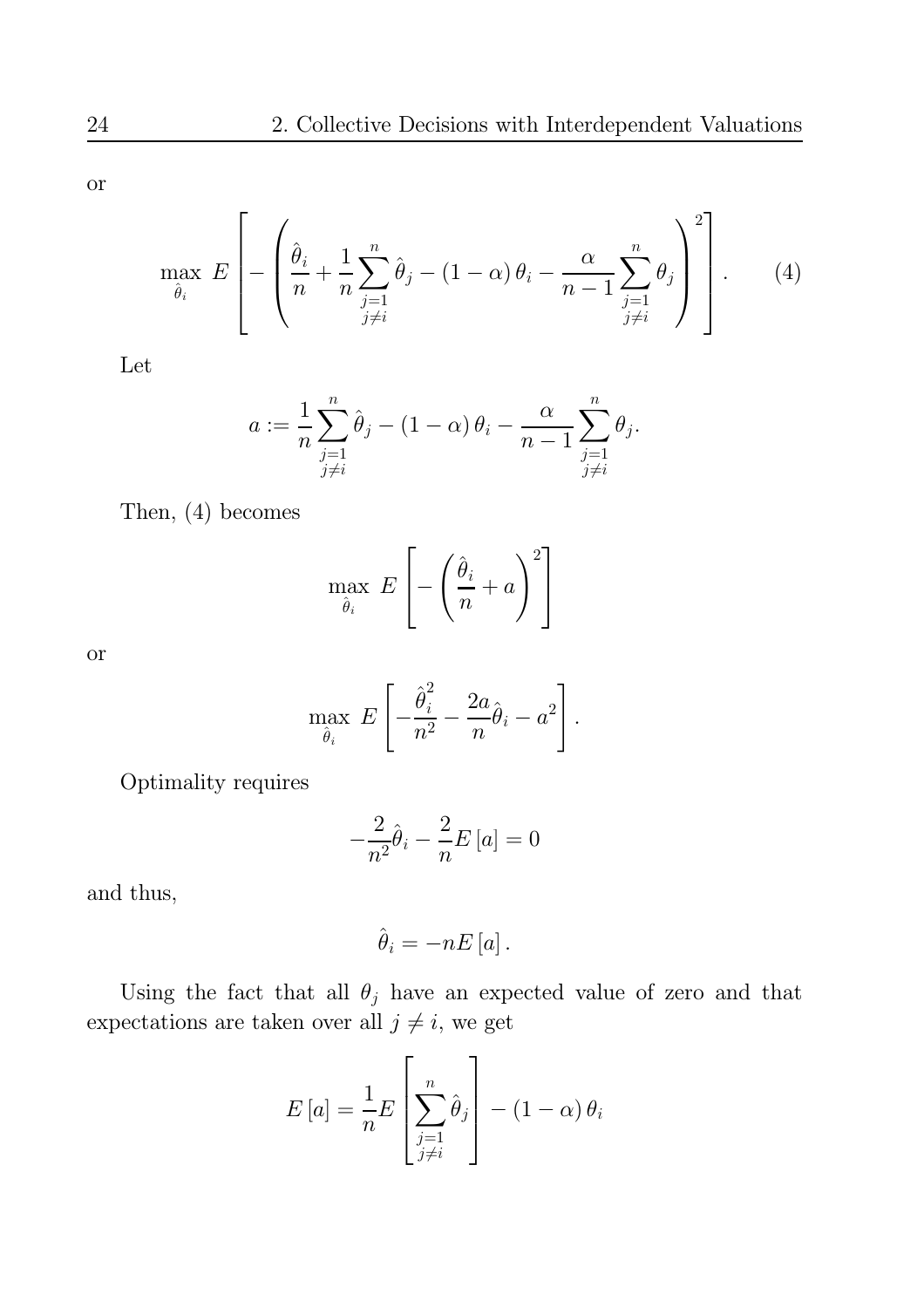and thus,

$$
\hat{\theta}_{i} = n(1-\alpha)\theta_{i} - E\left[\sum_{\substack{j=1 \ j \neq i}}^{n} \hat{\theta}_{j}\right].
$$
\n(5)

Hence, the best reply with respect to any profile  $\hat{\theta}_{-i}$  has to be linear with slope  $n(1-\alpha)$ . The fact that  $\sum_{i=1}^{n} c_i = 0$  follows from (5) and the assumption that  $E[\theta_i] = 0 \,\forall i$ .

In what follows we restrict attention to announcement strategies of the form  $\hat{\theta}_i(\theta_i) = n(1-\alpha)\theta_i$   $\forall i$ , since the constant  $c_i$  has no effect on expected utility.

Under the mean mechanism individuals exaggerate their private signal in order to cancel out the average taking implied by this mechanism. With increasing degrees of interdependency this behavior becomes counterproductive and announcements approach the true signal.

Using the above calculated equilibrium strategies, it follows that

**Corollary 2** The median mechanism has a symmetric Bayesian Nash equilibrium in which agents announce their type truthfully if  $\alpha = 0$ .

**Corollary** 3 The mean mechanism has a symmetric Bayesian Nash equilibrium in which agents announce their type truthfully if  $\alpha = \overline{\alpha} = \frac{n-1}{n}$ .

### Comparison of the mean and the me- $2.4$ dian mechanism

This section compares the performance of the median and the mean mechanism for different degrees of interdependencies. First, we present results that obtain independent of the underlying distribution of information parameters and for any number of agents. In the second part, we develop a concrete example with uniform distribution and a small number of individuals.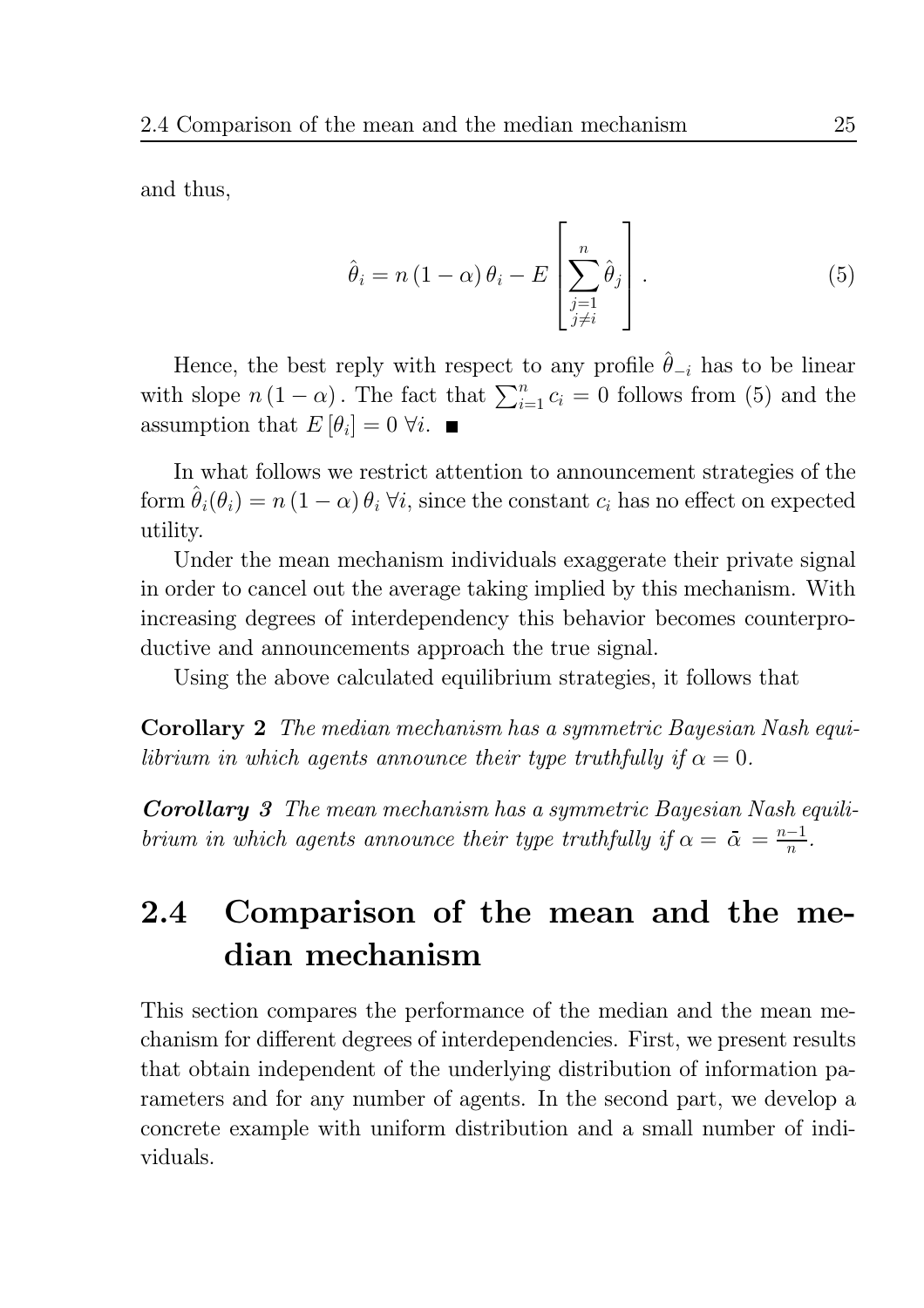#### 2.4.1 **General results**

We start the comparison by analyzing the properties of the two mechanisms at the corner values of  $\alpha$ , i.e. at  $\alpha = 0$  and at  $\alpha = \bar{\alpha}$ .

**Proposition 3** For  $\alpha = 0$  and  $n \geq 3$  the sum of expected utilities is larger under the median than under the mean mechanism.

**Proof** of Proposition 3:

For  $\alpha = 0$  it holds that  $\theta_i^* = \theta_i$ . Since the whole setting is symmetric, it suffices to show that individual expected utility is larger under the median than under the mean mechanism, i.e. that

$$
E\left[-\left(x_{Median} - \theta_i\right)^2\right] > E\left[-\left(x_{Mean} - \theta_i\right)^2\right]
$$

First, consider the mean mechanism. In equilibrium individuals announce according to  $\hat{\theta}_i(\theta_i) = n\theta_i$  and thus expected utility for individual i is given by

$$
E\left[-\left(x_{Mean} - \theta_{i}\right)^{2}\right] = E\left[-\left(\frac{\sum_{i=1}^{n} n \theta_{i}}{n} - \theta_{i}\right)^{2}\right]
$$

$$
= E\left[-\left(\sum_{i=1}^{n} \theta_{i} - \theta_{i}\right)^{2}\right]
$$

$$
= E\left[-\left(\sum_{j=1}^{n} \theta_{j}\right)^{2}\right]
$$

$$
= -\left(n - 1\right)E\left[\theta_{i}^{2}\right].
$$

Under the median mechanism individuals announce their type truthfully, i.e.  $\hat{\theta}_i(\theta_i) = \theta_i$ . Let  $\theta_{Median}$  denote the signal of the median individual. Consider a situation in which  $n$  individuals decide and individual  $i$  is not included in the collective decision, i.e. a situation in which  $\theta_{Median}$  and  $\theta_i$ are not correlated. Expected utility in this situation represents an upper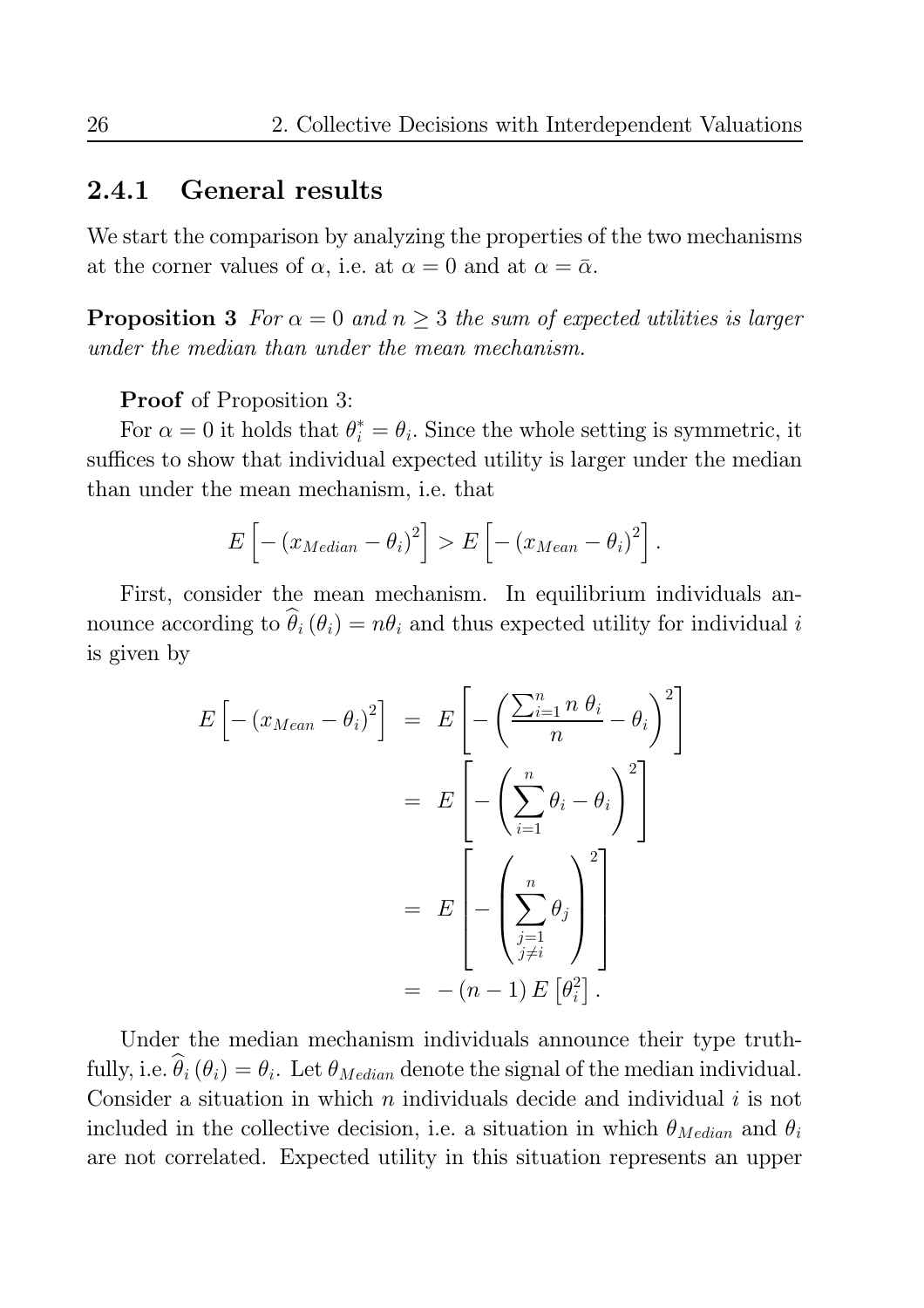bound to losses (a lower bound to individual expected utility), since participating in the decision process can only improve upon the situation. If  $\theta_{Median}$  and  $\theta_i$  are independent, individual expected utility is given by

$$
E\left[-\left(x_{Median} - \theta_{i}\right)^{2}\right] = E\left[-\left(\theta_{Median} - \theta_{i}\right)^{2}\right]
$$
  
= 
$$
-E\left[\theta_{Median}^{2}\right] - E\left[\theta_{i}^{2}\right]
$$
  

$$
-2E\left[\theta_{i}^{2}\right].
$$

The last inequality follows, because  $E\left[\theta_{Median}^2\right]$  can never exceed the variance of any single information parameter  $\theta_i$ . This is true because the product of probabilities can never exceed 1:

$$
E\left[\theta_{Median}^{2}\right]
$$
\n
$$
= \int_{\Theta} \theta_{i}^{2} p\left[\theta_{1} \leq \theta_{i}\right] \dots p\left[\theta_{\frac{n-1}{2}} \leq \theta_{i}\right] p\left[\theta_{\frac{n-1}{2}+1} \geq \theta_{i}\right] \dots p\left[\theta_{n} \geq \theta_{i}\right] f(\theta_{i}) d\theta_{i}
$$
\n
$$
< \int_{\Theta} \theta_{i}^{2} f(\theta_{i}) d\theta_{i}
$$
\n
$$
= E\left[\theta_{i}^{2}\right].
$$

It remains to show that the lower bound on expected utility under the median exceeds expected utility under the mean mechanism for  $n \geq 3$ :

$$
-2E\left[\theta_i^2\right] > -(n-1)E\left[\theta_i^2\right]
$$

$$
\Leftrightarrow
$$

$$
(n-3)E\left[\theta_i^2\right] > 0
$$

which is true for all  $n > 3$ . For  $n = 3$  the lower bound on expected utility under the median equals expected utility under the mean mechanism. Since the lower bound is strict, this completes the proof.  $\blacksquare$ 

The median mechanism induces agents to tell the truth in the private This leads to a relatively high welfare level when median values case.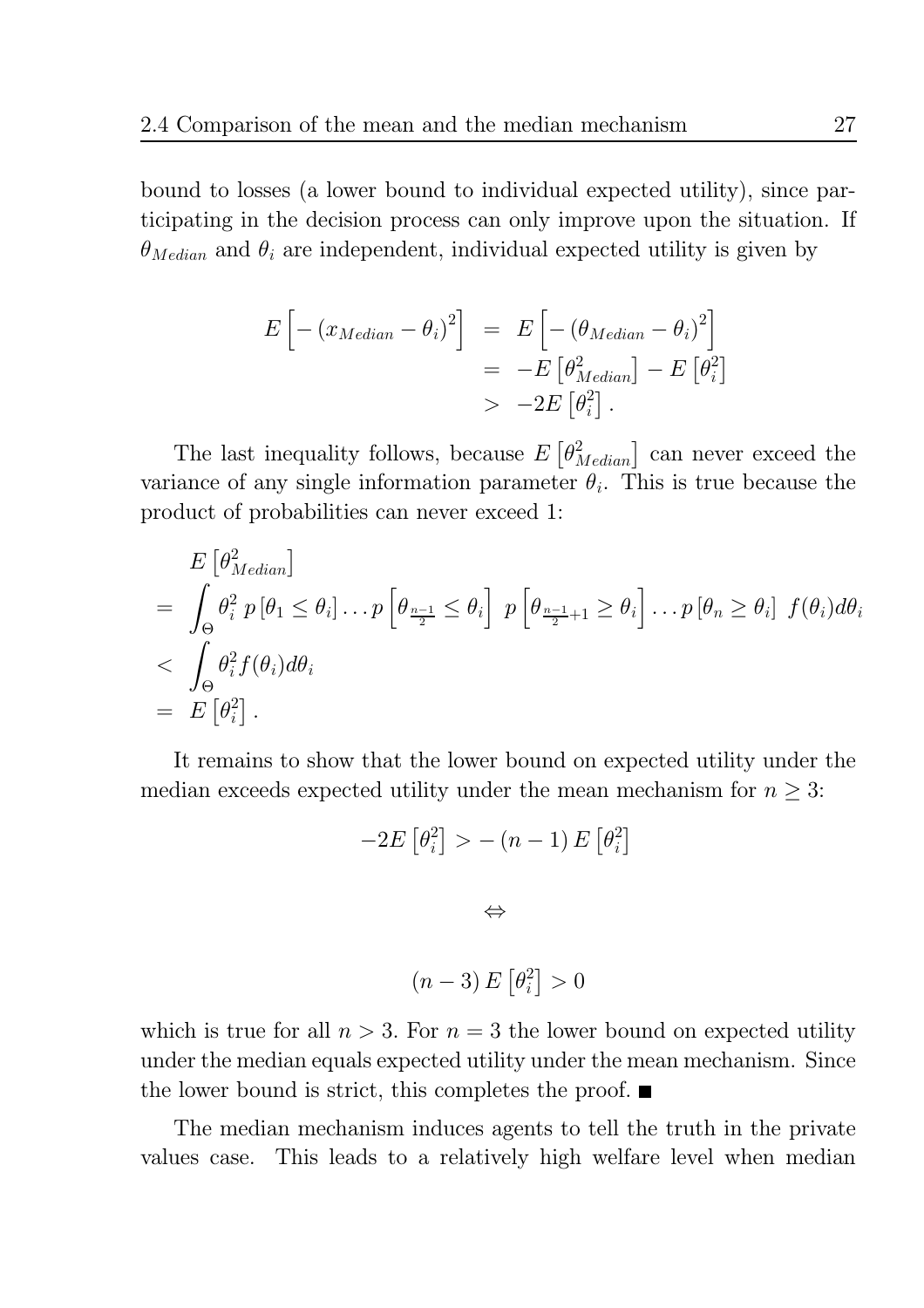and mean are correlated. The mean mechanism instead induces agents to exaggerate their private information. This explains the superiority of the median mechanism. In general, the median mechanism does not implement the first-best, since the first-best will only be implemented if the private information of the median individual by instance is equal to the average of all types.

**Proposition 4** For  $\alpha = \overline{\alpha}$  it holds that (i) the mean mechanism yields the first-best and (ii) the median mechanism does not yield the first-best.

**Proof** of Proposition 4:

 $(i)$  From Proposition 2 it follows that under the mean mechanism agents announce their type truthfully if  $\alpha = \bar{\alpha}$ . Thus  $x_{Mean} = \frac{1}{n} \sum_{i=1}^{n} \theta_i$  and it holds that  $\theta_i^* = \frac{1}{n} \sum_{i=1}^n \theta_i$ . We obtain for the sum of expected utilities

$$
E\left[\sum_{i=1}^{n}-(x_{Mean}-\theta_i^*)^2\right]=0.
$$

*(ii)* It remains to show that

$$
0 > E\left[\sum_{i=1}^n - (x_{Median} - \theta_i^*)^2\right].
$$

Suppose that the equilibrium under the median mechanism from Proposition 1 maximizes expected utility. Let  $s(\theta)$  be the respective equilibrium profile. Then

$$
x(s(\theta)) = \theta_{Mean} = \frac{1}{n} \sum_{i=1}^{n} \theta_i \,\forall \,\theta.
$$

However, from Proposition 1 we know that for some  $\theta$  some partial derivatives of  $x(s(\theta))$  are zero. This is so because the median is unaffected by changes in extreme positions. Hence,  $x(s(\theta))$  cannot equal  $\theta_{Mean}$  for all  $\theta$ .

The intuition for this result is as follows: for  $\alpha = \overline{\alpha}$  individuals announce their type truthfully under the mean mechanism and we know already that the first-best solution is the average of all types. This yields part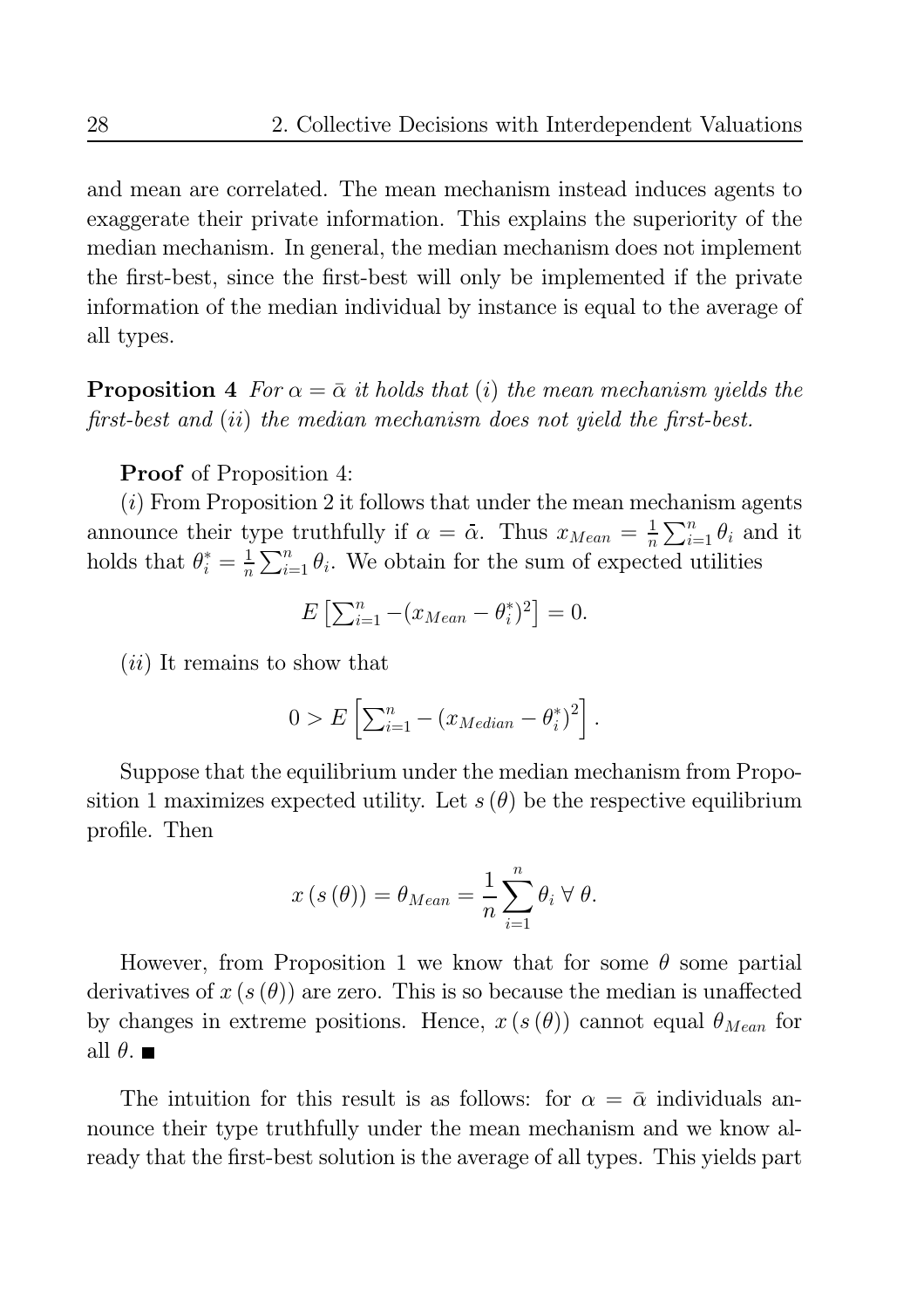$(i)$ . However, the median mechanism does neither imply truth telling for  $\alpha = \bar{\alpha}$  nor does it implement the average of all private signals. Therefore, it does not yield the first-best.

Now, we turn to the behavior of the sum of expected utilities under both mechanisms for intermediate values of  $\alpha$ .

**Lemma 4** Consider the median mechanism. The sum of expected utilities is continuous in  $\alpha$ 

**Lemma 5** Consider the mean mechanism. The sum of expected utilities is (i) continuous in  $\alpha$ , (ii) strictly increasing in  $\alpha$  and (iii) attains its maximum at  $\alpha = \bar{\alpha}$ .

**Lemma 6** Consider the mean mechanism. For  $n > 1$  the sum of expected utilities is (i) continuous in n, (ii) strictly decreasing in n and (iii) attains its maximum at  $n = \frac{1}{1-\alpha}$ .

All the above yields our main result concerning the comparison between the median and the mean mechanism:

**Proposition 5** There exists an  $\alpha_1$  below which the sum of expected utilities is larger under the median than under the mean mechanism and there exists an  $\alpha_2$  above which the sum of expected utilities is larger under the mean than under the median mechanism.

**Proof** of Proposition 5:

The result follows directly from Propositions 3 and 4 and Lemmata 4 and 5.  $\blacksquare$ 

If individual preferences are strongly correlated, then making all agents participate in the decision will be better than restricting entry into the decision process. If there is only a small common component then it will be better to use the median mechanism. The intuition is that for weak interdependencies the equilibrium strategy under the median mechanism implies announcement behavior close to truth telling whereas the equilibrium strategy under the mean mechanism leads to strong exaggeration of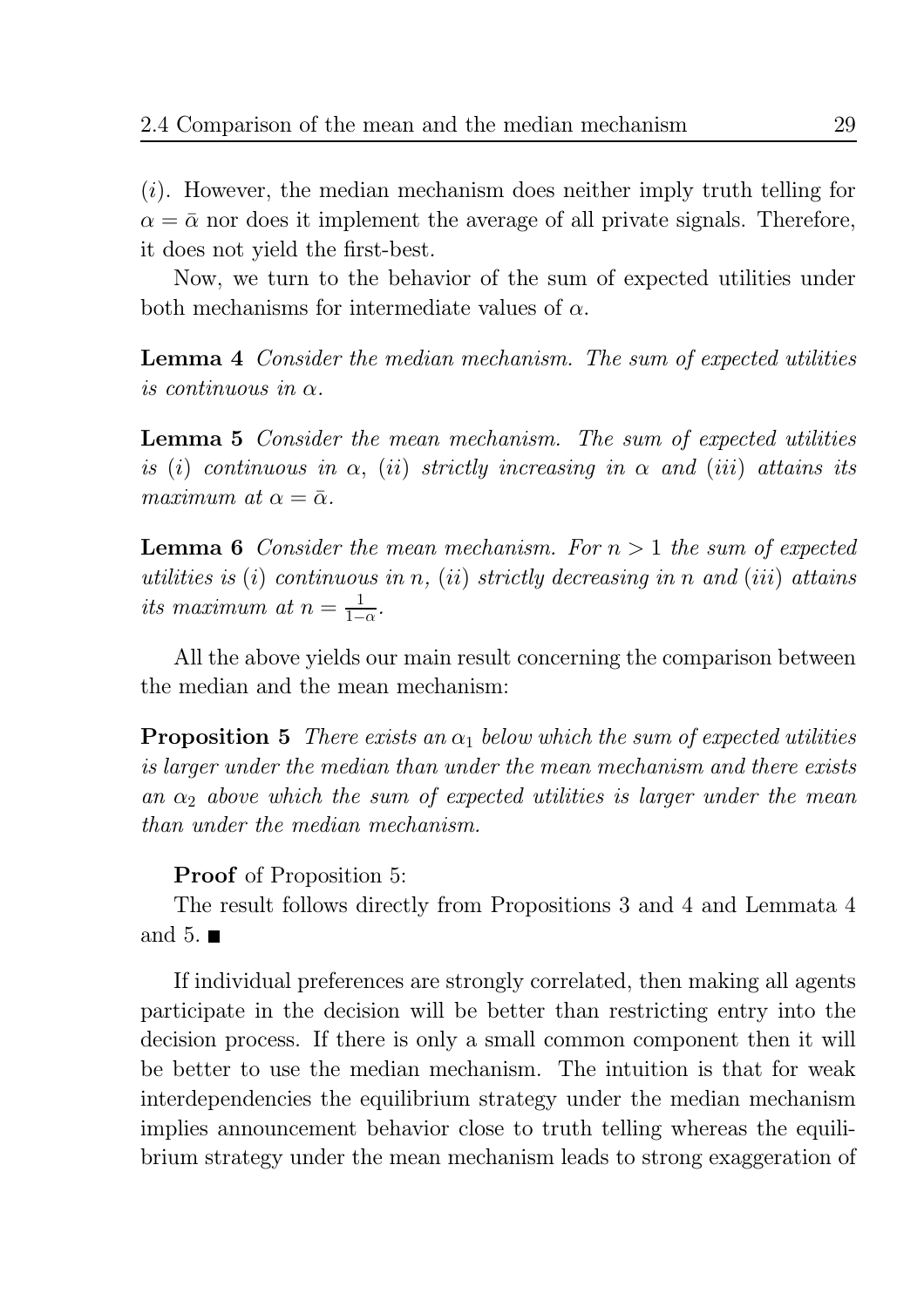private information. Therefore, average taking is outperformed by ignoring some of the information available. Since the degree to which  $\alpha$  influences untruthful announcement behavior is stronger under the mean mechanism, this intuition holds for a wide range of interdependencies, only for very high degrees it is reversed.

#### Example with uniform distribution 2.4.2

Assume that all  $\theta_i$  are distributed uniformly over [-1, 1] and that  $n = 3.8$ Then, the comparison between the median and the mean mechanism can be extended and we obtain the result that there exists a unique point of intersection for the respective sums of expected utility under the two mechanisms.

Corollary 1 tells us that for uniform distribution the equilibrium strategy under the median mechanism is given by  $\hat{\theta}_i(\theta_i) = (1 - \frac{1}{2}\alpha)\theta_i$   $\forall i$  and thus  $x_{Median} = (1 - \frac{1}{2}\alpha)\theta_{Median}$ . Then, expected utility for individual 2 is given by

$$
E\left[-\left(x_{Median}-\theta_{2}^{*}\right)^{2}\right]
$$
\n
$$
=\ -\frac{1}{4}\int_{-1}^{1}\int_{-1}^{\theta_{2}}\int_{\theta_{2}}^{1}\left(\left(1-\frac{1}{2}\alpha\right)\theta_{2}-(1-\alpha)\theta_{2}-\frac{\alpha}{2}(\theta_{1}+\theta_{3})\right)^{2}d\theta_{3}d\theta_{1}d\theta_{2}
$$
\n
$$
-\frac{1}{4}\int_{-1}^{1}\int_{-1}^{\theta_{2}}\int_{\theta_{1}}^{\theta_{2}}\left(\left(1-\frac{1}{2}\alpha\right)\theta_{3}-(1-\alpha)\theta_{2}-\frac{\alpha}{2}(\theta_{1}+\theta_{3})\right)^{2}d\theta_{3}d\theta_{1}d\theta_{2}
$$
\n
$$
-\frac{1}{4}\int_{-1}^{1}\int_{\theta_{2}}^{1}\int_{\theta_{1}}^{1}\left(\left(1-\frac{1}{2}\alpha\right)\theta_{1}-(1-\alpha)\theta_{2}-\frac{\alpha}{2}(\theta_{1}+\theta_{3})\right)^{2}d\theta_{3}d\theta_{1}d\theta_{2}
$$
\n
$$
=\ -\frac{11}{20}\alpha^{2}+\frac{11}{15}\alpha-\frac{4}{15}.
$$

Since our whole setting is symmetric, we obtain for the sum of expected utilities under the median mechanism

<sup>&</sup>lt;sup>8</sup>We conducted a similar analysis for the case of  $n = 5$  and  $n = 7$ , but for expositional purposes only the detailed results for  $n=3$  are given.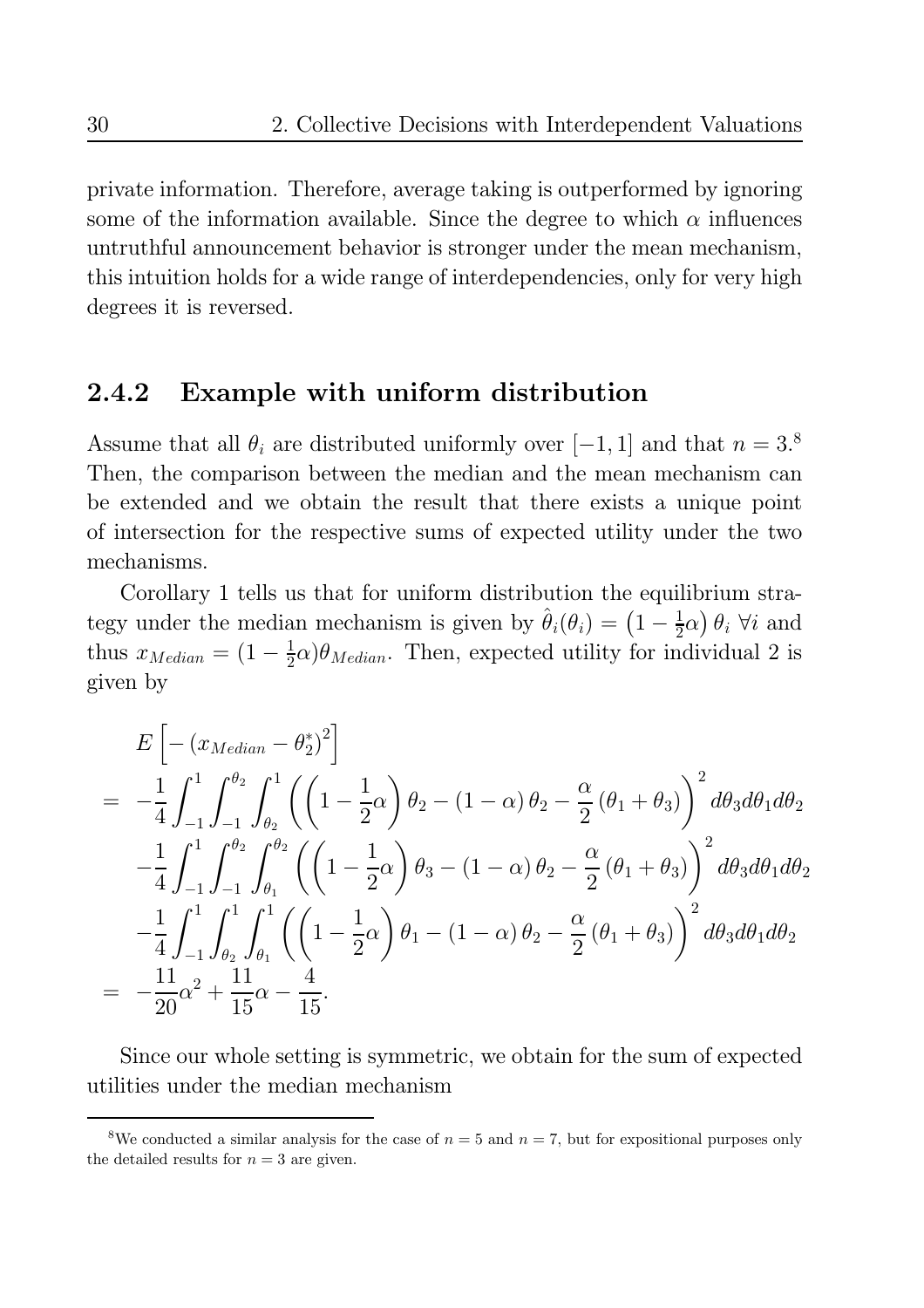$$
\sum_{i=1}^{3} E\left[ -\left( x_{Median} - \theta_2^* \right)^2 \right] = -\frac{33}{20} \alpha^2 + \frac{11}{5} \alpha - \frac{4}{5}.
$$
 (6)

Differentiating with respect to  $\alpha$  yields

$$
\frac{d\left(E\left[\sum_{i=1}^{3} -\left(x_{Median} - \theta_i^*\right)^2\right]\right)}{d\alpha} = -\frac{33}{10}\alpha + \frac{11}{5} \tag{7}
$$

which is larger than zero  $\forall \alpha \in [0, \bar{\alpha})$ . Thus, the sum of expected utilities is strictly increasing under the median mechanism and yields a maximum for  $\alpha = \frac{2}{3}$ .

Under the mean mechanism agents announce  $\hat{\theta}_i(\theta_i) = 3(1 - \alpha)\theta_i$  for  $n = 3$ . Thus,  $x_{Mean} = (1 - \alpha) \sum_{i=1}^{3} \theta_i$ . The sum of expected utilities is then given by

$$
\sum_{i=1}^{3} E\left[ -(x_{Mean} - \theta_i^*)^2 \right]
$$
\n
$$
= -\frac{3}{8} \int_{-1}^{1} \int_{-1}^{1} \int_{-1}^{1} \left( (1 - \alpha) \sum_{i=1}^{3} \theta_i - (1 - \alpha) \theta_1 - \frac{\alpha}{2} (\theta_2 + \theta_3) \right)^2 d\theta_1 d\theta_2 d\theta_3
$$
\n
$$
= -\frac{9}{2} \alpha^2 + 6\alpha - 2. \tag{8}
$$

Differentiating with respect to  $\alpha$  yields

$$
\frac{d\left(E\left[\sum_{i=1}^{n} -\left(x_{Mean} - \theta_i^*\right)^2\right]\right)}{d\alpha} = -9\alpha + 6. \tag{9}
$$

From Proposition 5 we know that there exists an  $\alpha_1$  below which the sum of expected utilities is larger under the median than under the mean mechanism and that there exists an  $\alpha_2$  above which the sum of expected utilities is larger under the mean than under the median mechanism. For uniform distribution of the information parameters the two points coincide, i.e.  $\alpha_1 = \alpha_2 =: \alpha^*$ .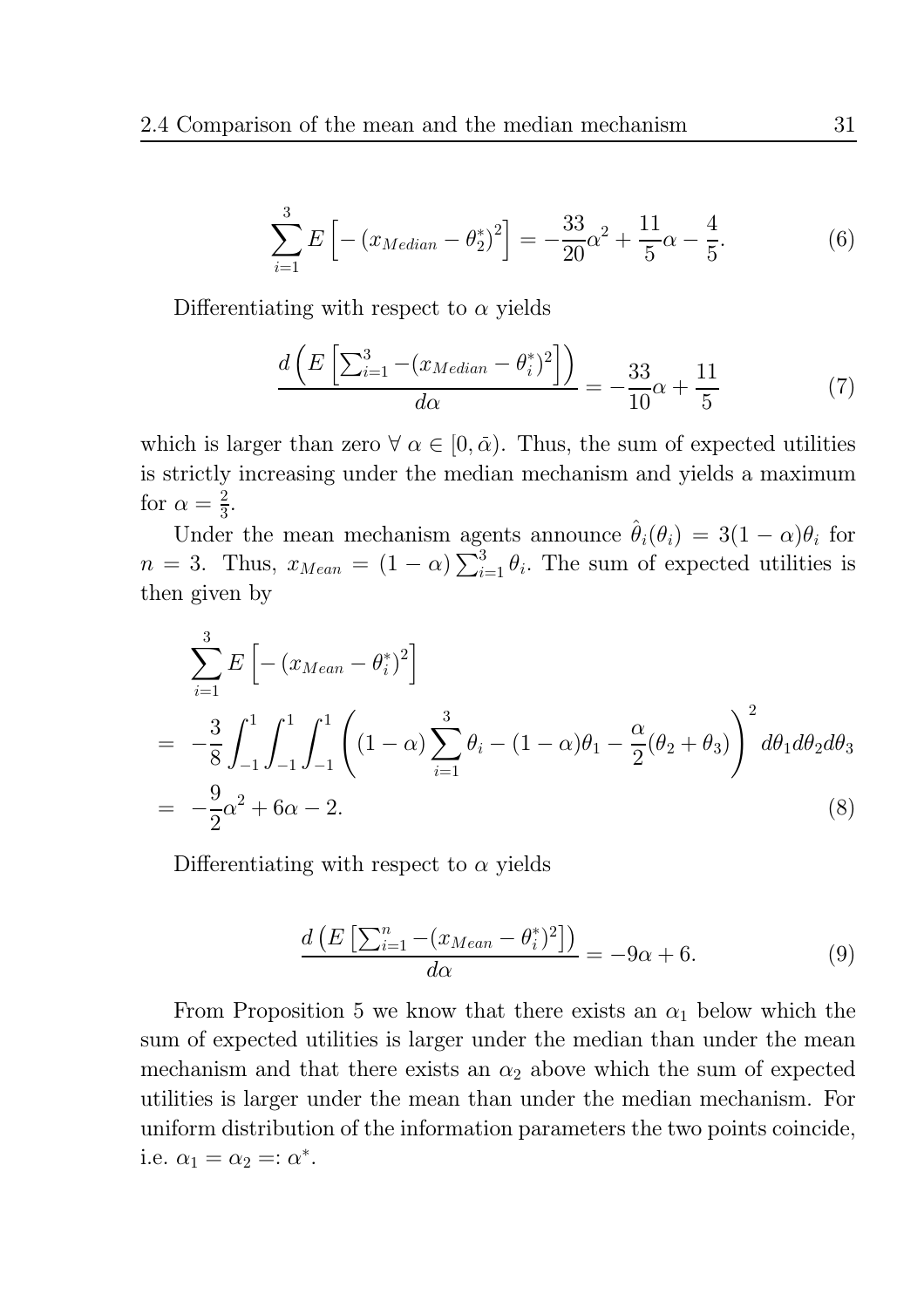The existence of a unique point of intersection can be established by comparing the slopes of the sum of expected utility under the two mechanisms, since both are strictly positive for the relevant range of  $\alpha$ . Under the median mechanism the slope is given by equation (7) and under the mean mechanism by equation (9), respectively. For all  $\alpha \in [0, \bar{\alpha})$  it is true that

$$
-\frac{33}{10}\alpha + \frac{11}{5} < -9\alpha + 6
$$

and therefore  $\alpha^*$  exists.

The sum of expected utilities under the median mechanism is given by equation  $(6)$  and under the mean mechanism by equation  $(8)$ . The point of intersection  $\alpha^*$  is then determined by

$$
-\frac{33}{20}\alpha^{*2} + \frac{11}{5}\alpha^* - \frac{4}{5} = -\frac{9}{2}\alpha^{*2} + 6\alpha^* - 2
$$

which yields

$$
\alpha_{1,2}^* = \frac{2}{3} \pm \frac{2}{57} \sqrt{19}.
$$

Since  $\alpha_1^* > \bar{\alpha} = \frac{2}{3}$ ,  $\alpha_2^*$  is the unique point of intersection in the relevant interval.

The following pictures show the sum of expected utilities under the mean and the median mechanism for  $n = 3$ , 5 and 7 and uniform distribution of information parameters. In each of these cases, we obtain a unique point of intersection  $\alpha^*$ .

Figure 1:  $n=3$ 

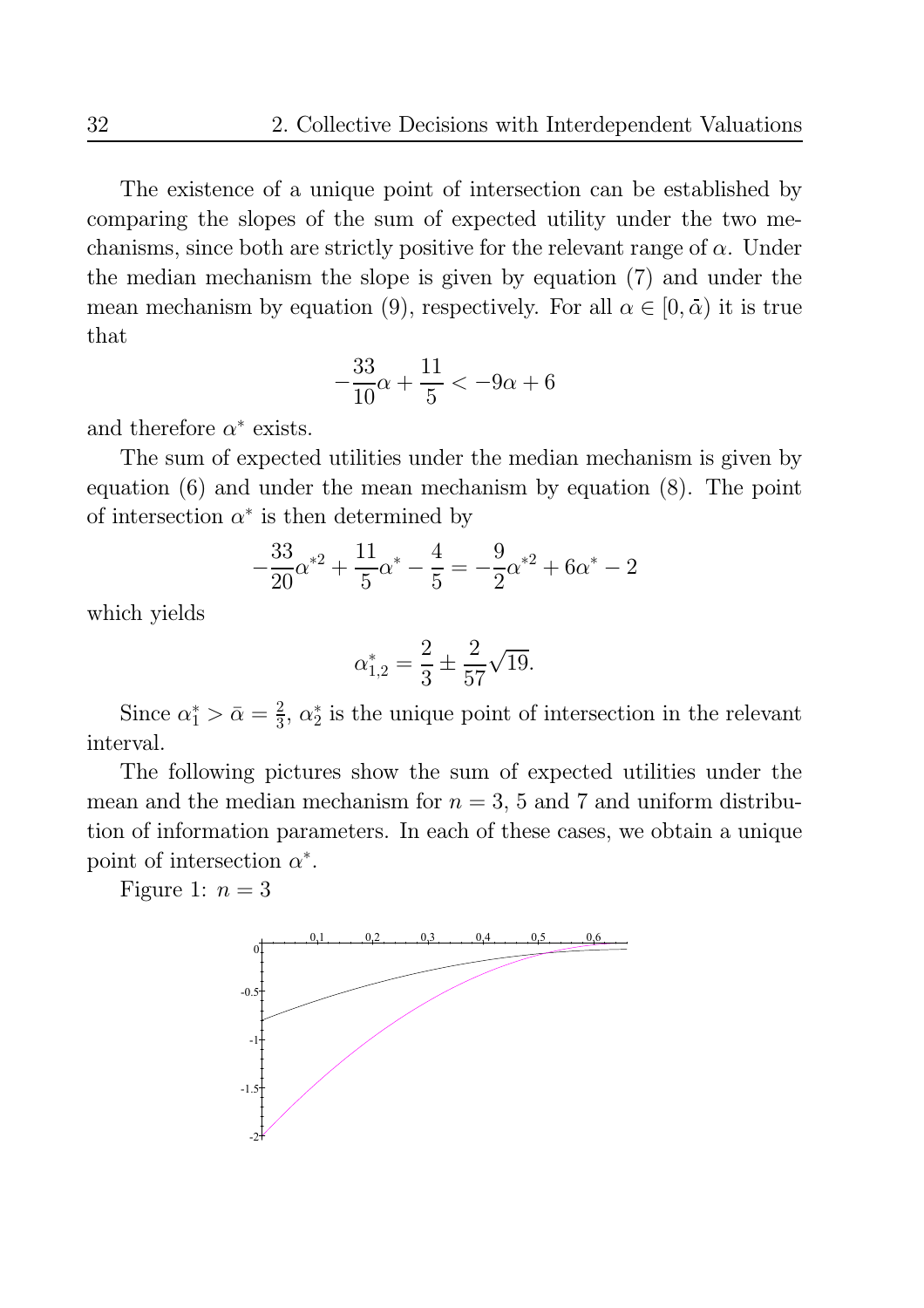## Figure 2:  $n=5$



Figure 3:  $n = 7$ 



#### Robustness 2.5

So far, our results have been derived for a particular class of quadratic utility functions. These utility functions describe a situation where individuals are risk averse with respect to the size of the deviation of the decision x from their ideal point  $\theta_i^*$ . Our result on the welfare comparison of the two mechanisms presented in Proposition 5 also holds under a linear specification of utility which corresponds to the case of risk neutrality.

Consider the following von-Neumann-Morgenstern utility function

$$
u(x, \theta_i^*) = -|x - \theta_i^*|.
$$

In contrast to Lemma 1 we get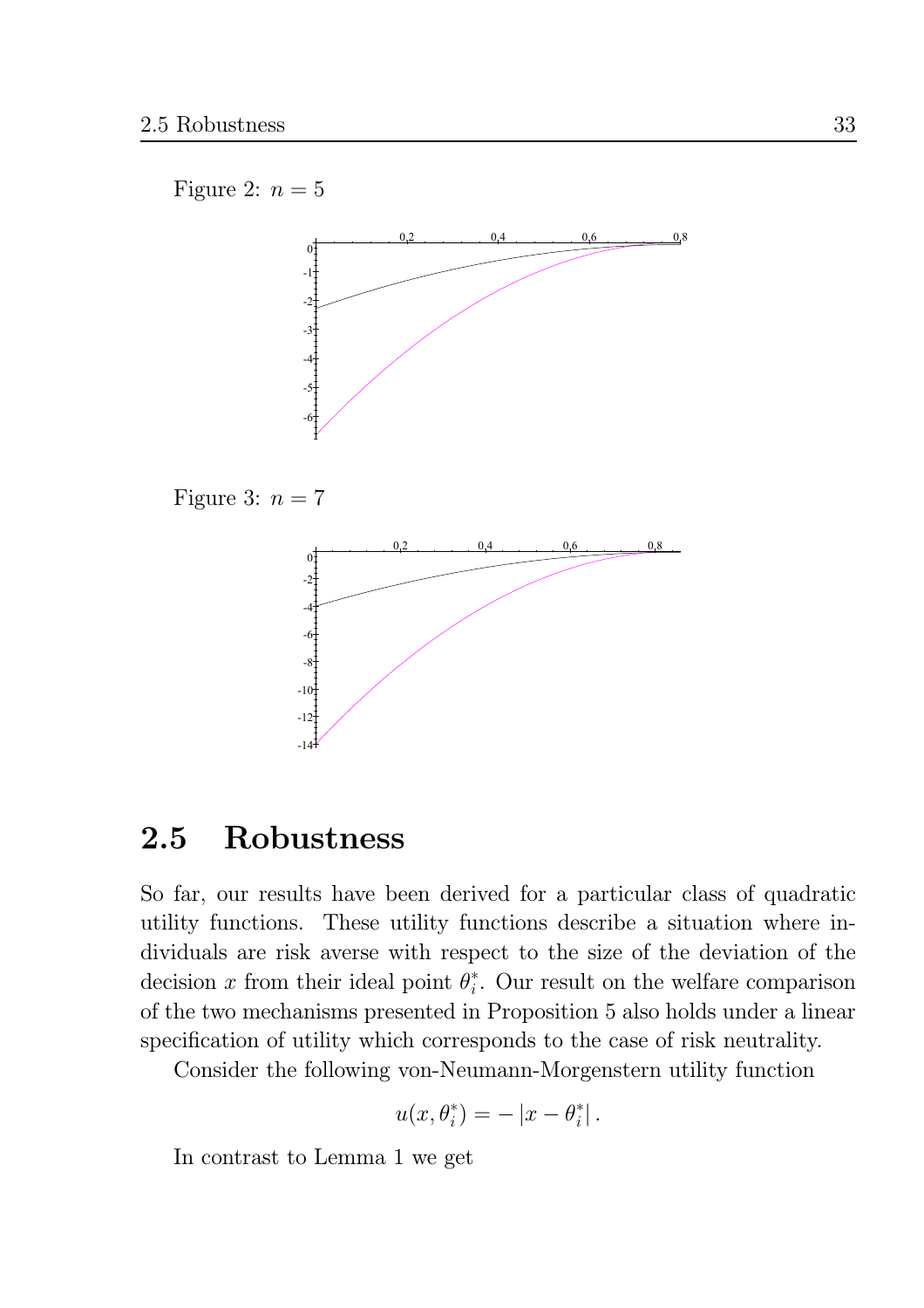**Lemma 7** Consider any vector  $\theta$  of private signals. Benthamian welfare is maximized if and only if  $x^* = median(\theta_1^*, \ldots, \theta_n^*)$ .

**Proof** of Lemma 7:

Consider any deviation from the median of all ideal policies, i.e. from  $median(\theta_1^*,\ldots,\theta_n^*)$ . With linear utility, this deviation costs more than half of the individuals one unit while less than half of the individuals gain.  $\blacksquare$ 

Figure 4 presents the basic intuition underlying this result for the case of three individuals. This extends to any number  $n$  of individuals.



Figure 4: Utility under Risk Neutrality

It is useful to consider the implications of the changed utility specification for an individually desired policy  $\tilde{x}$  when individual i does not know its ideal point with certainty.<sup>9</sup> Since all  $\theta_i$  are distributed independently with density  $f(\theta_i)$ , this defines a probability distribution for each  $\theta_i^*$  over  $\Theta$ . Let  $\psi(\theta_i^*)$  denote the density of this distribution and median  $(\psi(\theta_i^*))$ the respective median.

**Lemma 8** Consider an individual i with an ideal point  $\theta_i^*$  distributed according to the density  $\psi(\theta_i^*)$ . Ex ante individual i's preferred decision  $\tilde{x}$  is the median of the distribution of his own ideal points, i.e. median  $(\psi(\theta_i^*))$ .

<sup>&</sup>lt;sup>9</sup>Under quadratic specification of utility this policy  $\tilde{x}$  corresponds to the mean of the distribution of the individually desired policy  $\theta_i^*$ .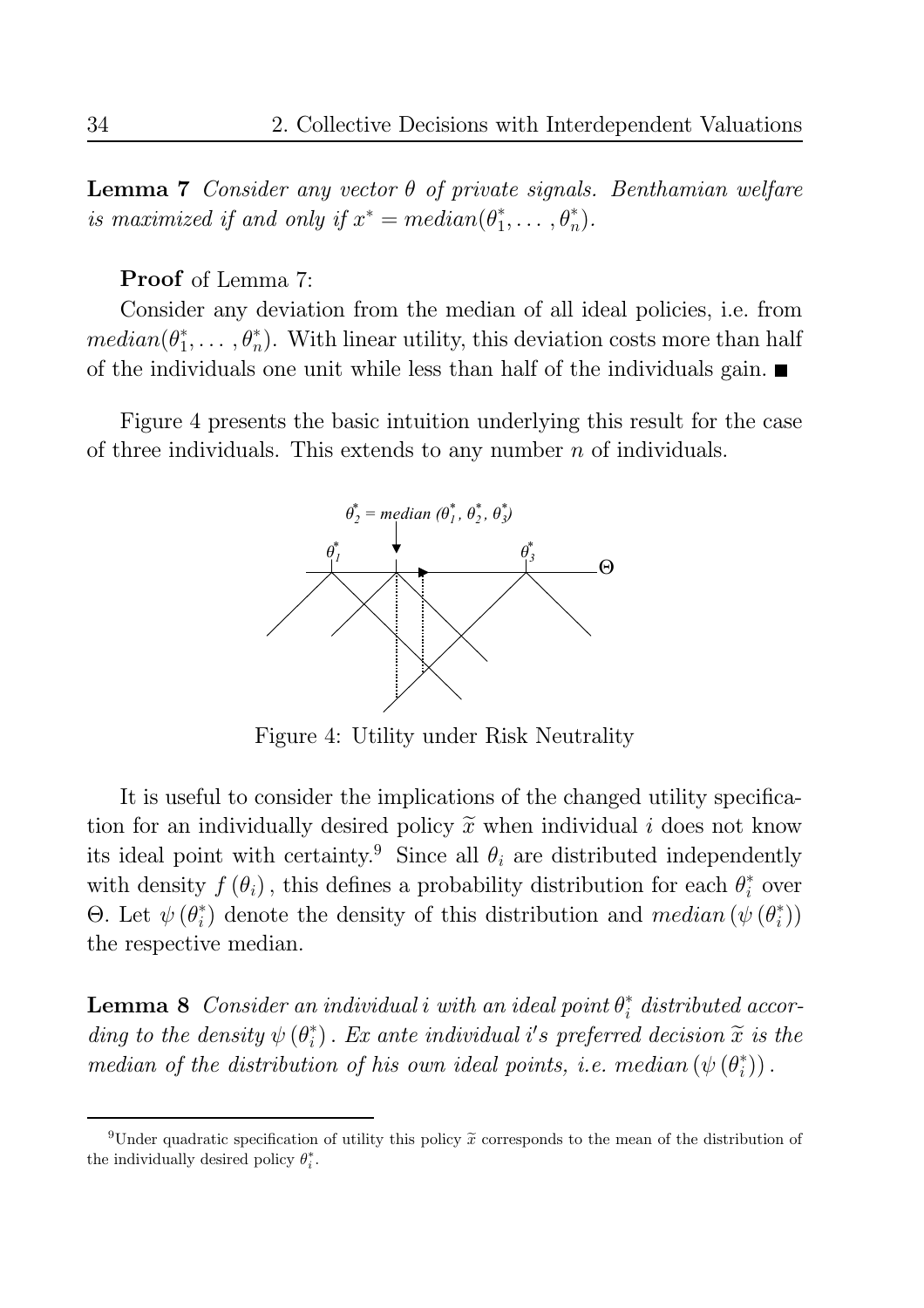**Proof** of Lemma 8:

Any deviation from this choice triggers a marginal loss of 1 with probability of more than  $1/2$  and a marginal gain of one unit with a probability below  $1/2$ .

Proposition 1 no longer holds under the linear specification of utility. In order to transfer the result, we have to introduce some more notation: Let  $\phi(\theta_i)$  denote the density of the distribution of the average of the signals of all agents  $j \neq i$  conditional on  $\theta_i$  being the median. Let median  $(\phi(\theta_i))$ denote the median of this distribution.

**Proposition 6** Consider a linear utility function of the form  $u(x, \theta_i^*)$  $-|x-\theta_i^*|$ . There exists a unique symmetric strictly monotonous equilibrium under the median mechanism. The equilibrium strategy is

$$
\theta_i(\theta_i) = (1 - \alpha) \theta_i + \alpha \ median(\phi(\theta_i)) \ \forall i, i = 1, \dots, n.
$$

**Proof** of Proposition 6:

Following the same line of argumentation that leads to Proposition 2, note first that the announcement  $\theta_i(\theta_i)$  is a local maximum of player i's expected utility given  $\theta_i$  and all other  $j \neq i$  announcing according to  $\hat{\theta}_i(\theta_i)$ . Consider a marginal deviation from this announcement. If player i is not pivotal, then a marginal deviation will not alter the outcome  $x_{Median}$ . If player i is pivotal, then we know from Lemma  $8$  that he will choose the median of the distribution of his own ideal points as the common decision. Conditional on being the median, this becomes  $(1 - \alpha) \theta_i + \alpha$ *median*  $(\phi(\theta_i))$ . Thus, marginal deviations from  $\hat{\theta}_i(\theta_i)$  reduce expected utility of player  $i$ .

Moreover, player i's expected utility is single peaked at  $\hat{\theta}_i(\theta_i)$  given  $\theta_i$  and all other  $j \neq i$  announcing according to  $\hat{\theta}_j(\theta_j)$ . This is due to the monotonicity of the median of  $\phi(\theta_i)$  in the signal of player i and the consequential existence of  $\hat{\theta}_i^{-1}(\cdot)$ . This completes the proof.

It can be easily seen that the equilibrium of Proposition 2 still exists under the linear specification of the utility function if the distribution of information parameters is symmetric. The intuition is that any change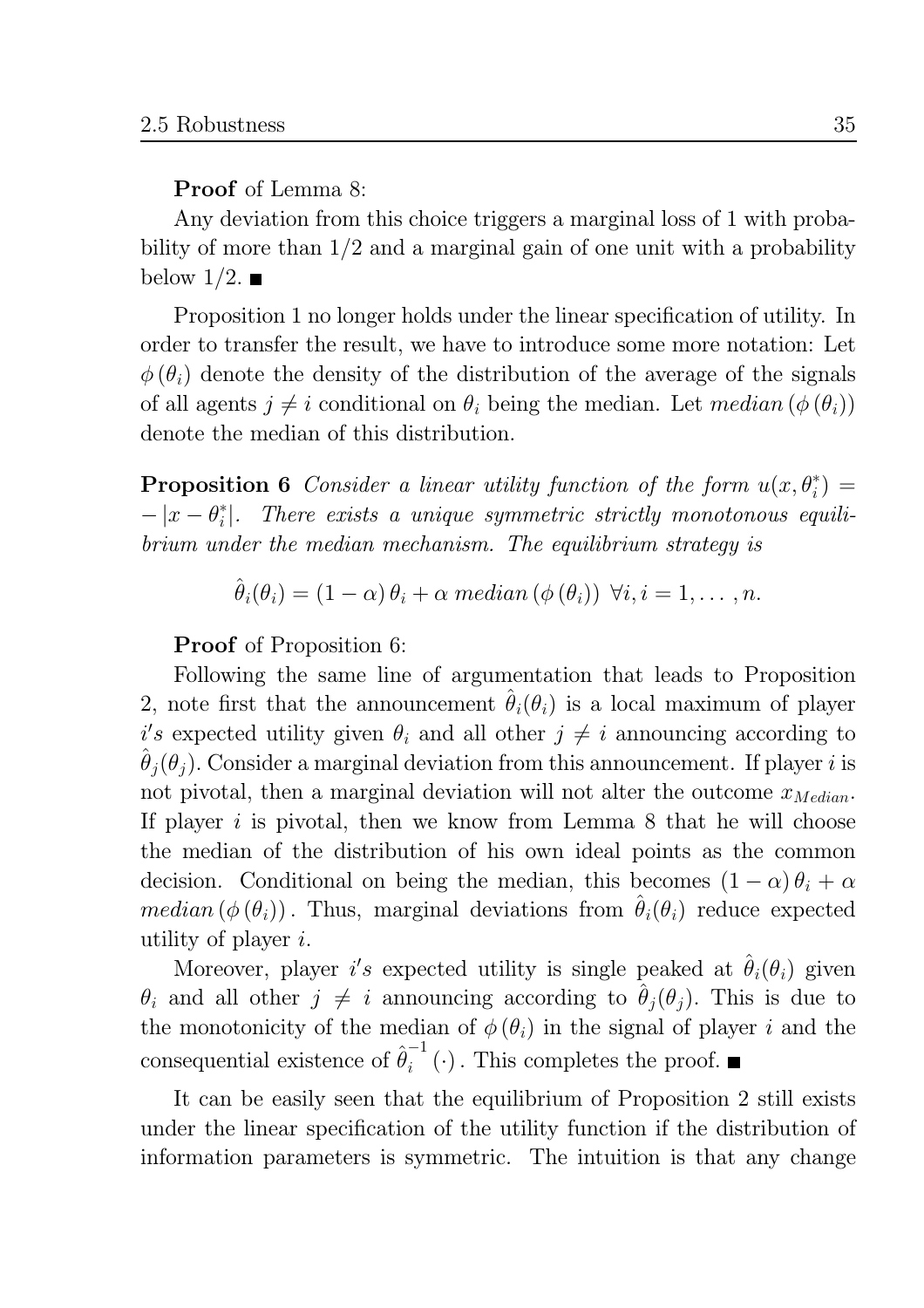in  $\theta_i$  does neither affect the median of the distribution of the average of the signals of the other individuals nor does it affect the median of the distribution of the average of the announcements of the other individuals. Therefore, according to Lemma 8, agent  $i's$  favorite decision is shifted by  $n(1-\alpha)\Delta\theta_i.$ 

Another straightforward consequence of Lemma 7 is that the median mechanism maximizes ex ante expected utility in the private values case. In this setting, the median mechanism (again) induces truth telling. This maximizes welfare with linear utility. Moreover, for symmetric distributions of types, the median mechanism still yields higher ex ante expected utility than the mean mechanism in the private values case. Proposition  $4(i)$  on the mean mechanism instead holds and it remains true that the mean yields more expected utility than the median mechanism in the case where  $\alpha = \overline{\alpha}$ . Continuity again implies that there exist upper and lower bounds on  $\alpha$  such as in Proposition 5.

#### Conclusion  $2.6\,$

The problem analyzed in this chapter is one of collective decision taking. If the individuals who are supposed to take a common decision are asymmetrically informed and if there are interdependencies between the individually desired policies, how should a decision mechanism be designed that maximizes the sum of expected utilities? Our analysis of this problem concentrates on two specific mechanisms, i.e. the median and the mean mechanism, and obtains the following: Under the median mechanism individuals understate their private information, whereas under the mean mechanism they overstate it. As a result, the median performs better than the mean mechanism in terms of expected utility maximization for weak interdependencies. For high degrees of interdependency is this mechanism outperformed by the mean mechanism.

Returning to the provision of a public good, we can conclude that the median mechanism will perform better than taking the average if the idiosyncratic component of individual preferences is strong. Disregarding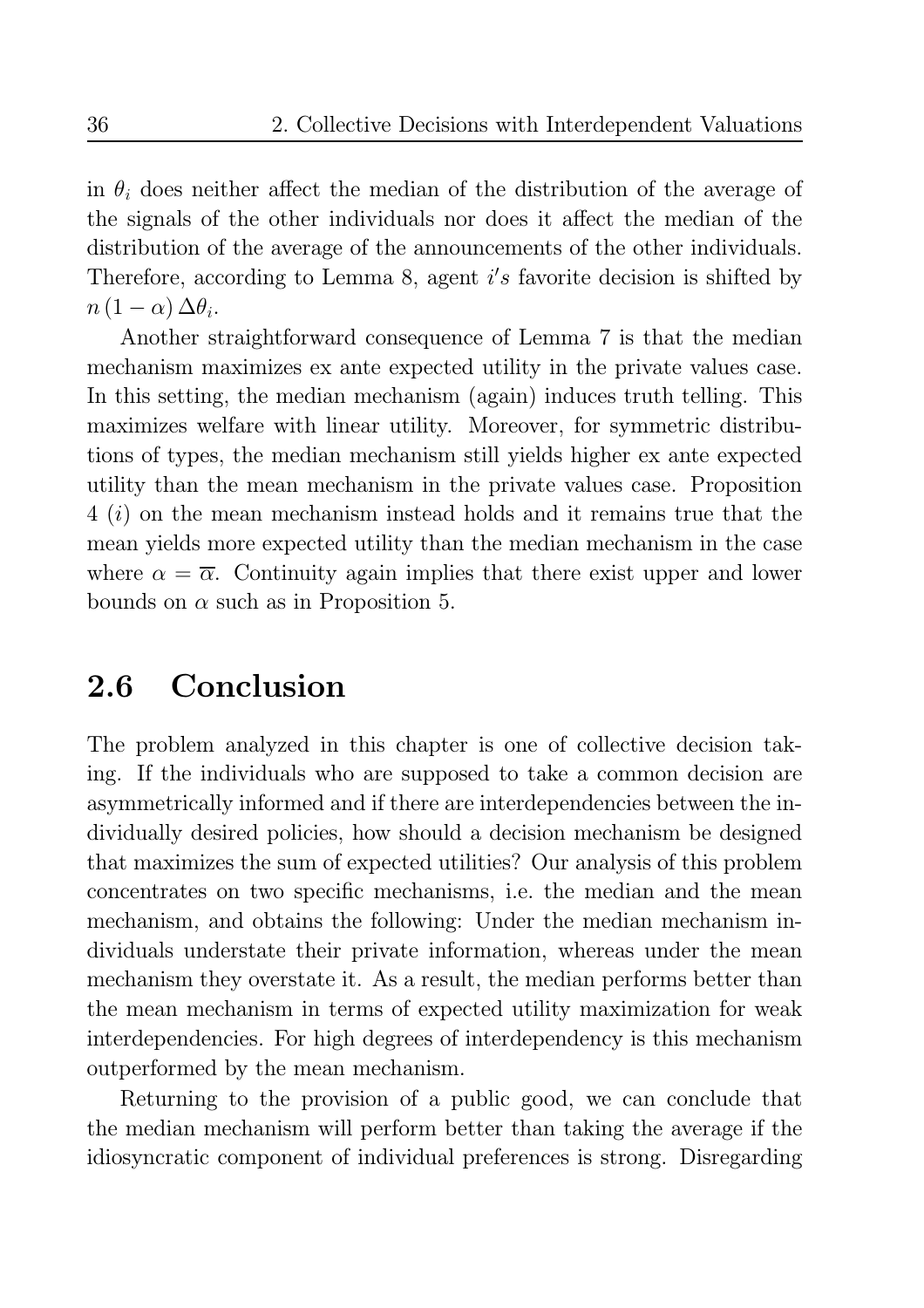extreme positions  $-$  as does the median mechanism  $-$  seems to be favorable in this case. Only if the quality component becomes very important, it would be better to change the decision mechanism and use the average of announcements.

Starting from our research there are three directions to proceed. First, in this chapter we abstracted from individual rationality considerations, since in many collective decisions participation is not voluntary. However, if we take participation constraints into account, the traditional solution prescribes an outside option to be implemented if an individual opts out. This in turn leads to changed interim individual behavior and to different equilibrium outcomes  $-\text{ with the status quo maintaining in many instances.}$ But in our setting, due to interdependent valuations, even individuals not participating in the mechanism would be affected by the common decision. This would imply endogenizing the participation constraint (following Jehiel et al.  $[1996]$ .

Relating our results to decisions taken by majority rule, it is not obvious how a majoritarian decision in a committee should be modeled. In the private values case the median mechanism is certainly a good approximation of the actual decision procedure. However, in a setting with interdependencies there may be scope for pre-vote communication. When communication plays a role, the median mechanism need not be the correct representation of a majoritarian decision. However, the result of this chapter indicates, that voting without communication can dominate the mean mechanism. This leads to the second extension, the analysis of pre-vote communication in a modified two-stage game. The question is if an improvement upon the equilibria of the original game is possible when people are allowed to communicate before they have to vote. It is well known that equilibrium behavior may be affected if agents have the opportunity to exchange information prior to playing some game (see Crawford and Sobel [1982]).

Finally, another question we did not address is the design of an optimal mechanism for the class of collective decision problems studied. This would mean to find a mechanism that implements the first-best for all degrees of spillovers, not only for the maximum amount.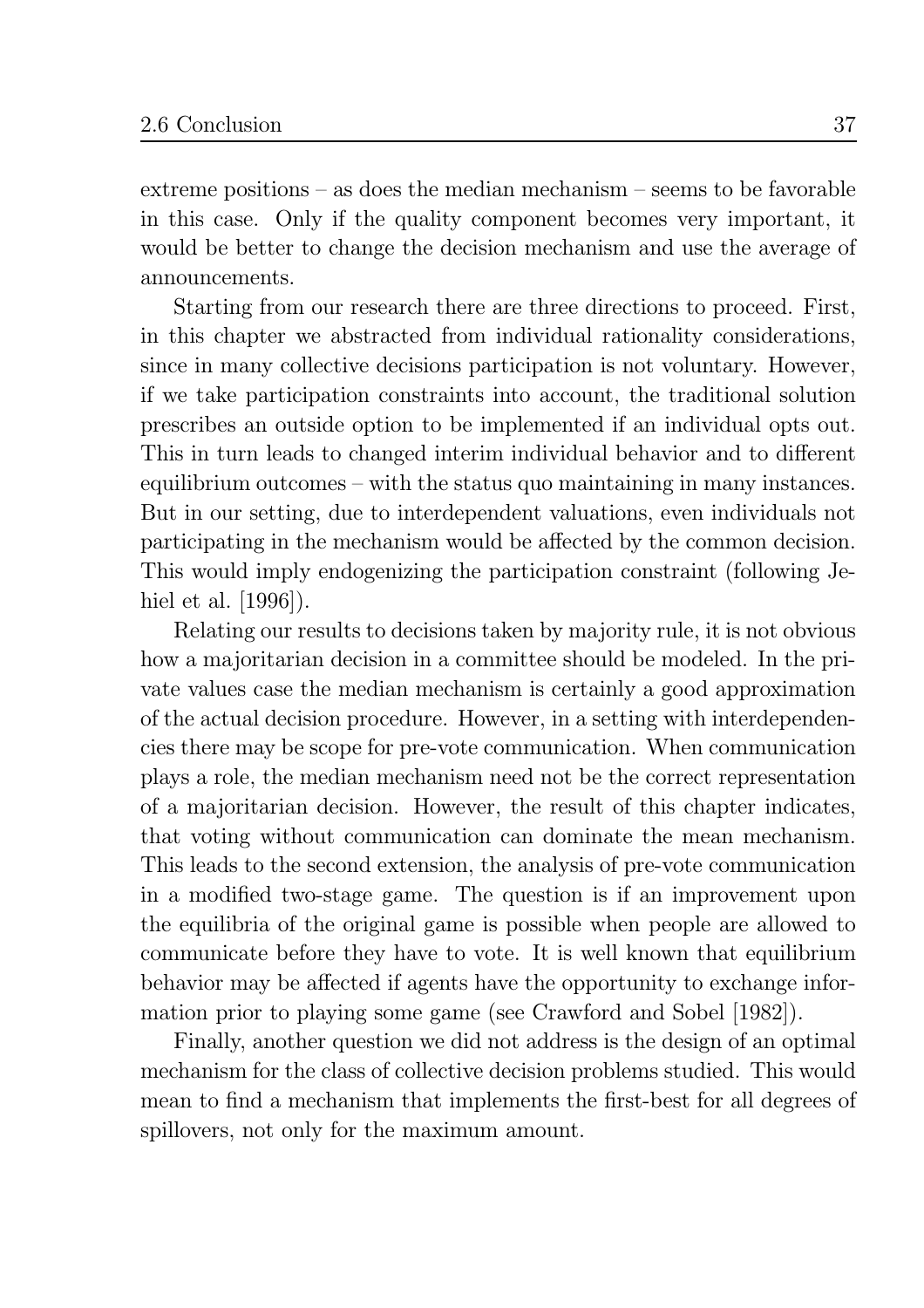## **Chapter 3**

# The European Stability and Growth Pact as a Device for adequate Stabilization

#### Introduction  $3.1$

Since European monetary unification has taken place, attention has shifted from the overall desirability of a monetary union in Europe to the influence that a common monetary policy as conducted by the *European Central Bank (ECB)* has on other national economic policies (e.g. Hughes Hallet et al. [2001]). Examples are the interplay between one monetary authority and many independent fiscal authorities or many independent labor market policies.

This chapter concentrates on the first of these relationships and tries to answer three main questions: First, I try to find reasons for such arrangements as the *European Stability and Growth Pact (SGP)*. It is not obvious in the first place, why independent countries voluntarily confine the freedom of their national fiscal policies. Moreover, I want to answer why the *SGP* was signed, despite the fact that future situations could arise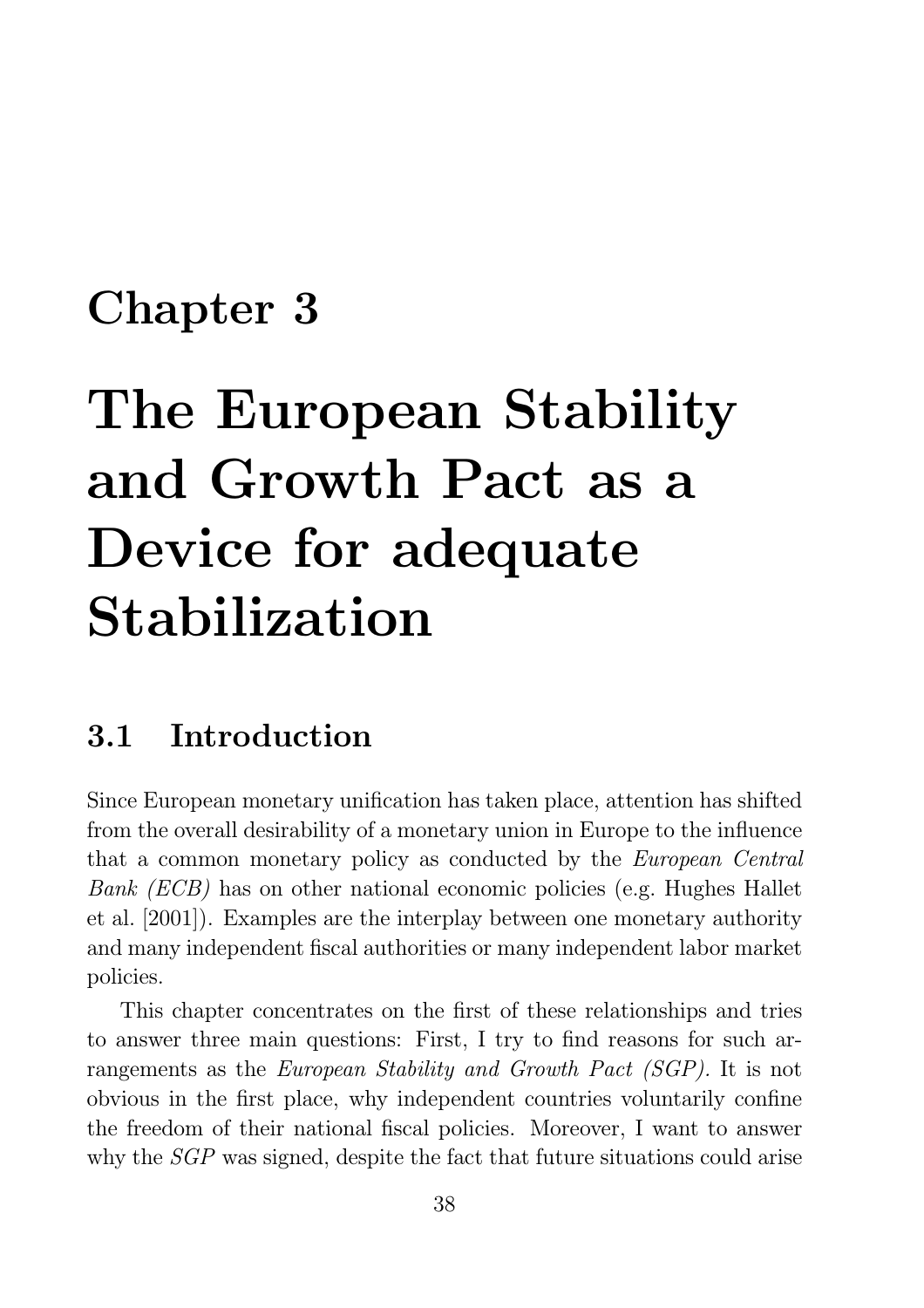in which the fulfillment of the pact would be hard to achieve  $-$  and this was foreseeable at the point in time of signing. Finally and as a contribution to the ongoing debate about the reform of the *European SGP*, I introduce a direct mechanism in order to analyze whether it may achieve better outcomes than the pact.

Details of the features of the  $SGP$  are given in Section 3.2.2, but let me here briefly introduce its rationale. According to Eichengreen and Wyplosz [1998] the most important reason for the *European SGP* is to protect the common central bank from pressures for an inflationary debt bail-out.<sup>10</sup> These pressures could arise because in a monetary union the costs of debt (in terms of higher inflation) are borne by all residents of the EMU zone rather than solely by the citizens of the responsible country. Thus, governments have an incentive to run riskier policies (higher deficits). Moreover, if the common monetary policy is geared to union averages, the inflationary response of the common central bank to an increase in debt in one of many countries will tend to be smaller.

If the union central bank is politically independent, negative spillovers created by a common monetary policy will constitute no problem. In the case of the *ECB* this fact is not only discussed in-depth in public (e.g. The Economist [2003]), but some features embodied in the Treaties of the *European Union* and in the *ECB*'s own statutes [1992] raise some doubts. First of all, the Maastricht Treaty contains a no-bail-out rule that prohibits the *ECB* from purchasing public debt directly from the issuer. Secondly, the *main* goal of monetary policy as conducted by the *ECB* is to maintain price stability. This, however, does not rule out the possibility to include other economic factors in conducting monetary policy whenever price stability is not in danger. Finally, the *European SGP* may be interpreted as an instrument of further protection for the common central bank, since it confines the possibility of member countries to issue debt. As such there exist at least three provisions to safeguard the common central bank, despite it being entirely independent on paper.

 $10$ Other reasons could be to offset the political bias towards excessive deficits in participating countries or to encourage policy co-ordination among member states.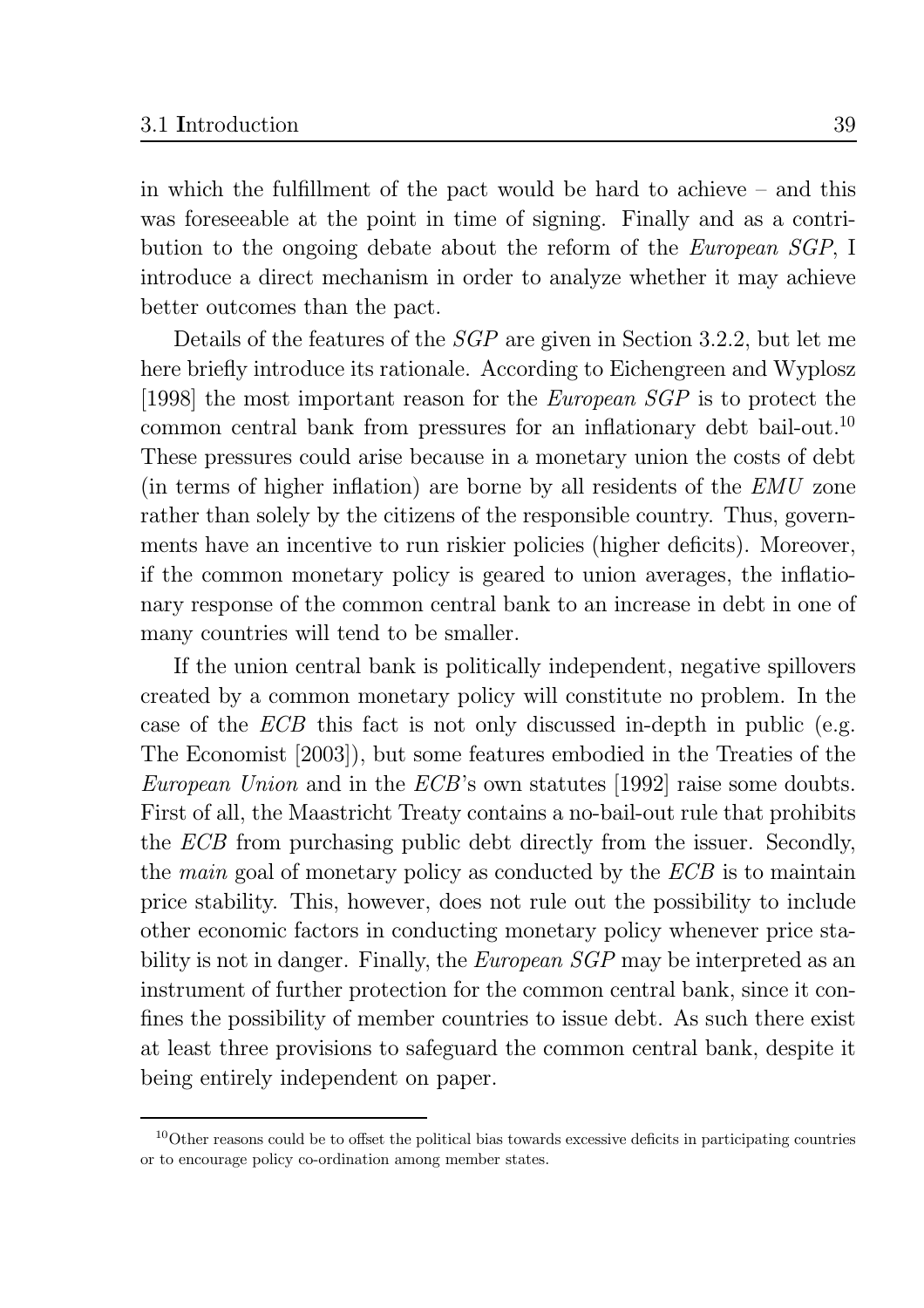In this chapter I do not ask the question why budget deficits arise, but shift attention to the adoption of a welfare increasing fiscal reform. Private information about the costs of delayed stabilization leads to a war of attrition between interest groups in the member countries of a monetary union.<sup>11</sup> The period preceding the reform is seen as a period of conflict among those parts of the population. Each group has an incentive to wait, because the group that concedes first is assumed to bear the larger part of the reform costs. By introducing private information an explanation is provided as to why a reform that is unanimously regarded as beneficial might be delayed.

I extend the basic model to the case of a monetary union in order to allow for negative spillovers due to a common monetary policy. Moreover, I introduce a fine for deficits to resemble some features of the *European SGP*. Additionally and in contrast to other models, I allow for private benefits of delayed stabilization as well. This renders situations possible in which it is not efficient to stabilize immediately.

The first result of this chapter is that a deficit ceiling like the one given in the *SGP* can enforce national commitment to stabilization. This will hold even if the rules of the pact are weakened with respect to the payment of fine. But due to the possibility of private benefits of delay the effect immediate stabilization has on welfare is not unambiguous. The *SGP* might induce interest groups to stabilize in situations when this is not desirable. I show that the introduction of a well designed fine unambiguously increases welfare as compared to the war of attrition. This also may explain why the member countries of *EMU* signed the pact in the first place. On the other hand, there always exist types that would like to abandon the pact ex post. This may yield an explanation for the current difficulties concerning the enforcement of the *SGP*. Moreover, it is impossible to achieve ex post efficiency with such arrangements as the *SGP*. Therefore, I analyze another mechanism (expected externality mechanism) that overcomes this drawback. Unfortunately, this mechanism is also not able to achieve vo-

 $11$ For an interesting account of the interaction between interest groups and central banks see Maier  $[2002]$ .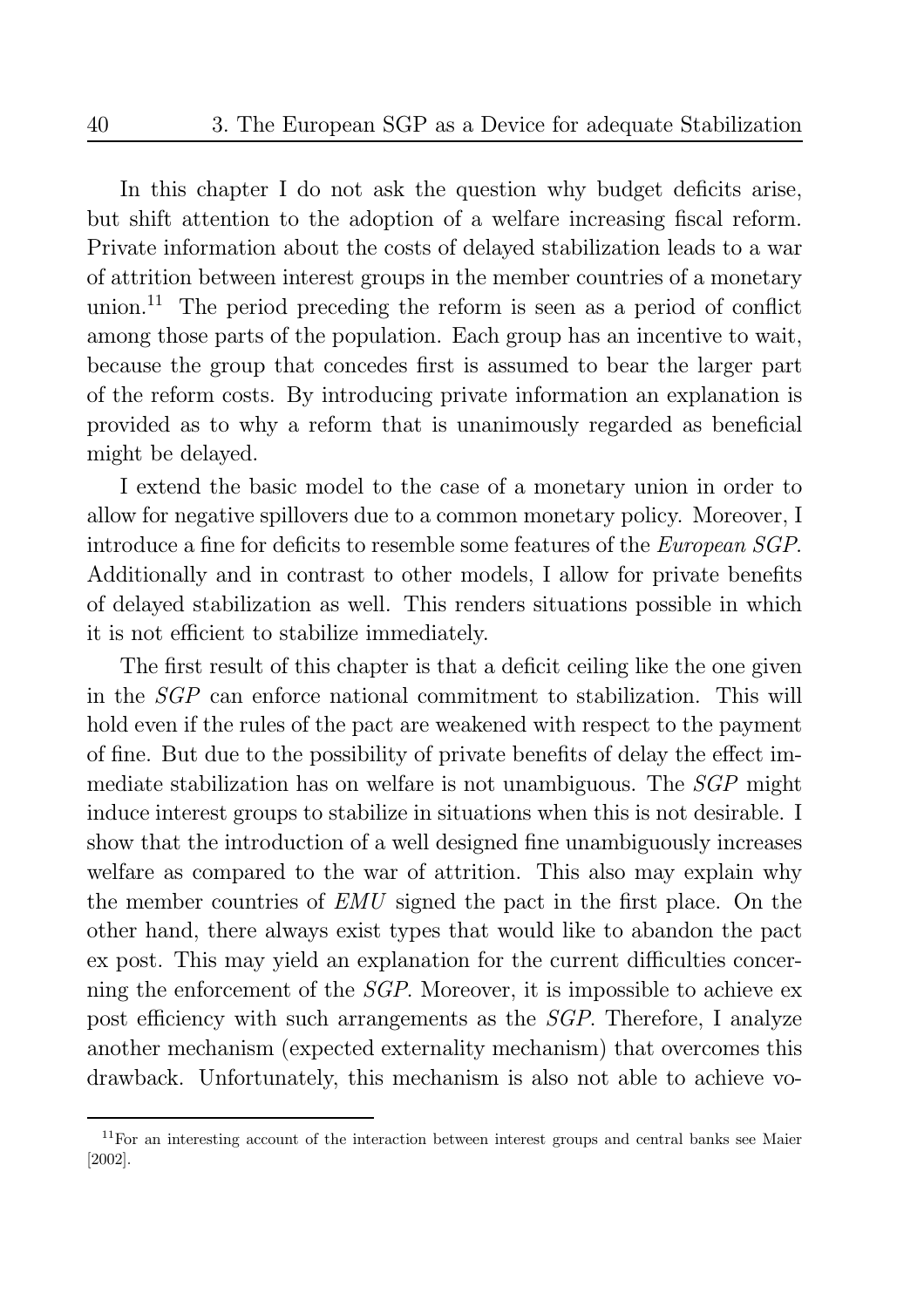luntary participation ex post and would thus experience similar difficulties as the *SGP* with respect to its enforcement.

Furthermore, my analysis may contribute to the current discussion about how to reform the *European SGP*, since it introduces new actors (interest groups) and private information on their behalf into the process of stabilization decisions. Attention is drawn to possible weaknesses concerning the design of the current pact: the introduction of a fine will lead to welfare gains only if its height is chosen appropriately. Moreover, the possibility of renegotiations weakens the commitment effect of the pact and thus an argument in favor of stringent enforcement is provided. Finally, I show that a better result in terms of efficiency may be achieved using a decentralized form of agreement, i.e. a direct revelation mechanism that defines transfers directly between the interest groups.

#### **Relation to literature**  $3.1.1$

The literature mainly focuses on the justification of the above given rationale for the *European SGP*, namely potential spillovers from fiscal policies onto monetary policy. For example, Dixit and Lambertini [2001] show in a Barro-Gordon [1983a] type model that freedom of national fiscal policies can undermine the  $ECB$ 's monetary commitment whenever there exist conflicting interests among the authorities. The value of precommitment in monetary policy is completely negated if fiscal policies are discretionary, since the reaction functions of the fiscal authorities impose a constraint on the monetary policy rule. The authors conclude that this result may possibly justify fiscal constraints like the *SGP*.

Others instead argue that coordinated fiscal policies may induce the *ECB* to follow a more expansionary monetary policy (see e.g. Beetsma and Bovenberg [1998]). This opposite result is due to the assumed fiscal leadership: many non-cooperating fiscal players strengthen the strategic position of the common central bank which favors lower inflation than the fiscal players do. Coordination of fiscal policies eliminates this effect.

Using a dynamic games approach, Engwerda et al. [2002] also analyze the interaction of fiscal stabilization policies in a monetary union. In their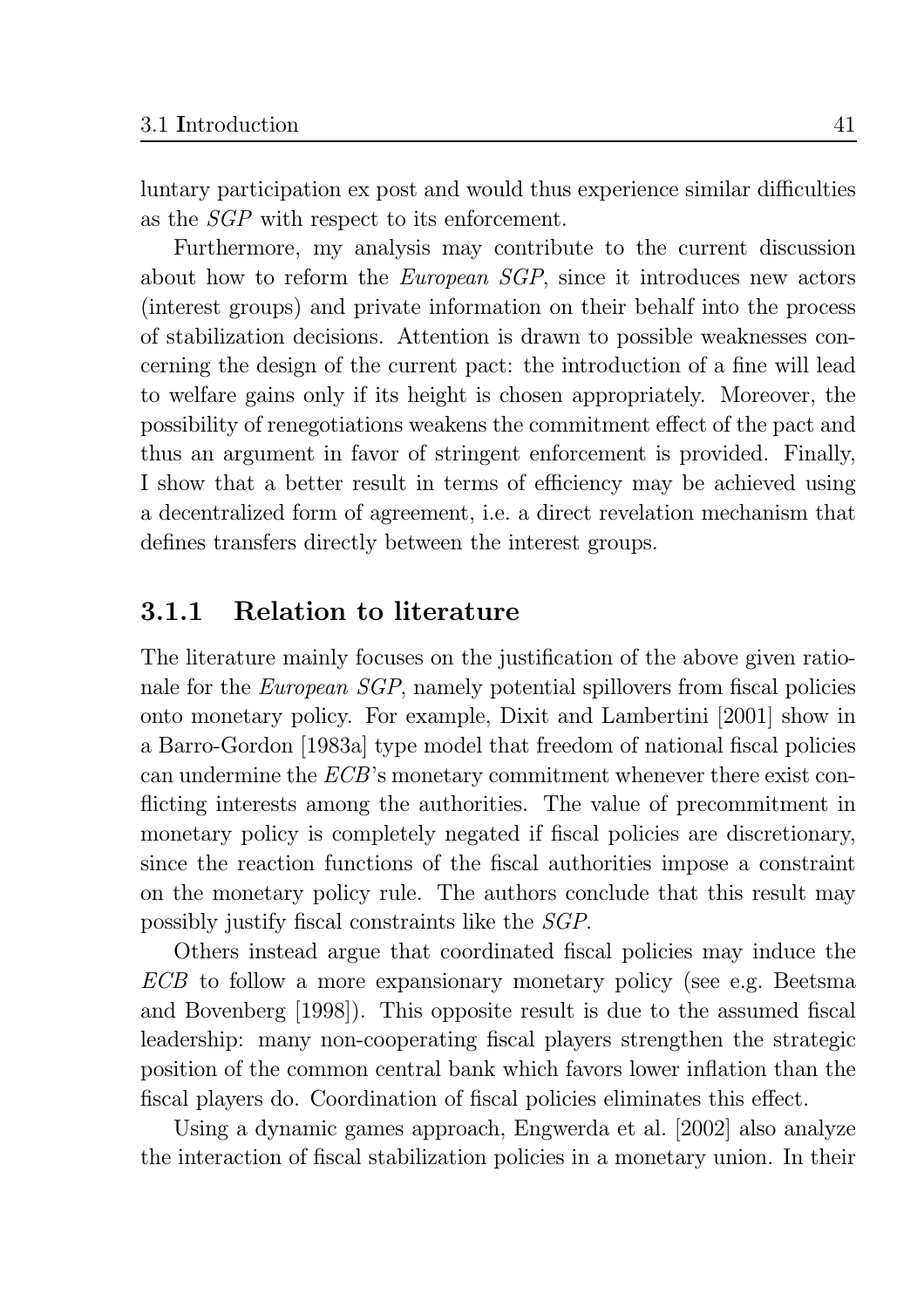set-up a pact reduces the degree of fiscal activism and this in turn leads to suboptimal macroeconomic policies. Moreover, the authors study a fiscal transfer system operating through the EU budget (i.e. union wide unemployment benefits). Such a scheme reduces the need for national fiscal policy to stabilize output and thus leads to an improved performance of the pact.

Another strand of literature explains why budget deficits arise. A model developed by Alesina and Tabellini [1990] is extended to monetary unions. Budget deficits emerge because of political uncertainty. Beetsma and Uhlig [1999] show that in a monetary union a pact will be preferred to autonomy, since it confines the possibilities for free-riding. Including moral hazard, Beetsma and Jensen [2003] come to the same result, i.e. that a pact eliminates the exacerbation of debt accumulation that may arise in monetary unions. This paper also provides an explanation for the non-automatic alleviation of sanctions and the detailed assessment procedure of the *European*  $SGP$ .

The formal set-up of this chapter builds on a war of attrition model developed by Alesina and Drazen [1991]. These authors were the first to analyze the possible delay of welfare increasing reforms due to private information. Their model has been applied extensively, for example by Casella and Eichengreen [1996] or in a European context by Carré [2000]. Carré introduces an exogenous deadline for stabilization to mimic the Maastricht Criteria for participation in the *European Monetary Union*. Here, I follow Persson and Tabellini [2000] who present a two-period version of the (continuous time) war of attrition of Alesina and Drazen.

This chapter is also related to the recent (extensive) discussion about a reform of the *European SGP* (e.g. Buti et al. [2003], European Commission [2002] or Zimmermann [2003]). The reform proposals range from avoiding procyclical public spending over redefining the medium-term budgetary target to creating a *European Council of Experts* to tackle the partisan application of the rules. This chapter develops a new argument in favor of a stringent and carefully designed pact, since the introduction of a fine only leads to welfare gains if its height is appropriate. It also yields insights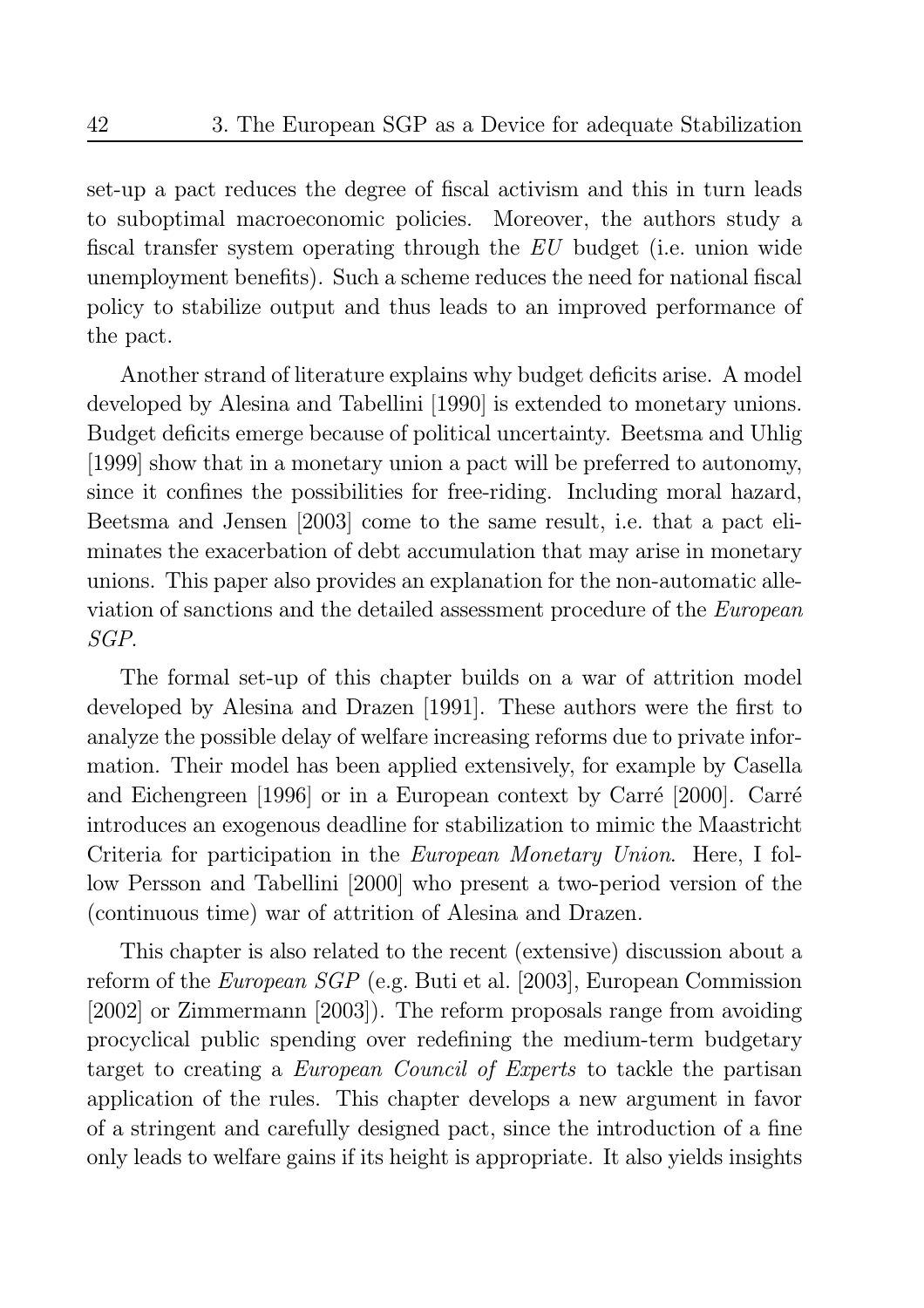about how the current *SGP* could be improved upon in the presence of private information using a more decentralized form of agreement.

The remainder of this chapter is organized as follows: Section 2 applies a war of attrition model to the context of a monetary union. In order to mimic some features of the *European SGP* two extensions including a fine for deficits are introduced and compared with respect to the resulting probability of delayed stabilization. Welfare, voluntary participation and efficiency are considered in Section 3. In the next section, I adapt an expected externality mechanism and compare its features to the other scenarios. Extensions to the basic model are analyzed in Section 5 and Section 6 concludes. All omitted proofs can be found in Appendix B.

#### The Model 3.2

In this section, I adapt a simplified version of Alesina and Drazen's [1991] war of attrition to the context of a monetary union. I consider a twostage (respectively three-stage) game of private information and solve it by backward induction. First, the interest groups in each country decide whether fiscal stabilization occurs. After that, the common central bank determines the monetary policy for the entire union. Introducing private information on behalf of the interest groups yields an explanation as to why welfare improving stabilizations are delayed. I then extend the basic model by adding another stage in which the governments of the participating countries implement a fine for deficits. Two different scenarios with fines are considered, one without and one with renegotiations, and compared to the basic set-up. Introducing a fine should resemble some features of the *European SGP*. The main result of this section is the identification of symmetric Bayesian Nash equilibria of the respective games. In addition, it can be shown that the introduction of a fine for deficits will lead to stabilization occurring for a wider range of information parameters – even if renegotiations are allowed.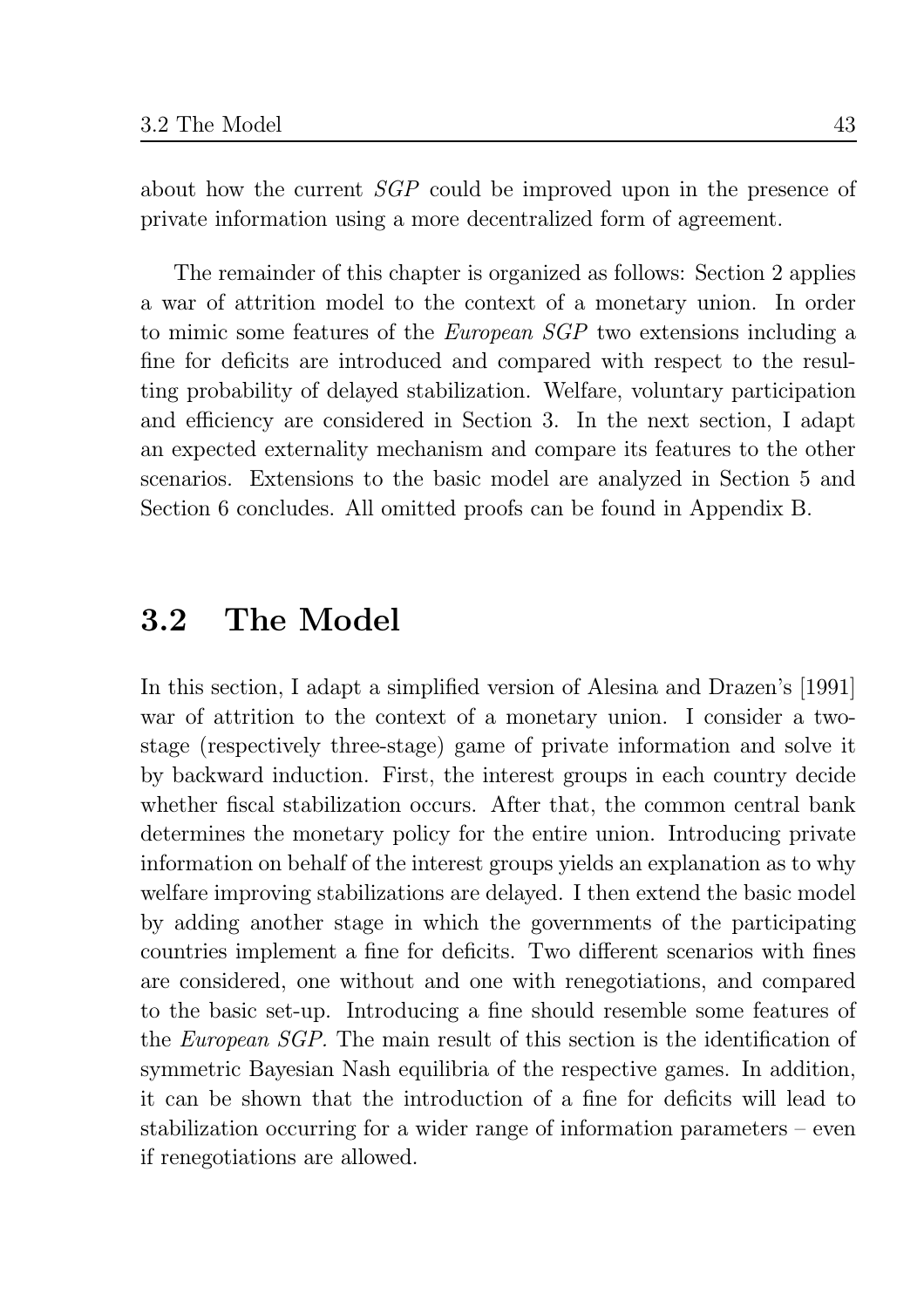#### War of attrition 3.2.1

In order to explain why budget deficits are not eliminated at once Alesina and Drazen [1991] introduce private information about the costs of delaying stabilization. Here, following Persson and Tabellini [2000], I present a oneshot version of a war of attrition and extend it to a situation in which two countries belong to a monetary union.<sup>12</sup>

There are two stages of the game and two countries  $c = A, B$  that form a monetary union. Monetary policy is conducted at the union level, whereas fiscal policy is decided upon at national level. Countries are assumed to be identical both in their economic and political structure. The society of each country consists of two powerful interest groups (or two parties in a coalition government)  $i = 1, 2$ . These groups have to decide whether stabilization should occur at once (s) or is being delayed (n). Let  $v_i^c$  denote the action of group i in country  $c, v_i^c \in \{s, n\}$ . Each group has an incentive to let the other bear the brunt of the necessary adjustment. This incentive is measured by one single parameter  $\alpha$  which may be interpreted as a measure of polarization of the respective society. The question is how probable the delay of stabilization is under these circumstances.

Utility of group *i* in country *c* is denoted by  $u_i^c(v_i^c, v_i^c)$  and consists of two parts. The first describes utility due to the stabilization decision and depends on both groups' actions. In addition, the groups dislike inflation  $\pi(\cdot)$  which is determined in the second period (see below) and depends on the equilibrium decisions about stabilization in both countries. It is here where the spillovers due to the common monetary policy come into play. This utility cost arises independently of which decision about stabilization is taken in the own country.

If both groups are in favor of stabilization, then it will take place and no deficit arises. Utility of this stabilization decision is normalized to zero and thus total utility of group *i* in country *c* is given by  $u_i^c(s, s) := -\pi(\cdot)$ .

 $12$ To some readers it may sound queer to speak of a war of attrition in a one-shot game, since there hardly can be any attrition. I am aware of this, but still think that the notion has some appeal in the current context.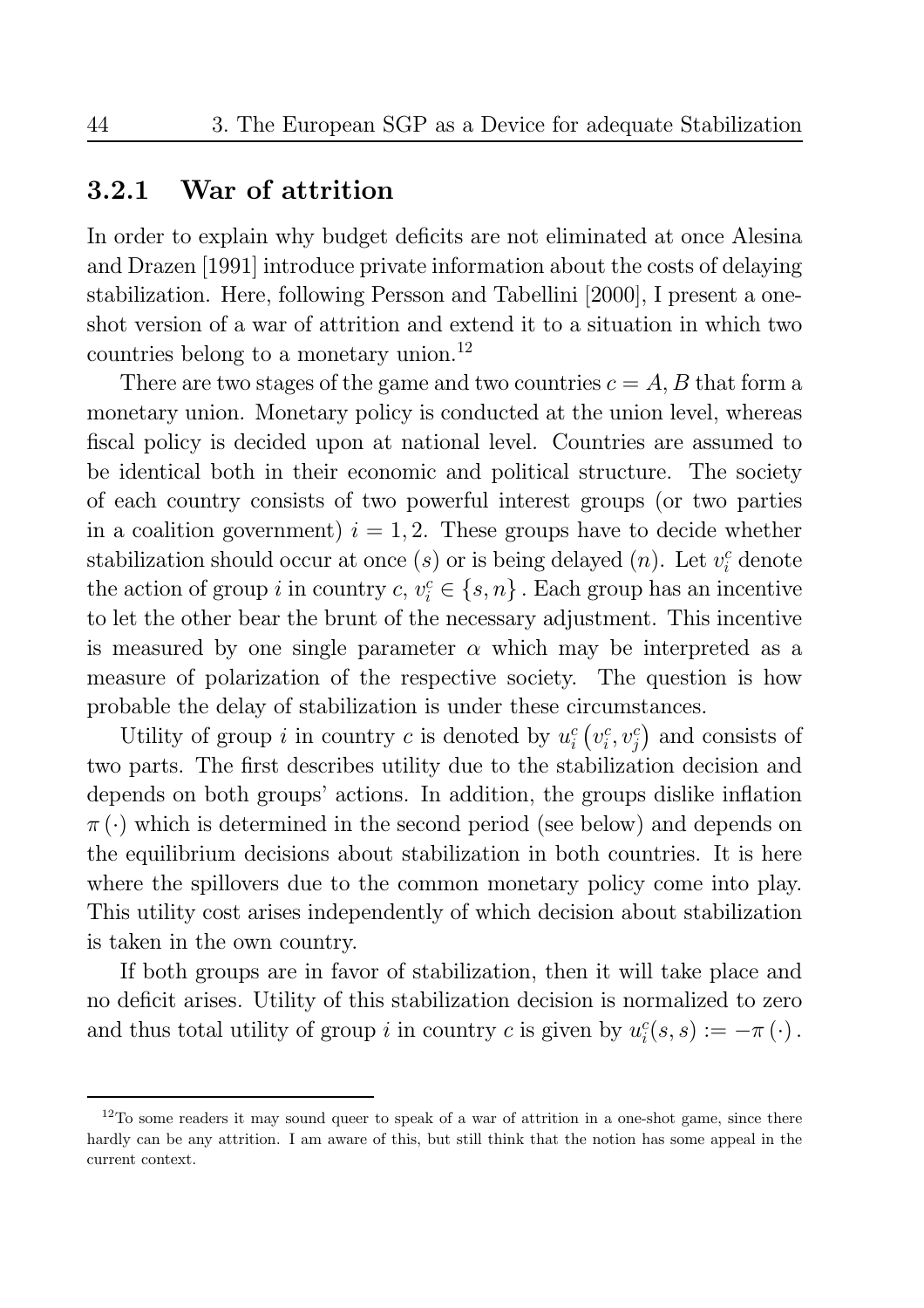If one of the groups concedes, then stabilization will take place as well, but there exists an advantage of not giving in. This advantage is measured by the parameter  $\alpha > 0$  and utility is  $u_i^c(s, n) := -\alpha - \pi(\cdot), u_i^c(n, s) :=$  $\alpha - \pi$  (.), respectively. If one group gives in, that group will have to bear the main burden of the necessary cutbacks.

Finally, if neither group stabilizes, then stabilization will be delayed. Utility in this case is given by  $u_i^c(n,n) := \theta_i^c d - \pi(\cdot)$ , where  $d > 0$  measures the size of the fiscal problem.<sup>13</sup> The costs of debt policy enter additively in the utility function. They can be interpreted as either a suboptimal spending allocation over time, or other costs associated with debt issuance: perhaps part of the deficit is financed through a distortionary inflation tax or a high debt causes general macroeconomic instability because of an unsustainable budgetary position.

A crucial assumption is that the  $\theta_i^{c'}s$  are private information to group i. They are distributed independently on  $[\underline{\theta}, \overline{\theta}] \subseteq \mathbb{R}$  according to some commonly known distribution function  $F(\cdot)$  (f(.) denotes the corresponding density function). I extend the usual framework by allowing for private benefits of delayed stabilization as well, i.e.  $\overline{\theta}$  may be larger than zero. Consider for example a situation in which the economy is hit by an external shock that makes debt issuance eligible. To which degree or how the groups may profit from debt issuance is their private information. In order to allow for private costs and private benefits of delayed stabilization I assume that the support includes zero, i.e.  $\underline{\theta} \leq 0$  and  $\overline{\theta} \geq 0$ . In addition, assume  $\bar{\theta} > \frac{\pi(\cdot)}{d}$ . This guarantees that there exist realizations of private information such that delaying stabilization is profitable. Note that private benefits of delay do not conflict with individual costs of giving in: interest groups may privately benefit from debt issuance, but nevertheless political reasons may render giving in costly.

 $13$  Persson and Tabellini [2000] present a two-period framework: If both groups are against stabilization, debt will be issued in *period* 1, but will have to be repaid by the end of *period* 2. Since the decision about stabilization is only taken once at the beginning of *period* 1, it depends on the sum of utility over both periods. Assuming an interest rate equal to zero, debt cancels out. In order to keep notation as simple as possible. I concentrate on overall utility.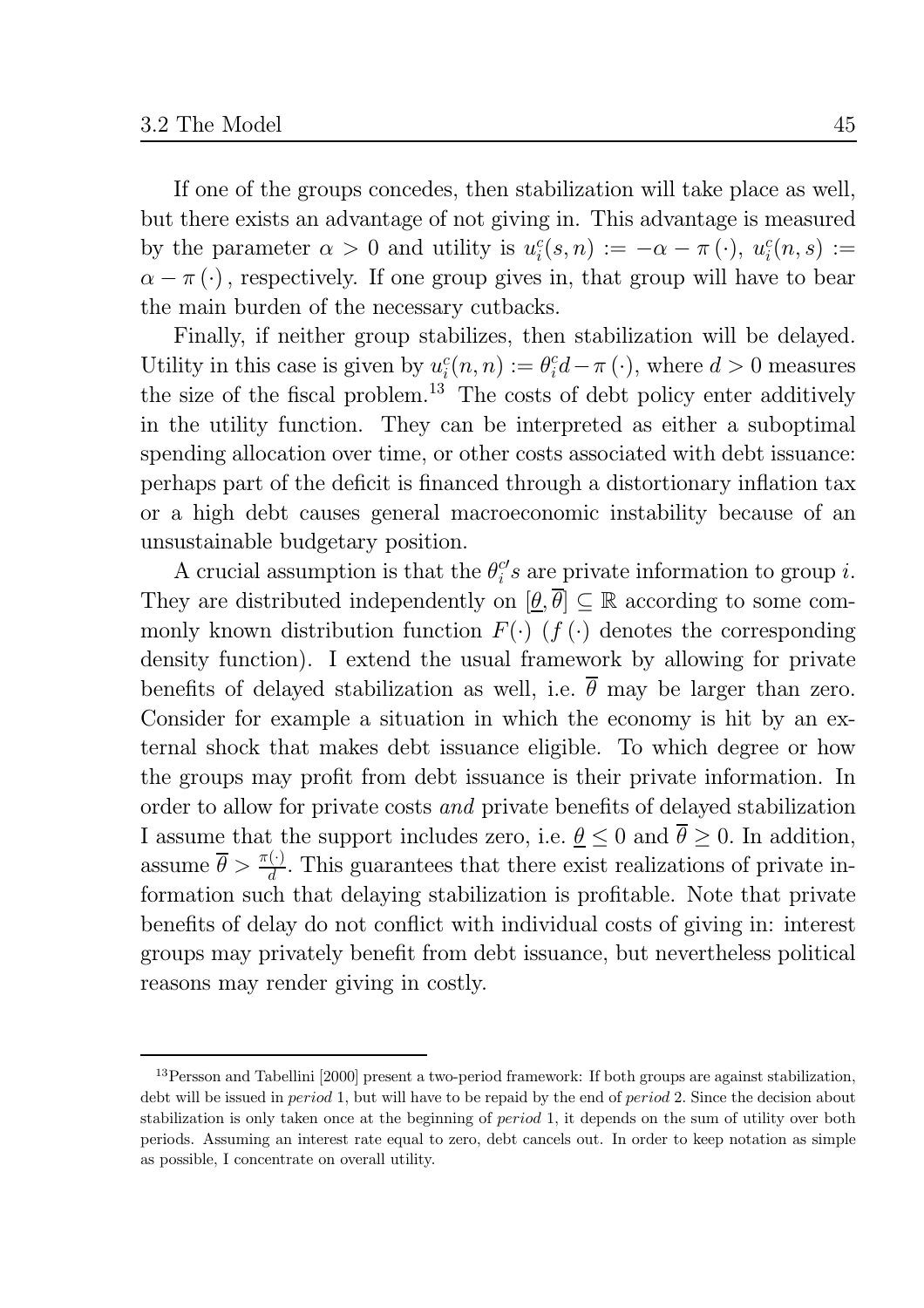Since the whole setting is symmetric, the following analysis is conducted for group i in country c, but applies also to group j and the respective groups in country  $-c$ . Summarizing the above, utility of group i in country  $c$  when this war of attrition is played is given by

$$
u^c_i\left(v^c_i,v^c_j\right):=\left\{\begin{array}{rl} -\pi\left(\cdot\right),&\text{if }v^c_i=s,v^c_j=s\\ -\alpha-\pi\left(\cdot\right),&\text{if }v^c_i=s,v^c_j=n\\ \alpha-\pi\left(\cdot\right),&\text{if }v^c_i=n,v^c_j=s\\ \theta^c_id-\pi\left(\cdot\right),&\text{if }v^c_i=n,v^c_j=n\end{array}\right.
$$

The modelling of the monetary union closely follows Beetsma and Jensen [2003]. A common central bank  $(CB)$  sets monetary policy for the entire union. For simplicity, assume that the CB controls the inflation rate directly. The CB's objective function is given by

$$
U_{CB} := -\lambda \pi \left(\cdot\right)^2 + \left(1 - \lambda\right) \overline{d} * \pi \left(\cdot\right) \tag{10}
$$

where  $\overline{d}$  denotes the average debt level in the union. The inflation rate depends on the decision about stabilization and this decision is determined in equilibrium (see below). The CB attaches weight  $0 \leq \lambda \leq 1$  to the goal of price stability and weight  $(1 - \lambda)$  to the budgetary situation of the union members. As such its objective function is a convex combination of the two conflicting goals. The case of  $\lambda = 1$  corresponds to a CB that is able to commit to zero inflation. In contrast,  $\lambda < 1$  describes a situation in which the CB is vulnerable to political pressures from member countries of the monetary union and consequently not able to entirely ignore the countries' budgetary positions.

The timing is as follows. First, the interest groups play the war of attrition about stabilization. After that, the CB selects the inflation rate. Using backward induction, this game is solved for a subgame perfect Bayesian Nash equilibrium. $^{14}$ 

 $14$ Forming beliefs is not relevant in the context presented here, since the equilibrium decision of the CB depends on the decision taken about stabilization not on the types of the interest groups.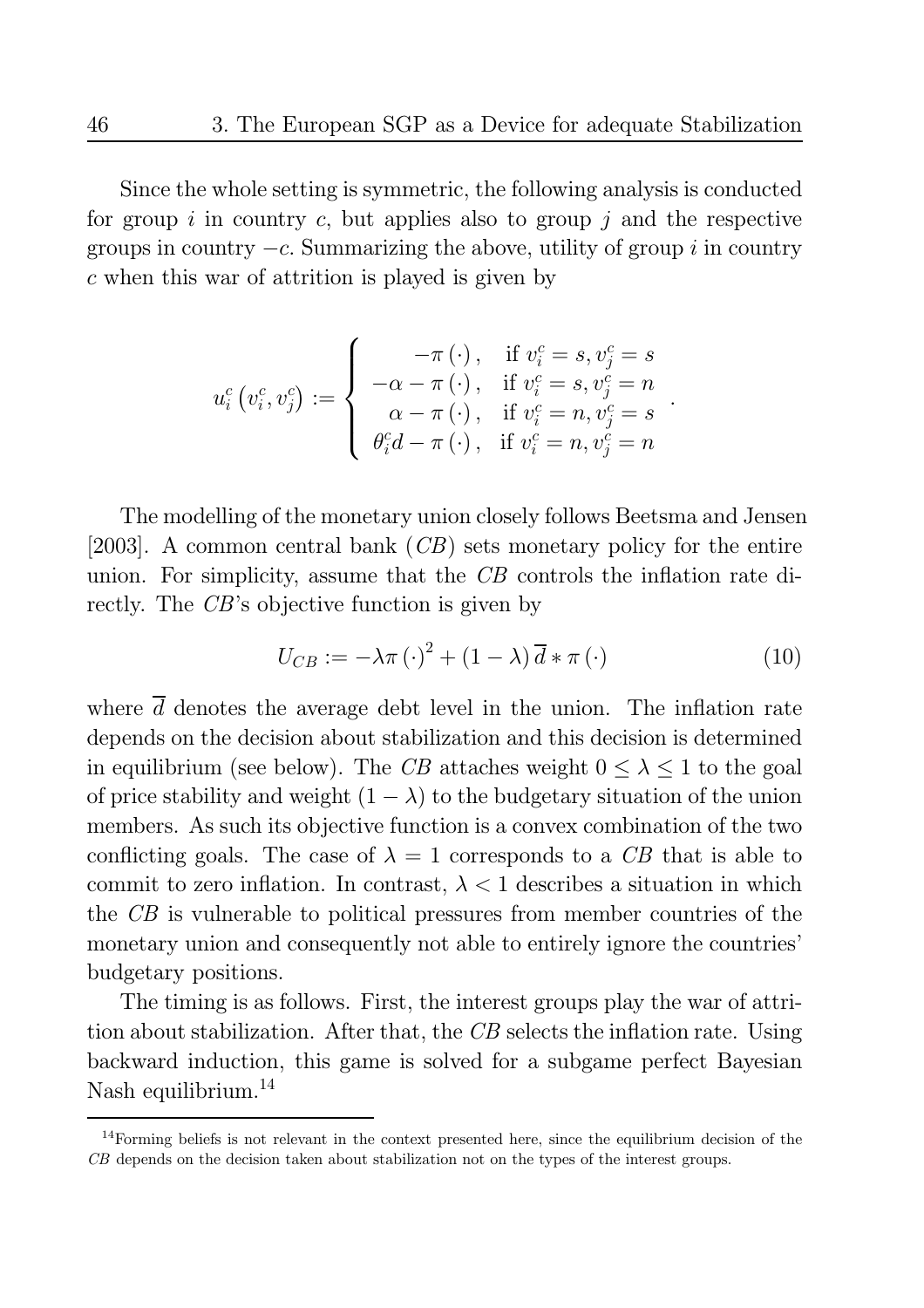The CB takes the decision of the groups about stabilization as given and maximizes (10) over  $\pi(\cdot)$ . This yields

$$
\pi^*(\cdot) = \beta \overline{d} \tag{11}
$$

with  $\beta := \frac{1-\lambda}{2\lambda}$ . Note that  $\beta$  is the inverse of the relative independence of the  $CB$ , i.e. the more weight the  $CB$  attaches to price stability, the smaller is  $\beta$ . In equilibrium, the inflation rate is proportional to the average debt level in the union and inflation is decreasing in the independence parameter  $\lambda$  (increasing in  $\beta$ ). If the CB puts no weight on the budgetary positions of the member states  $(\lambda = 1)$ , equilibrium inflation will be zero. Thus, if the CB is entirely independent, there will be no negative spillovers due to the common monetary policy.

Let us now turn to the individual decision of the groups about stabilization. Let  $p_i^c(\theta_i^c)$  denote the probability that group i in country c (with private information  $\theta_i^c$  wants to stabilize. It turns out, that there exists a critical value of private information such that the groups will stabilize if and only if their private information lies below this critical value. In equilibrium, this critical value is defined implicitly.

**Proposition 7** Assume  $-\frac{\alpha}{d} + \frac{\beta}{2} \geq \underline{\theta}$ . Under the war of attrition exists a unique symmetric Bayesian Nash Equilibrium. The equilibrium strategy of group *i* in country *c* is given by

$$
p_i^c(\theta_i^c) = \begin{cases} 0, & if \ \theta_i^c > T^{WA} \\ 1, & if \ \theta_i^c \le T^{WA} \end{cases}
$$

where

$$
T^{WA} := \frac{-\alpha}{\left(1 - F(T^{WA})\right)d} + \frac{\beta}{2}.
$$

**Proof** of Proposition 7:

(*i*) Derivation of  $p_i^c(\theta_i^c)$ :

In equilibrium the group's utility depends not only on the decision whether to stabilize in its own country, but also on the decision taken in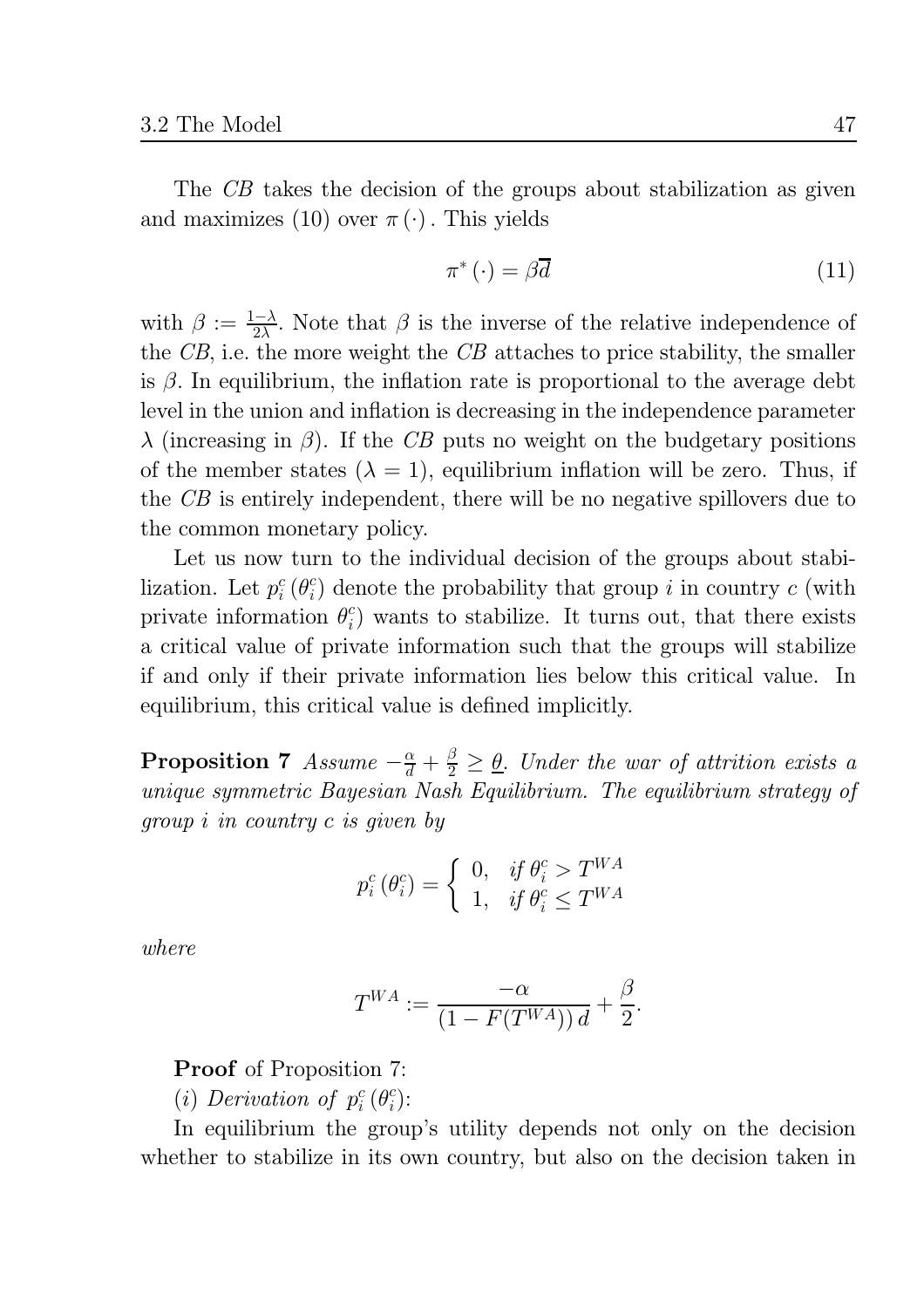the other country. This is due to the spillovers of debt policy that emerge in a monetary union where the central bank is subject to political pressures. The interest groups anticipate equilibrium behavior of the  $CB$  in the second stage of the game, i.e. utility now depends on  $\pi^*$  ( $\cdot$ ). Let  $v^c := (v_i^c, v_i^c)$  and equilibrium utility of group *i* in country *c* be denoted by  $u_i^c(v^c, v^{-c})$ .

Group  $i$  in country c wants to stabilize whenever expected utility when stabilizing is larger than expected utility when not stabilizing, i.e. when the expected net gain of group  $i$  in country  $c$  from stabilization is positive:

$$
E[u_i^c(v^c, v^{-c}) | v_i^c = s] - E[u_i^c(v^c, v^{-c}) | v_i^c = d] \ge 0
$$
  

$$
\Leftrightarrow
$$

$$
-\alpha + \frac{\beta}{2} \left(1 - p_j^c \left(\theta_j^c\right)\right) d - \left(1 - p_j^c \left(\theta_j^c\right)\right) \theta_i^c d \ge 0. \tag{12}
$$

Thus, group *i* wants to stabilize whenever  $\theta_i^c$  is below some critical value  $T^{WA}$  defined by

$$
T^{WA}:=\tfrac{-\alpha}{\left(1-p_j^c\left(\theta_j^c\right)\right)d}+\tfrac{\beta}{2}.
$$

In any symmetric equilibrium group  $j$  faces an identical decision problem. Thus, it also wants stabilization whenever  $\theta_j^c \leq T^{WA}$ . Then, it must be the case that  $p_j^c(\theta_j^c) \equiv \Pr(\theta_j^c \leq T^{WA}) = F(T^{WA})$ , where  $F(\cdot)$  denotes the cumulative distribution function of  $\theta_i^c$ . Using this, the equilibrium value of  $T^{WA}$  is implicitly defined by

$$
T^{WA} = \frac{-\alpha}{(1 - F(T^{WA}))d} + \frac{\beta}{2}.
$$

 $(ii) Existence:$ 

Since  $T^{WA}$  is strictly increasing and  $\frac{-\alpha}{(1 - F(T^{WA}))d} + \frac{\beta}{2}$  is strictly decreasing in  $T^{WA}$  a unique solution exists if and only if

$$
\frac{\theta}{\theta} \leq \frac{-\alpha}{(1 - F(\underline{\theta}))d} + \frac{\beta}{2}
$$
  

$$
\frac{\theta}{\theta} \leq -\frac{\alpha}{d} + \frac{\beta}{2}.
$$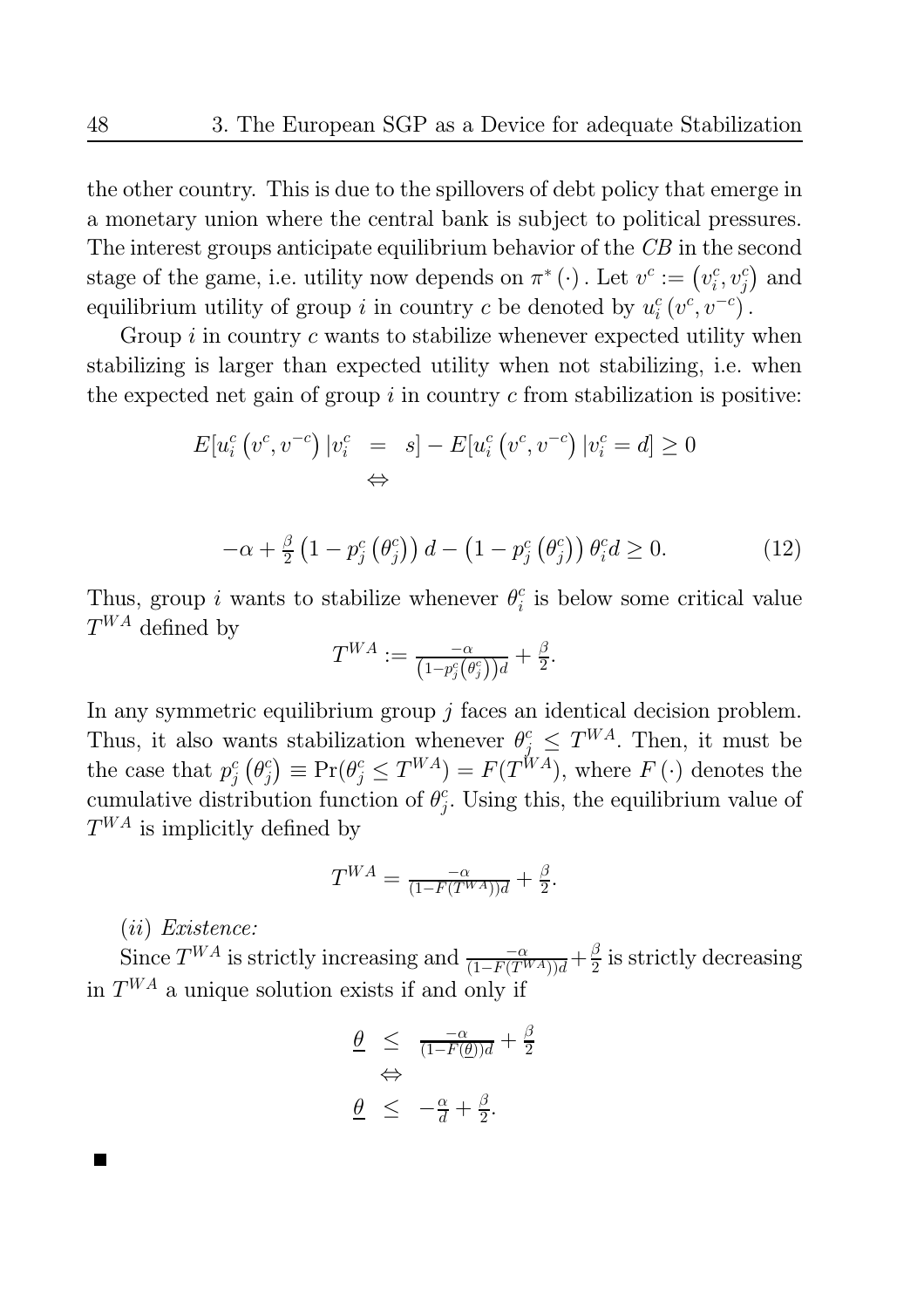The following picture shows the equilibrium probability of stabilization  $p_i^c(\cdot)$  as a function of private information  $\theta_i^c$ . For  $\theta_i^c \leq T^{WA}$  this probability is equal to one, for  $\theta_i^c > T^{WA}$  it is zero. The intuition underlying this result is that it will be individually rational to stabilize if the private costs of delayed stabilization are high.



Figure 5: Equilibrium Strategy under War of Attrition

Some remarks concerning this equilibrium seem to be appropriate at this point: First note, that equilibrium strategies are independent of the stabilization decision in the other country. This is due to the fact that utility is additively separable with respect to this decision.

Secondly and like in any war of attrition, asymmetric equilibria in pure strategies may exist. Consider a situation in which group i does not concede with certainty. Then, it is a best reply for group  $\dot{\jmath}$  to concede if the private costs of delay exceed the costs of giving in and vice versa.

Furthermore, there exists a straightforward interpretation of the assumption that guarantees existence of the cut-off equilibrium presented in Proposition 7. Suppose, one group knows with certainty that the other group in the respective country will not concede. A symmetric (responsive) equilibrium exists if and only if it is individually profitable for the lowest possible type to stabilize, i.e. if the costs of conceding are below the costs of delay:  $\alpha \leq -\underline{\theta}d + \frac{\beta}{2}d$ . Responsive in this context means that the equilibrium strategies should react to changes in type realizations.<sup>15</sup> If the respective assumption is not satisfied, then equilibrium strategies will

 $15$ Note, that no *full* responsive equilibrium exists in the spirit that equilibrium stabilization probabilities are different for all different types, i.e.  $p_i^c(\theta_i^c) \neq p_i^c(\widehat{\theta}_i^c) \,\forall \theta_i^c \neq \widehat{\theta}_i^c$ .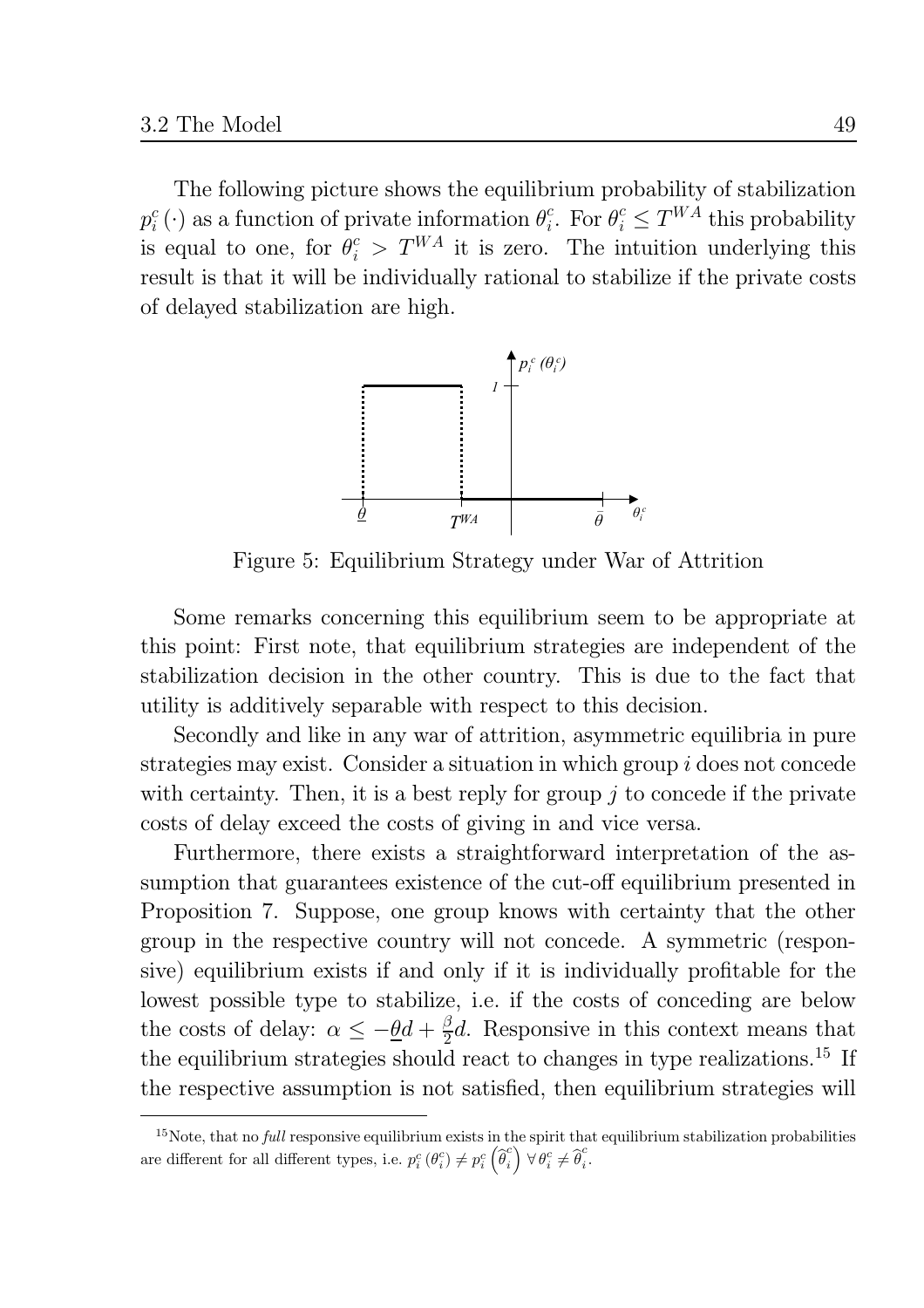be irresponsive, i.e. in equilibrium  $p_i^c(\theta_i^c) = 0$  for all  $\theta_i^c \in [\underline{\theta}, \overline{\theta}]$ . Thus, in this case there exists a unique equilibrium in pure strategies in which both groups do not concede.

Let us now turn to the question how the other model parameters influence the stabilization decision. Group  $i$  wants to stabilize whenever equation (12) holds. Thus, it will be more advantageous to stabilize if the costs of giving in are small ( $\alpha$  small, low polarization of society). The more weight the CB attaches to budgetary positions (high  $\beta$ ), the more advantageous is it to stabilize, since stabilization decreases the inflation rate the CB chooses in equilibrium. Whenever there exist private costs associated with debt, stabilization will be more advantageous if the other group's probability of stabilization is low  $(p_j^c \text{ small})$  and if the fiscal problem is large (large  $d$ ).<sup>16</sup> These observations are formalized in the following lemma.

**Lemma 9**  $T^{WA}$  is strictly increasing in  $\beta$ , d and strictly decreasing in  $\alpha$ .

#### **SGP** without renegotiations  $3.2.2$

In this section, I first give an overview of the provisions of the  $SGP$  in the *European Union.* After that, the war of attrition model of the previous section is extended to include some of these features and solved for the respective equilibrium.

## Features of the European Stability and Growth Pact

The *European Stability and Growth Pact* (adopted in 1997) clarifies the provisions of the *Excessive Deficit Procedure* (Art. 104). It calls for fiscal positions to be balanced or in surplus and urges surveillance of mediumterm fiscal positions with the goal of providing an early warning signal if the  $3\%$  reference value for budget deficits is at risk. It also clarifies the conditions under which participants will be allowed to exceed the deficit

<sup>&</sup>lt;sup>16</sup>These comparative static results are in accordance with the results obtained by Alesina and Drazen [1991] and by Persson and Tabellini [2000] as far as they are transferable.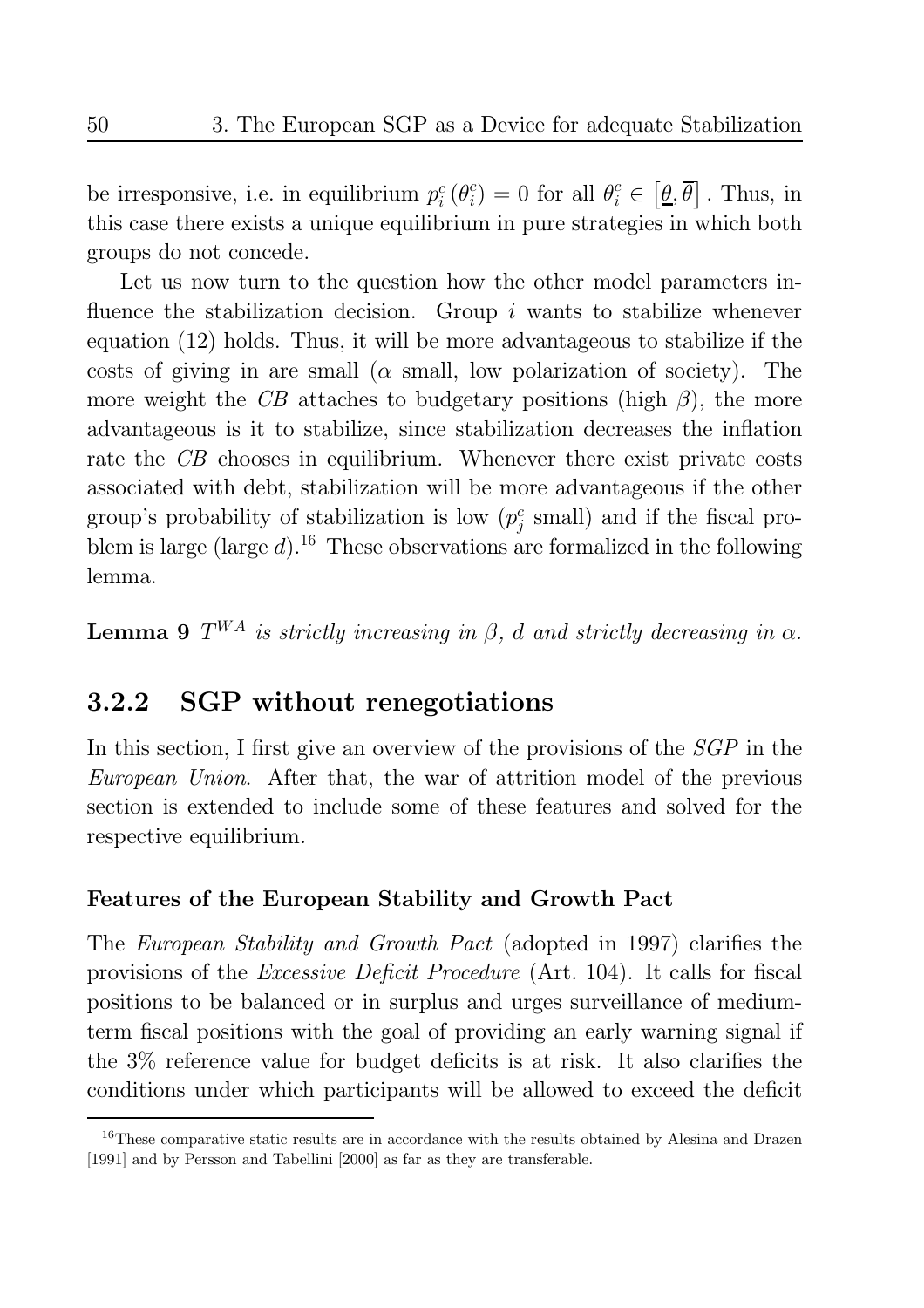ceiling without being determined to have an excessive deficit. This happens under exceptional circumstances or in the case of a severe economic downturn (defined as a fall in real GDP by at least  $2\%$  on a yearly basis).

Countries which are found to have an excessive deficit are forced to make a non-interest bearing deposit that will be transformed into a fine if the fiscal excess is not eliminated within two years. The minimum deposit or potential fine is  $0.2\%$  of GDP. It increases with each percentage point that the actual deficit exceeds the reference value until a maximum of  $0.5\%$ of GDP is reached.

Sanctions are not applied automatically but require a qualified majority in the *Council of Economics and Finance Ministers*.<sup>17</sup> Before sanctions are actually imposed, a long and detailed assessment of the country's situation is made. This procedures involves regular monitoring and reporting by the *European Commission* and recommendations and decisions by the *Council* of Economics and Finance Ministers. For simplicity, I abstract here from those definitional and procedural details and consider a fine proportional to the size of the fiscal problem. Furthermore, this fine has to be paid whenever a deficit arises.

The *European SGP* also foresees redistribution of fines among participating countries: countries which do not experience an excessive deficit get an equal share of the fines paid by countries where an excessive deficit has been assessed. This construction should induce countries which fulfill the *SGP* to vote in favor of determination of an excessive deficit in other countries. Unfortunately, in reality this pecuniary incentive seems to be too weak in order to achieve any punishment of member countries.<sup>18</sup>

<sup>&</sup>lt;sup>17</sup>For an experimental study of voting over these sanctions see Irlenbusch et al. [2003]. They conclude that the institutional rules of the *SGP* do not perform well. Excluding the fiscal sinners from the procedure improves the outcome considerably.

<sup>&</sup>lt;sup>18</sup>However, in reality (unlike in the model I present here) the punishment of excessive deficits is a repeated game. The repetition may lead to a "no punishment" equilibrium. Focussing on optimal fiscal strategies in a multi-period game, Vranceanu and Warin [2001] show that no excess deficits may prevail even without any sanctions.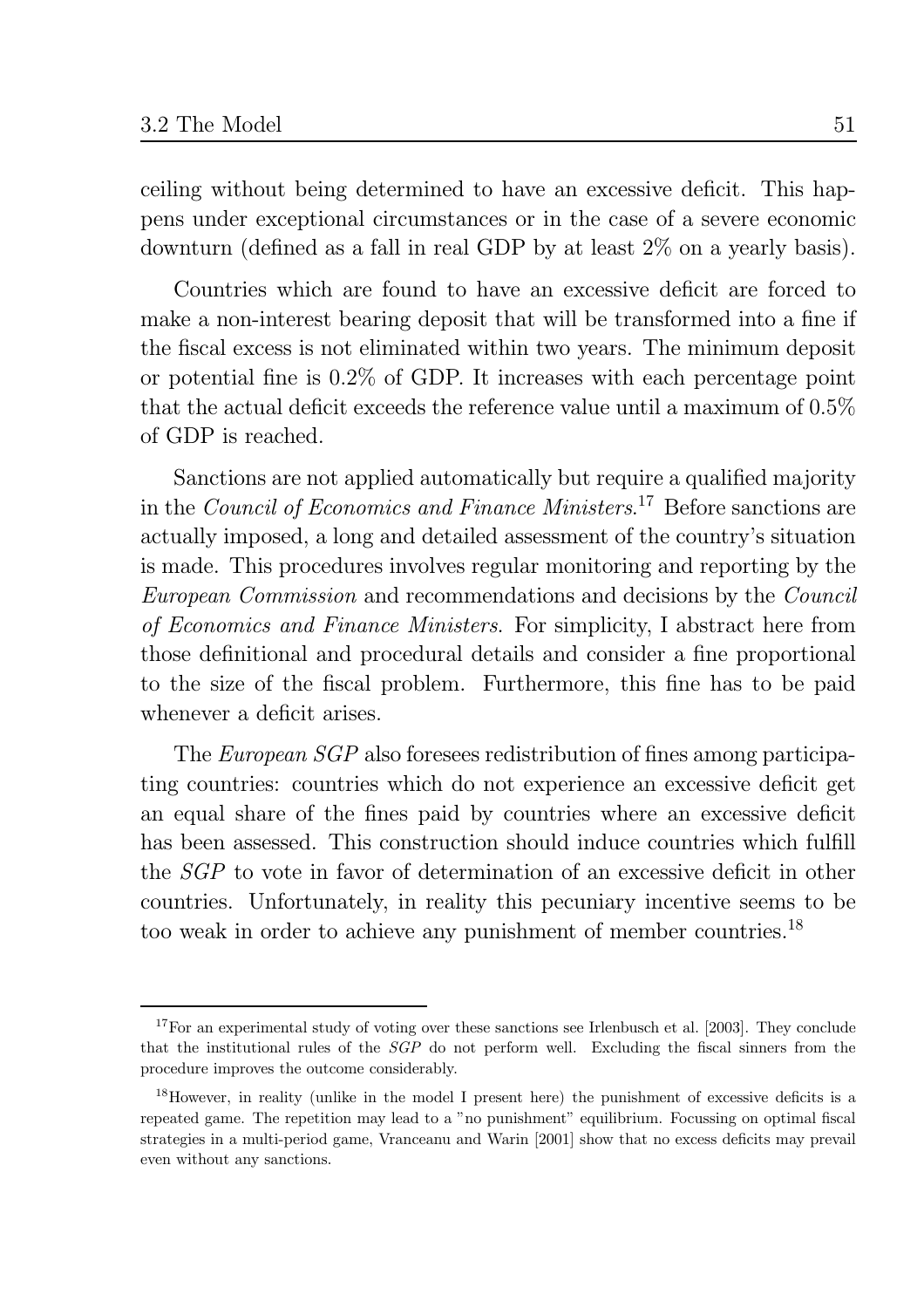## Model set-up including a fine for deficits

In this section, I add a third stage to the game. Before the war of attrition about stabilization is played, the governments of the two countries decide to punish deficits union wide with a fine  $\phi$  proportional to the size of the deficit. I assume  $\phi \geq 0$ . It would be possible to allow for negative values of  $\phi$  as well (i.e. rewards for deficits), but this does not seem to be a realistic assumption. In contrast to reality, I allow for fines that exceed the initial size of the fiscal problem, i.e.  $\phi > 1$ .<sup>19</sup> The fine has to be paid whenever stabilization is not achieved, i.e. whenever both groups in one country are against stabilization. Each group pays half of the fine. In the other three possible cases no fine has to be paid, since stabilization occurs immediately. Moreover, the country in question gets a redistribution of the fine paid by the other union member whenever stabilization could not be achieved abroad. The redistributed amount is divided equally between the two interest groups. Depending on being for or against stabilization, utility of group  $i$  in country  $c$  is now given by

$$
u_i^c\left(v^c,v^{-c}\right):=\left\{\begin{array}{ll} \frac{\phi}{2}q^{-c}\left(\theta^{-c}\right)d-\pi\left(\cdot\right),&\text{if}~v_i^c=s,v_j^c=s\\ \frac{\phi}{2}q^{-c}\left(\theta^{-c}\right)d-\alpha-\pi\left(\cdot\right),&\text{if}~v_i^c=s,v_j^c=n\\ \frac{\phi}{2}q^{-c}\left(\theta^{-c}\right)d+\alpha-\pi\left(\cdot\right),&\text{if}~v_i^c=n,v_j^c=s\\ -\frac{\phi}{2}d+\theta_i^cd-\pi\left(\cdot\right),&\text{if}~v_i^c=n,v_j^c=n\end{array}\right.
$$

where  $\theta^{-c} := (\theta_i^{-c}, \theta_i^{-c})$  and  $q^{-c}(\theta^{-c})$  denotes the probability of stabilization delay in country  $-c$ , i.e.  $q^{-c}(\theta^{-c}) := (1 - p_i^{-c}(\theta_i^{-c})) (1 - p_j^{-c}(\theta_j^{-c}))$ .

Here, the timing is as follows: First, the governments of country  $A$  and country B decide about the height of the fine  $\phi$ . After this decision, the interest groups fight a war of attrition about stabilization. Finally, the CB selects the inflation rate. Again, the game is solved by backward induction.

Since the sole influence of the introduction of a fine is on the groups' decision about stabilization and this is taken as given by the CB, its intro-

 $19$ This may be seen as a pure theoretical possibility, but leads to interesting effects concerning welfare due to the fact that with unrestricted (positive) fines it is possible to reach all equilibrium cut-off values above  $T^{WA}$ .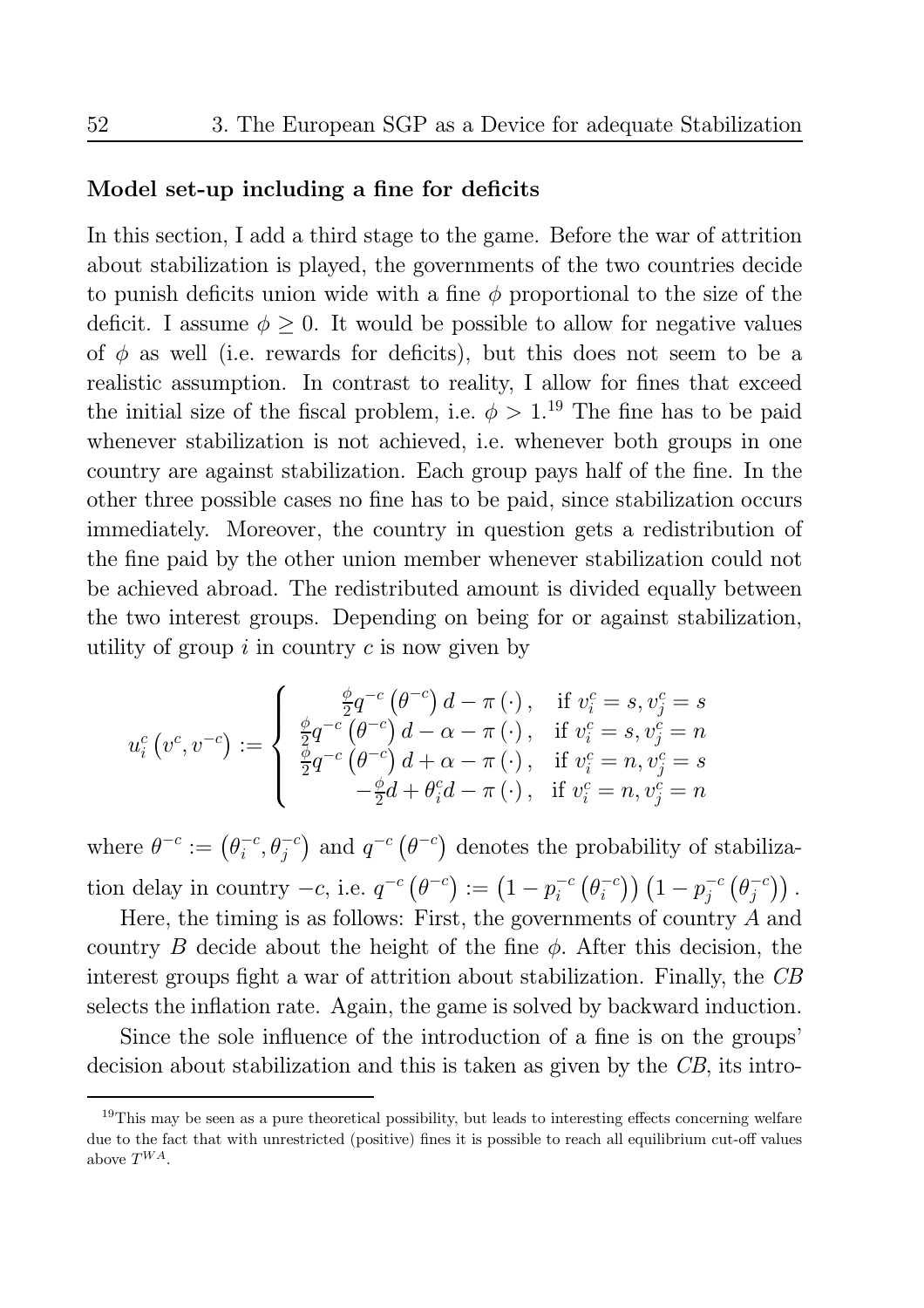duction has no influence on the decision problem of the CB. Thus,  $\pi^*$  ( $\cdot$ ) is still given by equation  $(11)$ .

Again, there exists a critical value of private information such that the groups will want to stabilize if and only if their private information lies below this critical value. The interpretation of the assumption guaranteeing existence is similar to that given in Section 3.2.1. However, since the assumption is not as strict as before, existence of the symmetric responsive equilibrium becomes more likely.

**Proposition 8** Assume  $-\frac{\alpha}{d} + \frac{\beta}{2} + \phi \geq \underline{\theta}$ . Under the SGP without renegotiations exists a unique symmetric Bayesian Nash Equilibrium. The equilibrium strategy of group i in country c is given by

$$
p_i^c(\theta_i^c) = \begin{cases} 0, & if \ \theta_i^c > T^P \\ 1, & if \ \theta_i^c \le T^P \end{cases}
$$

 $where$ 

$$
T^{P} := \frac{-\alpha}{(1 - F(T^{P})) d} + \frac{\beta}{2} + \frac{\phi}{2} \left( 1 + (1 - F(T^{P}))^{2} \right).
$$

**Proof** of Proposition 8:

(i) Derivation of  $p_i^c(\theta_i^c)$ :

Following the same argumentation as before, group  $i$  in country  $c$  wants to stabilize whenever the expected net gain from stabilization is positive:

$$
E[u_i^c(v_i^c, v_j^c) | v_i^c = s] - E[u_i^c(v_i^c, v_j^c) | v_i^c = d]
$$
  
= 
$$
-\alpha + \frac{\beta}{2} (1 - p_j^c(\theta_j^c)) d - (1 - p_j^c(\theta_j^c)) \theta_i^c d
$$
  
+ 
$$
\frac{\phi}{2} d (1 - p_j^c(\theta_j^c)) [1 + q^{-c}(\theta^{-c})].
$$
 (13)

Thus, group *i* in country *c* wants to stabilize whenever  $\theta_i^A$  is below some critical value  $T^P$  defined by

$$
T^{P} := \frac{-\alpha}{\left(1 - p_j^{c}(\theta_j^{c})\right)d} + \frac{\beta}{2} + \frac{\phi}{2}\left(1 + q^{-c}(\theta^{-c})\right).
$$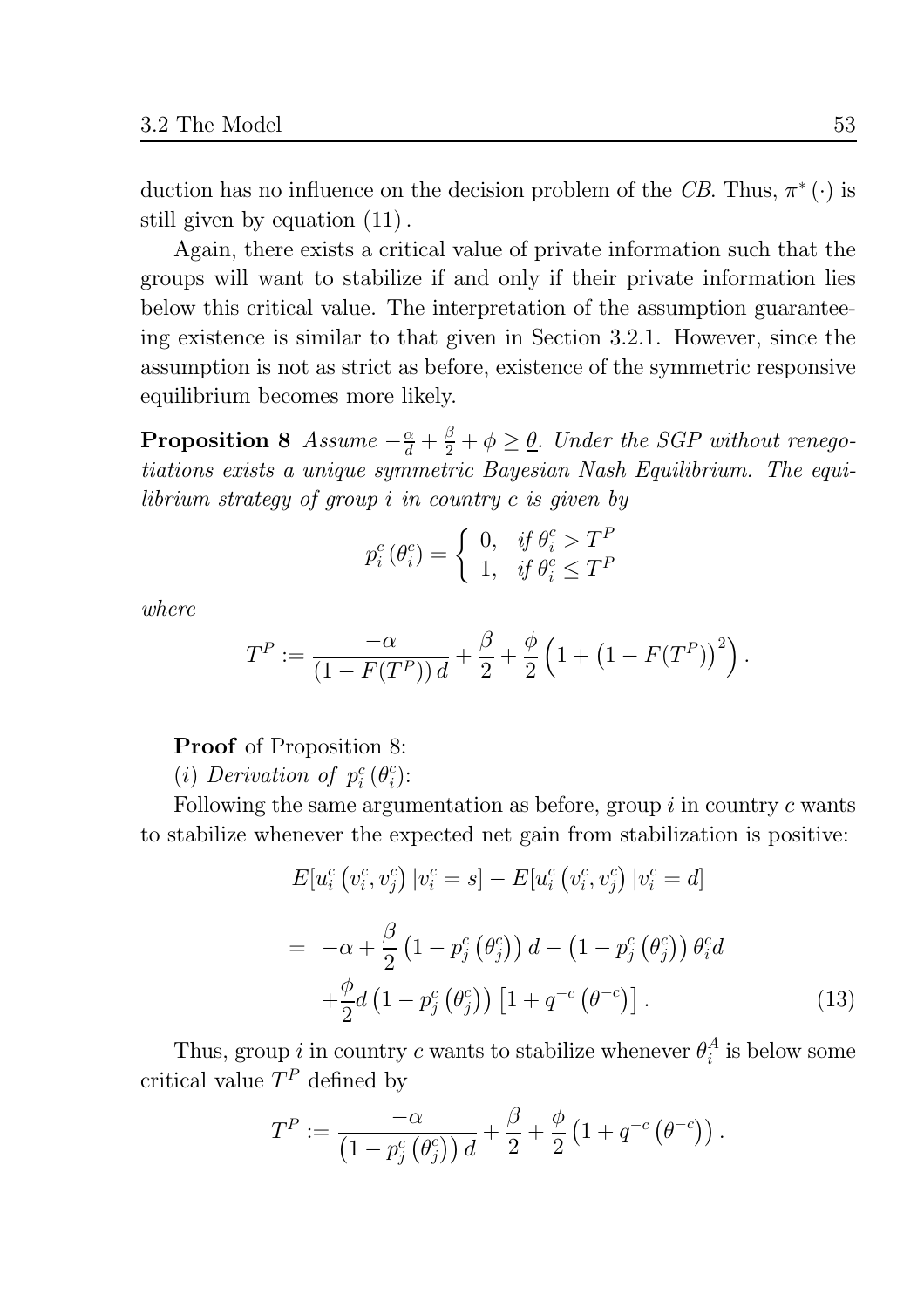In any symmetric equilibrium group  $j$  in country  $c$  and both groups in country  $-c$  face an identical decision problem. Thus, they also want stabilization whenever their private information parameter lies below this value, i.e. whenever  $\theta_j^c \leq T^P$ ,  $\theta_i^{-c} \leq T^P$  and  $\theta_j^{-c} \leq T^P$ . Thus, it must be the case that  $p_j^c(\theta_j^c) \equiv \Pr(\theta_j^c \leq T^P) = F(T^P)$  and  $p_i^{-c}(\theta_i^{-c}) \equiv \Pr(\theta_i^{-c} \leq T^P) = F(T^P)$ ,  $p_j^{-c}(\theta_j^{-c}) \equiv \Pr(\theta_j^{-c} \leq T^P) = F(T^P)$ , resp

$$
T^{P} = \frac{-\alpha}{(1 - F(T^{P})) d} + \frac{\beta}{2} + \frac{\phi}{2} \left( 1 + (1 - F(T^{P}))^{2} \right).
$$

 $(ii) Existence:$ 

Since  $T^P$  is strictly increasing and  $\frac{-\alpha}{(1-F(T^P))d} + \frac{\beta}{2} + \frac{\phi}{2} \left(1 + (1 - F(T^P))^2\right)$ is strictly decreasing in  $T<sup>P</sup>$  a unique solution exists if and only if

$$
\begin{array}{rcl}\n\theta & \leq & \frac{-\alpha}{(1 - F(\underline{\theta}))d} + \frac{\beta}{2} + \frac{\phi}{2} \left( 1 + (1 - F(\underline{\theta}))^2 \right) \\
\Rightarrow & \theta & \leq & -\frac{\alpha}{d} + \frac{\beta}{2} + \phi.\n\end{array}
$$

Again, group i wants to stabilize whenever equation  $(13)$  is positive. The first three terms are the same as in equation  $(12)$  and thus the influence of  $\alpha$  and  $\beta$  is identical. Whenever there exist private costs associated with debt, stabilization will be more advantageous if the other group's probability of stabilization is low  $(p_i^c \text{ small})$  and if the fiscal problem is large  $(d \text{ high})$ . Moreover, stabilization is more advantageous the higher the fine  $\phi$  and the smaller the other country's probability of stabilization  $(p_i^{-c}$  and  $p_i^{-c}$  small). Thus, the introduction of a fine for deficits renders stabilization individually more profitable.

**Lemma 10**  $T^P$  is strictly increasing in  $\phi$ ,  $\beta$ , d and strictly decreasing in  $\alpha$ .

The higher is the fine, the wider is the range of private information for which stabilization is achieved. For  $\phi$  going to infinity,  $T^P$  converges to  $\overline{\theta}$ .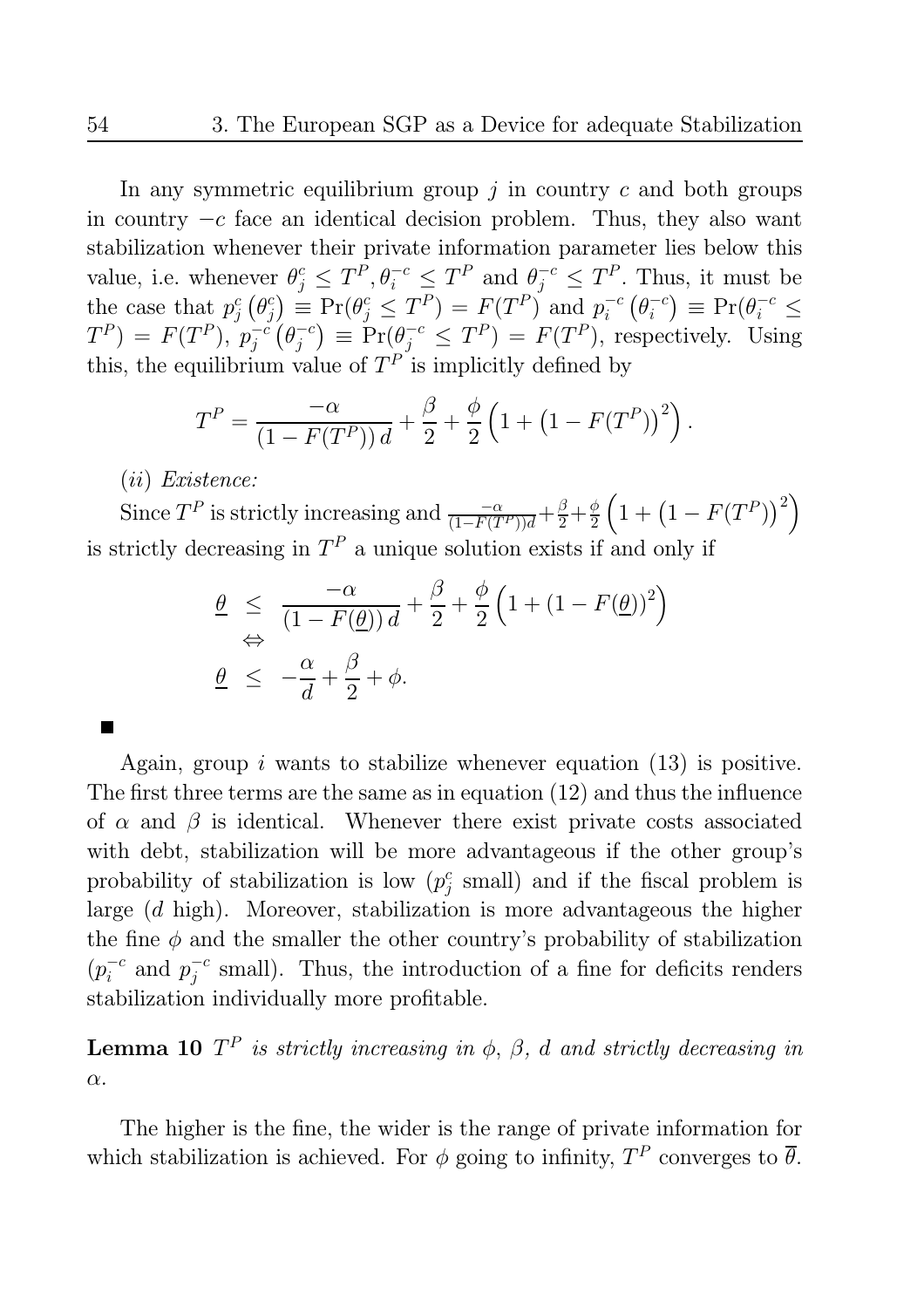However, since there may exist private benefits of delayed stabilization, it might happen that a fine that is too high leads to stabilization when this is not desirable. Therefore, the effect *more* stabilization has on welfare is not unambiguously positive.

Unfortunately, at this stage it is not possible to solve the game completely, i.e. to determine the equilibrium decision of the governments about the height of the fine. This is due to the implicit definition of the cutoff value for private information that determines the equilibrium decision about stabilization. I return to this issue below in order to examine the welfare effects of the *SGP*.

#### **SGP** with renegotiations 3.2.3

In the set-up described in the previous section, the fine  $\phi$  will be collected under any circumstances. However, think of a situation in which in both countries the groups cannot reach an agreement about stabilization. Then, in both countries stabilization is delayed and both have to pay the fine, but there is no country to profit from redistribution. Thus, the money will be burned – literally speaking. Therefore, in this section I present a setup that seems to be more realistic (taking into account the never-ending discussion about the design and even about the overall usefulness of the *European*  $SGP$ : when stabilization cannot be achieved in both participating countries, then no country has to pay any fine. I call this set-up SGP with renegotiations.

The only difference to the previous section is utility when all groups are against stabilization, i.e.  $v_i^c = v_i^c = n$ ,  $c = A, B$ . For group i in country  $c$  utility is now given by

$$
u_i^c(n,n) := -\frac{\phi}{2}\left[1-q^{-c}\left(\theta^{-c}\right)\right]d + \theta_i^c d - \pi\left(\cdot\right).
$$

Country c will not have to pay the fine, if in country  $-c$  stabilization cannot be achieved either  $(q^{-c} (\theta^{-c}) = 1)$ .

As in the two set-ups considered before, there exists a cut-off value of private information such that the groups want to stabilize if and only if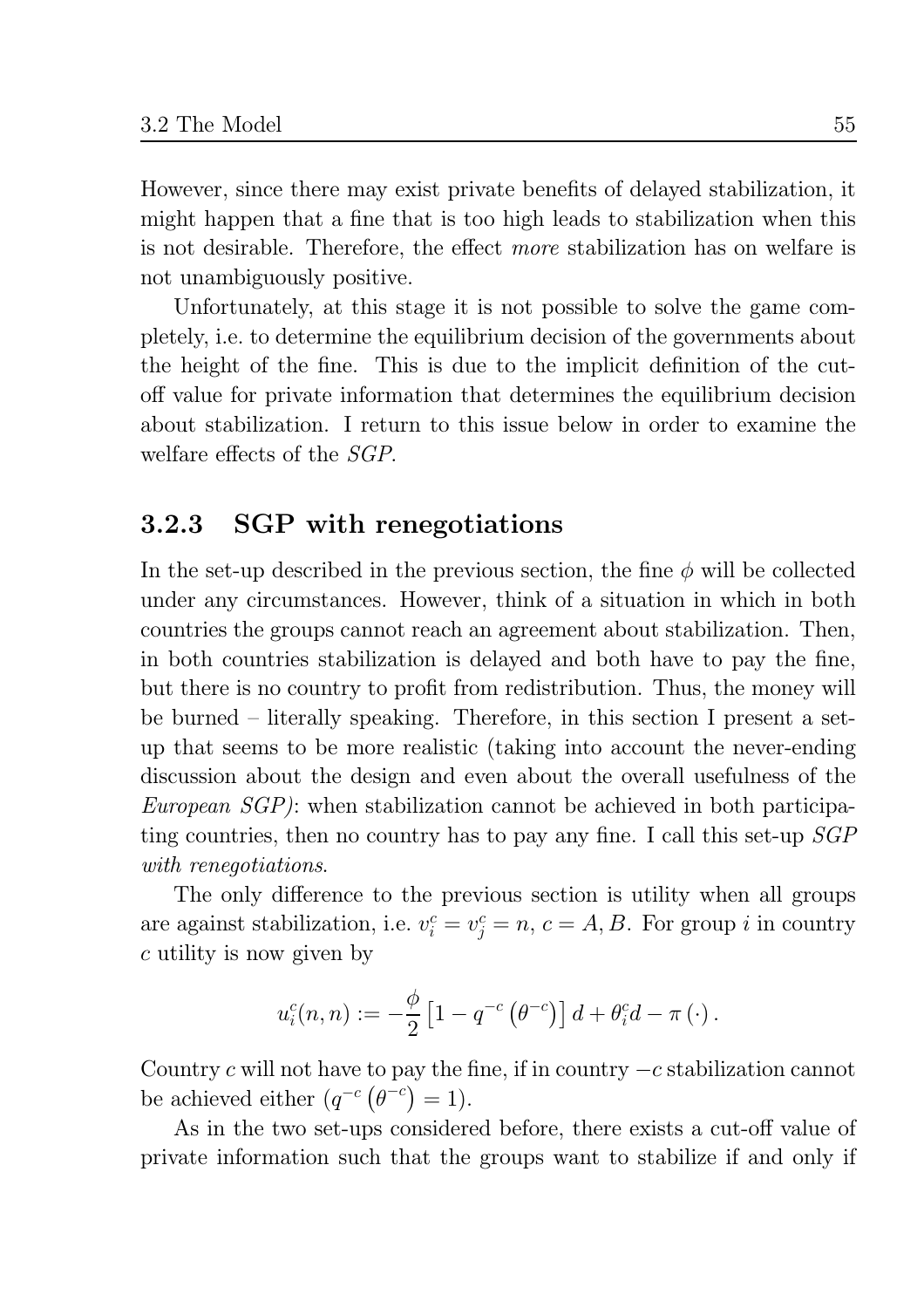their private information lies below this critical value. The assumption guaranteeing existence has the same interpretation as before. Existence of the equilibrium is more likely than under the war of attrition, but not as likely as without the possibility of renegotiations.

**Proposition 9** Assume  $-\frac{\alpha}{d} + \frac{\beta+\phi}{2} \ge \underline{\theta}$ . Under the SGP with renegotiations exists a unique symmetric Bayesian Nash Equilibrium. The equilibrium strategy of group  $i$  in country  $c$  is given by

$$
p_i^c(\theta_i^c) = \begin{cases} 0, & if \ \theta_i^c > T^{SGP} \\ 1, & if \ \theta_i^c \leq T^{SGP} \end{cases}
$$

where

$$
T^{SGP} := \frac{-\alpha}{\left(1 - F(T^{SGP})\right)d} + \frac{\beta + \phi}{2}.
$$

**Proof** of Proposition 9:

(i) Derivation of  $p_i^c(\theta_i^c)$ :

The expected net gain of group  $i$  in c from stabilization is given by

$$
E[u_i^c(v_i^c, v_j^c) | v_i^c = s] - E[u_i^c(v_i^c, v_j^c) | v_i^c = d]
$$
  
=  $-\alpha + \frac{\beta}{2} (1 - p_j^c(\theta_j^c)) d - (1 - p_j^c(\theta_j^c)) \theta_i^c d + \frac{\phi}{2} (1 - p_j^c(\theta_j^c)) d.(14)$ 

Now, group *i* in country *c* wants to stabilize whenever  $\theta_i^c$  is below some critical value  $T^{SGP}$  defined by

$$
T^{SGP}:=\frac{-\alpha}{\left(1-p_j^c\left(\theta_j^c\right)\right)d}+\frac{\beta+\phi}{2}
$$

Using the same argumentation as above, the equilibrium value of  $T^{SGP}$  is implicitly defined by

$$
T^{SGP} = \frac{-\alpha}{\left(1 - F(T^{SGP})\right)d} + \frac{\beta + \phi}{2}.
$$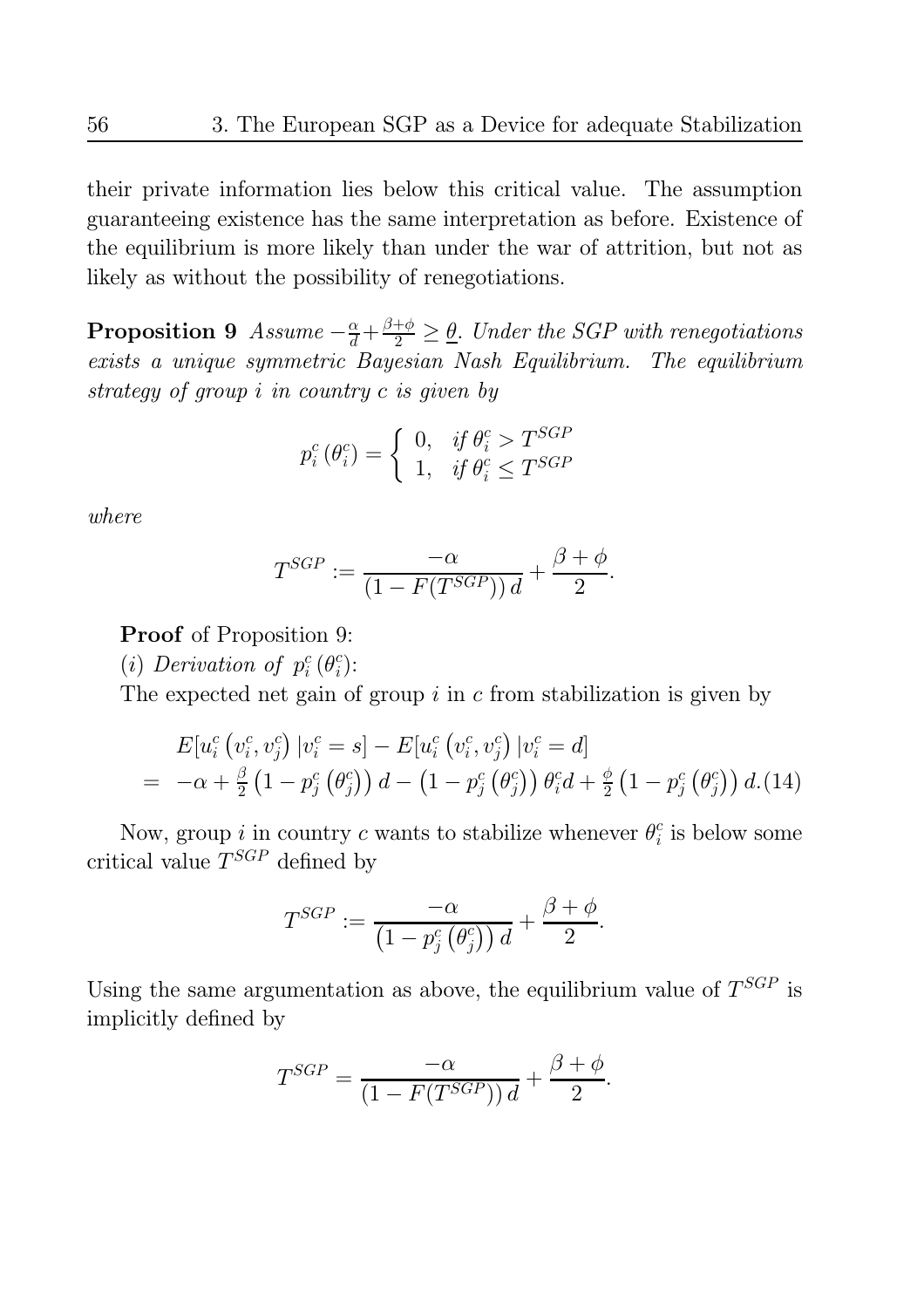$(ii) Existence:$ 

Since  $T^{SGP}$  is strictly increasing and  $\frac{-\alpha}{(1-F(T^{SGP}))d} + \frac{\beta+\phi}{2}$  is strictly decreasing in  $T^{SGP}$  a unique solution exists if and only if

$$
\begin{array}{rcl}\n\theta & \leq & \frac{-\alpha}{(1 - F(\underline{\theta}))d} + \frac{\beta + \phi}{2} \\
\Leftrightarrow & \frac{\alpha}{d} + \frac{\beta + \phi}{2}.\n\end{array}
$$

Here, group i wants to stabilize whenever equation  $(14)$  is positive. The influence of all parameters is the same as in Section 3.2.2, but the influence of the fine  $\phi$  is not as strong as before. This is due to the possibility of renegotiations.

**Lemma 11**  $T^{SGP}$  is strictly increasing in  $\phi$ ,  $\beta$ , d, strictly decreasing in  $\alpha$ .

Again, the higher the fine, the wider is the range of private information for which stabilization is achieved. The effects on welfare are as ambiguous as before. And as aforementioned, it is not possible to solve this game completely due to the implicit definition of the equilibrium cut-off value of private information.

#### Comparison  $3.2.4$

In this section, I compare the three different (implicitly defined) cut-off values  $T^{WA}$ ,  $T^{P}$  and  $T^{SGP}$  with respect to the resulting probability of delayed stabilization. Assuming  $-\frac{\alpha}{d} + \frac{\beta}{2} \ge \frac{\theta}{d}$  all exist and are unique as shown above. It turns out that for positive fines the *SGP without renegotiations* leads to the best result concerning the probability of stabilization, but even if renegotiations are allowed stabilization will be achieved for a wider range of information parameters than under the war of attrition.

**Lemma 12** For positive fines, stabilization is more likely under the SGP without renegotiations than under the SGP with renegotiations, *i.e.* 

$$
\forall \phi \ge 0 : T^P \ge T^{SGP}
$$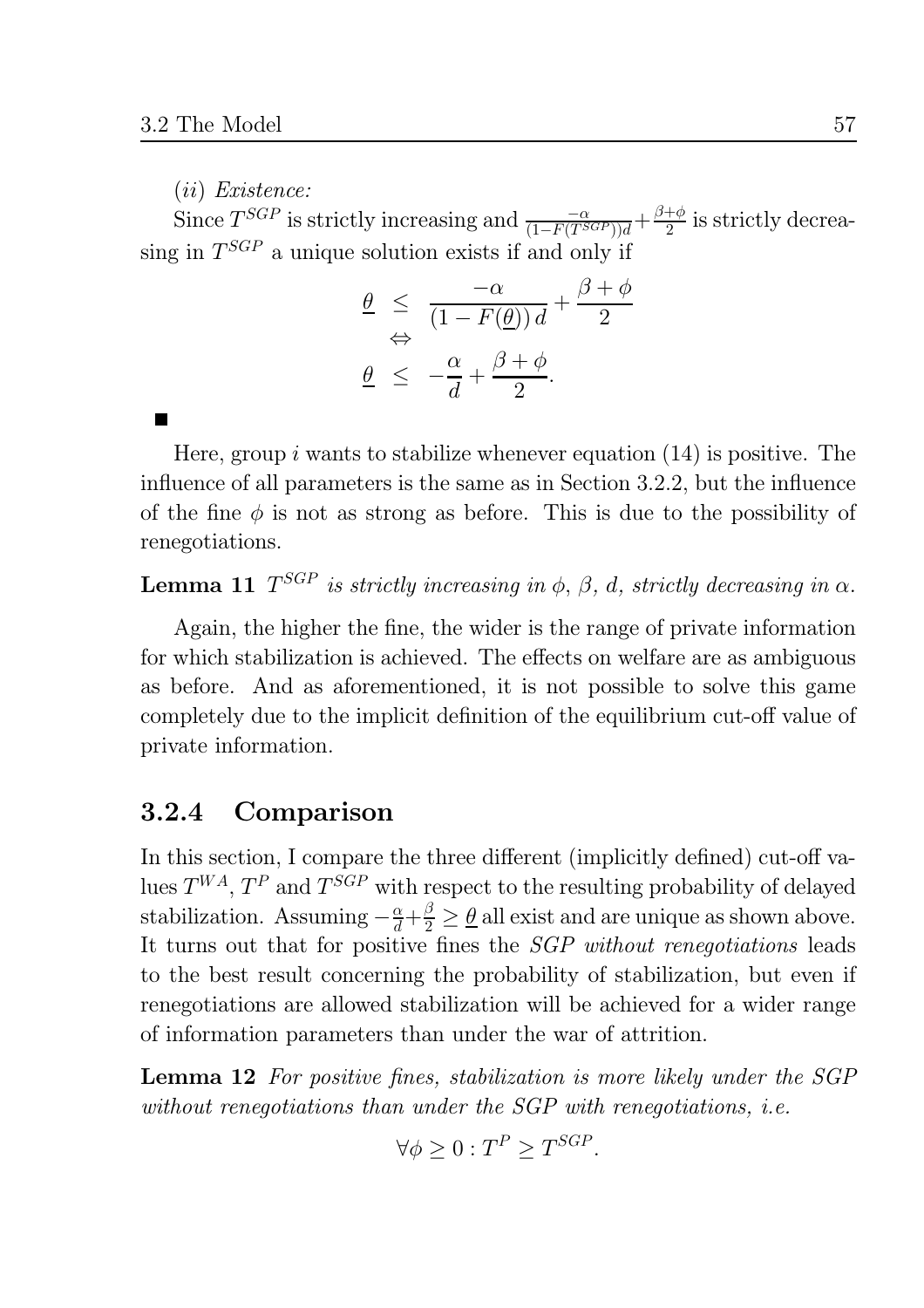Thus, the first result is that the possibility of renegotiations induces the groups to delay stabilization more often. But the next result shows that renegotiations do not entirely destroy the positive effect the introduction of a (positive) fine has on individual behavior in equilibrium.

**Corollary** 4 For positive fines, stabilization is more likely under the SGP with renegotiations than under the war of attrition, *i.e.* 

$$
\forall \phi \ge 0 : T^{SGP} \ge T^{WA}.
$$

As an immediate consequence we get

**Corollary 5** For positive fines, stabilization is more likely under the SGP without renegotiations than under the war of attrition, *i.e.* 

$$
\forall \phi \ge 0 : T^P \ge T^{WA}.
$$

Thus, any form of *SGP* leads to stabilization occurring in more instances than under the war of attrition. Therefore, one may interpret the SGP as a commitment device for stabilization. The fine will induce the interest groups to stabilize more often, even if renegotiations are possible.<sup>20</sup>

As aforementioned, the effect more likely stabilization has on welfare is not unambiguous, since there may exist private benefits of delayed stabilization. If the fine induces the interest groups to stabilize too often under such circumstances, then the  $SGP$  will have a negative effect on the welfare of participating countries.

In order to illustrate this point consider Figure 6. It shows the decisions that are implemented in equilibrium under the war of attrition and the SGP with renegotiations depending on private information. Stabilization will be achieved in a country, if one of the interest groups in this country has private information below  $T^{WA}$  (below  $T^{SGP}$  respectively). But due to the possibility of private benefits of delay, it is not always efficient to

<sup>&</sup>lt;sup>20</sup>If we allow for negative fines, the order of the cut-off values will be reversed, i.e.  $\forall \phi \leq 0 : T^{WA} > 0$  $T^{SGP} > T^P$ . Thus, in the case of rewards for deficits the war of attrition induces the interest groups to stabilize for the widest range of information parameters and any reward worsens the outcome.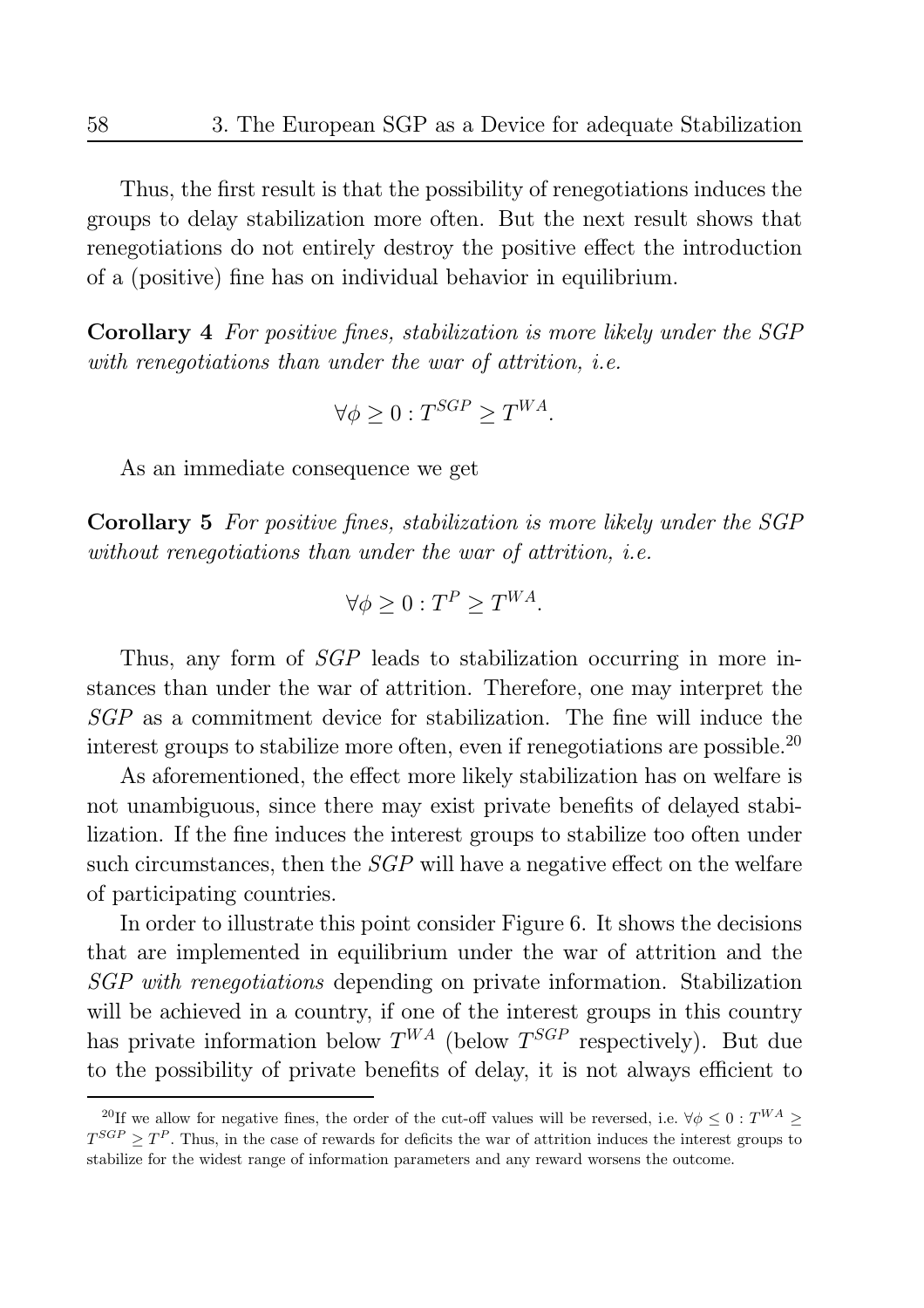stabilize. Thus, there exists a trade-off concerning more likely stabilization: with positive fines, the  $SGP$  induces the interest groups to stabilize in more instances. This is efficient as long as the sum of private information is below the sum of negative spillovers due to the common monetary policy (light) grey area). On the other hand, the  $SGP$  also leads to more stabilization when this is not efficient, i.e. when the sum of private benefits of delay exceeds the negative spillovers (dark grey area).



Figure 6: Equilibrium Stabilization Decisions

#### Solution of the game 3.3

In order to obtain explicit results for the cut-off values, I from now on restrict attention to private information uniformly distributed over  $[\theta, \overline{\theta}]$ .<sup>21</sup> First, I calculate the respective values. Furthermore, it is now possible to solve the game, i.e. to determine the height of the fine chosen by governments in the first stage. Implementing this fine unambiguously increases welfare. Finally, I analyze whether voluntary participation can be guaranteed and if the pact leads to an efficient outcome. Unfortunately, ex post voluntary participation and ex post efficiency both cannot be achieved.

<sup>&</sup>lt;sup>21</sup>Unfortunately, for the *SGP without renegotiations* it is still not possible to obtain an explicit result. Therefore, I concentrate on the war of attrition and the *SGP with renegotiations* (on  $T^{WA}$  and  $T^{SGP}$ ). This restriction seems to be reasonable considering the more realistic assumptions underlying the derivation of  $T^{SGP}$  as compared to those underlying  $T^P$ .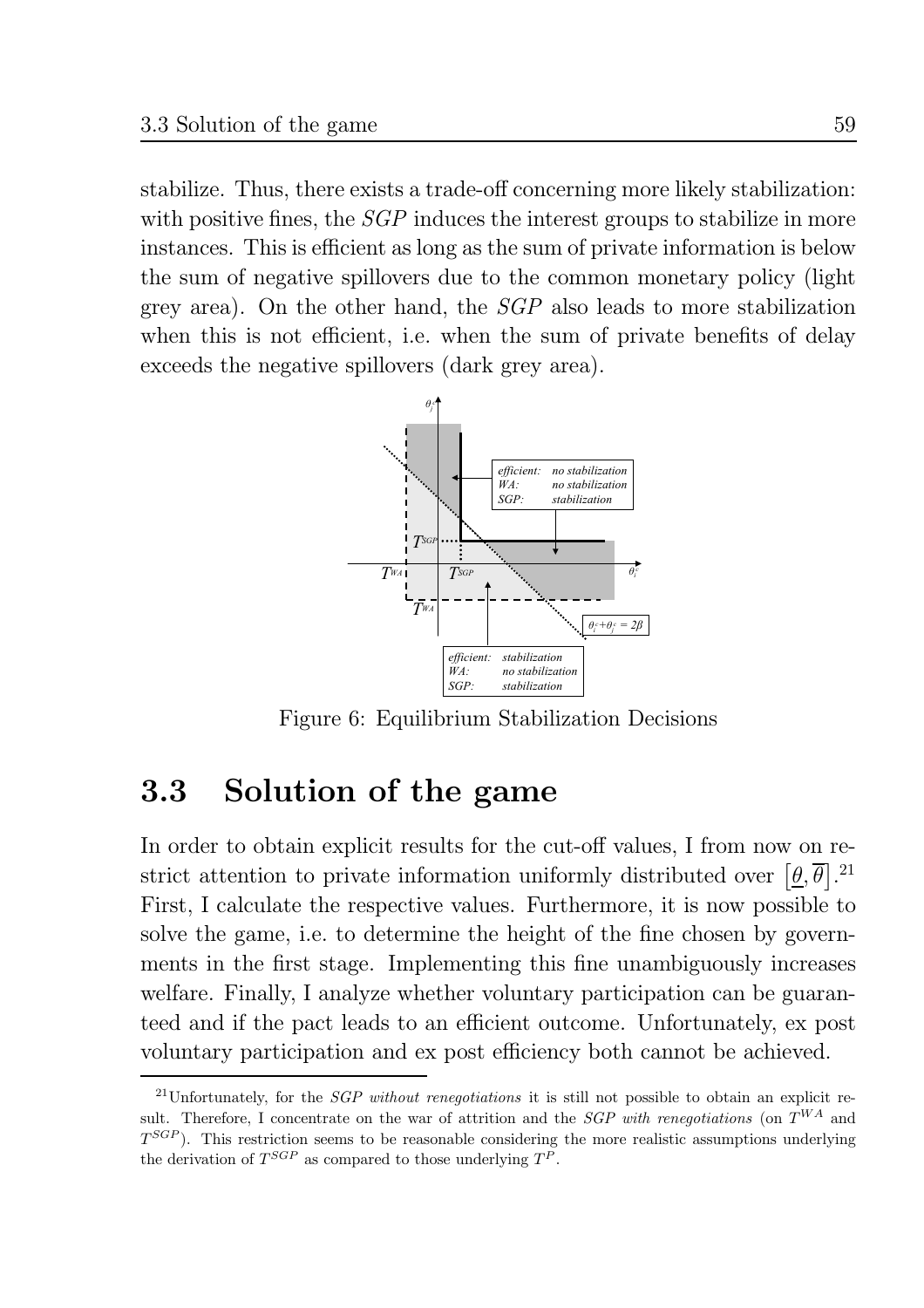#### Equilibrium cut-off values 3.3.1

With a uniform distribution of private information I obtain as the equilibrium cut-off value under the war of attrition<sup>22</sup>

$$
T_{WA}^* = \frac{\frac{\beta}{2} + \overline{\theta}}{2} - \sqrt{\left(\frac{\frac{\beta}{2} - \overline{\theta}}{2}\right)^2 + \frac{\alpha}{d}(\overline{\theta} - \underline{\theta})}.
$$

Under the *SGP with renegotiations* the equilibrium value is given by

$$
T_{SGP}^{*} = \frac{\frac{\beta+\phi}{2}+\overline{\theta}}{2} - \sqrt{\left(\frac{\frac{\beta+\phi}{2}-\overline{\theta}}{2}\right)^{2} + \frac{\alpha}{d}(\overline{\theta}-\underline{\theta})}.
$$

The comparative static results obtained in Sections 3.2.1 and 3.2.3 and the comparison of the two cut-off values obtained in Section 3.2.4 are still valid. Thus, for positive fines it holds that  $T_{SGP}^* \geq T_{WA}^*$ . In addition, it is possible to obtain the following comparative static results: The smaller possible costs or the larger possible benefits of delayed stabilization, the more likely stabilization becomes. This holds for the war of attrition as well as for the *SGP*.

**Lemma 13**  $T^*_{WA}$  and  $T^*_{SGP}$  are both increasing in  $\overline{\theta}$  and in  $\underline{\theta}$ .

#### 3.3.2 Optimal fine

By setting a union wide fine in the first stage of the game, the governments of the two member countries of the monetary union want to maximize expected welfare in the union  $-$  anticipating equilibrium behavior of the interest groups and the  $CB$  in the following stages of the game.

Let  $x^c_{SGP}(\cdot)$  denote the equilibrium decision about stabilization under the  $SGP$  in country c, i.e.

$$
x_{SGP}^{c}(\theta^{c}) := \begin{cases} \text{stabilize not } (n), & \text{if } \theta_{i}^{c} > T_{SGP}^{*} \land \theta_{j}^{c} > T_{SGP}^{*} \\ \text{stabilize } (s), & \text{otherwise} \end{cases}
$$

<sup>&</sup>lt;sup>22</sup>This value will be unique if we assume  $-\frac{\alpha}{d} + \frac{\beta}{2} \ge \underline{\theta}$  and take account of the fact that it should lie inside the support. The same applies to the cut-off value under the SGP.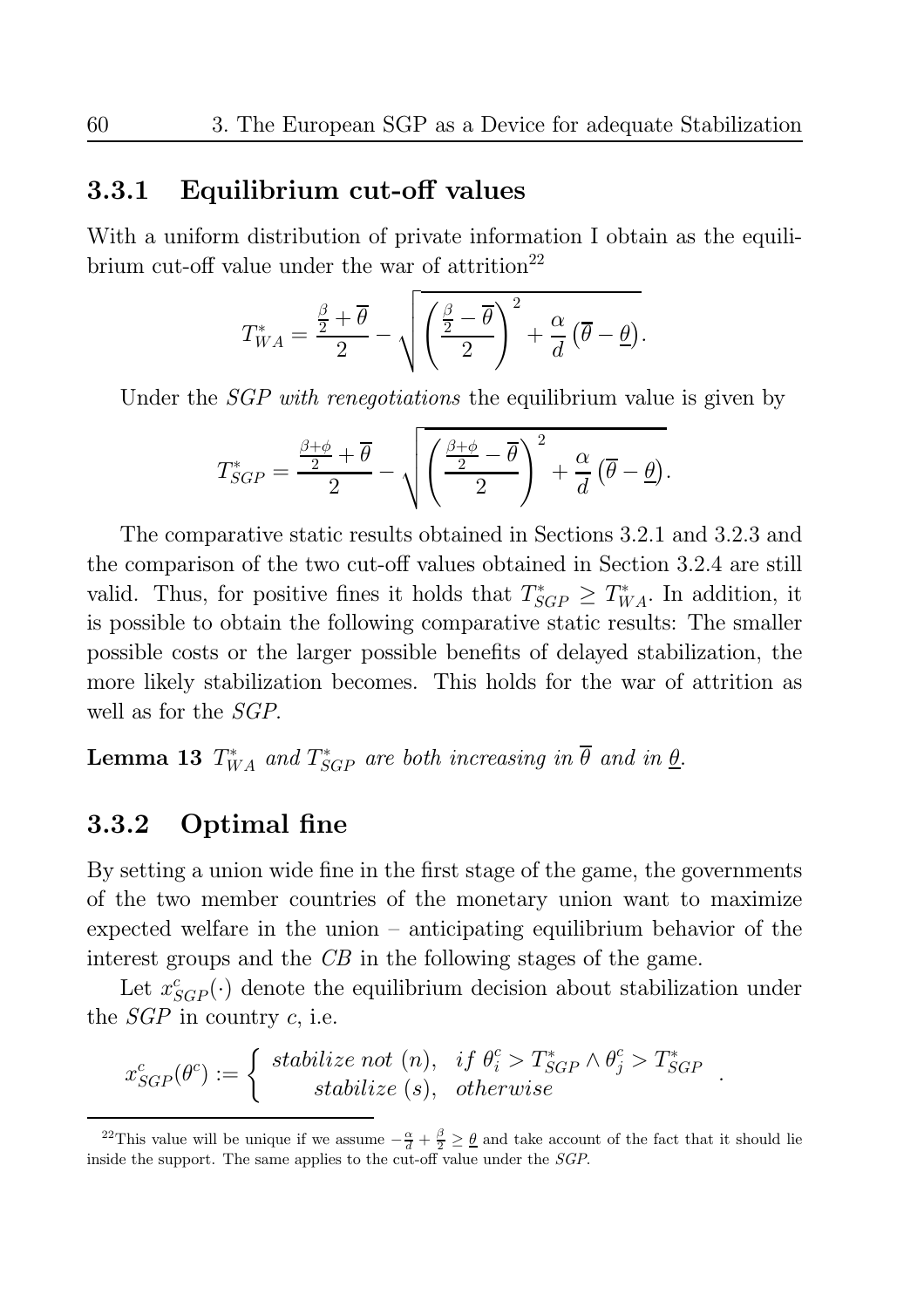Further, let  $w_i^c(x_{SGP}^c(\theta^c), x_{SGP}^{-c}(\theta^{-c}), \theta_i^c)$  denote utility of group *i* in country c in equilibrium. For  $x_{SGP}^{-c}(\theta^{-c}) = s$  this is given by

$$
w_i^c(x_{SGP}^c(\theta^c), s, \theta_i^c) :=
$$
\n
$$
\begin{cases}\n-\pi^*(\cdot), & \text{if } x_{SGP}^c(\theta^c) = s, \ \theta_i^c \le T_{SGP}^* \land \theta_j^c \le T_{SGP}^* \\
-\alpha - \pi^*(\cdot), & \text{if } x_{SGP}^c(\theta^c) = s, \ \theta_i^c \le T_{SGP}^* \land \theta_j^c > T_{SGP}^* \\
\alpha - \pi^*(\cdot), & \text{if } x_{SGP}^c(\theta^c) = s, \ \theta_i^c > T_{SGP}^* \land \theta_j^c \le T_{SGP}^* \\
-\frac{\phi}{2}d + \theta_i^c d - \pi^*(\cdot), & \text{if } x_{SGP}^c(\theta^c) = d, \ \theta_i^c > T_{SGP}^* \land \theta_j^c > T_{SGP}^* \n\end{cases}
$$

and for  $x_{SGP}^{-c}(\theta^{-c}) = n$  by

$$
w_i^c(x_{SGP}^c(\theta^c), n, \theta_i^c) :=
$$
\n
$$
\begin{cases}\n\frac{\phi}{2}d - \pi^*(\cdot), & \text{if } x_{SGP}^c(\theta^c) = s, \ \theta_i^c \le T_{SGP}^* \land \theta_j^c \le T_{SGP}^* \\
\frac{\phi}{2}d - \alpha - \pi^*(\cdot), & \text{if } x_{SGP}^c(\theta^c) = s, \ \theta_i^c \le T_{SGP}^* \land \theta_j^c > T_{SGP}^* \\
\frac{\phi}{2}d + \alpha - \pi^*(\cdot), & \text{if } x_{SGP}^c(\theta^c) = s, \ \theta_i^c > T_{SGP}^* \land \theta_j^c \le T_{SGP}^* \\
\theta_i^c d - \pi^*(\cdot), & \text{if } x_{SGP}^c(\theta^c) = d, \ \theta_i^c > T_{SGP}^* \land \theta_j^c > T_{SGP}^* \n\end{cases}
$$

As a welfare measure on union level I consider the sum over the utilities of the involved interest groups:

$$
EW_{SGP}(\theta) := E_{\theta} \left[ \sum_{\substack{i=1,2\\c=A,B}} w_i^c \left( x_{SGP}^c(\theta^c), x_{SGP}^{-c}(\theta^{-c}), \theta_i^c \right) \right]. \tag{15}
$$

**Lemma 14** There exists a unique fine  $\phi^*$  that maximizes expected welfare. This fine is given by

$$
\phi^* = \frac{1}{3} \left( 5\beta - 2\overline{\theta} \right) + \frac{3}{2} \frac{\alpha}{d} \frac{\overline{\theta} - \underline{\theta}}{\overline{\theta} - \beta}
$$

Thus, in equilibrium under the *SGP* the governments implement  $\phi^*$  and stabilization is achieved in a country when one of the respective interest groups has private costs below  $T_{SGP}^*(\phi^*) = -\frac{1}{3}\overline{\theta} + \frac{4}{3}\beta$ .

The following comparative static results with respect to the welfare maximizing fine can be obtained. The higher the deficit, the higher possible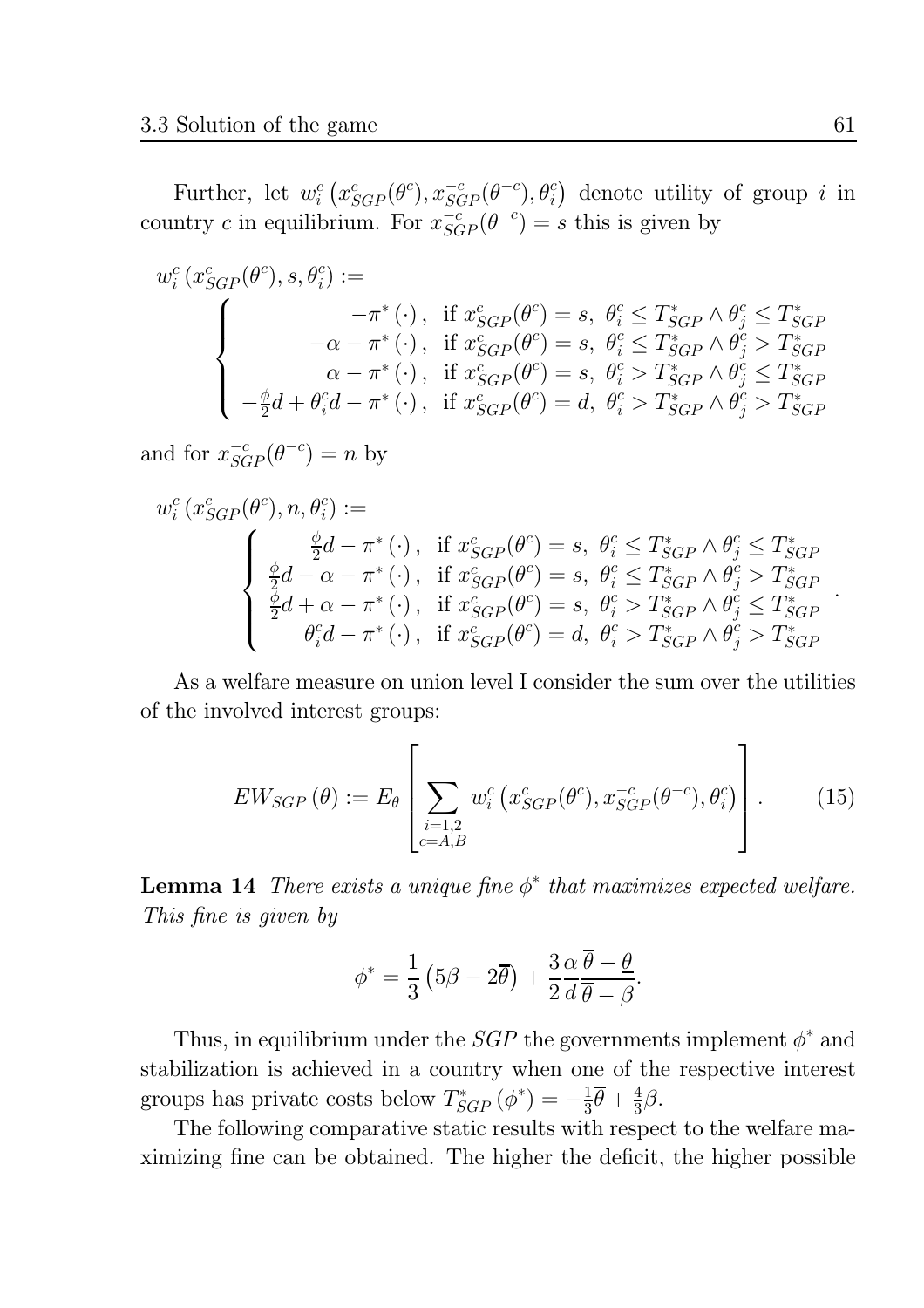private benefits of delay or the smaller possible private costs, the smaller is the optimal fine. This is due to the fact that increases in d,  $\overline{\theta}$  and  $\underline{\theta}$  induce the interest groups to stabilize for a wider range of private information, i.e. lead to an increase in  $T_{SGP}^*$ . Therefore, to obtain the same level of expected welfare only a smaller fine is necessary. The higher polarization of society is, the larger is the optimal fine: an increase in  $\alpha$  leads to a decrease in  $T_{SGP}^*$  and thus a higher fine is needed to offset this effect.

The influence of changes in  $\beta$  is more complex: the more weight the CB attaches to the budgetary positions of the member states, the wider is the range for which stabilization occurs, i.e.  $T_{SGP}^*$  is increasing in  $\beta$ . Following the same logic as before, the optimal fine could decrease in  $\beta$ . But  $\phi^*$  is increasing in  $\beta$ . This is due to the fact that  $\beta$  also represents the externality an interest group imposes onto the others. The effect an increase in  $\beta$  has on the equilibrium cut-off value goes in the right direction (more stabilization), but is not enough to internalize the externality created. Therefore, stronger incentives (higher fines) are required to induce the right behavior. This is formalized in the following lemma.

**Lemma 15** The welfare maximizing fine  $\phi^*$  is strictly decreasing in d,  $\overline{\theta}$ and  $\theta$  and strictly increasing in  $\alpha$  and  $\beta$ .

#### Welfare 3.3.3

One important question concerning such arrangements as the *European*  $SGP$  is whether they improve the situation of the participating countries. Therefore, in this section I compare expected welfare under the basic war of attrition to a situation in which the  $SGP$  is in place.

For  $\phi = 0$ , the respective equilibrium cut-off values are identical under the war of attrition and under the *SGP*. Hence, expected welfare is the same under both arrangements. Thus, it is always possible to replicate the outcome of the war of attrition by an *SGP* with zero fine. Since  $\phi^*$  is chosen as to maximize expected welfare, introducing a  $\phi^* \neq 0$  can only enhance the outcome under the *SGP*. Intuitively, the reason is that under the *SGP* it is individually rational for the interest groups to achieve stabilization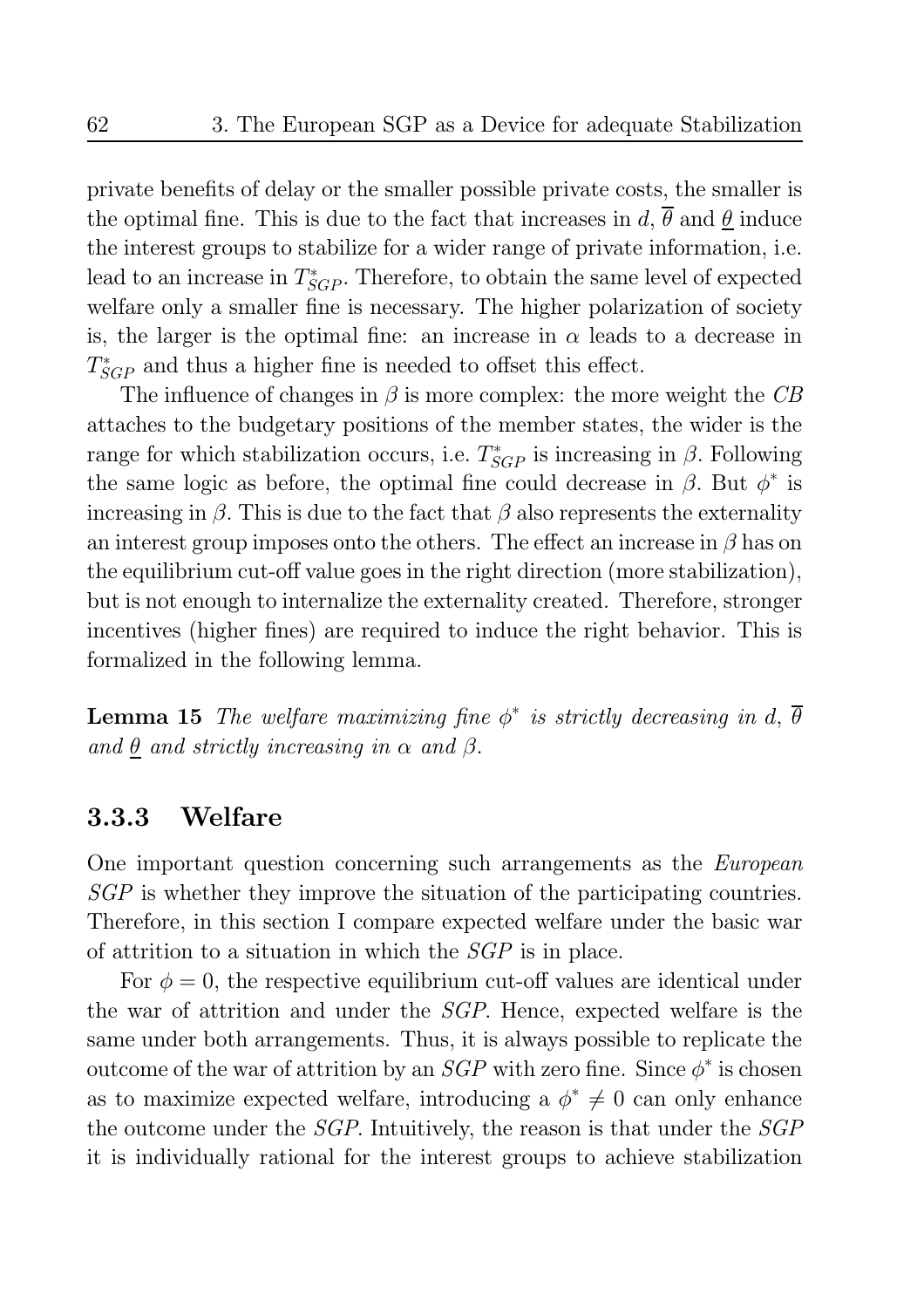in more instances, i.e. for a wider range of information parameters. And this is good for society as a whole, since in equilibrium this positive effect of more stabilization exceeds its negative effect of inducing the interest groups to stabilize too often.

**Corollary 6** The SGP yields at least as much expected welfare as the war of attrition when  $\phi^*$  is implemented.

Imposing a union wide fine for deficits need not be welfare improving. In general, the effects depend on the parameter constellation. For example, if possible private benefits of delay are small compared to the negative spillovers created by the common monetary policy (i.e.  $\bar{\theta} \leq \frac{3}{2}\beta$ ), then the  $SGP$  will always increase welfare. For other constellations there may exist fines such that the interest groups are induced to stabilize too often.<sup>23</sup>

**Lemma 16** Let 
$$
\frac{\widehat{\alpha}}{d} := \frac{(\overline{\theta} - \beta)(2\overline{\theta} - 3\beta)}{\overline{\theta} - \underline{\theta}}
$$
 and  $\frac{\widetilde{\alpha}}{d} := \frac{2}{9} \frac{(\overline{\theta} - \beta)(2\overline{\theta} - 5\beta)}{\overline{\theta} - \underline{\theta}}$ .  
(i) Consider  $\overline{\theta} \leq \frac{3}{2}\beta$ .

For positive fines, the SGP yields more expected welfare than the war of *attrition.* 

(*ii*) Consider  $\frac{3}{2}\beta < \overline{\theta} \leq \frac{5}{2}\beta$ .

a) For  $\frac{\alpha}{d} \geq \frac{\widehat{\alpha}}{d}$  and positive fines the SGP yields more expected welfare than the war of attrition.

b) For  $\frac{\alpha}{d} < \frac{\widehat{\alpha}}{d}$  there exists  $\overline{\phi}$  larger than  $\phi^*$  such that the war of attrition yields more expected welfare than the SGP for all  $\phi$  larger than  $\overline{\phi}$ . (*iii*) Consider  $\frac{5}{2}\beta < \overline{\theta}$ .

a) For  $\frac{\alpha}{d} \geq \frac{\widehat{\alpha}}{d}$  and positive fines the SGP yields more expected welfare than the war of attrition.

b) For  $\frac{\widetilde{\alpha}}{d} \leq \frac{\alpha}{d} < \frac{\widehat{\alpha}}{d}$  there exists  $\overline{\phi}$  larger than  $\phi^*$  such that the war of attrition yields more expected welfare than the SGP for all  $\phi$  larger than  $\overline{\phi}$ .

c) For  $\frac{\alpha}{d} < \frac{\alpha}{d}$  and positive fines the war of attrition yields more expected welfare than the SGP.

 $^{23}$ In Lemma 16 attention is restricted to positive fines. Similar results may be obtained considering rewards for deficits.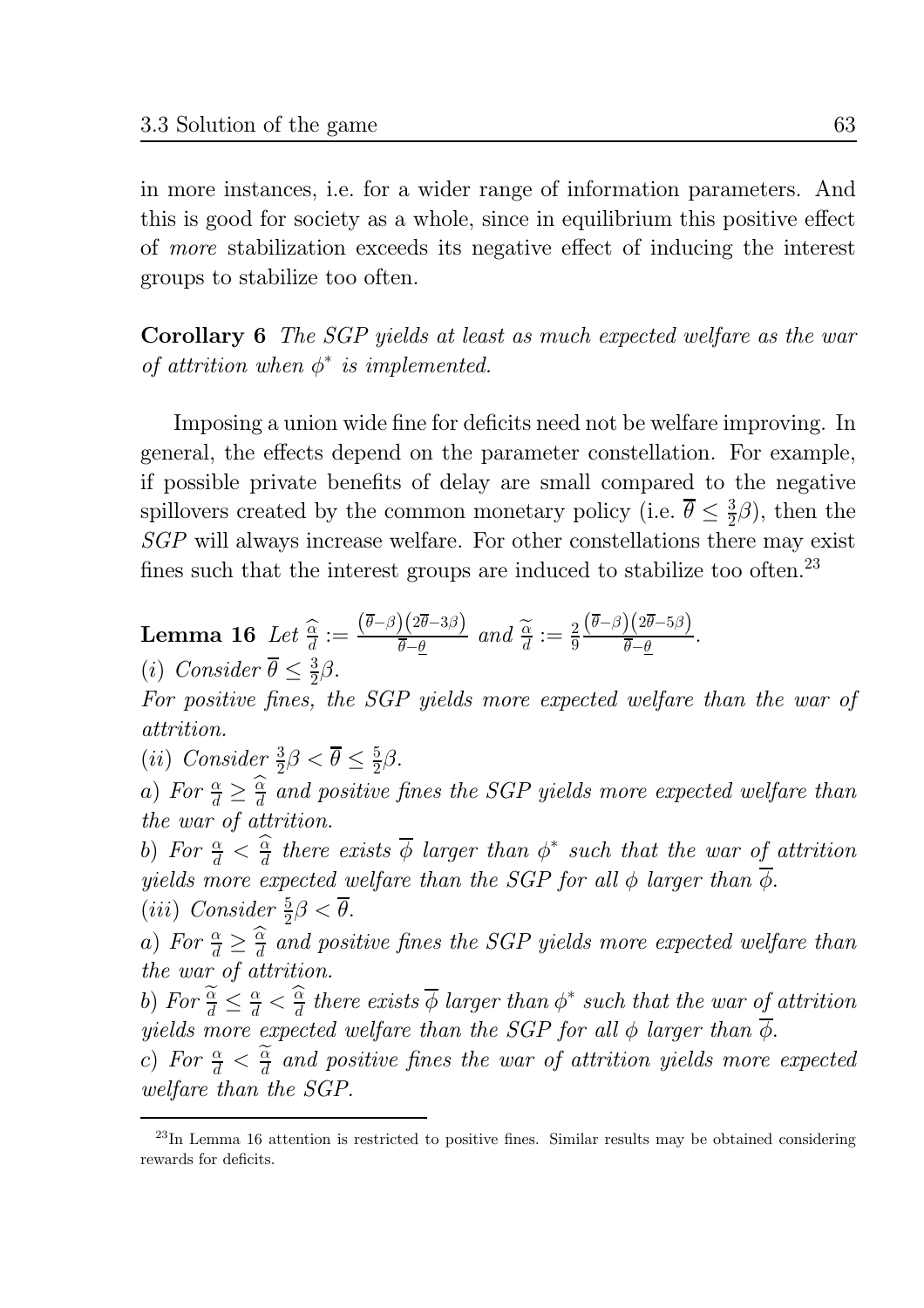These results underline the importance of a well designed SGP with respect to the height of the fine. A pact will only lead to increases in expected welfare as compared to the war of attrition if the fine is chosen adequately.

#### Voluntary participation 3.3.4

In any democratic environment it is important to take into account whether the affected parts of the population would like to participate. The following analysis presumes that the governments of the respective countries (who actually signed the *SGP* and thus imposed the fine) will only be able to make that commitment and to enforce it if all interest groups in their country are in favor of it.<sup>24</sup> In order to analyze if voluntary participation of the interest groups can be achieved, their expected utility has to be compared with a situation in which there is no  $SGP$ , i.e. a situation in which the basic war of attrition is played. This comparison is relevant ex ante, i.e. at a point in time when neither group knows their private costs or benefits of delayed stabilization, and interim, i.e. when both groups know their own type, but not that of the other groups. Ex post the relevant benchmark is utility when withdrawing from the pact after stabilization decisions have been taken.

## Ex ante

It will be individually rational for each interest group to participate in the *SGP* before learning the own type if expected utility under the *SGP* exceeds that under the war of attrition, i.e. if for group  $i$  in country  $c$ 

$$
E_{\theta}\left[w_i^c\left(x_{SGP}^c\left(\theta^c\right),x_{SGP}^{-c}\left(\theta^{-c}\right),\theta_i^c\right)\right] \geq E_{\theta}\left[w_i^c\left(x_{WA}^c\left(\theta^c\right),x_{WA}^{-c}\left(\theta^{-c}\right),\theta_i^c\right)\right].
$$

 $24$ Note the difference to usual participation constraints: these solely refer to those agents holding private information. In my setting, not the privately informed interest groups decide whether to participate but their governments.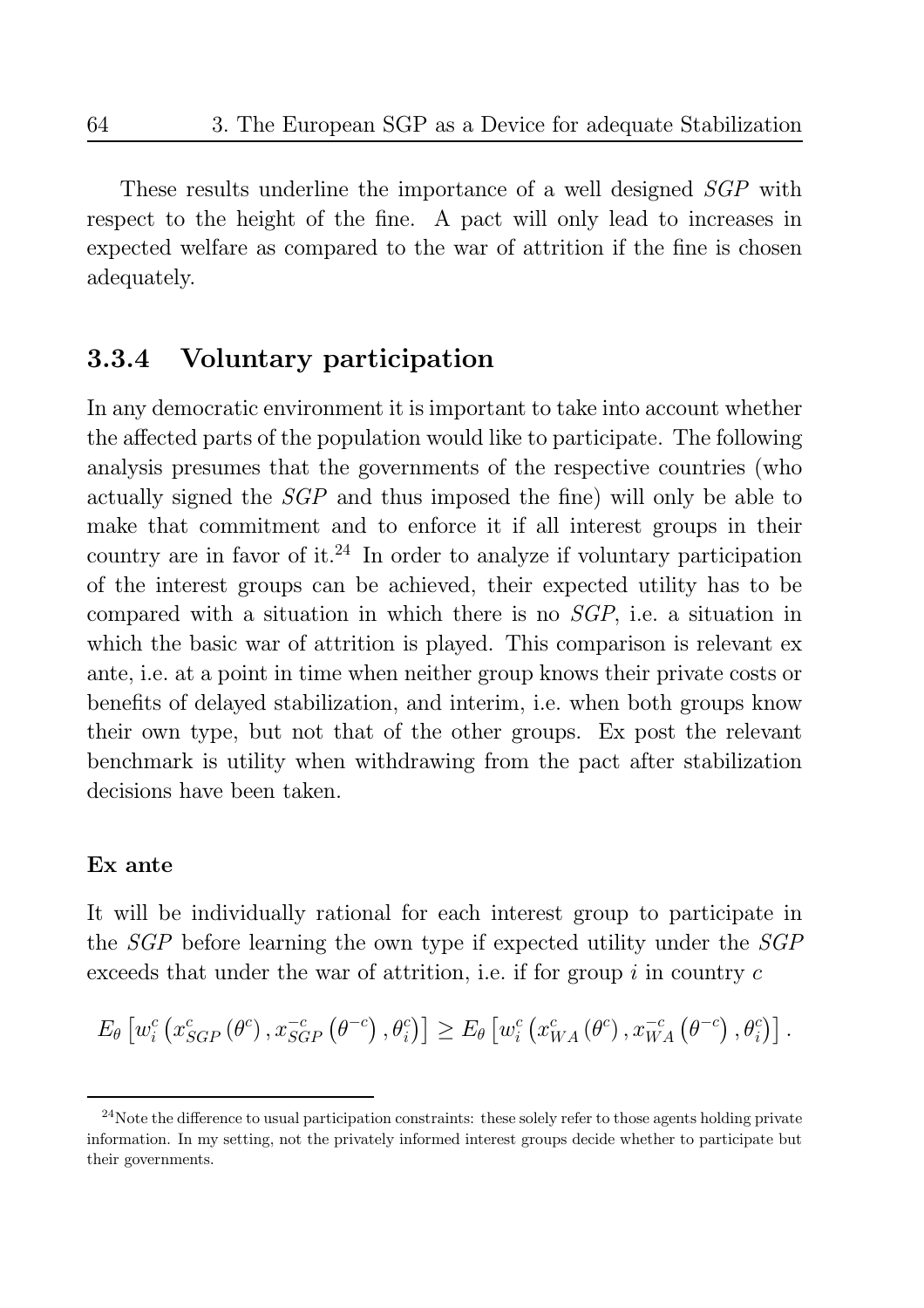Ex ante voluntary participation can be achieved in equilibrium, i.e. when  $\phi^*$  is implemented. Since the whole setting is symmetric, this follows immediately from Corollary 6.

**Corollary 7** The ex ante participation constraint of all interest groups is fulfilled under the SGP with renegotiations when  $\phi^*$  is implemented.

## Interim

Now, each group knows its own type, but stabilization decisions have not been taken yet. Then, it is interim individually rational for group  $i$  in country c to participate if for all  $\theta_i^c$ 

$$
E_{\theta_{-i}} \left[ w_i^c \left( x_{SGP}^c \left( \theta^c \right), x_{SGP}^{-c} \left( \theta^{-c} \right), \theta_i^c \right) \mid \theta_i^c \right] \geq E_{\theta_{-i}} \left[ w_i^c \left( x_{WA}^c \left( \theta^c \right), x_{WA}^{-c} \left( \theta^{-c} \right), \theta_i^c \right) \mid \theta_i^c \right].
$$

In order to analyze these constraints, split the support into three parts: consider  $\theta_i^c \leq T_{WA}^*$ ,  $T_{WA}^* < \theta_i^c \leq T_{SGP}^*$  and  $\theta_i^c > T_{SGP}^*$ , since these types have the same expectations about which stabilization decision will be taken.

The interim participation constraints for types  $\theta_i^c \leq T_{WA}^*$  are always fulfilled, since the existence of one such group leads to stabilization taking place in country c. Thus, these groups never have to pay any fine, but will profit from redistribution when stabilization is delayed in the other country.

Whether the interim participation constraints for higher types can be fulfilled depends on the overall constellation of parameters. In general, interim voluntary participation is (ceteris paribus) easier to assure the smaller are the fine and the deficit, the smaller are spillovers from debt policy (the more weight the CB attaches to price stability) and the higher is the polarization of society.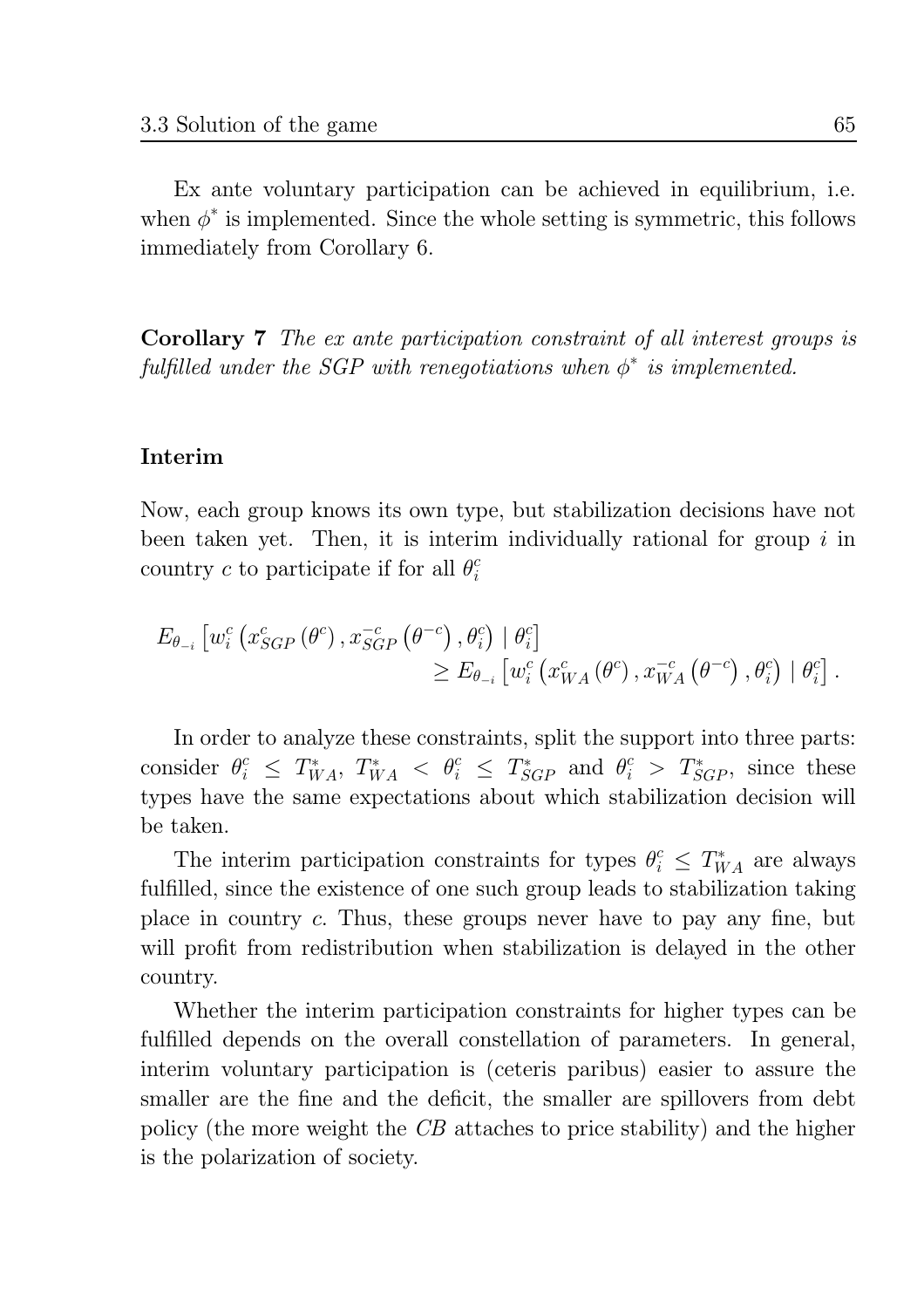In order to illustrate this further, consider first the interim participation constraint of types  $T_{WA}^* < \theta_i^c \leq T_{SGP}^*$ . This is given by

$$
\frac{1}{(\overline{\theta}-\underline{\theta})^3} \left[ \int_{T_{SGP}^*}^{\overline{\theta}} \int_{\underline{\theta}}^{\overline{\theta}} (-\alpha) d\theta_i^{-c} d\theta_j^{-c} d\theta_j^{c} \right. \\
\left. + \int_{\underline{\theta}}^{\overline{\theta}} \int_{T_{SGP}^*}^{\overline{\theta}} \int_{T_{SGP}^*}^{\overline{\theta}} (-\frac{1}{2}\beta d + \frac{1}{2}\phi d) d\theta_i^{-c} d\theta_j^{-c} d\theta_j^{c} \right]
$$

 $\geq$ 

$$
\frac{1}{(\overline{\theta}-\underline{\theta})^3} \left[ \int_{\underline{\theta}}^{T_{WA}^*} \int_{\underline{\theta}}^{\overline{\theta}} \int_{\underline{\theta}}^{\overline{\theta}} (\alpha) d\theta_i^{-c} d\theta_j^{-c} d\theta_j^{c} \right. \\ \left. + \int_{\underline{\theta}}^{\overline{\theta}} \int_{T_{WA}^*}^{\overline{\theta}} \int_{T_{WA}^*}^{\overline{\theta}} \int_{T_{WA}^*}^{\overline{\theta}} (-\frac{1}{2} \beta d) d\theta_i^{-c} d\theta_j^{-c} d\theta_j^{c} \right. \\ \left. + \int_{T_{WA}^*}^{\overline{\theta}} \int_{\underline{\theta}}^{\overline{\theta}} \int_{\underline{\theta}}^{\overline{\theta}} (\theta_i^{c} d - \frac{1}{2} \beta d) d\theta_i^{-c} d\theta_j^{-c} d\theta_j^{c} \right].
$$

Rearranging and solving for  $\theta_i^c$  yields

$$
\theta_i^c \leq \frac{\beta}{2} \left[ 1 + \frac{\left(\overline{\theta} - T_{WA}^*\right)^2 - \left(\overline{\theta} - T_{SGP}^*\right)^2}{\left(\overline{\theta} - T_{WA}^*\right)\left(\overline{\theta} - \underline{\theta}\right)} \right] + \frac{\phi}{2} \left[ \frac{\left(\overline{\theta} - T_{SGP}^*\right)^2}{\left(\overline{\theta} - T_{WA}^*\right)\left(\overline{\theta} - \underline{\theta}\right)} \right] + \frac{\alpha}{d} \left[ \frac{-\left(\left(\overline{\theta} - T_{SGP}^*\right) + \left(T_{WA}^* - \underline{\theta}\right)\right)}{\left(\overline{\theta} - T_{WA}^*\right)} \right]
$$

This will be fulfilled for all  $T^*_{WA} < \theta_i^c \leq T^*_{SGP}$  if and only if it can be fulfilled for  $\theta_i^c = T_{SGP}^*$ .

Analogously, the interim participation constraint of types  $\theta_i^c > T_{SGP}^*$ can be derived as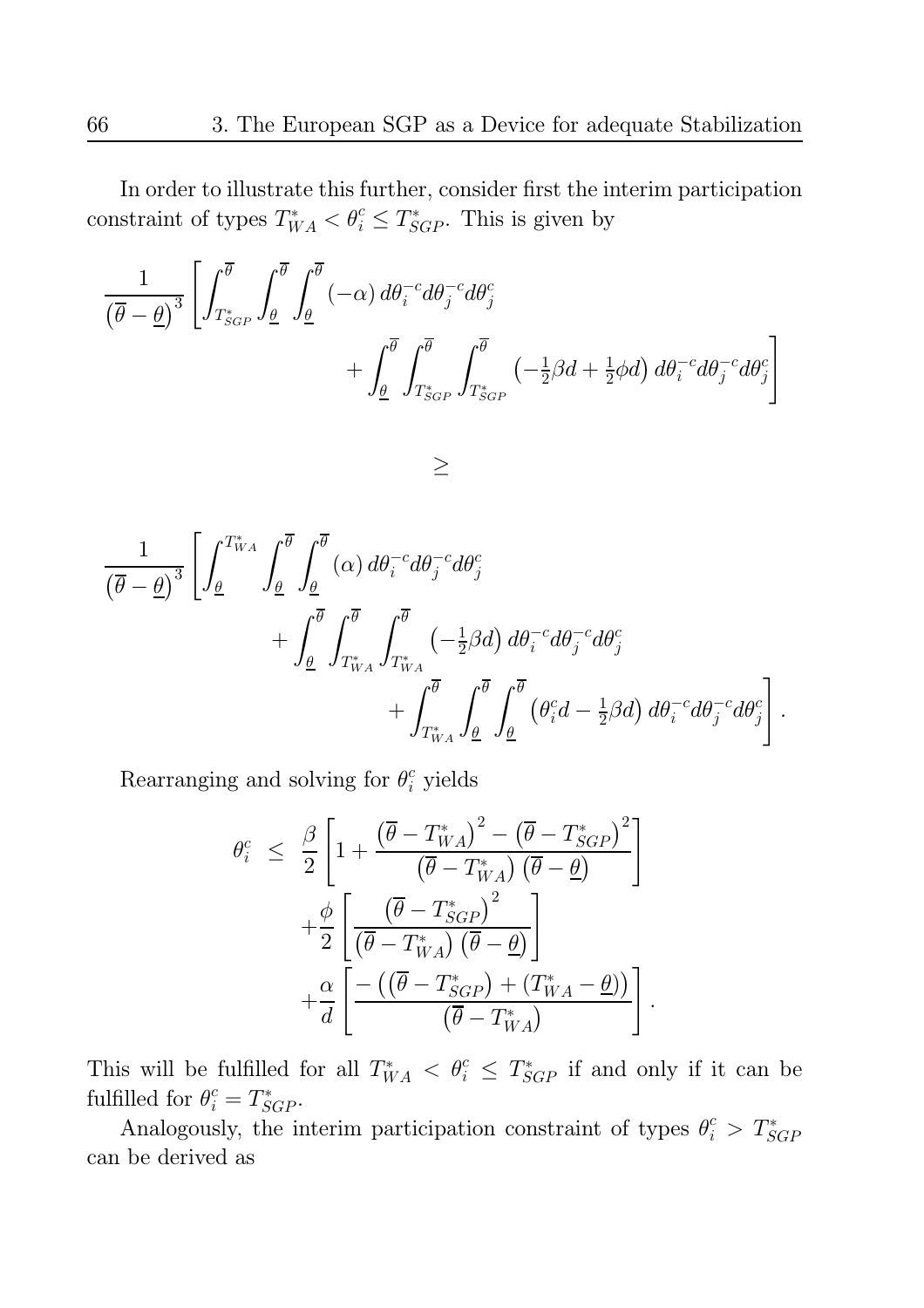$$
\frac{1}{(\overline{\theta}-\underline{\theta})^3} \left[ \int_{\underline{\theta}}^{T_{SGP}^*} \int_{\underline{\theta}}^{\overline{\theta}} \int_{\underline{\theta}}^{\overline{\theta}} (\alpha) d\theta_i^{-c} d\theta_j^{-c} d\theta_j^{c}
$$
  
+ 
$$
\int_{\underline{\theta}}^{\overline{\theta}} \int_{T_{SGP}^*}^{\overline{\theta}} \int_{T_{SGP}^*}^{\overline{\theta}} (-\frac{1}{2}\beta d + \frac{1}{2}\phi d) d\theta_i^{-c} d\theta_j^{-c} d\theta_j^{c}
$$
  
+ 
$$
\int_{T_{SGP}^*}^{\overline{\theta}} \int_{\underline{\theta}}^{\overline{\theta}} \int_{\underline{\theta}}^{\overline{\theta}} (\theta_i^{c} d - \frac{1}{2}\beta d - \frac{1}{2}\phi d) d\theta_i^{-c} d\theta_j^{-c} d\theta_j^{c}
$$

 $\geq$ 

$$
\frac{1}{(\overline{\theta}-\underline{\theta})^3} \left[ \int_{\underline{\theta}}^{T_{WA}^*} \int_{\underline{\theta}}^{\overline{\theta}} \int_{\underline{\theta}}^{\overline{\theta}} (\alpha) d\theta_i^{-c} d\theta_j^{-c} d\theta_j^{c} \n+ \int_{\underline{\theta}}^{\overline{\theta}} \int_{T_{WA}^*}^{\overline{\theta}} \int_{T_{WA}^*}^{\overline{\theta}} \left( -\frac{1}{2} \beta d \right) d\theta_i^{-c} d\theta_j^{-c} d\theta_j^{c} \n+ \int_{T_{WA}^*}^{\overline{\theta}} \int_{\underline{\theta}}^{\overline{\theta}} \int_{\underline{\theta}}^{\overline{\theta}} (\theta_i^{c} d - \frac{1}{2} \beta d) d\theta_i^{-c} d\theta_j^{-c} d\theta_j^{c} \right].
$$

This simplifies to

$$
\theta_i^c \leq \frac{\beta}{2} \left[ 1 + \frac{\left(\overline{\theta} - T_{WA}^*\right)^2 - \left(\overline{\theta} - T_{SGP}^*\right)^2}{\left(T_{SGP}^* - T_{WA}^*\right)\left(\overline{\theta} - \underline{\theta}\right)} \right] \n- \frac{\phi}{2} \left[ \frac{\left(\overline{\theta} - T_{SGP}^*\right)\left(T_{SGP}^* - \underline{\theta}\right)}{\left(T_{SGP}^* - T_{WA}^*\right)\left(\overline{\theta} - \underline{\theta}\right)} \right] + \frac{\alpha}{d}
$$

and will be fulfilled for all  $\theta_i^c > T_{SGP}^*$  if and only if it holds for  $\theta_i^c = \overline{\theta}$ . In equilibrium,

$$
\phi^* = \frac{1}{3} \left( 5\beta - 2\overline{\theta} \right) + \frac{3\alpha \left( \overline{\theta} - \underline{\theta} \right)}{2d \left( \overline{\theta} - \beta \right)}
$$

$$
T_{SGP}^* \left( \phi^* \right) = -\frac{1}{3} \overline{\theta} + \frac{4}{3} \beta.
$$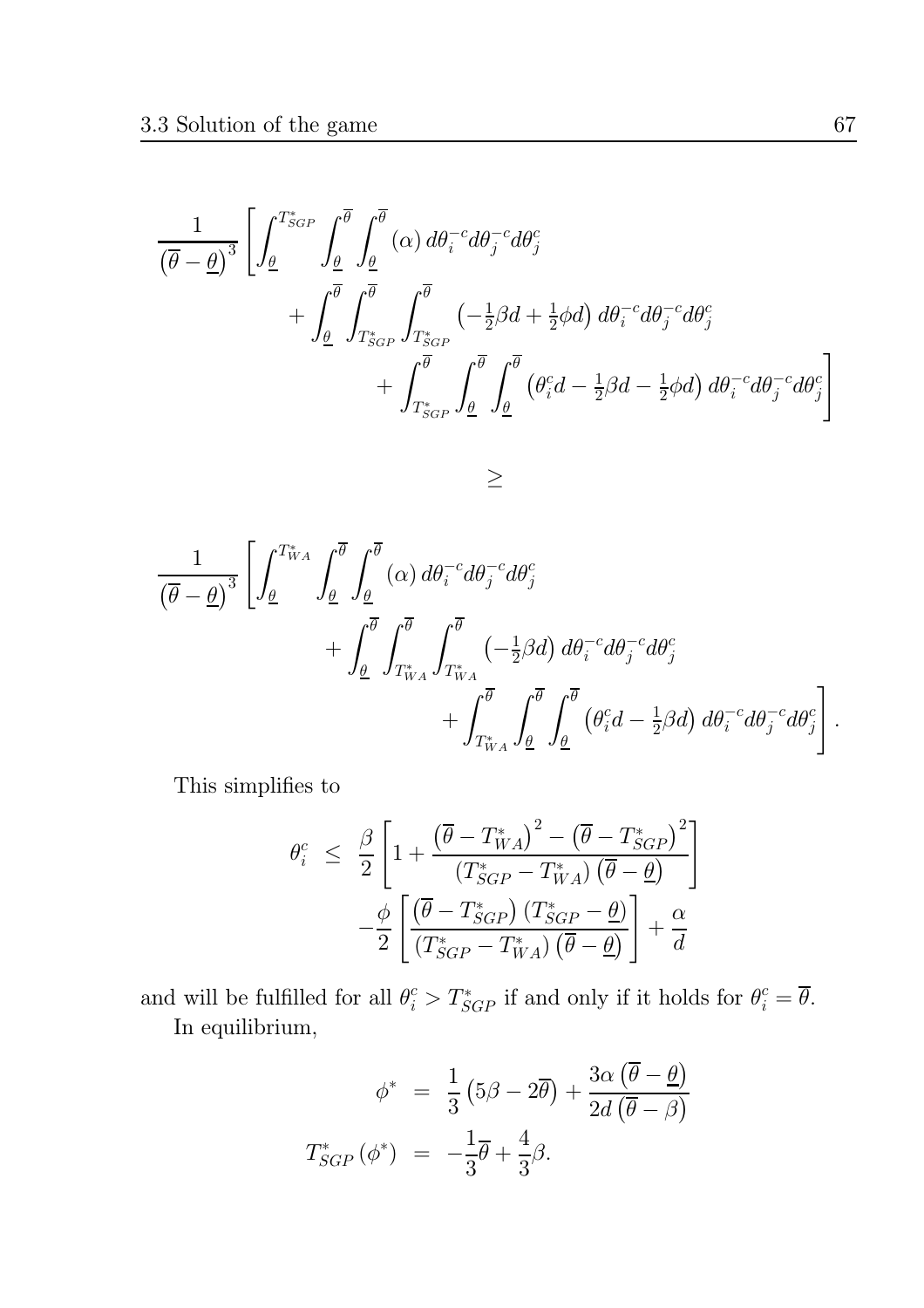Inserting this, both constraints simplify to functions of  $\overline{\theta}, \underline{\theta}, \beta$  and  $\frac{\alpha}{d}$ . In general, the interim participation constraint can never be fulfilled for all types  $\theta_i^c$  if

$$
\frac{\beta}{2} \left[ 1 + \frac{(\overline{\theta} - T_{WA}^*)^2 - (\overline{\theta} - T_{SGP}^* (\phi^*))^2}{(T_{SGP}^* (\phi^*) - T_{WA}^*) (\overline{\theta} - \underline{\theta})} \right] \n- \frac{\phi^*}{2} \left[ \frac{(\overline{\theta} - T_{SGP}^* (\phi^*)) (T_{SGP}^* (\phi^*) - \underline{\theta})}{(T_{SGP}^* (\phi^*) - T_{WA}^*) (\overline{\theta} - \underline{\theta})} \right] + \frac{\alpha}{d} \n
$$
\frac{\beta}{2} \left[ 5 - \frac{3 \left[ (\overline{\theta} - T_{WA}^*)^2 - (\overline{\theta} - T_{SGP}^* (\phi^*))^2 \right]}{(\overline{\theta} - T_{WA}^*) (\overline{\theta} - \underline{\theta})} \right]
$$
\n
$$
\frac{\phi^*}{2} \left[ \frac{3 \left( \overline{\theta} - T_{SGP}^* (\phi^*) \right)^2}{(\overline{\theta} - T_{WA}^*) (\overline{\theta} - \underline{\theta})} \right] + \frac{\alpha}{d} \left[ \frac{3 \left( (\overline{\theta} - T_{SGP}^* (\phi^*)) + (T_{WA}^* - \underline{\theta}) \right)}{(\overline{\theta} - T_{WA}^*)} \right].
$$
$$

Since it is not possible to solve the constraints in an adequate manner for all parameter constellations, I now consider two concrete examples. Let first  $[\underline{\theta}, \overline{\theta}] = [-1, 1]$  and  $\beta = \frac{1}{2}$ . These parameters imply a further constraint on  $\frac{\alpha}{d}$  (i.e.  $\frac{\alpha}{d} \leq \frac{5}{4}$ ). Then it can be shown, that the interim participation constraint for types above  $T_{SGP}^*$  is not fulfilled for  $\theta_i^c = \theta = 1$ for all admissible  $\frac{\alpha}{d}$  values. But if we change  $\beta$  to  $\frac{1}{4}$ , then all interim participation constraints (including those for types  $T^*_{WA} < \theta_i^c \leq T^*_{SGP}$ ) will be fulfilled for  $\frac{\alpha}{d} \leq \frac{1}{16}$ . Thus, whether all groups would like to participate in the *SGP* after learning their types depends on the range of private information, the height of the deficit, the spillovers due to monetary policy and the degree of polarization.

## Ex post

At this point in time, all private information is common knowledge and stabilization decisions are taken (and since I consider a one-shot game not reversible). Therefore and in contrast to the ex ante and interim considerations, the relevant benchmark for voluntary participation is no longer the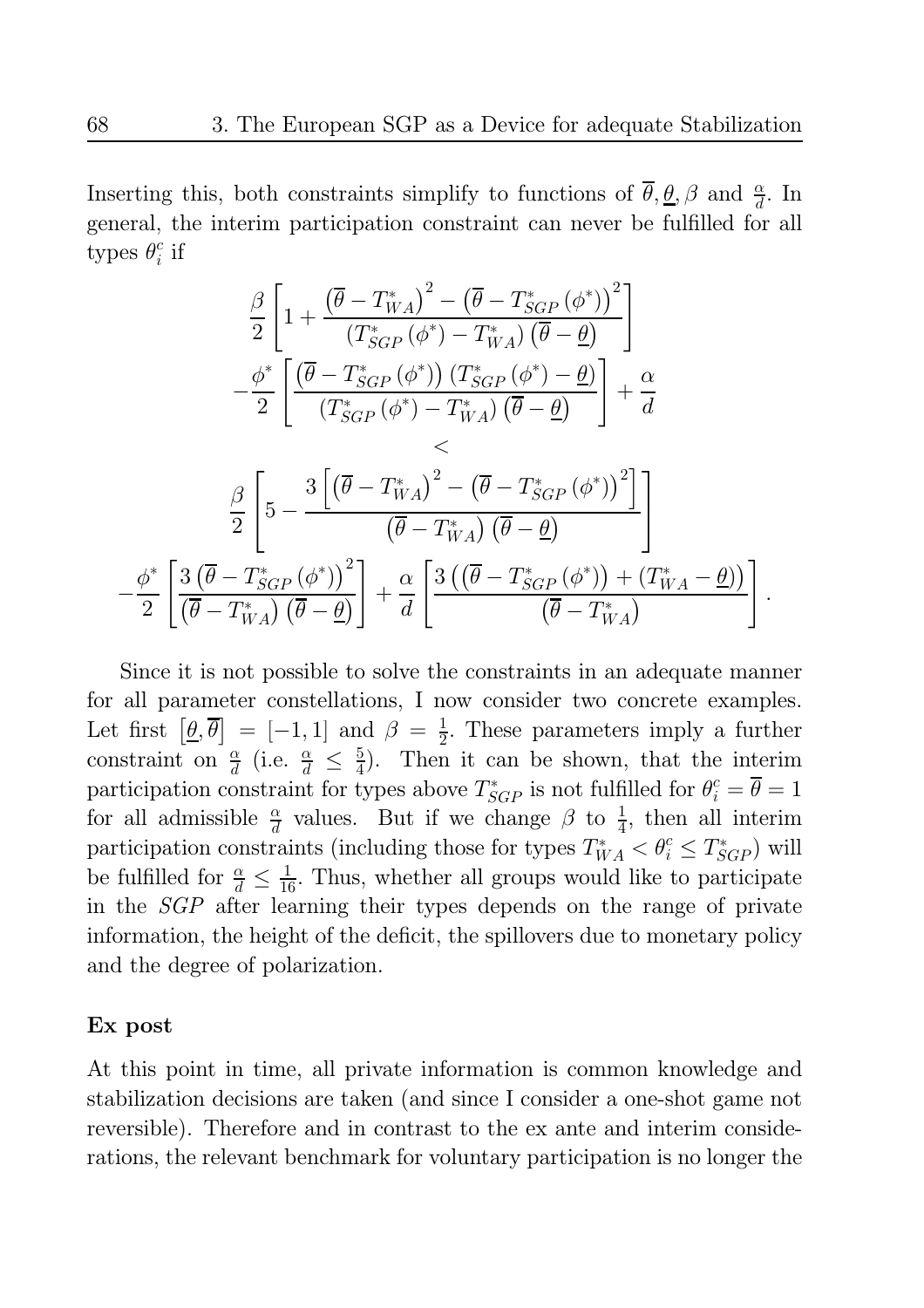outcome of the war of attrition, but the pay-off when withdrawing from the pact ex post. This view emanates from the assumption that governments will only be able to enforce the pact if all interest groups are in favor of it. It also presumes that governments have the possibility to unitaterally abandon the  $SGP$  ex post (or that consensus among participating countries is necessary for enforcing it, as it seems to be the case in the *European* Monetary  $Union$  – despite the fact that only a qualified majority is required for assessing an excessive deficit).

Not surprisingly, the result is that there always exist realizations of types for which groups are worse off when having to pay the fine. Suppose types are such that stabilization is delayed in one country, but achieved in the other. Under the *SGP with renegotiations* this is the only constellation in which fines have to be paid and redistribution occurs. Then, the groups in the non-stabilization country will experience the spillovers from debt policy and their private benefits of delay but will have to pay the fine if the pact is executed. If the pact is abandoned, the fine will not be enforced but stabilization decisions are taken: private benefits and spillovers remain unchanged. Groups which experience high private benefits of delay thus prefer to abandon the pact.

On the other hand, there exists no realization of types such that abandoning of the pact would be preferred by all interest groups (i.e. by both countries), since one country always profits from redistribution.<sup>25</sup> This reasoning is summarized in the following corollary.

**Corollary 8** (i) Consider  $\theta_i^c > T_{SGP}^*$  for  $i = 1, 2$  and  $\theta_i^{-c} \leq T_{SGP}^*$  for at least one i in  $-c$ . Ex post both groups in country c will be better off if the SGP is not executed. (ii) There exists no realization of types such that abandoning of the pact will be preferred by all groups, *i.e.* by both countries.

Treated from a purely theoretical point of view, the outcome (unilateral abandoning of the pact under certain circumstances) would be foreseen by

<sup>&</sup>lt;sup>25</sup>This result would be different under the *SGP without renegotiations*: if type realizations are such that stabilization will be delayed in both countries, then all groups would be willing to abandon the pact - since they still would have to pay the fine.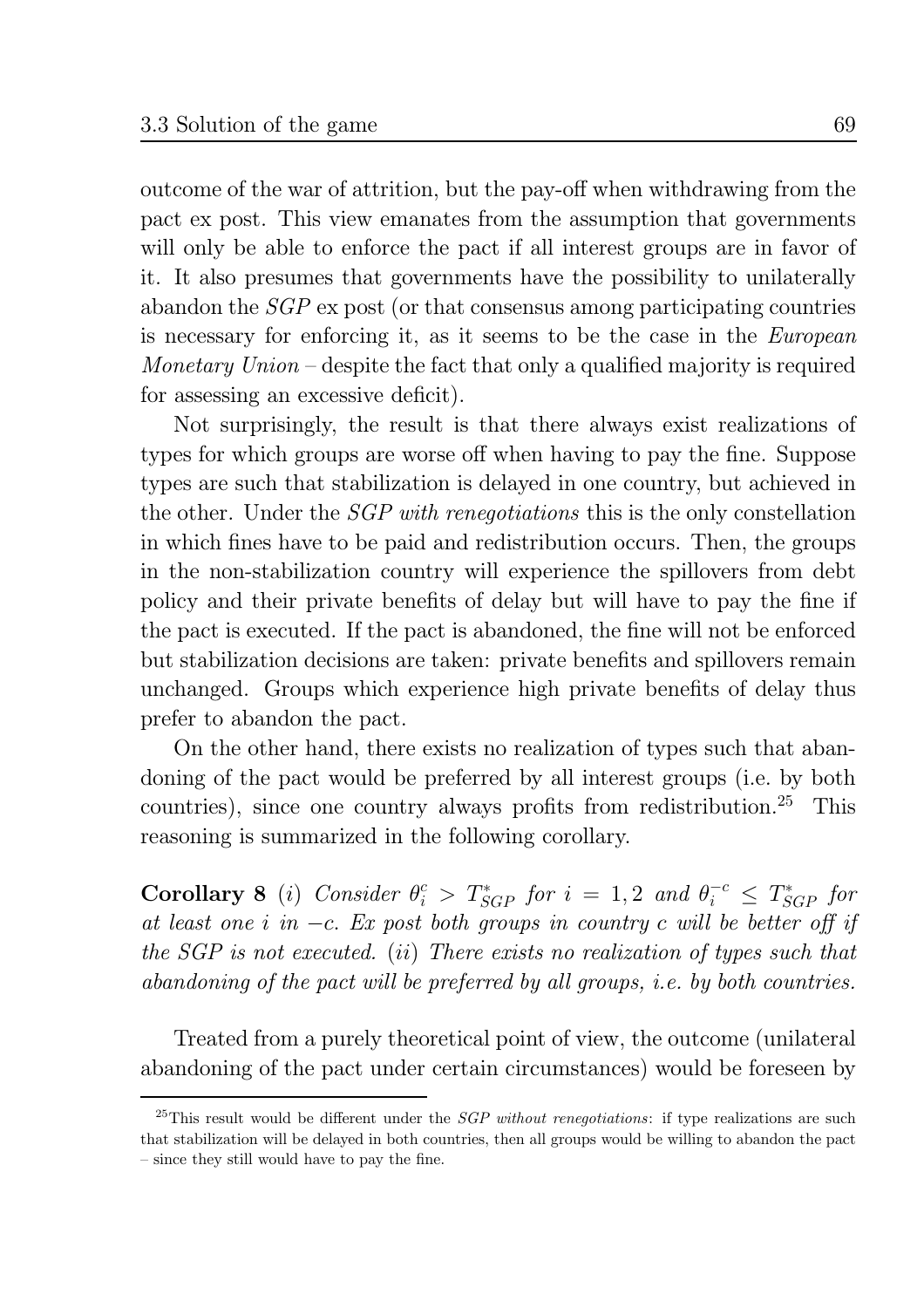rational agents ex ante and thus, the *SGP* would lose all its commitment power. In practice, these results may yield an explanation as to why the members of the *European Monetary Union* ex ante signed the *SGP*, but now (ex post) try to water down its arrangements. Moreover, an explanation is provided for the conflicting views of participating countries concerning the enforcement of the fine.

#### Efficiency 3.3.5

Although an (with respect to the height of the fine) carefully designed SGP leads to more expected welfare than a situation without further commitment, that arrangement experiences one important drawback: the SGP does not induce the interest groups to stabilize in all situations where stabilization would be desirable ex post. On the one hand, there exist combinations of information parameters for which the sum of private costs is above the spillovers, but both groups are against stabilization. On the other hand, there may as well arise situations in which there exist private benefits of delay, but the *SGP* induces the interest groups to stabilize (see Figure 6).

Ex post efficiency in this context means that stabilization should not occur if the private benefits of stabilization exceed the negative spillovers from debt policy in either country. Let  $\theta := (\theta^A, \theta^B)$ . The expost efficient decision is defined as

$$
x^*(\theta) := (x_A^*(\theta^A), x_B^*(\theta^B))
$$
\n(16)

where

$$
x_c^*(\theta^c) = \begin{cases} \text{stabilize (s),} & \text{if } \sum_{i=1}^2 \theta_i^c \le 2\beta\\ \text{stabilize not (n),} & \text{otherwise} \end{cases}
$$

## **Lemma 17** The SGP does not implement the ex post efficient decision.

Thus, it is not possible to achieve ex post efficiency with an arrangement such as the simplified version of the *European SGP* presented here. The next section introduces a mechanism that overcomes this drawback.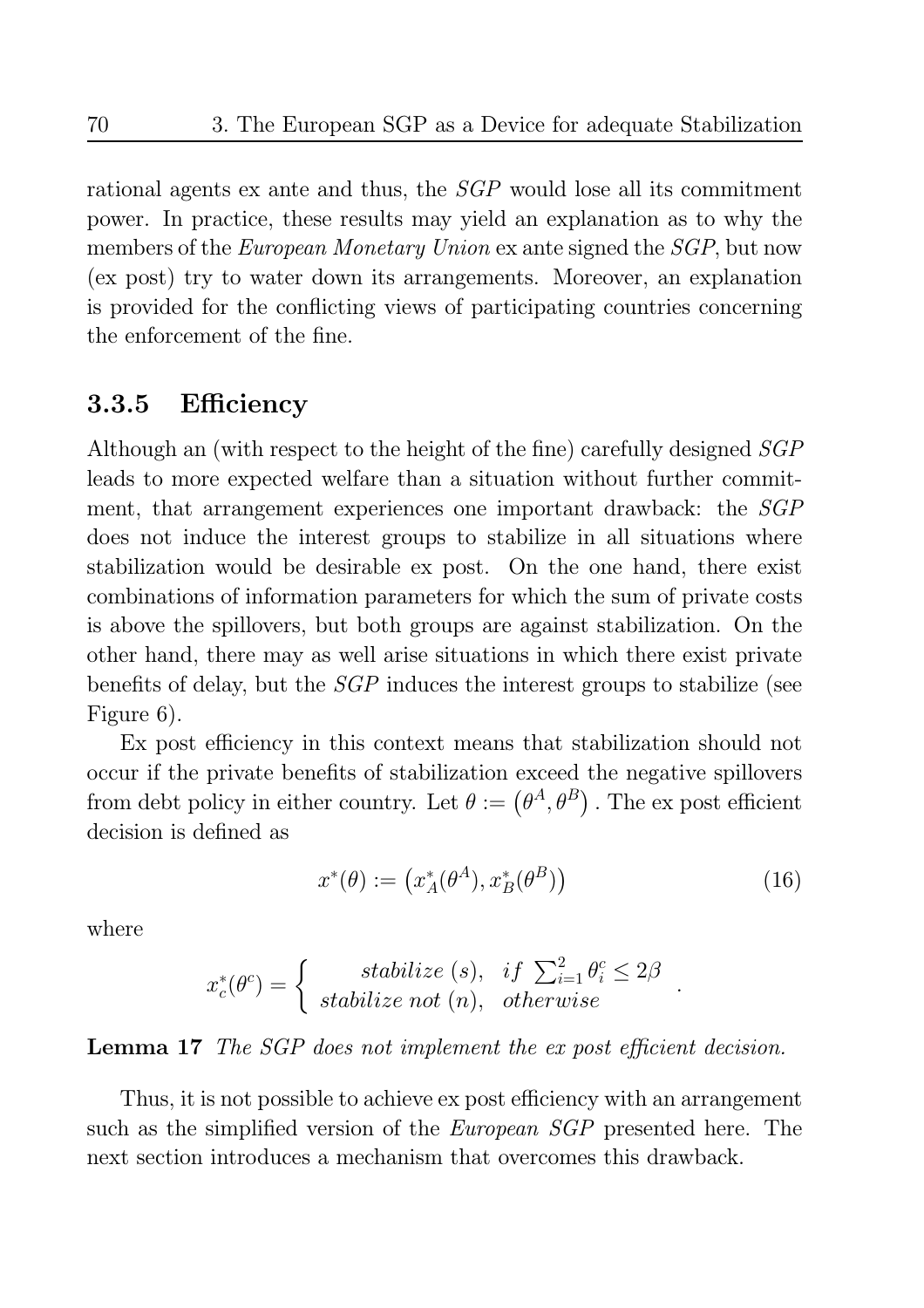#### Direct mechanism 3.4

In this section I shift attention to a revelation mechanism that could be used to achieve adequate fiscal stabilization in a monetary union. I concentrate on direct mechanisms, i.e. the participants are asked for their private information and depending on their announcements a decision is taken and transfers are paid. Thus and in contrast to the *SGP*, there is no involvement of the respective governments. However, there has to exist an authority to implement the mechanism.

I construct an expected externality or  $D'A$ spremont-Gérard-Varet  $(AGV)$ mechanism<sup>26</sup> for the context presented above. Such mechanisms implement the ex post efficient decision, are incentive compatible and ensure budget balancedness. To the subject of voluntary participation I return in Section 3.4.3. The given mechanism internalizes the spillovers from debt policy by appropriately designed transfers.<sup>27</sup> Implementing this mechanism is unambiguously welfare increasing, but ex post voluntary participation cannot be achieved either.

#### Expected externality mechanism 3.4.1

Here, I adapt the concept of an expected externality mechanism to the context of negative spillovers due to a common monetary policy. The groups' announcements about their private information are denoted by  $\theta_i^{\mathcal{C}}$ . Utility of group  $i$  in country  $c$  is given by

$$
U_i^c\left(\widetilde{\theta},\theta_i^c\right):=w_i^c\left(x^*(\widetilde{\theta}),\theta_i^c\right)+Z_i^c\left(\widetilde{\theta}\right)
$$

<sup>&</sup>lt;sup>26</sup>See Mas-Colell. Whinston and Green [1995], Arrow [1979] or D'Aspremont and Gérard-Varet [1979].

 $^{27}$ In contrast to the fiscal transfer system introduced in Engwerda et al. [2002], here transfers are paid directly by the interest groups. Nevertheless, they may be interpreted as a union wide scheme of unemployment benefits as well.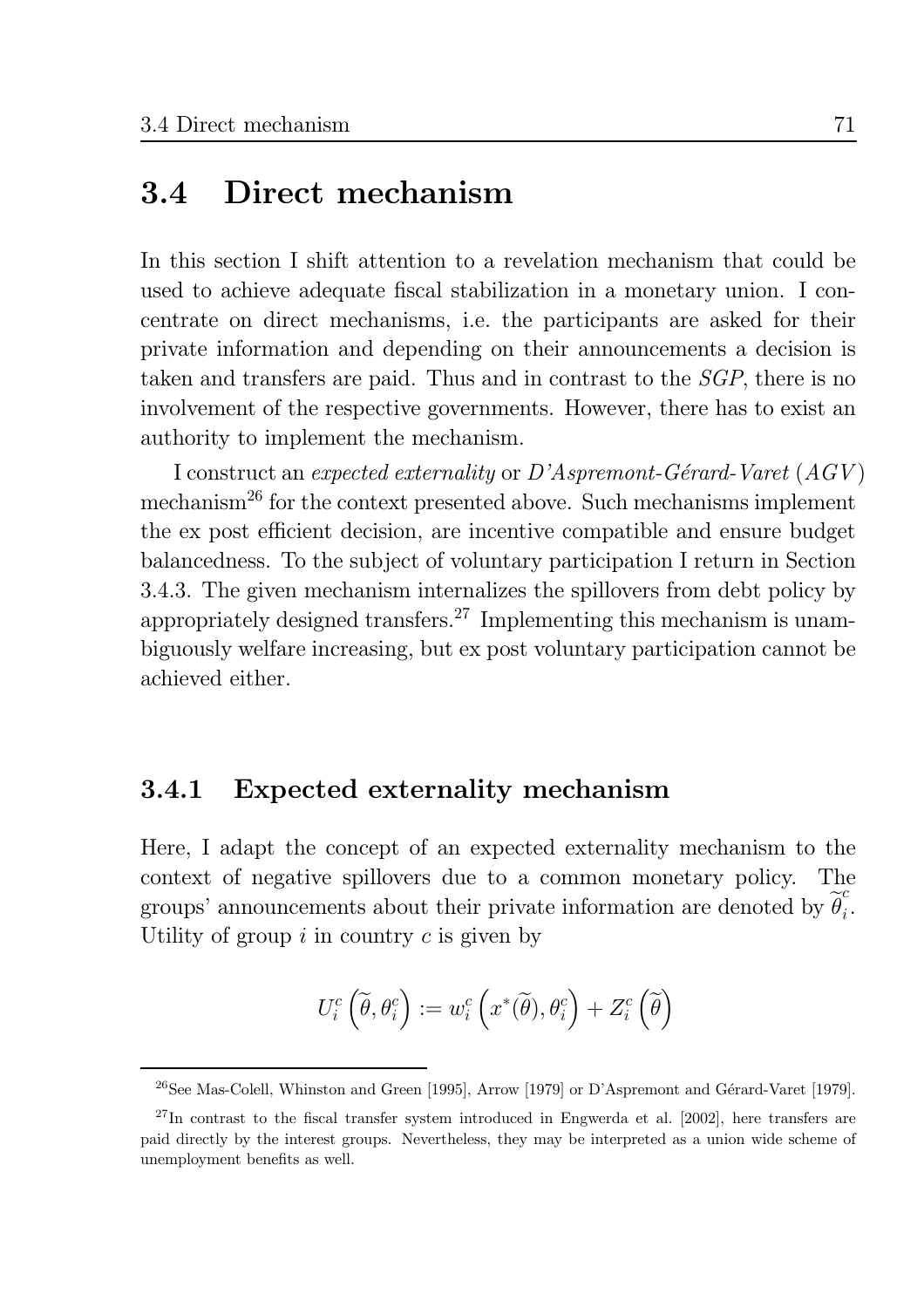where

$$
w_i^c\left(x^*(\tilde{\theta}), \theta_i^c\right) := \begin{cases} 0, & if \sum_{i=1}^2 \tilde{\theta}_i^c \le 2\beta \wedge \sum_{i=1}^2 \tilde{\theta}_i^{-c} \le 2\beta \\ -\frac{\beta}{2}d, & if \sum_{i=1}^2 \tilde{\theta}_i^c \le 2\beta \wedge \sum_{i=1}^2 \tilde{\theta}_i^{-c} > 2\beta \\ \theta_i^c d - \frac{\beta}{2}d, & if \sum_{i=1}^2 \tilde{\theta}_i^c > 2\beta \wedge \sum_{i=1}^2 \tilde{\theta}_i^{-c} \le 2\beta \\ \theta_i^c d - \beta d, & otherwise \end{cases}
$$

and  $Z_i^c(\cdot)$  is a transfer to group i in country c. Note that the decision that is implemented depends on the announcements of the interest groups about their private information, but utility depends on the true value of  $\theta_i^c$ .

The transfers are designed in such a way as to internalize the expected externality of a change in group  $i's$  announcement on the other groups and moreover, in order to guarantee a balanced budget:

$$
\begin{array}{cl} Z_i^c\left(\widetilde{\theta}\right) & := E_{\theta_{-i}}\left[\displaystyle\sum_{j\neq i}w_j\left(x^*(\widetilde{\theta}^c_i,\theta_{-i}),\theta_j\right)\right] \\ & & \displaystyle -\frac{1}{3}\displaystyle\sum_{j\neq i}E_{\theta_{-j}}\left[\displaystyle\sum_{-j}w_{-j}\left(x^*(\widetilde{\theta}_j,\theta_{-j}),\theta_{-j}\right)\right].\end{array}
$$

The first term on the right hand side represents the expected benefits of groups'  $j \neq i$  when group i announces its type to be  $\widetilde{\theta}_i^c$  and groups  $j \neq i$  tell the truth. Therefore, it is a function of only group  $i's$  announcement, not of the announcements of the other groups. It thus represents the expected change in utility of groups  $j \neq i$  due to a change in i's announcement. The second term is the share group  $i$  has to pay of the transfers to the other groups and therefore guarantees a balanced budget. With a uniform distribution of types on  $[\underline{\theta}, \overline{\theta}]$  I obtain

$$
Z_i^c\left(\tilde{\theta}\right) = \frac{d}{\theta - \underline{\theta}}\left(\frac{1}{2}\tilde{\theta}_i^c\left(\beta - \tilde{\theta}_i^c\right) - \frac{1}{3}\left(\frac{1}{2}\tilde{\theta}_j^c\left(\beta - \tilde{\theta}_j^c\right) + \sum_{i=1}^2\frac{1}{2}\tilde{\theta}_i^{-c}\left(\beta - \tilde{\theta}_i^{-c}\right)\right)\right). \tag{17}
$$

As aforementioned, the transfers are designed to fulfill two tasks: first, the effect the announcement of group  $i$  has on the implemented decision should be internalized. Second, a balanced budget should be achieved.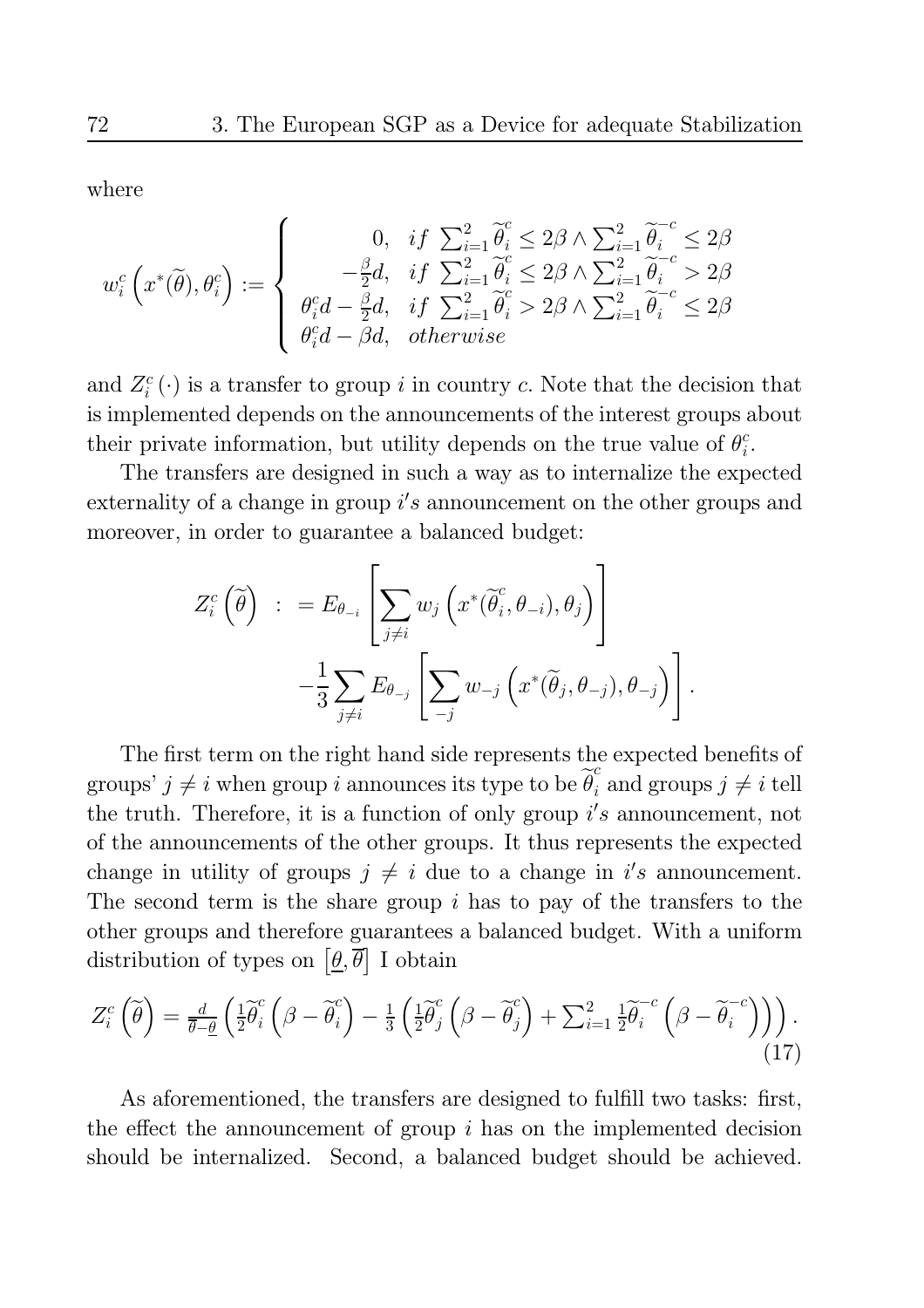Consider expected transfers to group  $i$  as a function of its announcement  $\widetilde{\theta}_i$  (Figure 7). The sole effect a change in  $\widetilde{\theta}_i$  has is its influence on the decision. Expected transfers of group i are strictly concave in  $\tilde{\theta}_i$  and are maximized at  $\tilde{\theta}_i = \frac{\beta}{2}$ . The actual magnitude depends on the support, the size of the deficit and on the degree of spillovers. If group  $i$  announces to be of type  $\frac{\beta}{2}$ , the probability to change the decision is minimized. But a small deviation to either side increases the probability to change the decision that is implemented. Therefore, expected transfers strictly decrease to either side of  $\frac{\beta}{2}$ . In principle, at  $\frac{\beta}{2}$  the other groups, which either have benefits of delay or prefer to stabilize, compensate group  $i$  for minimally influencing the decision with its announcement.



Figure 7: Expected Transfers as Function of the Announcement

In order to analyze the incentives underlying announcement behavior in equilibrium consider expected utility of implementing the ex post efficient decision. This not only depends on the own announcement, but also on the true type. We can distinguish three different cases depicted in Figure 8. First, consider  $\theta_i = \frac{\beta}{2}$ : expected utility of implementing the ex post efficient decision is constant in the announcement. This is due to the fact that expected utility is the same under stabilization and under delayed stabilization. For types below  $\frac{\beta}{2}$ , expected utility of implementing the ex post efficient decision is a strictly decreasing linear function of the announcement: the higher the probability of delaying stabilization the worse for types below  $\frac{\beta}{2}$ , since they suffer from delay. The slope depends on the true type and is steeper the larger are private costs. For types above  $\frac{\beta}{2}$  the opposite applies: the higher the probability of delay, the better for types that have private benefits. All functions intersect at  $2\beta - \overline{\theta}$ . This is due to the fact that for this announcement expected utility is independent of the true type.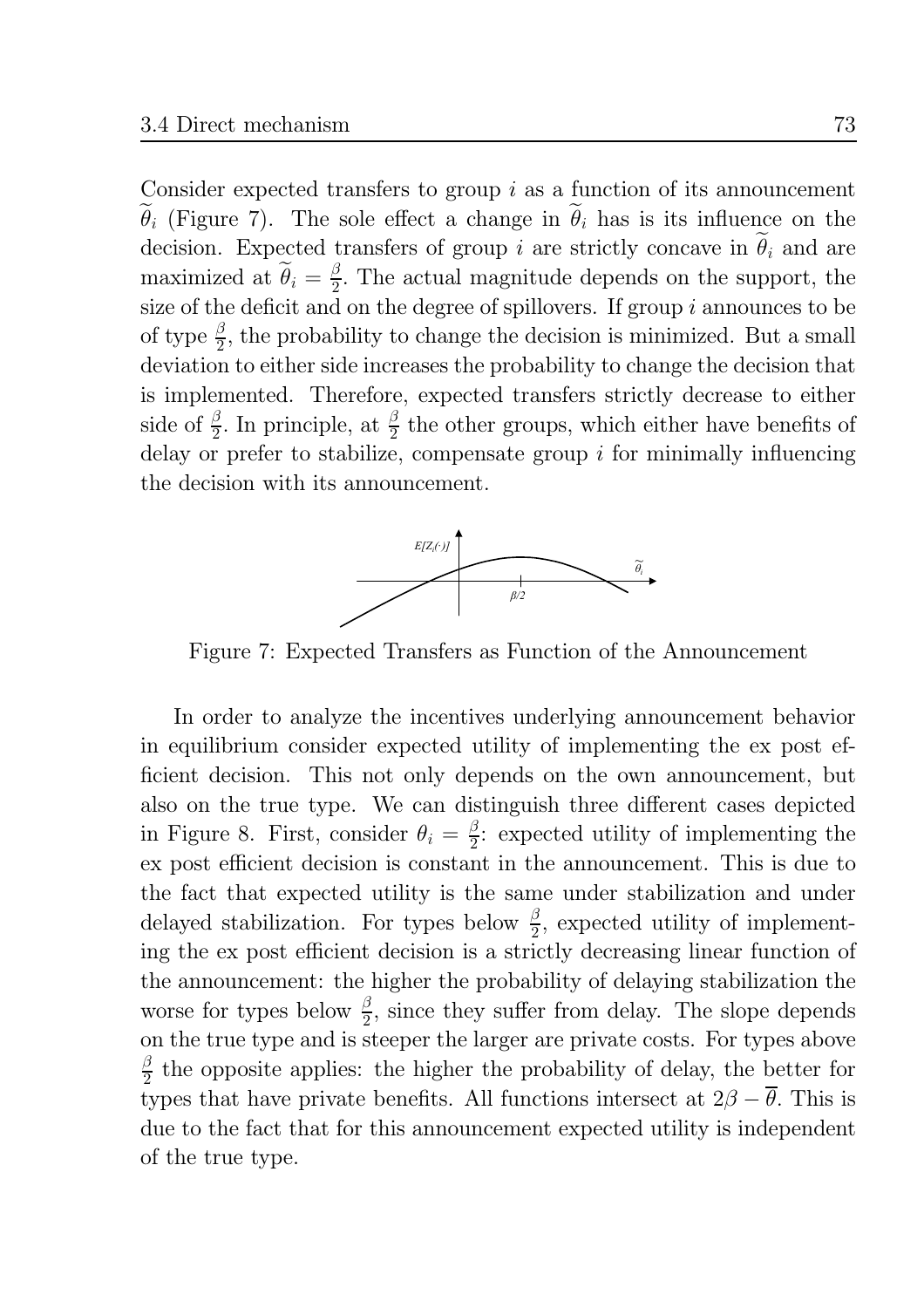

Figure 8: Expected Utility of Implementing ex post efficient Decision

Now, we can analyze the incentives underlying announcement behavior: Consider group *i* that is of type  $\theta_i < \frac{\beta}{2}$ . Has this group an incentive to announce some  $\tilde{\theta}_i \neq \theta_i$ ? There are two possible deviations: first, consider a deviation to some  $\tilde{\theta}_i = \hat{\theta}_i < \theta_i$ . The marginal expected gain of the increased probability of stabilization due to this change in the announcement is smaller than the marginal decrease in expected transfers. The reason is that the absolute value of the slope of expected transfers is larger than the slope of expected utility of implementing the expost efficient decision. The order of magnitude of the respective slopes changes exactly at the true type. Therefore, deviations to some  $\tilde{\theta}_i = \hat{\theta}_i > \theta_i$   $(\hat{\theta}_i < \frac{\beta}{2})$  are not profitable either:



Figure 9: Expected Transfers and Expected Utility of Type Zero

The above given reasoning is formalized in the following corollary which is a direct application of the  $AGV$ -Theorem.<sup>28</sup>

<sup>&</sup>lt;sup>28</sup>See for example Mas-Colell, Whinston and Green [1995], page 885.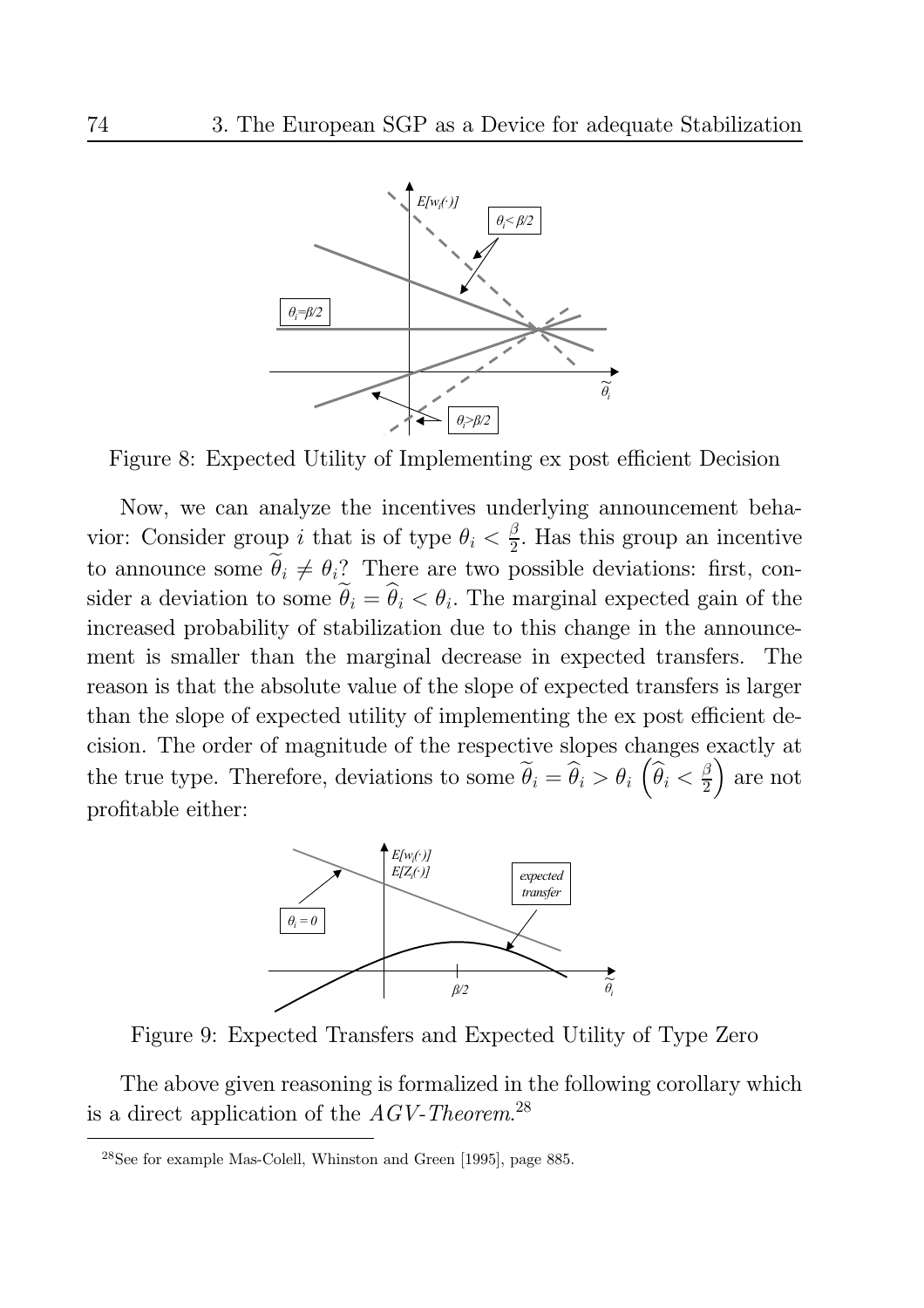**Corollary 9** The social choice function  $g(\cdot) = (x^*(\cdot), Z(\cdot))$  where  $x^*(\cdot)$ is given by equation (16) and  $Z(\cdot) := (Z_i^A(\cdot), Z_j^A(\cdot), Z_i^B(\cdot), Z_j^B(\cdot))$  by  $equation (17)$  is truthfully implementable in Bayesian Nash equilibrium and *leads to a balanced budget.* 

Thus, there exists a mechanism that is able to deal with private information on behalf of the interest groups efficiently. Moreover, this mechanism needs no outside financing. However, there has to exist an authority to enforce the implementation of this mechanism.<sup>29</sup> In addition, it has to be possible to identify the respective interest groups to actually apply it.

#### Welfare  $3.4.2$

The AGV mechanism implements the ex post efficient decision for all realizations of private information. In order to achieve this a scheme of direct transfers between the interest groups is introduced. This scheme is budget balanced, therefore its effect is purely redistributional. Thus, the  $AGV$ mechanism maximizes expected welfare and consequently outperforms the war of attrition and the  $SGP$  in terms of expected welfare.

**Corollary 10** The AGV mechanism maximizes ex ante expected welfare.

#### Voluntary participation 3.4.3

In this section, I again consider three different points in time (i.e. ex ante, interim and ex post) in order to evaluate whether it is individually rational to participate in the  $AGV$  mechanism. Since the analysis here concerns a direct revelation mechanism, no other player except the interest groups is involved, i.e. no government decides about participation (like it was the case under the  $SGP$ ).

 $^{29}$ In the *European Union* this task could be assigned to the *Commission* for example.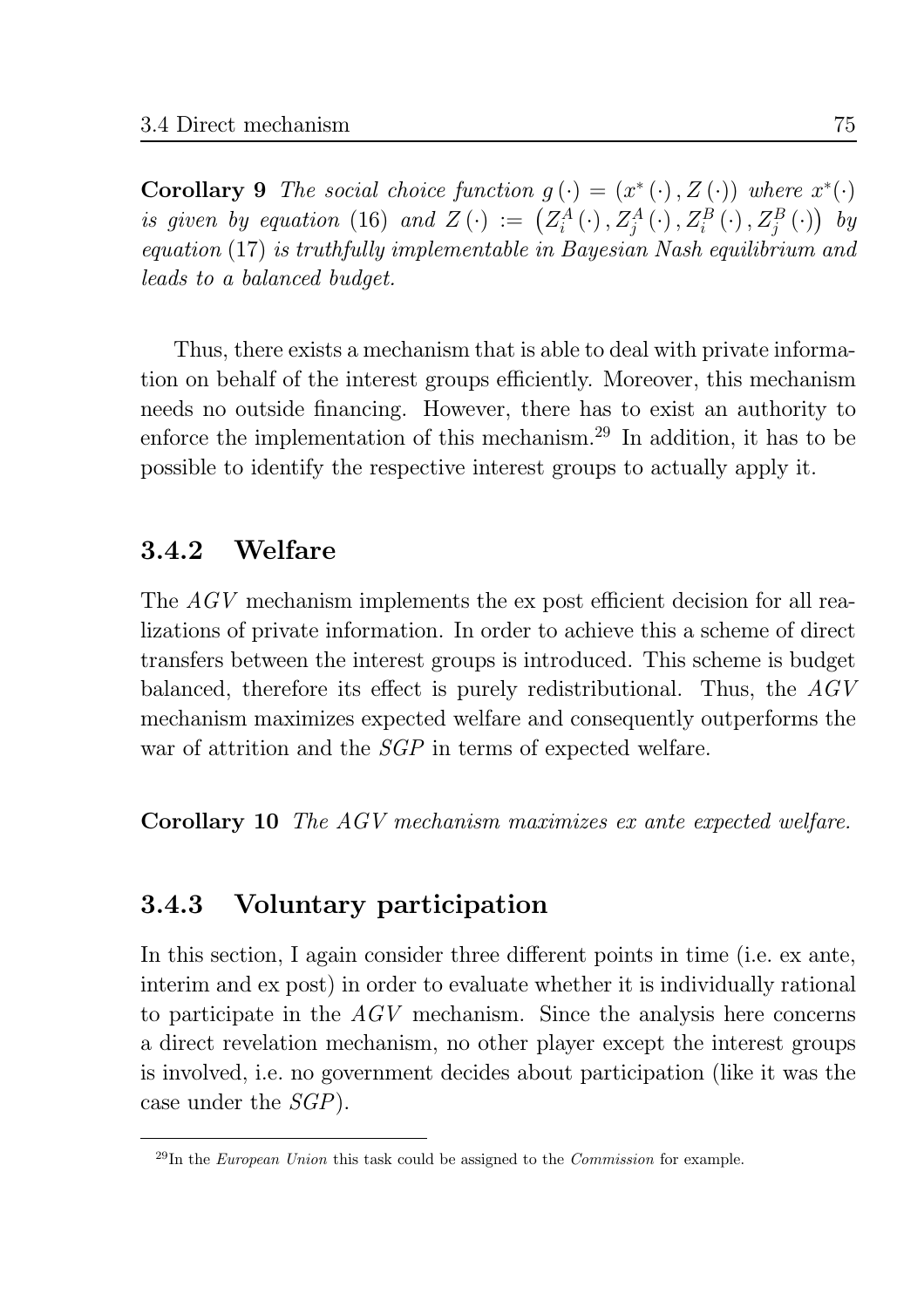## Ex ante

As an immediate consequence of Corollary 10 and since the whole setting is symmetric, it is individually rational for all interest groups to participate in the  $AGV$  mechanism ex ante.

**Corollary 11** The ex ante participation constraint of all interest groups is fulfilled under the AGV mechanism.

## Interim

Whether the interim participation constraints under the  $AGV$  mechanism can be fulfilled for all types depends on the overall parameter constellation as well. Therefore, I first derive some general results and then give two concrete examples. These suggest that it depends on the parameter constellation as well which interim constraints  $(AGV)$  or  $SGP$ ) are more demanding.

Under the  $AGV$  mechanism, interim expected utility of a type  $\theta_i^c$  is a strictly convex function of the own type. It obtains its global minimum at  $\theta_i^c = 2\beta - \overline{\theta}$  and is given by

$$
E_{\theta_{-i}}\left[w_{i}\left(x^{*}\left(\theta\right),\theta_{i}^{c}\right)+Z_{i}^{c}\left(\theta\right)\mid\theta_{i}^{c}\right]
$$
\n
$$
=\frac{1}{\left(\overline{\theta}-\underline{\theta}\right)^{3}}\left[\int_{\underline{\theta}}^{\overline{\theta}}\int_{2\beta-\theta_{j}^{-c}}^{\overline{\theta}}\int_{\underline{\theta}}^{2\beta-\theta_{i}^{c}}\left(-\frac{1}{2}\beta d\right)d\theta_{j}^{c}d\theta_{i}^{-c}d\theta_{j}^{-c}\right.\right.
$$
\n
$$
+\int_{\underline{\theta}}^{\overline{\theta}}\int_{\underline{\theta}}^{2\beta-\theta_{j}^{-c}}\int_{2\beta-\theta_{i}^{c}}^{\overline{\theta}}\left(\theta_{i}^{c}d-\frac{1}{2}\beta d\right)d\theta_{j}^{c}d\theta_{i}^{-c}d\theta_{j}^{-c}\right.
$$
\n
$$
+\int_{\underline{\theta}}^{\overline{\theta}}\int_{2\beta-\theta_{j}^{-c}}^{\overline{\theta}}\int_{2\beta-\theta_{i}^{c}}^{\overline{\theta}}\left(\theta_{i}^{c}d-\beta d\right)d\theta_{j}^{c}d\theta_{i}^{-c}d\theta_{j}^{-c}\right.
$$
\n
$$
+\int_{\underline{\theta}}^{\overline{\theta}}\int_{\underline{\theta}}^{\overline{\theta}}\int_{\underline{\theta}}^{\overline{\theta}}\left[\overline{Z_{i}^{c}\left(\theta\right)}\right]d\theta_{j}^{c}d\theta_{i}^{-c}d\theta_{j}^{-c}\right]
$$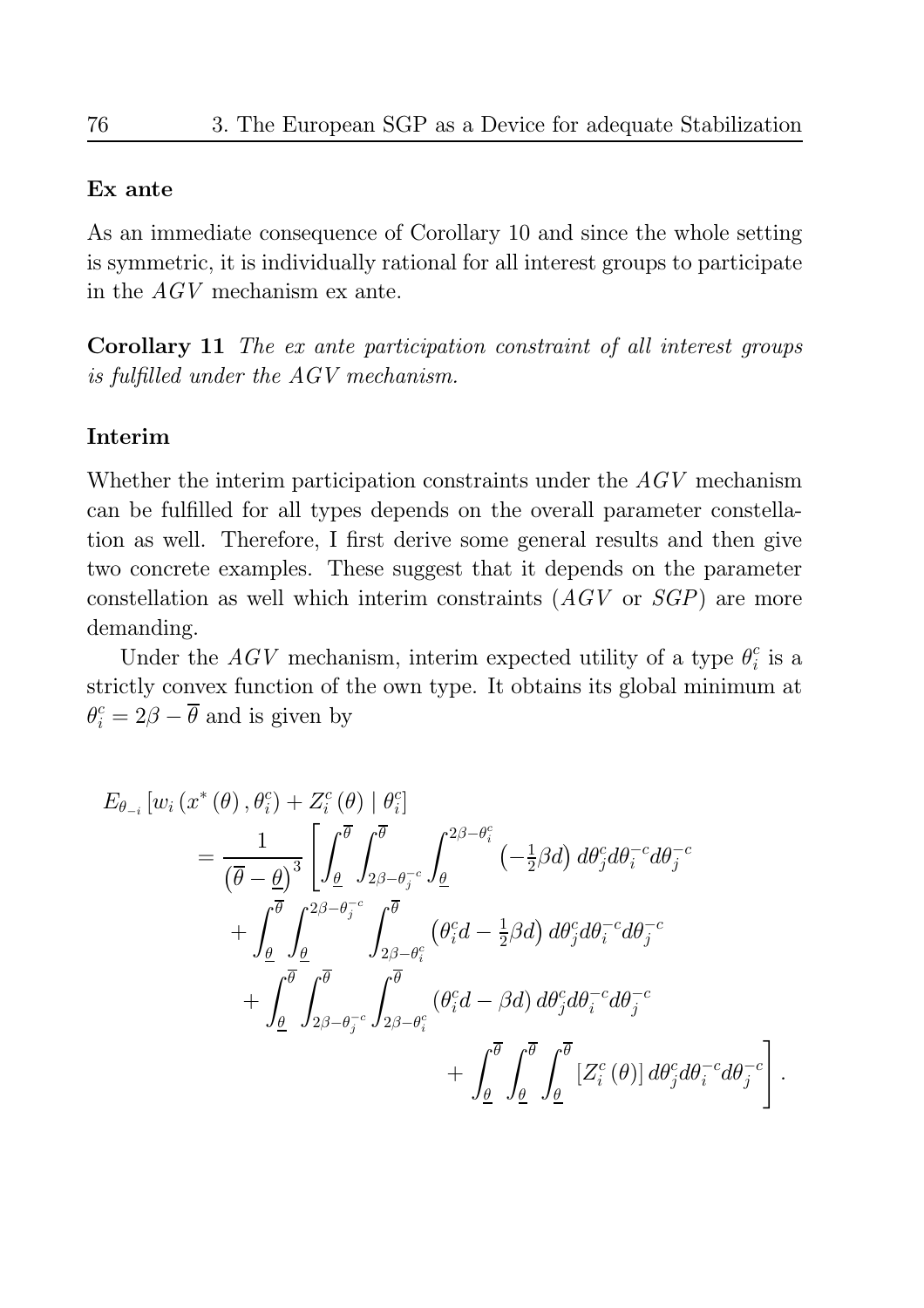Under the war of attrition, consider interim expected utility for two different parts of the support: for types  $\theta_i^c \leq T_{WA}^*$  it is constant in the type, strictly negative and given by

$$
E_{\theta_{-i}} \left[ w_i^c \left( x_{WA}^c \left( \theta^c \right), x_{WA}^{-c} \left( \theta^{-c} \right), \theta_i^c \right) \mid \theta_i^c \le T_{WA}^* \right] = \frac{1}{\left( \overline{\theta} - \underline{\theta} \right)^3} \left[ \int_{T_{WA}^*}^{\overline{\theta}} \int_{\underline{\theta}}^{\overline{\theta}} \int_{\underline{\theta}}^{\overline{\theta}} \left( -\alpha \right) d\theta_i^{-c} d\theta_j^{-c} d\theta_j^c + \int_{\underline{\theta}}^{\overline{\theta}} \int_{T_{WA}^*}^{\overline{\theta}} \int_{T_{WA}^*}^{\overline{\theta}} \left( -\frac{1}{2} \beta d \right) d\theta_i^{-c} d\theta_j^{-c} d\theta_j^c \right].
$$

Thus, a sufficient (but not necessary) condition for the interim participation of types below  $T_{WA}^*$  for all parameter constellations is

$$
E_{\theta_{-i}}\left[w_i\left(x^*(\theta), \theta_i^c\right) + Z_i^c\left(\theta\right) \mid \theta_i^c = 2\beta - \overline{\theta}\right] \ge 0
$$
  

$$
\Leftrightarrow
$$
  

$$
\beta \ge \frac{2}{3}\overline{\theta} + \frac{1}{3}\underline{\theta}.
$$

For types  $\theta_i^c > T_{WA}^*$  interim expected utility under the war of attrition is strictly increasing in the own type and given by

$$
E_{\theta_{-i}} \left[ w_i^c \left( x_{WA}^c \left( \theta^c \right), x_{WA}^{-c} \left( \theta^{-c} \right), \theta_i^c \right) \mid \theta_i^c > T_{WA}^* \right] = \frac{1}{\left( \overline{\theta} - \underline{\theta} \right)^3} \left[ \int_{\underline{\theta}}^{T_{WA}^*} \int_{\underline{\theta}}^{\overline{\theta}} \int_{\underline{\theta}}^{\overline{\theta}} (\alpha) d\theta_i^{-c} d\theta_j^{-c} d\theta_j^c + \int_{\underline{\theta}}^{\overline{\theta}} \int_{T_{WA}^*}^{\overline{\theta}} \int_{T_{WA}^*}^{\overline{\theta}} \left( -\frac{1}{2} \beta d \right) d\theta_i^{-c} d\theta_j^{-c} d\theta_j^c + \int_{T_{WA}^*}^{\overline{\theta}} \int_{\underline{\theta}}^{\overline{\theta}} \int_{\underline{\theta}}^{\overline{\theta}} \left( \theta_i^c d - \frac{1}{2} \beta d \right) d\theta_i^{-c} d\theta_j^{-c} d\theta_j^c \right].
$$

In order to determine for which type  $\theta_i^c > T_{WA}^*$  this constraint is most demanding, consider the difference in interim expected utility under the  $AGV$  mechanism and under the war of attrition. This is strictly convex in the own type and obtains its global minimum at  $\theta_i^c = 2\beta - T_{WA}^*$ . Thus,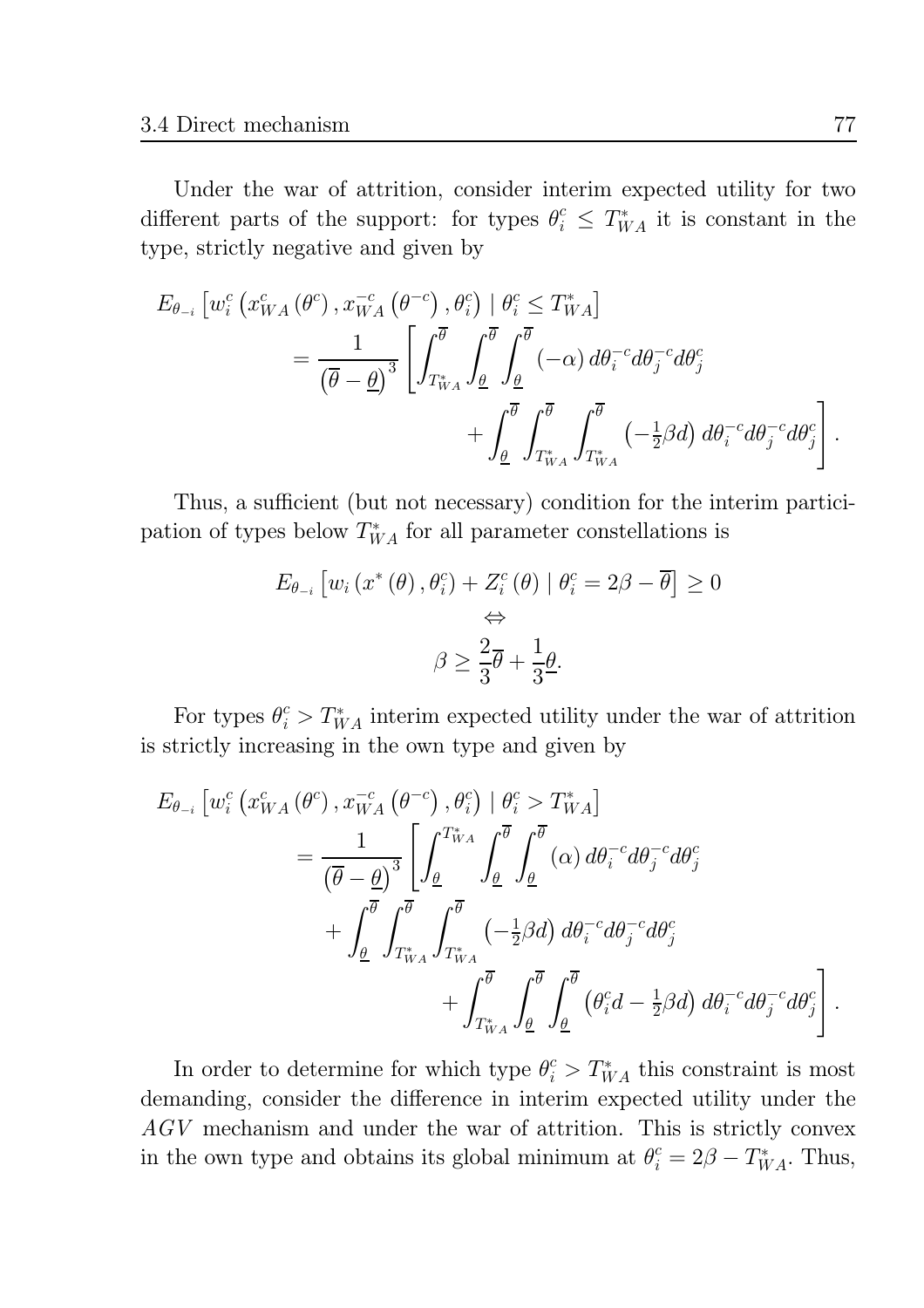all interim participation constraints for types  $\theta_i^c > T_{WA}^*$  are fulfilled if and only if the difference at  $\theta_i^c = 2\beta - T_{WA}^*$  is positive. This cannot be achieved for all parameter constellations.

Let first  $[\underline{\theta}, \overline{\theta}] = [-1, 1]$  and  $\beta = \frac{1}{2}$ . Then, the interim participation constraint for types below  $T_{WA}^*$  is always fulfilled. That for types above  $T_{WA}^*$  holds for very small  $\frac{\alpha}{d}$  values. In contrast to the *SGP*, here interim voluntary participation is achievable. For  $\beta = \frac{1}{4}$ , there also exist values of  $\frac{\alpha}{d}$  for which all interim participation constraints hold.

## Ex post

Unfortunately and despite all its advantages, the  $AGV$  mechanism is not able to ensure that all types of interest groups would like to participate ex post. For example, this is the case for type realizations that guarantee all groups high private benefits of delay (such that the mechanism prescribes delay of stabilization in both countries). If one group experiences higher benefits than the others, it will not be individually rational for this group to participate in the mechanism expost, since it would have to compensate the others through transfers (which do not accrue when withdrawing from the mechanism).

**Lemma 18** The ex post participation constraint is not fulfilled under the  $AGV$  mechanism.

Thus, this mechanism would experience the similar difficulties concerning its enforcement ex post as the *SGP* in the *European Union* does.

#### 3.5 **Extensions**

In this section, I present three extensions to the set-up considered so far. The first one deals with a situation in which the countries that sign the *SGP* do not belong to a monetary union. Apart from any free-riding issues that may arise in a monetary union between one monetary authority and many independent fiscal authorities, there may exist a rationale for an SGP, since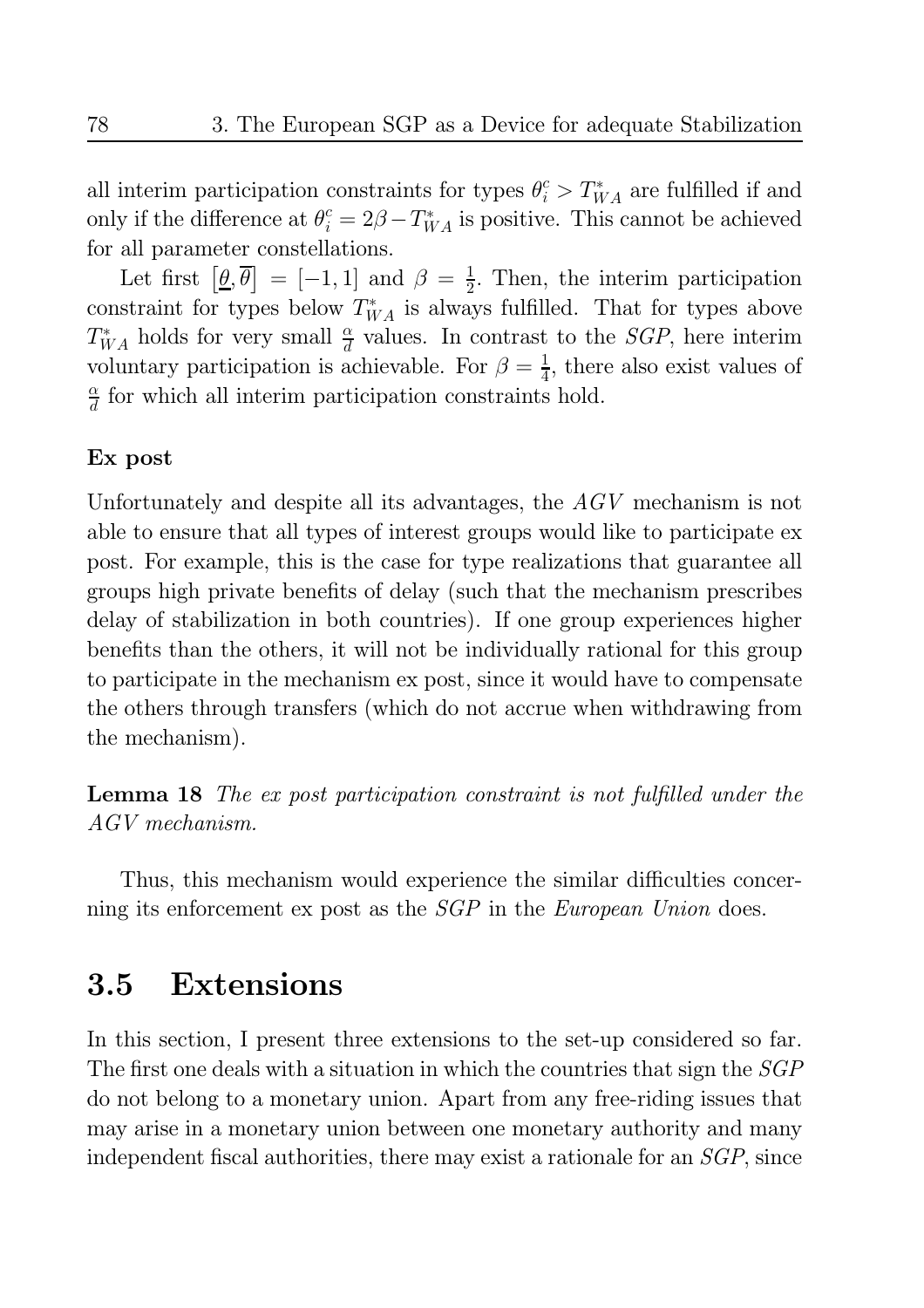again the war of attrition among interest groups may be attenuated by a fine for deficits. Thus, the fine may be used as a device for stabilization among independent countries as well.

Secondly, I consider the other extreme, monetary and fiscal union. Concentrating primarily on an  $AGV$  mechanism. I here refer to a situation in which there exists not only a common monetary policy, but also a common fiscal policy, i.e. either stabilization occurs in both countries or it is delayed in both. Thus, the so-called *constrained* ex post efficient decision is not to stabilize when the sum of private benefits of all four interest groups exceeds the spillovers due to the common monetary policy. This decision cannot be implemented using a union wide fine either. In contrast to Section 3.4.2, here the  $AGV$  mechanism is outperformed by the  $SGP$ in terms of expected welfare, since under the *SGP* asymmetric decisions remain available.

Finally, I extend the analysis to  $n$  countries. The results obtained for the 2-*country* case concerning the comparison of the cut-off values still hold, i.e. the *SGP without renegotiations* leads the interest groups to stabilize for the widest range of private information. Moreover, an increase in the number of union members reduces the effect home deficit has on equilibrium inflation and thus leads to less stabilization. On the other hand, enlarging the number of participating countries reduces the negative impact of renegotiations.

#### Independent countries 3.5.1

In this section, the countries that sign the  $SGP$  do not belong to a monetary union. Apart from any free-riding issues, there may exist a rationale for an  $SGP$ , since again the fine induces the interest groups to stabilize for a wider range of information parameters. $30$ 

 $30I$  do not explicitly consider welfare and efficiency, but presume that the effects are similar to those obtained for the monetary union case.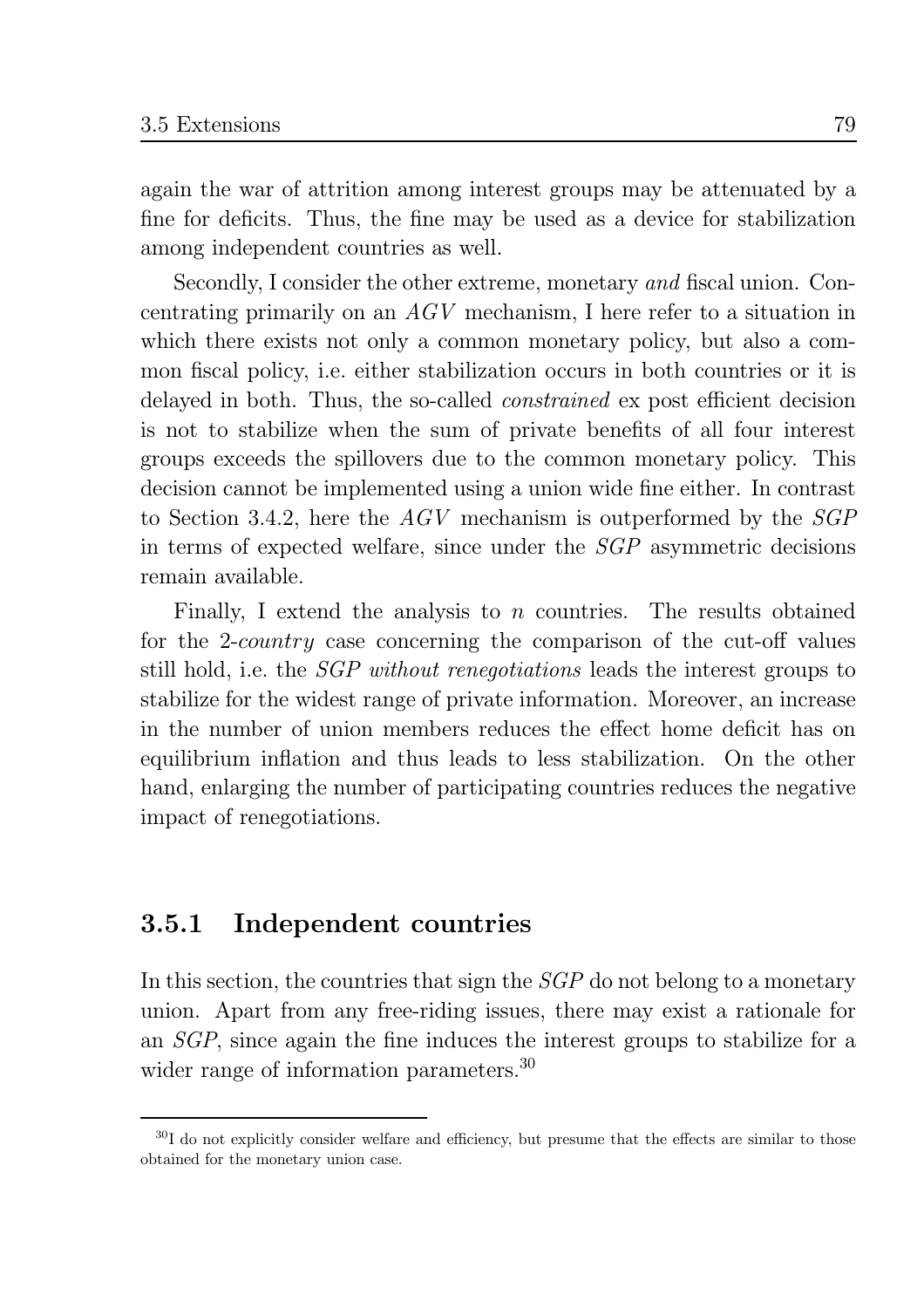## War of attrition

Since in this setting there are no negative spillovers due to a common monetary policy, expected utility of group  $i$  in country  $c$  when the war of attrition is played is simply given by

$$
u_i^c(v_i^c, v_j^c) = \begin{cases} 0, & \text{if } v_i^c = s, v_j^c = s \\ -\alpha, & \text{if } v_i^c = s, v_j^c = n \\ \alpha, & \text{if } v_i^c = n, v_j^c = s \\ \theta_i d, & \text{if } v_i^c = n, v_j^c = n \end{cases}
$$

The same argumentation as in Section 3.2.1 leads to a unique symmetric Bayesian Nash Equilibrium<sup>31</sup> of

$$
p_i^c(\theta_i^c) = \begin{cases} 0, & \text{if } \theta_i^c > \widetilde{T}^{WA} \\ 1, & \text{if } \theta_i^c \leq \widetilde{T}^{WA} \end{cases}
$$

where

$$
\widetilde{T}^{WA}:=\frac{-\alpha}{\left(1-F(\widetilde{T}^{WA})\right)d}.
$$

The comparative static results obtained in Section 3.2.1 concerning  $d$ and  $\alpha$  remain unchanged and so does their interpretation.

## **SGP** without renegotiations

Here again, the governments of both countries decide to punish deficits with a fine  $\phi$ . Depending on being for or against stabilization, expected utility of group  $i$  in country  $c$  is now given by

$$
u_i^c(v_i^c, v_j^c) = \begin{cases} \frac{\phi}{2} q^{-c} (\theta^{-c}) d, & \text{if } v_i^c = s, v_j^c = s \\ \frac{\phi}{2} q^{-c} (\theta^{-c}) d - \alpha, & \text{if } v_i^c = s, v_j^c = n \\ \frac{\phi}{2} q^{-c} (\theta^{-c}) d + \alpha, & \text{if } v_i^c = n, v_j^c = s \\ -\frac{1}{2} \phi d + \theta_i^c d, & \text{if } v_i^c = n, v_j^c = n \end{cases}
$$

 $31$ Existence of all three equilibria of the respective games can be guaranteed by appropriately resizing the assumptions on  $\theta$ .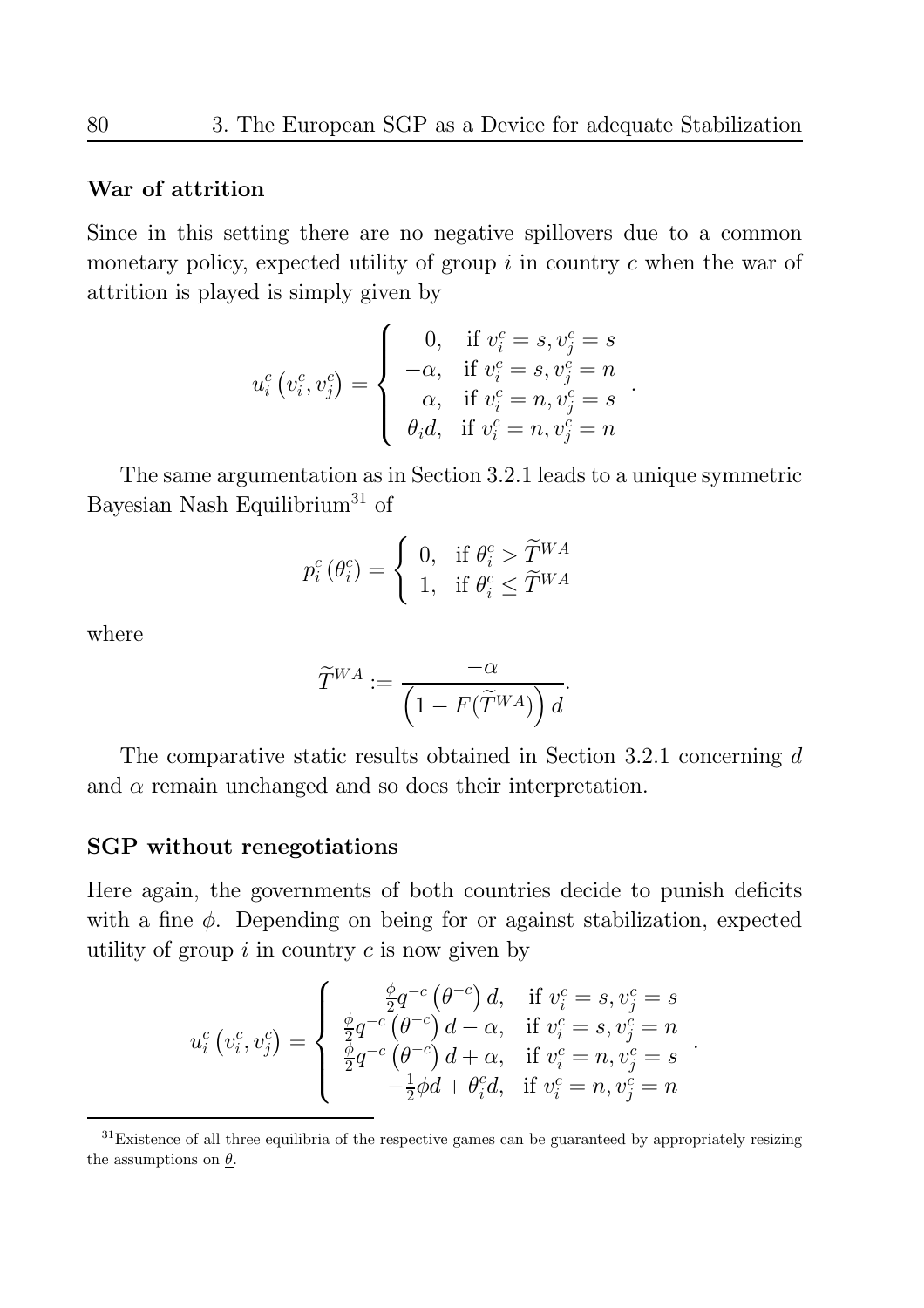Again, there exists a critical value of private information such that the groups will want to stabilize if and only if their private information lies below this critical value. The same line of argumentation as in Section 3.2.2 leads to a unique symmetric Bayesian Nash Equilibrium of

$$
p_i^c(\theta_i^c) = \begin{cases} 0, & \text{if } \theta_i^c > \widetilde{T}^P \\ 1, & \text{if } \theta_i^c \leq \widetilde{T}^P \end{cases}
$$

where

$$
\widetilde{T}^P:=\frac{-\alpha}{\left(1-F(\widetilde{T}^P)\right)d}+\frac{1}{2}\left(1+\left(1-F(\widetilde{T}^P)\right)^2\right)\phi.
$$

The influence of  $\alpha$  and d on the individual decision about stabilization is like before. The fine induces the interest groups to stabilize in more instances

## SGP with renegotiations

Allowing for renegotiations changes expected utility only when all groups are against stabilization and is in this case now given by

$$
u_i^c(n,n) = -\frac{\phi}{2} \left( 1 - q^{-c} \left( \theta^{-c} \right) \right) d + \theta_i^c d.
$$

As in the set-ups considered before, there exists a cut-off value for private information such that the groups will stabilize if and only if their private information lies below this critical value. Here, I obtain the following unique symmetric Bayesian Nash Equilibrium:

$$
p_i^c(\theta_i^c) = \begin{cases} 0, & \text{if } \theta_i^c > \widetilde{T}^{SGP} \\ 1, & \text{if } \theta_i^c \leq \widetilde{T}^{SGP} \end{cases}
$$

where

$$
\widetilde{T}^{SGP} := \frac{-\alpha}{\left(1 - F(\widetilde{T}^{SGP})\right)d} + \frac{\phi}{2}.
$$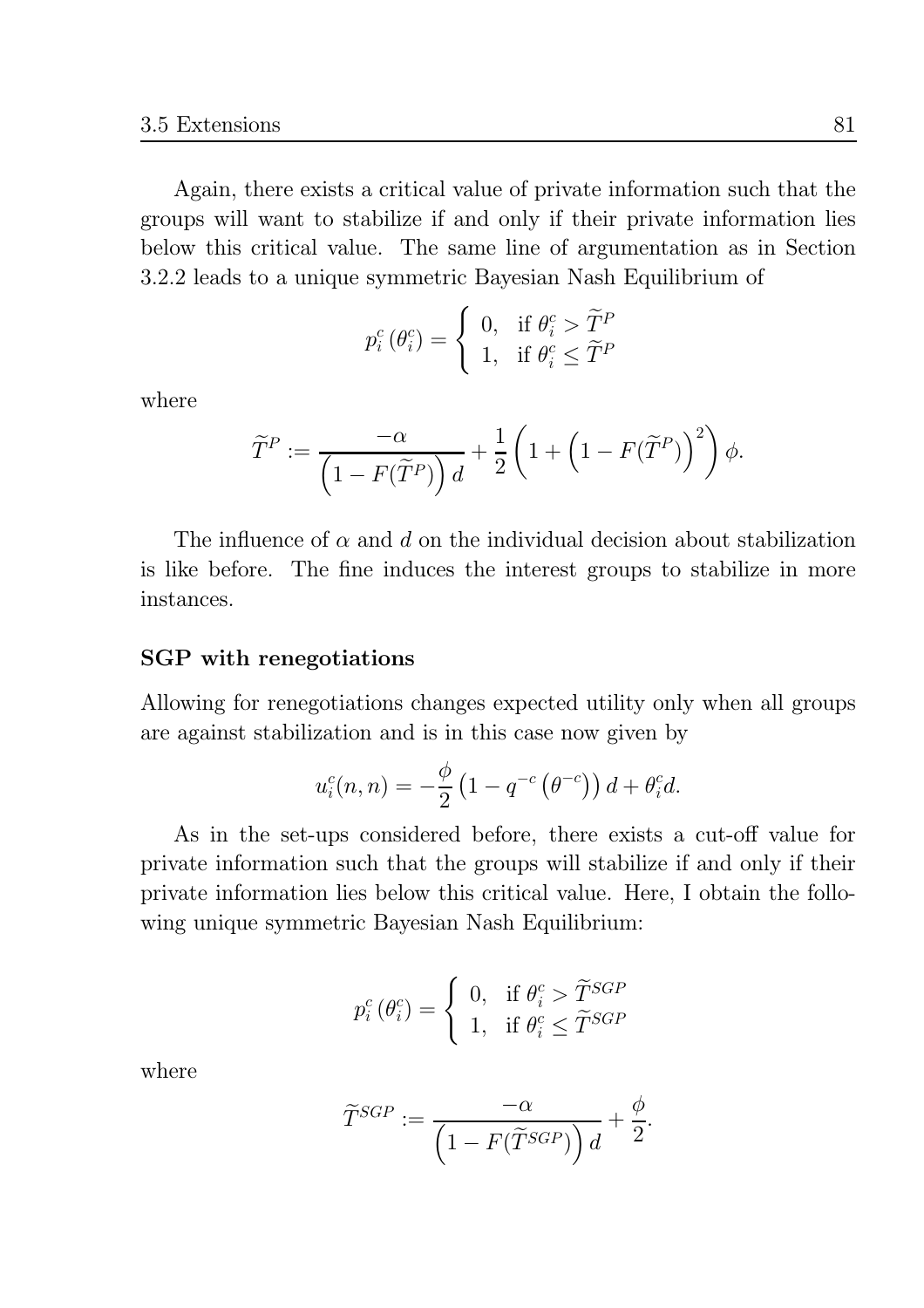The influence of d,  $\alpha$  and  $\phi$  is the same as above, only the effect of  $\phi$  is again not as strong as before due to the possibility of renegotiations.

## Comparison

For positive fines, the *SGP without renegotiations* again leads to stabilization occurring for the widest range of private information parameters, but the *SGP* with renegotiations outperforms the war of attrition as well.<sup>32</sup> Thus, any form of *SGP* leads to stabilization occurring in more instances than under the war of attrition. Therefore, one may implement a pact as a commitment device also among independent countries.

#### **Fiscal union** 3.5.2

In this second extension, I return to the case of a monetary union, but do not allow for country-specific stabilization decisions (under the direct mechanism) anymore. This means that either stabilization occurs in both countries or in none, the possibility of stabilization in one country and delay in the other is ruled out a priori. Thus, the ex post efficient decision under this restriction is not to stabilize in both countries whenever the sum of private benefits of all four groups exceeds the negative spillovers due to the common monetary policy. I assume that this modification has no influence on the respective war of attrition  $(SGP)$  game where decentralized stabilization decisions remain available.<sup>33</sup> One interpretation of the setting in which only the authority that implements the mechanism underlies the restriction of one remaining stabilization instrument is that of a European *Council of Experts:* not only monetary policy is delegated to the *ECB* but fiscal policy is determined at union level as well. Attention is restricted

 $32$ This can be shown using the same techniques as in Section 3.2.4.

 $33\text{\AA}$  possibility to overcome this asymmetry in fiscal flexibility is the following: interest groups i (from both countries) jointly fight a war of attrition against interest groups  $j$  (again from both countries). In this war of attrition, only one stabilization decision for the union as a whole remains available. I presume that this would lead to an improved performance of the  $AGV$  mechanism.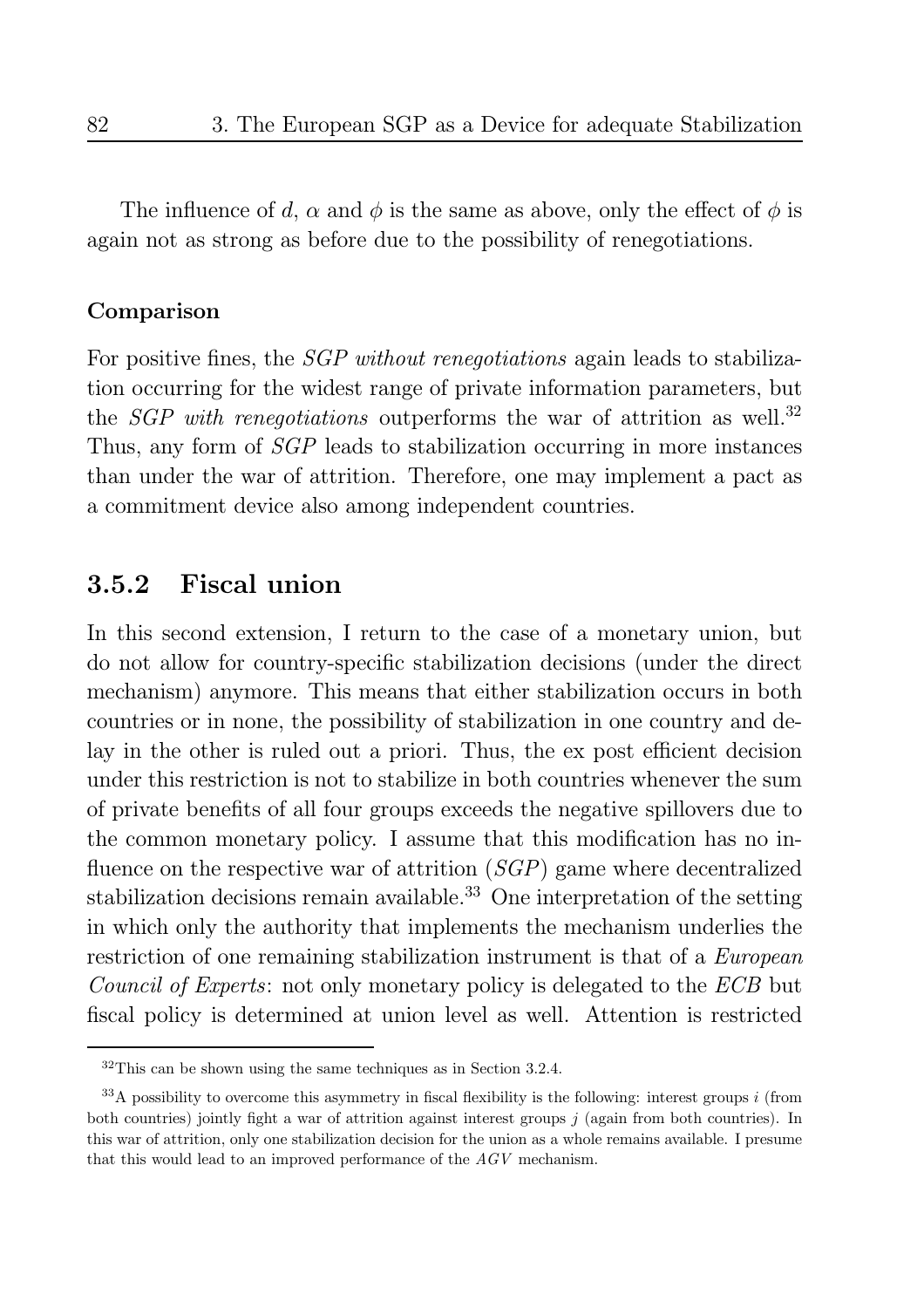to efficiency, welfare and voluntary participation. The exclusion of asymmetric decisions leads to an improved performance of the *SGP* vis-à-vis an (adapted)  $AGV$  mechanism in terms of expected welfare. This is due to the decreased flexibility in fiscal policy making.

## Efficiency

Ex post efficiency under the restriction of only one stabilization decision means that stabilization should not occur if the private benefits of delay exceed the negative spillovers in the whole union. Thus, the constrained ex post efficient decision is defined as

$$
x_U^*(\theta) := \begin{cases} \text{stabilize (s),} & \text{if } \sum_{i=1}^2 \theta_i^A + \sum_{i=1}^2 \theta_i^B \le 4\beta \\ \text{stabilize not (n),} & \text{otherwise} \end{cases} \tag{18}
$$

**Lemma 19** The SGP does not implement the constrained ex post efficient *decision.* 

Although the *SGP* leads to more likely stabilization than a situation without further commitment, that arrangement again experiences the drawback that it does not induce the interest groups to stabilize in all situations where stabilization would be desirable ex post. The interpretation is identical to the case without a fiscal union

## **Expected externality mechanism**

Here, I construct an expected externality mechanism under the constraint that only one stabilization decision may be taken for the whole union. The approach is similar to that in Section 3.4.1. Utility of group  $i$  in country  $c$ is given by

$$
U_i^c\left(\widetilde{\theta},\theta_i^c\right):=w_i^c\left(x_U^*(\widetilde{\theta}),\theta_i^c\right)+z_i^c\left(\widetilde{\theta}\right)
$$

where

$$
w_i^c\left(x_U^*(\widetilde{\theta}), \theta_i^c\right) := \begin{cases} 0, & if \sum_{i=1}^2 \widetilde{\theta}_i^c + \sum_{i=1}^2 \widetilde{\theta}_i^{-c} \le 4\beta \\ \theta_i^c d - \beta d, & otherwise \end{cases}
$$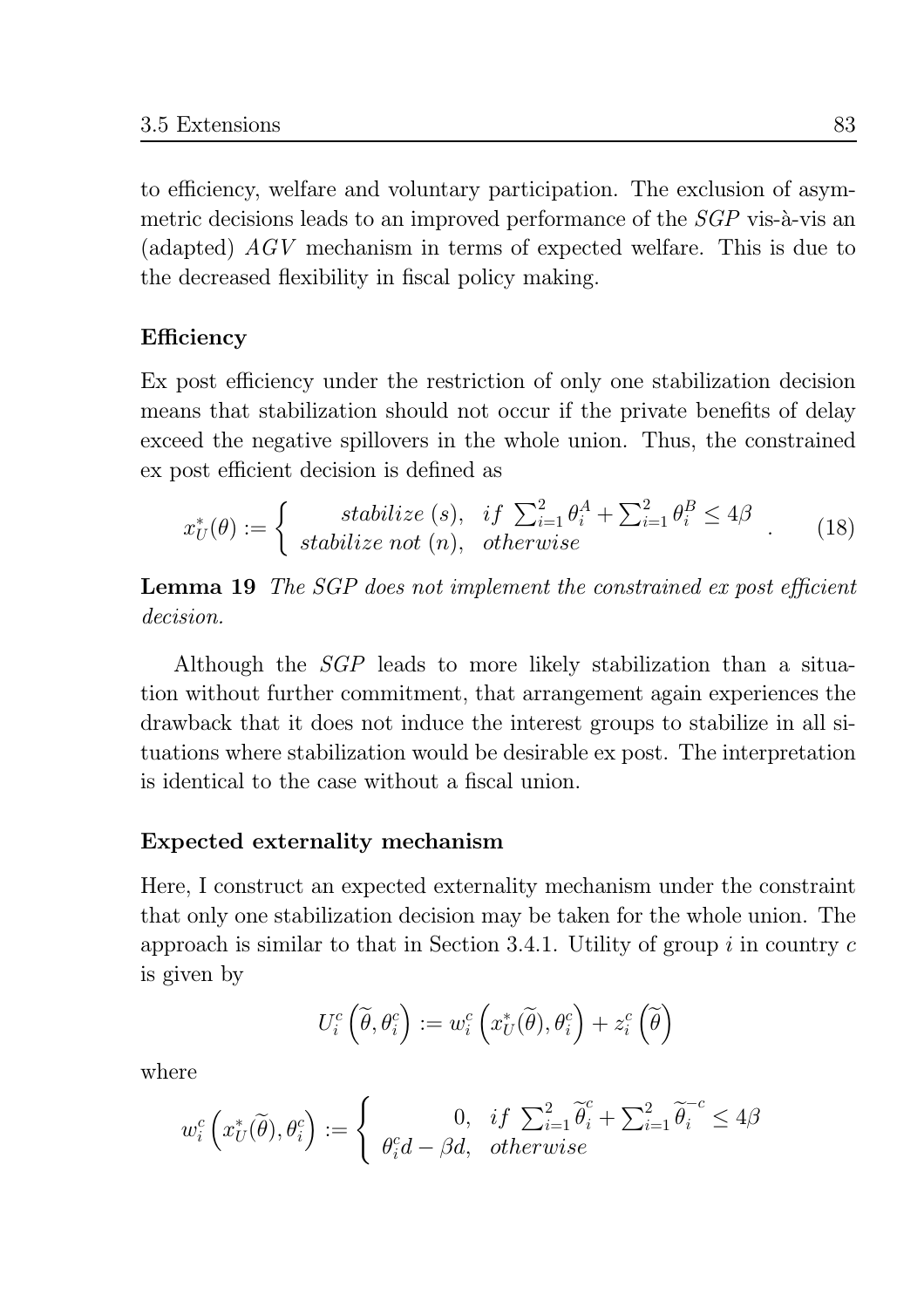and  $z_i^c(\cdot)$  is a transfer to group i in country c. Again, the decision that is implemented depends on the announcements of the interest groups about their private information, but utility depends on the true value of  $\theta_i^c$ .

Following the same approach as in Section 3.4.1 transfers are designed to fulfill two tasks: first, the effect the announcement of group  $i$  has on the expected utility of the other groups should be internalized and second, a balanced budget should be achieved. With a uniform distribution I obtain

$$
z_i^c\left(\widetilde{\theta}\right) = \frac{\left(\beta - \frac{1}{2}\widetilde{\theta}_i^c\right)\widetilde{\theta}_i^c - \frac{1}{3}\left(\left(\beta - \frac{1}{2}\widetilde{\theta}_j^c\right)\widetilde{\theta}_j^c + \sum_{i=1}^2\left(\beta - \frac{1}{2}\widetilde{\theta}_i^{-c}\right)\widetilde{\theta}_i^{-c}\right)}{\overline{\theta} - \underline{\theta}}d. \tag{19}
$$

The interpretation given in Section 3.4.1 can be readily adapted to these transfers and the same argumentation with respect to the incentives concerning announcement behavior applies. Again, the  $AGV$  mechanism overcomes the efficiency problems induced by private information.

**Corollary 12** The social choice function  $h_U(\cdot) = (x_{U}^*(\cdot), z(\cdot))$  where  $x_{U}^*(\cdot)$ is given by equation (18) and  $z(\cdot) := (z_i^A(\cdot), z_i^A(\cdot), z_i^B(\cdot), z_i^B(\cdot))$  by equation (19) is truthfully implementable in Bayesian Nash equilibrium and *leads to a balanced budget.* 

## Welfare

Despite implementing the constrained ex post efficient decision for a fiscal union the above presented mechanism is outperformed by the *SGP* in terms of expected welfare. This is due to the fact that there may arise situations in which it would be desirable to implement an asymmetric decision, i.e. to stabilize in only one country and delay stabilization in the other. Under the SGP there exists one fiscal policy for each country, whereas in a fiscal union only one policy is available for the union as a whole, i.e. one stabilization decision which covers both countries.

**Lemma 20** When  $\phi^*$  is implemented the SGP yields more expected welfare than the AGV mechanism.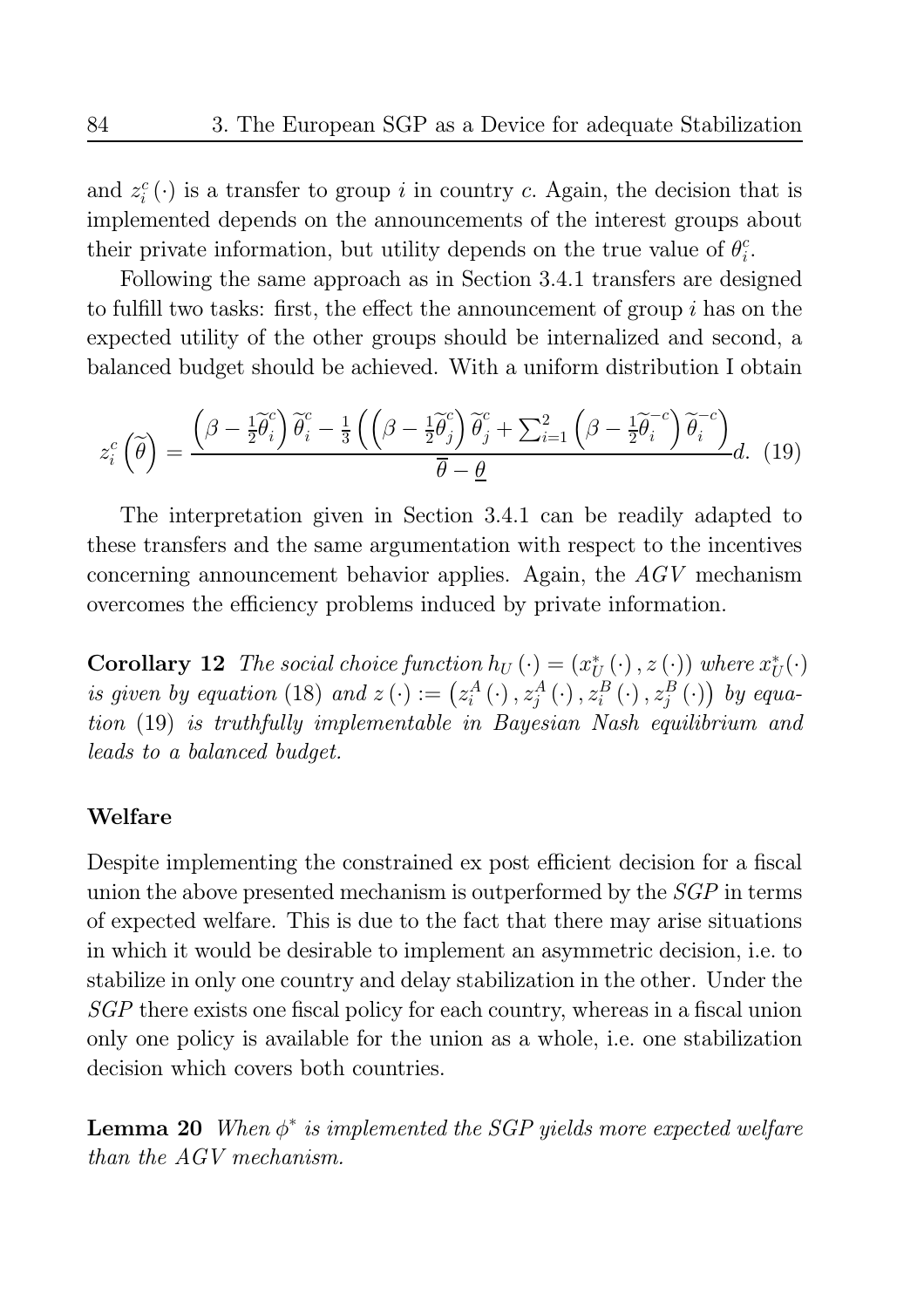## Participation constraints

In addition to Lemma 20 it can be shown that there exist parameter constellations for which this adapted AGV mechanism is outperformed in terms of expected utility by the war of attrition as well.<sup>34</sup> Thus, the missing stabilization instrument may lead to severe problems concerning voluntary participation – even ex ante. Consequently, the interim participation constraints cannot be fulfilled in these cases either.

Not surprisingly, it is not possible to induce all interest groups to participate voluntarily ex post. There exist always types that lose due to the mechanism. Consider for example such a realization of types that stabilization is delayed. Under the (adapted)  $AGV$  mechanism each interest group receives its private benefits of delay and has to endure the negative spillovers created by the common monetary policy. As soon as the type realizations differ, some transfers have to be paid. That group with the highest realized value of  $\theta_i^c$  has to compensate the others. Since without the mechanism no such payments would accrue, this high-type group prefers to withdraw from the mechanism.

#### More countries 3.5.3

In this section I extend the analysis<sup>35</sup> to a union consisting of *n* countries,  $c = 1, \ldots, n$ . Since the whole setting is symmetric, the following analysis is conducted for country  $h$ . The results obtained for the 2-country case in Section 3.2.4 still hold, i.e. the *SGP without renegotiations* leads the interest groups to stabilize for the widest range of information parameters. In addition, an increase in the number of union members reduces the effect the home deficit has on equilibrium inflation and thus leads to less stabilization at home. On the other hand, it turns out that enlarging the

<sup>&</sup>lt;sup>34</sup>For example, the ex ante participation constraint is never fulfilled for  $\beta \leq \frac{3}{8}\bar{\theta} + \frac{5}{8}\underline{\theta}$  and  $\frac{\alpha}{d} < \frac{\widehat{\alpha}}{d}$  as defined in Lemma 16.

<sup>&</sup>lt;sup>35</sup>Attention is restricted to the implicit definition of the cut-off values with general distribution functions, because even with a uniform distribution of types it is not possible to solve them explicitely (except under the war of attrition).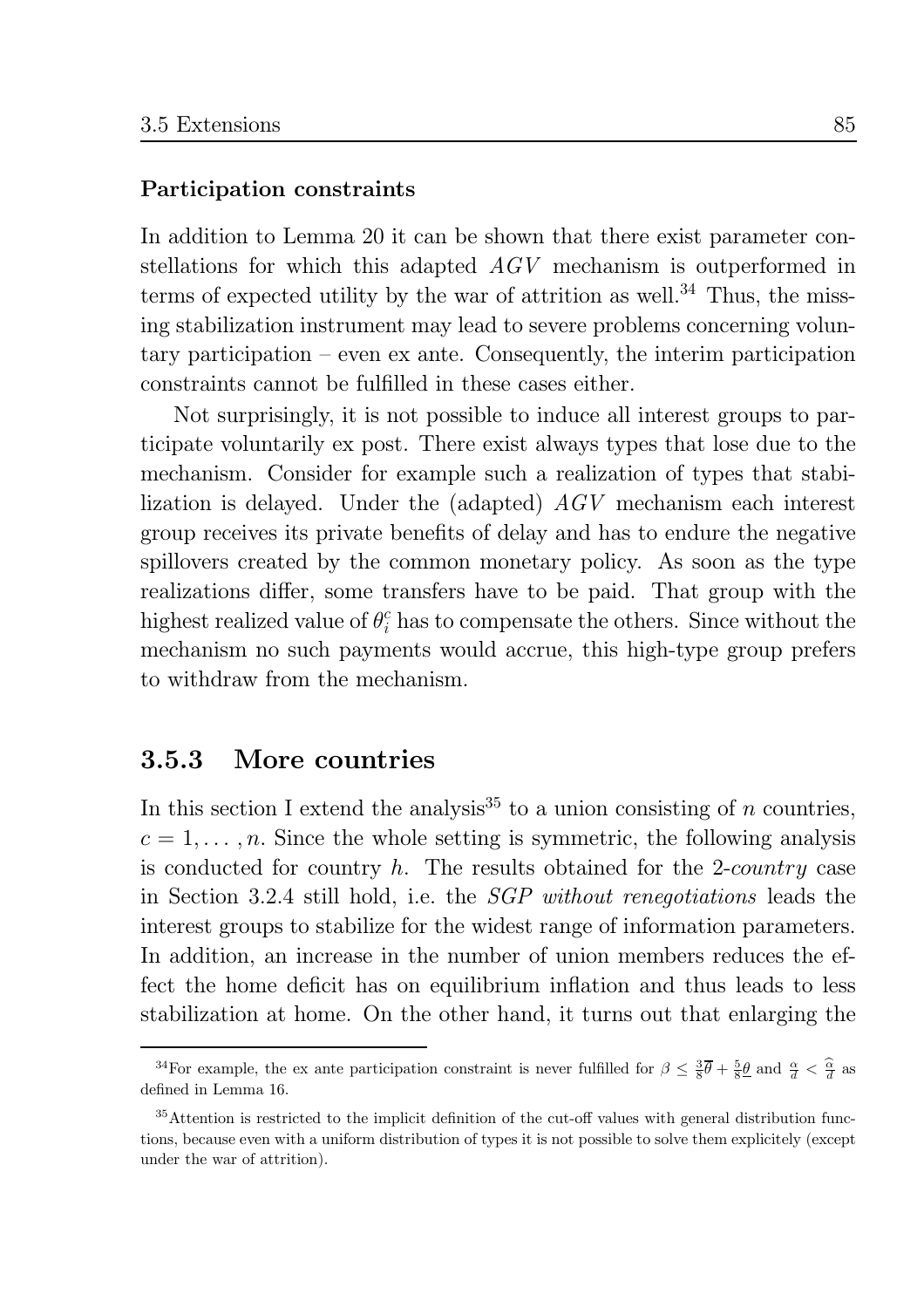number of participating countries reduces the negative impact of allowing for renegotiations.

Again, the analysis begins at the last stage of the game. The  $CB$ 's objective function is given by

$$
U_{CB} = -\lambda \pi^2 (\cdot) + (1 - \lambda) \overline{d} * \pi (\cdot)
$$

where  $\overline{d}$  now denotes the average debt level in the *n*-member union. Its maximization over  $\pi$  yields

$$
\pi^*\left(\cdot\right) = \beta \overline{d}
$$

with  $\beta$  defined as before. Again, equilibrium inflation is proportional to the average debt level in the union and is increasing in  $\beta$ .

## War of attrition

The basic war of attrition is not changed by enlarging the number of union members since there is no connection between behavior at home and abroad except for the spillovers of debt policy. The only difference is the changed decision of the CB about the equilibrium inflation rate.

The same argumentation as in Section 3.2.1 leads to a unique symmetric Bayesian Nash Equilibrium<sup>36</sup> of

$$
p_i^h\left(\theta_i^h\right) = \left\{ \begin{array}{ll} 0, & \text{if $\theta_i^h > t^{WA}$} \\ 1, & \text{if $\theta_i^h \leq t^{WA}$} \end{array} \right.
$$

where

$$
t^{WA} := \frac{-\alpha}{\left(1 - F(t^{WA})\right)d} + \frac{\beta}{n}.
$$

The comparative static results concerning  $\beta$ , d and  $\alpha$  remain unchanged. The new insight is that enlarging the number of union members leads to less stabilization. This is due to the fact that the effect of home deficit on equilibrium inflation is smaller the more countries participate, since the inflationary response of the  $CB$  is smaller.

**Lemma 21**  $t^{WA}$  is strictly decreasing in n.

<sup>&</sup>lt;sup>36</sup>Existence of all equilibria again can be guaranteed by appropriately resizing the assumptions on  $\theta$ .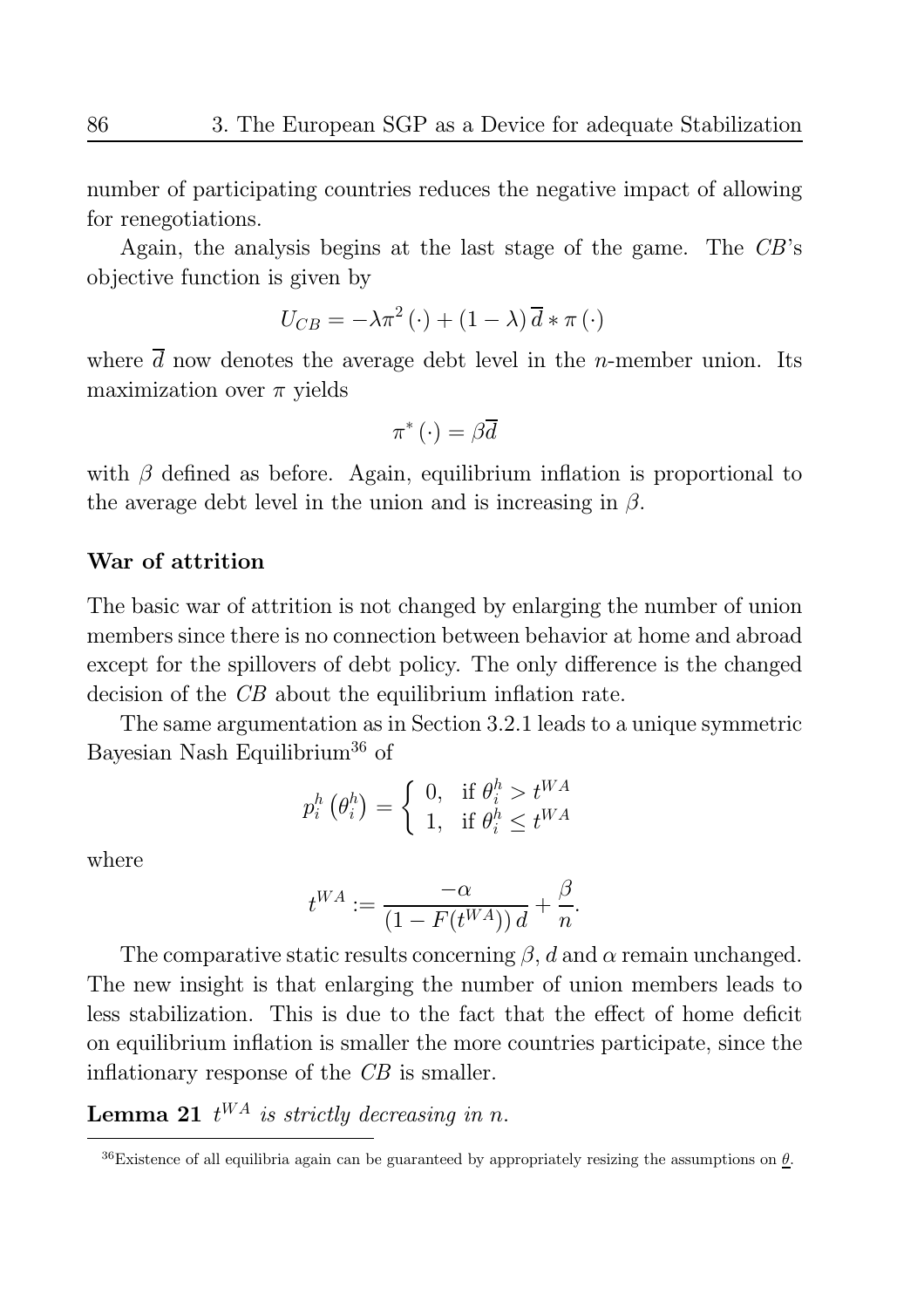## SGP without renegotiations

The model of Section 3.2.2 remains unaltered with respect to the set-up. Consider group *i* in country *h* and let  $v := (v^1, \dots, v^n)$ . Depending on being for or against stabilization, expected utility is now given by

$$
u_i^h\left(v\right)=\left\{\begin{array}{ll} \frac{\phi}{2\left(n-1\right)}\sum_{c\neq h}q^c\left(\theta^c\right)d-\pi\left(\cdot\right),&\text{if}~v_i^h=s,v_j^h=s\\ \frac{\phi}{2\left(n-1\right)}\sum_{c\neq h}q^c\left(\theta^c\right)d-\alpha-\pi\left(\cdot\right),&\text{if}~v_i^h=s,v_j^h=n\\ \frac{\phi}{2\left(n-1\right)}\sum_{c\neq h}q^c\left(\theta^c\right)d+\alpha-\pi\left(\cdot\right),&\text{if}~v_i^h=n,v_j^h=s\\ -\frac{\phi}{2}d+\theta_i^h d-\pi\left(\cdot\right),&\text{if}~v_i^h=n,v_j^h=n\end{array}\right.
$$

The same line of argumentation as in Section 3.2.2 leads to a unique symmetric Bayesian Nash Equilibrium of

$$
p_i^h(\theta_i^h) = \begin{cases} 0, & \text{if } \theta_i^h > t^P \\ 1, & \text{if } \theta_i^h \le t^P \end{cases}
$$

where

$$
t^{P} := \frac{-\alpha}{(1 - F(t^{P})) d} + \frac{\beta}{n} + \frac{\phi}{2} \left( 1 + (1 - F(t^{P}))^{2} \right).
$$

The comparative static results concerning  $\beta$ , d and  $\alpha$  are qualitatively the same as before. The introduction of a fine for deficits again leads to stabilization occurring for a wider range of information parameters and enlarging the number of union members leads to less stabilization.

## **Lemma 22**  $t^P$  is strictly decreasing in n.

## **SGP** with renegotiations

Allowing for renegotiations in the *n-country* set-up leads to changes in expected utility only in the case when all groups are against stabilization.

$$
u_i^h(n,n) := -\frac{\phi}{2}\left(1 - \prod_{c \neq h} q^c \left(\theta^c\right)\right) d + \theta_i^h d - \pi \left(\cdot\right).
$$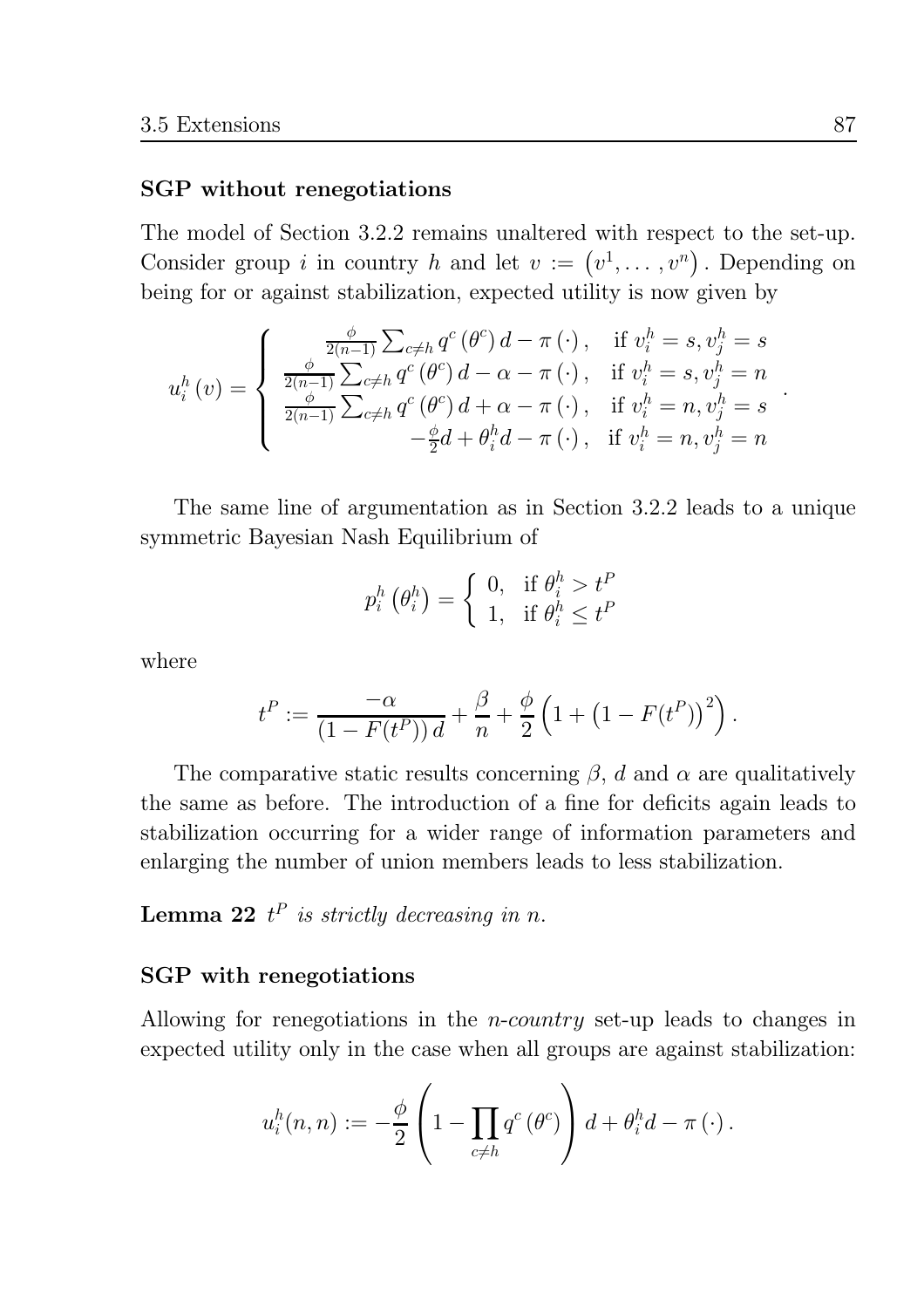Here, the following unique symmetric Bayesian Nash Equilibrium obtains:

$$
p_i^h\left(\theta_i^h\right) = \left\{ \begin{array}{ll} 0, & \text{if $\theta_i^h > t^{SGP}$} \\ 1, & \text{if $\theta_i^h \leq t^{SGP}$} \end{array} \right.
$$

where

$$
t^{SGP} := \frac{-\alpha}{(1 - F(t^{SGP}))d} + \frac{\beta}{n} + \frac{\phi}{2} \left[ 1 + \left( 1 - F(t^{SGP}) \right)^2 - \left( 1 - F(t^{SGP}) \right)^{2(n-1)} \right]
$$

Due to the last term on the right hand side (which enters negatively) it is not possible to obtain any clear-cut comparative static results on  $t^{SGP}$ . But since this term goes to zero as  $n$  goes to infinity, I presume that all results obtained for  $t^P$  apply to  $t^{SGP}$  as well.

Under the *SGP* with renegotiations enlarging the number of union members has another effect on the probability of stabilization. The more countries join the *SGP*, the stronger becomes the commitment effect even when allowing for renegotiations. The reason is that the only case in which renegotiations are possible is the one in which all countries delay stabilization. The probability that this happens declines when the number of participating countries increases. As this number goes to infinity the commitment when allowing for renegotiations becomes as strong as the commitment when there is no possibility for renegotiations at all.<sup>37</sup>

The results on the number of countries may be applied to a future enlargement of the *European Monetary Union*. Admitting new members would have two opposing effects: on the one hand, the probability of delay would increase, since the interest groups anticipate that their behavior will exert less influence on the decision of the CB. On the other hand, the negative effect of allowing for renegotiations would be mitigated.

## Comparison

Finally, let us turn to the comparison of the respective equilibrium cutoff values. Considering more countries does not change any of the results

<sup>&</sup>lt;sup>37</sup>For  $n \to \infty : t^{SGP} \to t^P$ , since for  $n \to \infty : -\frac{\phi}{2} \left(1 - F(t^{SGP})\right)^{2(n-1)} \to 0$ .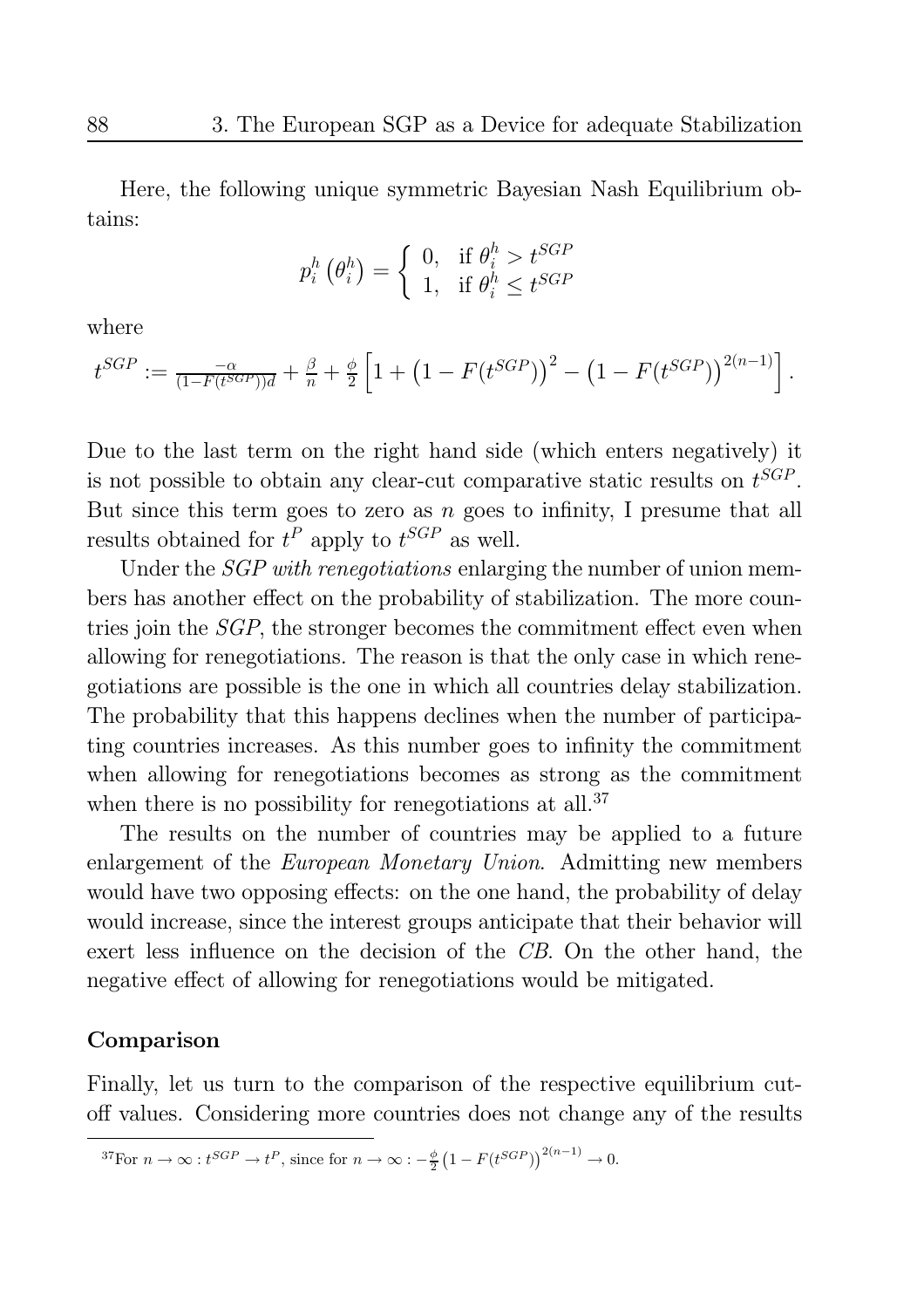concerning the probability of stabilization. Again, the *SGP* without renego*tiations* leads to stabilization occurring for the widest range of information parameters, but even if renegotiations are allowed, the result of the war of attrition will be improved upon. The argumentation again proceeds along the lines developed in Section 3.2.4.

#### Conclusion  $3.6$

This chapter introduces national interest groups and private information on their behalf into the discussion about the *European Stability and Growth Pact.* I extend a war of attrition model to the case of a monetary union and introduce a fine for deficits. Allowing for private benefits of delayed stabilization is another new feature of this model.

The first result of this chapter is that deficit sanctions indeed can enforce national commitment to stabilization. Even if we allow for renegotiations this result will hold. On the other hand, in the presence of private benefits of delay the effect immediate stabilization has on welfare is not unambiguously positive. If the pact is carefully designed with respect to the height of the fine, then it will unambiguously increase welfare. This yields an explanation as to why the member countries of EMU signed the pact. But there always exist types who prefer to abandon the pact ex post, what may explain the current difficulties concerning its enforcement. Finally, I show that it is impossible to achieve ex post efficiency with the *SGP*. Therefore, I adapt an expected externality mechanism to my setting. Despite all its advantages this mechanism is also not able to achieve voluntary participation ex post. In addition, I presume that in reality there may exist political reasons not to implement such a decentralized system of transfers and there could arise problems in identifying the respective interest groups.

Starting from this research there are different directions to proceed. The first one would be to allow for the war of attrition (extended to a monetary union and by a fine for deficits) to happen in continuous time. One possibility could be to adapt the model presented by Carré [2000].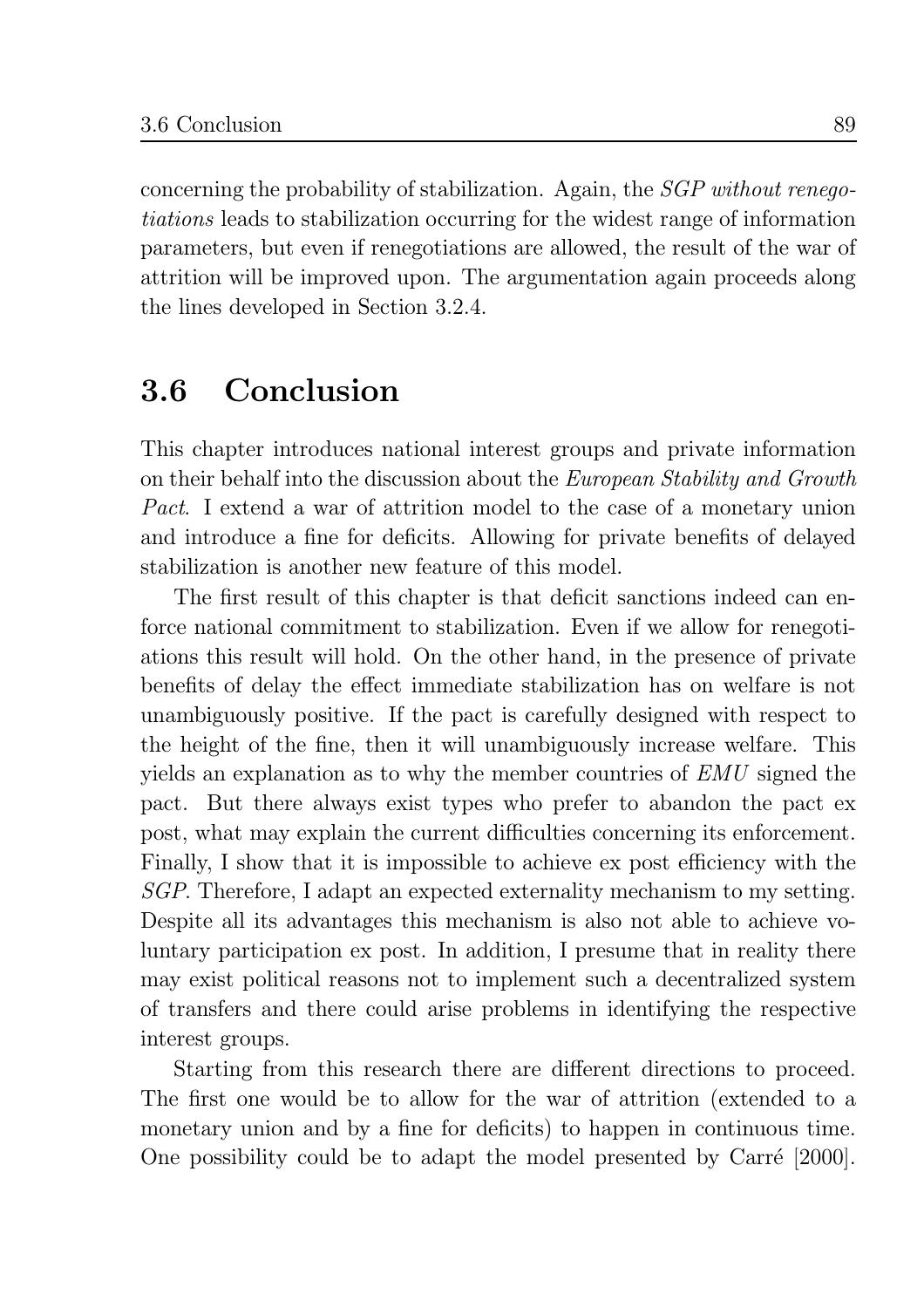She already mentioned the extension of introducing uncertainty about the enforcement of a deadline into a war of attrition. Considering the current state of the art in the *European Union* this seems to be an approach that would well fit reality. It is conjecturable that there would arise interesting effects concerning the interaction of the height of the fine and the timing of stabilization.

Second, one could consider a reversal of timing, i.e. the respective wars of attrition are played before the decision about the fine is taken. Here, I presume that the optimal fine would be zero and that thus an SGP would make no difference. The same effect would arise if the CB acts first.

Allowing for more heterogeneity among countries is another promising direction for further research. In such a context, one could analyze the possible impact of enlargement on stabilization decisions (see for example Beetsma and Bovenberg [2003] for strategic debt accumulation or Hefeker [2001] for structural fiscal reform incentives in the presence of heterogeneity).

Finally, one could add another stage to the game in which the interest groups themselves are allowed to vote about the introduction of the fine and about its height. Since the interest groups decide about stabilization, why should they not determine the rest? In addition, one could introduce correlation between the information parameters of the respective interest groups in order to study the influence different voting rules have on the decision.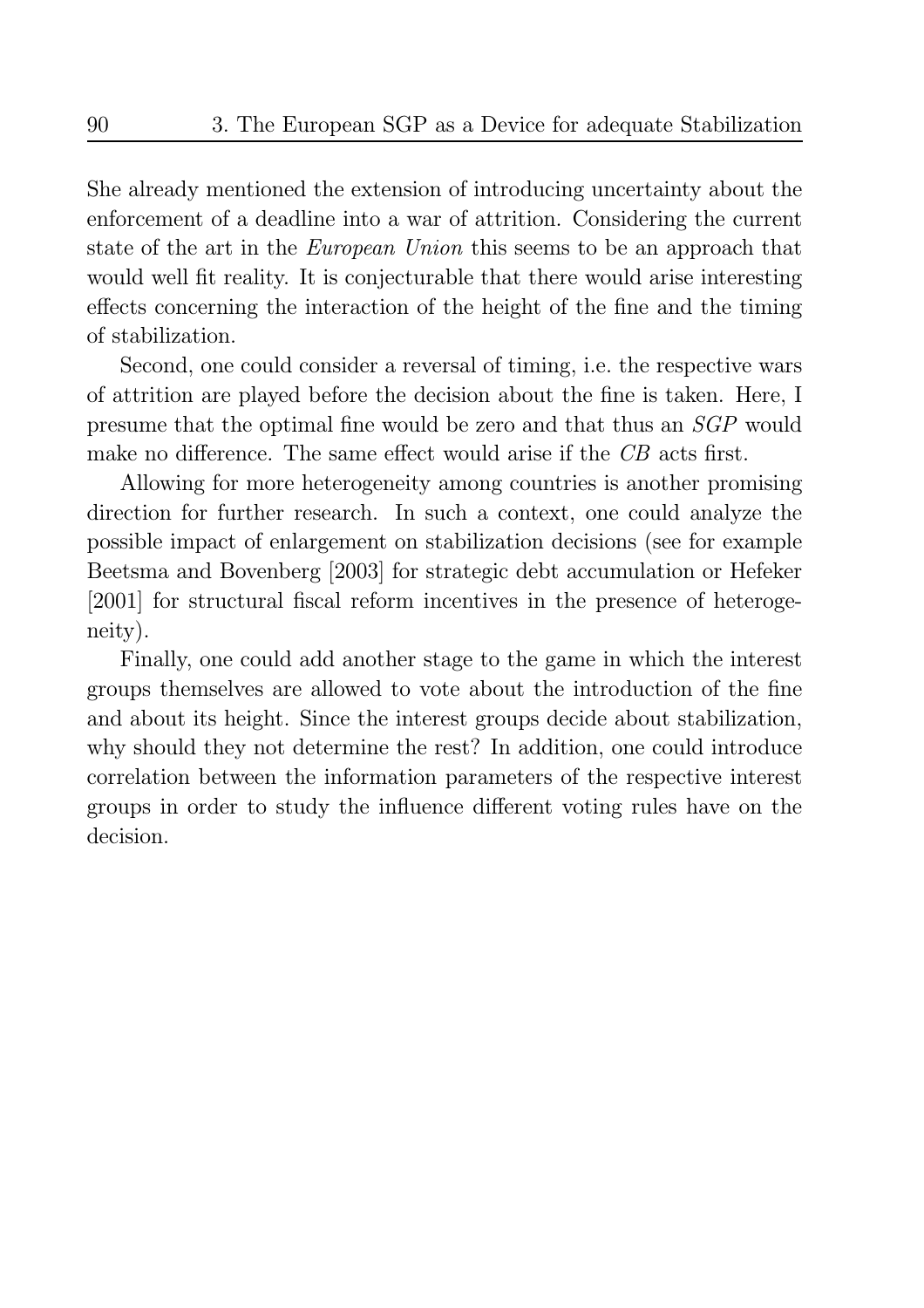## Chapter 4

# To join or not to join? Monetary Unification & **Decision Procedures**

#### Introduction  $4.1$

This chapter deals with the decision of a country to join an already existing international organization or decision making body. I assume that the candidate economy is influenced by union wide shocks as well as by country-specific ones and that decisions taken inside the union exert influence on the economic situation of the potential member  $-$  even if it remains separate. On the other hand, the economy of the union remains unaffected by shocks and policy of the candidate. Thus, I model a relation with asymmetric spillover effects between the economies. This asymmetry tries to represent the position of a potential member vis-à-vis an already existing organization. The economic players are the central banks of the respective countries. Their preferences are characterized by a certain degree of conservatism. The question is how different decision procedures employed after unification perform compared to the situation in which the potential member remains separate. This depends on the one hand on the degree of interdependencies between the economies and on the other on the degree of conservatism of the respective central banks.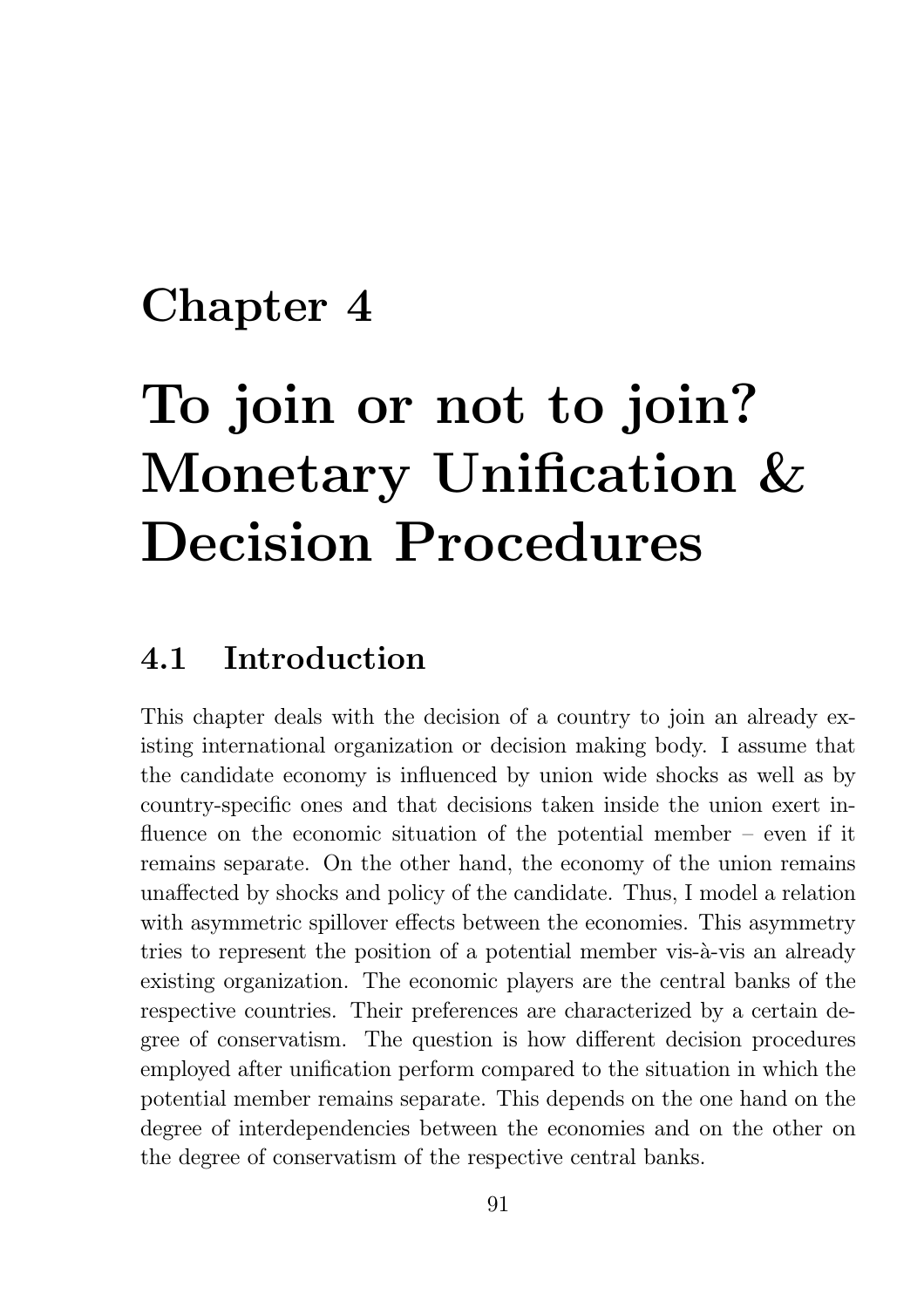In a three-country model, all countries experience shocks and the respective central bankers have to decide about monetary policy which the central bankers can control directly. I consider two basic scenarios: separation and unification. Under the separation scenario, the original union members determine jointly their preferred decision first. The potential member observes their decision and determines its own desired policy taking into account the union decision. The candidate country remains separate, but experiences spillovers from shocks and policy of the union. On the other hand, it has no influence on the union decision.

In the basic set-up of unification the candidate country obtains full membership in a union consisting of three countries. Only one policy instrument remains available for the union as a whole. Here, I study three different decision procedures. These differ in the degree of influence they assign to union members in joint decision taking. The first one determines the union wide decision in order to maximize welfare, i.e. the sum of individual utilities. According to the second mechanism the median of desired policies of the three members will be implemented. Finally, I consider a procedure which I call *rotation*. It involves an exogenously fixed probability with which the new member may determine the union wide decision alone. The main differences between these procedures are how they affect the probability of being decisive and how they deal with extreme positions.

The basic trade-off concerns independence of policy making versus gains in influence. Assuming that the candidate economy is influenced by union wide shocks as well as by country-specific ones, accession offers the opportunity to influence decisions taken inside the union, but at the same time reduces the possibility to react independently on country-specific shocks. Assuming further that not only shocks but also decisions taken inside the union have a certain influence on the economic situation of the candidate, the candidate central banker has to react on union decisions in order to support the national economy. This may involve not negligible costs, particularly if the candidate  $-\text{ as a non-member} - \text{has no possibility to influence}$ the decisions of the union.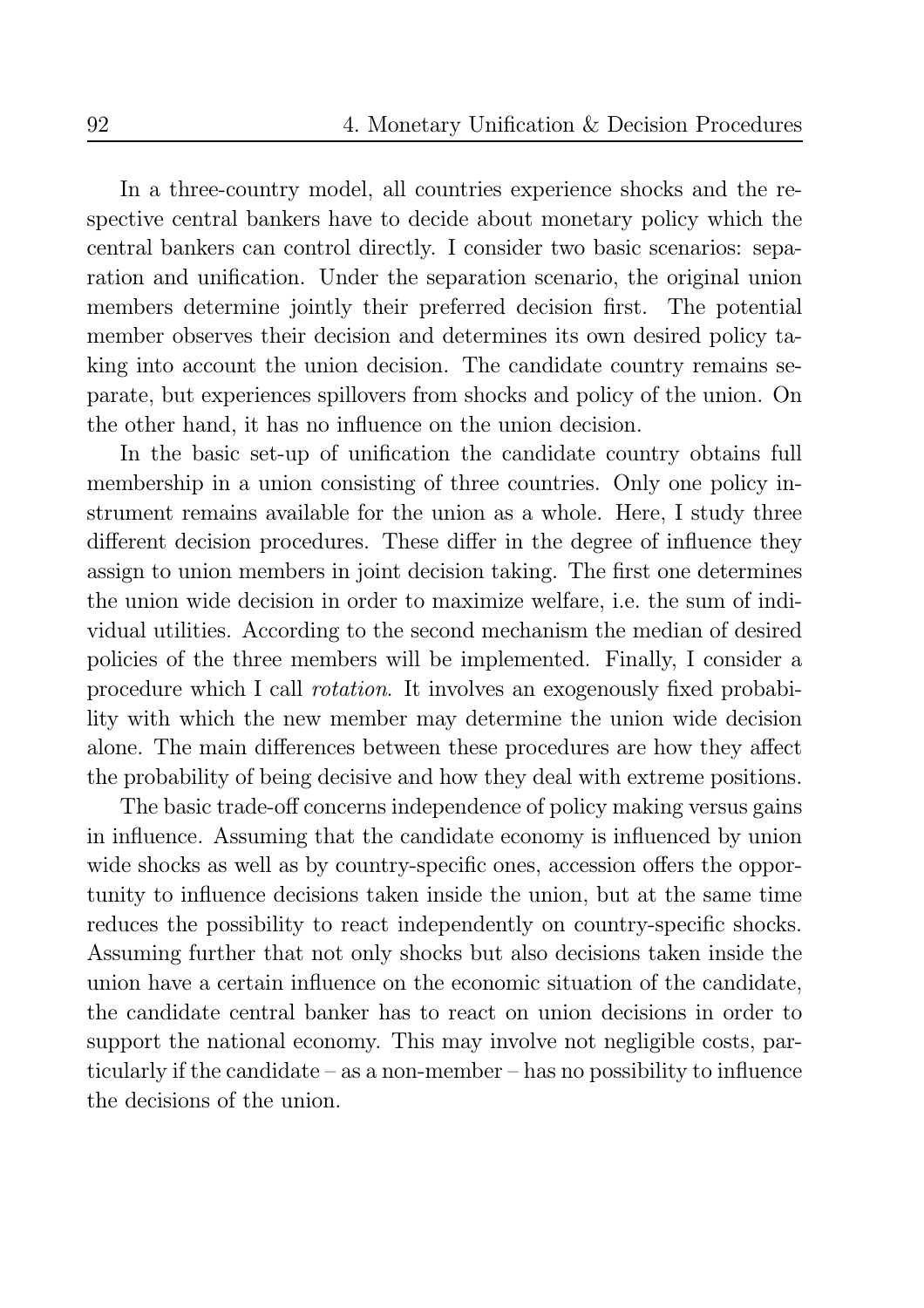The main result of this chapter is that all unification scenarios perform poorly compared to the separation scenario from the perspective of the candidate. Entry will be never optimal if the union wide decision maximizes welfare. If the decision is taken according to the median, I am able to identify a region of conservatism and spillovers where it will be profitable for the candidate to join the union. Only if central bankers care a lot about unemployment and if interdependencies are strong between the economies, then it will pay to delegate the decision to the median. The median procedure ignores extreme positions in decision making and this will be profitable if preferences are close. Under rotation there exists a region of combinations of spillovers and conservatism for which no decision power could lead to entry. For the remaining combinations the new member would require a high probability of being decisive to make entry profitable. However, there exist combinations of interdependencies and conservatism that make entry profitable  $-$  although transaction costs are not explicitly modelled.

#### 4.1.1 **Relation to literature**

This chapter tries to combine different aspects of monetary unification. In tradition with the literature on *Optimum Currency Areas*  $(OCA)$  originated by Mundell [1961] I analyze the costs and benefits of joining a monetary union. In  $OCA$  models, monetary unification leads to higher adjustment and lower transaction costs. I capture this by focusing on the trade-off between the costs of giving up independent monetary policy making (for an empirical assessment of these costs see e.g. Schuberth and Wehinger (1998) and the benefits of gaining influence on union decisions. For review and discussion of the *OCA* literature see, for example De Grauwe [1992] or Masson and Taylor [1992]. Research has also focused on the relation of European monetary unification to  $OCA$  criteria (e.g. Bayoumi and Eichengreen [1997], Caporale [1993] or Eichengreen [1997]).

There exists an extensive literature focusing on different aspects of two institutional set-ups: flexible, discretionary exchange rate regimes versus monetary unions (see however Lane [2000] who compares the stabilization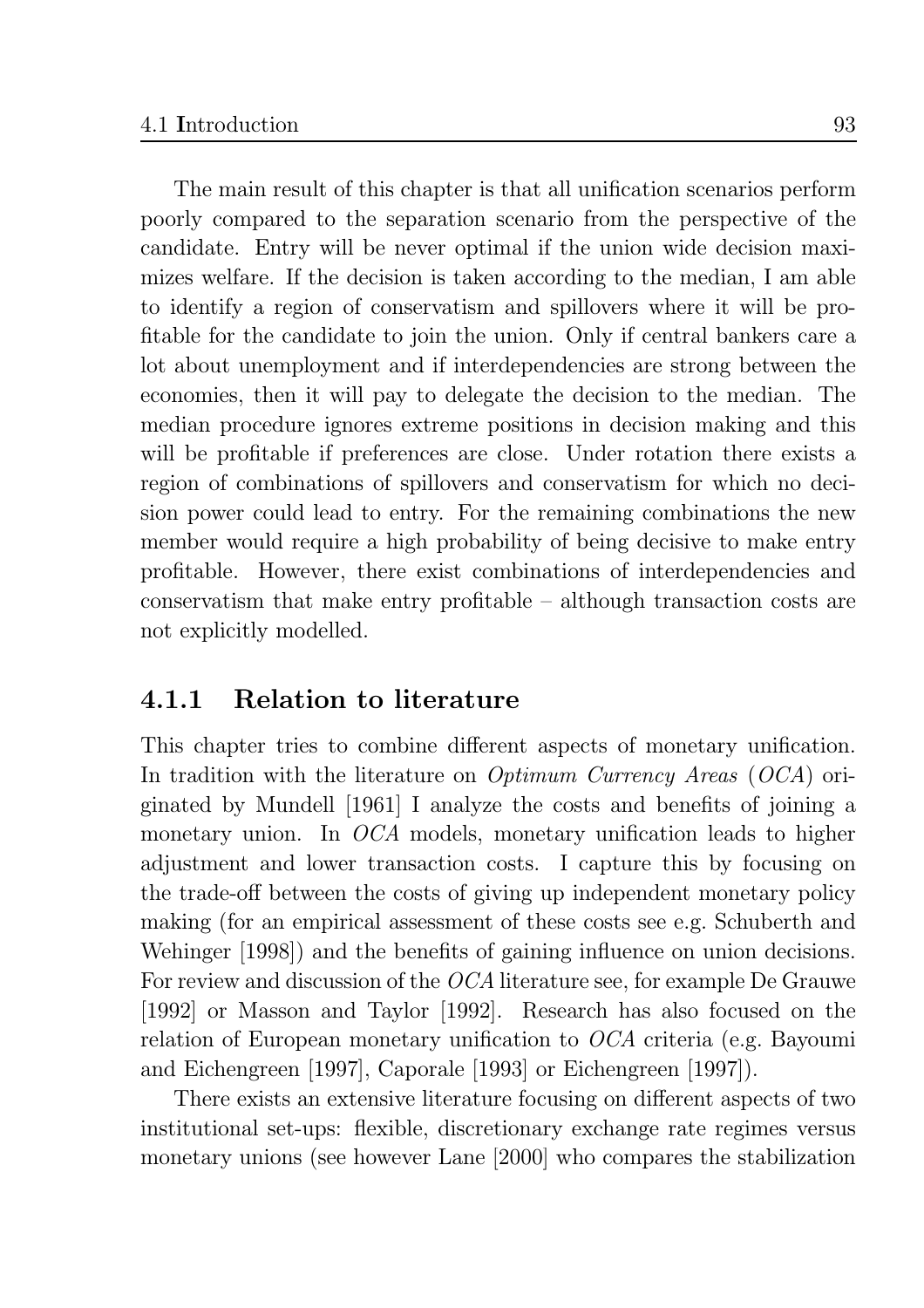properties of a currency union versus alternative exchange rate regimes and Martin [1995] who considers three institutional structures). The main focus is either on the implications for national fiscal policy after abandoning the exchange rate as a tool to cope with shocks (e.g. Kletzer [1998] or Swedish Government Report [2002]) or on the incentives for economic reform implied by monetary unification (e.g. Calmfors [2001] or Sibert and Sutherland [2000]). In contrast to my model, none of the above distinguishes between different decision procedures used inside a monetary union.

Concerning the comparison of different decision procedures in central banks, most of that literature focuses on how national interests in the ECB *Council* influence the common decision. For example Aksoy et al. [2002] analyze the impact of economic and institutional asymmetries on the effectiveness of monetary policy, Grüner [1999] considers the relationship between inflation and unemployment when the council members are either concerned with union wide aggregates or with domestic conditions, Hefeker [2003] assesses the economic implications of different decision making procedures (federal, purely national or a combination of both) and Von Hagen and Süppel [1994] compare monetary stabilization policies for alternative types of appointees (i.e. having different mandates) in the ECB Council. In my model, the presence of national interests is not assumed, but the different decision procedures can be interpreted as to foster national influences in different ways.

Related to this model are also papers that deal with the size of international unions. For example Kohler [2002] extends a shock stabilization game by non-cooperative coalition formation. Here, a limit to the stable coalition size arises due to a lack of demand for membership since the coalition formation process creates positive spillovers for the outsiders. In my model, decisions taken inside the union affect non-members in a negative way. Albertin [2001] analyzes the endogenous formation path of regional blocs. Formalizing both the incentives for member countries to enlarge and for non-members to join the bloc, there exists an upper bound to the size of the bloc (due to a binding supply-side constraint) and a trade-off between depth and width of integration. Different decision procedures play no role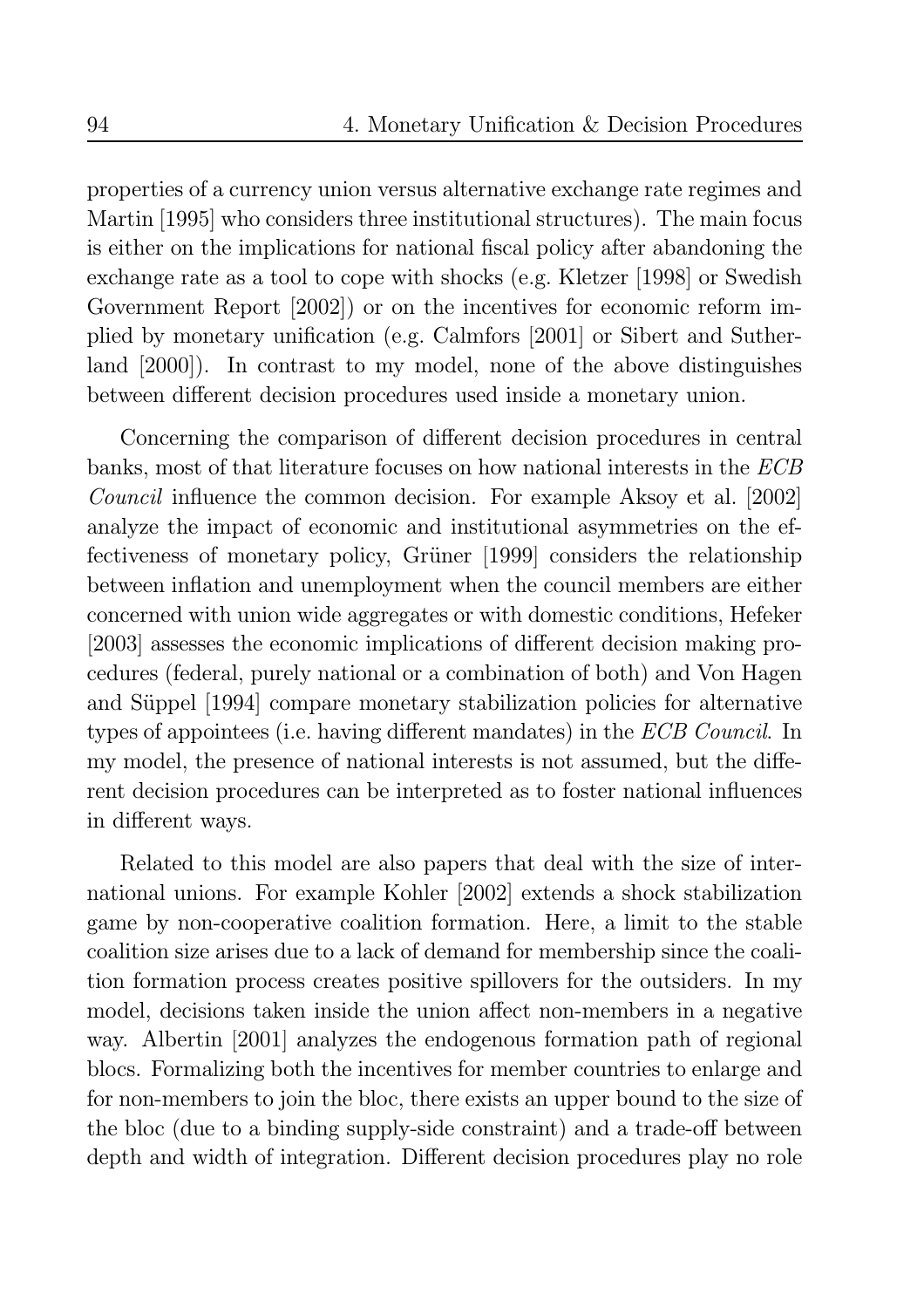in Albertin's analysis. In Alesina et al. [2001] the trade-off between the benefits of coordination and the loss of independent policy making endogenously determines the size, composition and scope of international unions. Decisions about common policies are taken by majority, i.e. the authors concentrate on the median of desired policies and again, do not consider the influence of different decision procedures. The equilibrium size is decreasing in the heterogeneity of member countries and in the scope of common policies. In contrast to this set-up, I focus on one specific common policy and do not allow for heterogeneous preferences. But the effect of heterogeneity in Alesina et al. is similar to the influence of interdependencies in my model: the "closer" economies are, the more profitable is membership.

The remainder of this chapter is organized as follows: Section 2 introduces the basic set-up of the model for the separation and unification scenarios. The three different decision mechanisms I aim to study under unification are presented and expected utility is calculated for each situation. The next section compares these results for different degrees of interdependencies and conservatism. Section 4 concludes. All proofs are relegated to Appendix C.2.

#### The Model  $4.2$

Consider a world consisting of three countries,  $i = 1, 2, 3$ . Countries 1 and 2 form a union, country 3 is a potential member of this union. The economic players are the respective central banks. Their loss functions are defined in inflation and unemployment similar to the one introduced by Barro and Gordon ([1983a] and [1983b]). Each country experiences a shock  $\varepsilon_i$ . These shocks are independently and uniformly distributed over  $[-1,1]$ . The vector of shocks is  $\varepsilon$ . Decisions  $x_U \in \mathbb{R}$  and  $x_C \in \mathbb{R}$  about monetary policy have to be taken by the union and the candidate central banker, respectively. For simplicity, I assume that the central bankers can control the inflation rate directly.

Consider two different scenarios. First, I deal with a situation in which country 3 remains separate and takes the decision of the union as given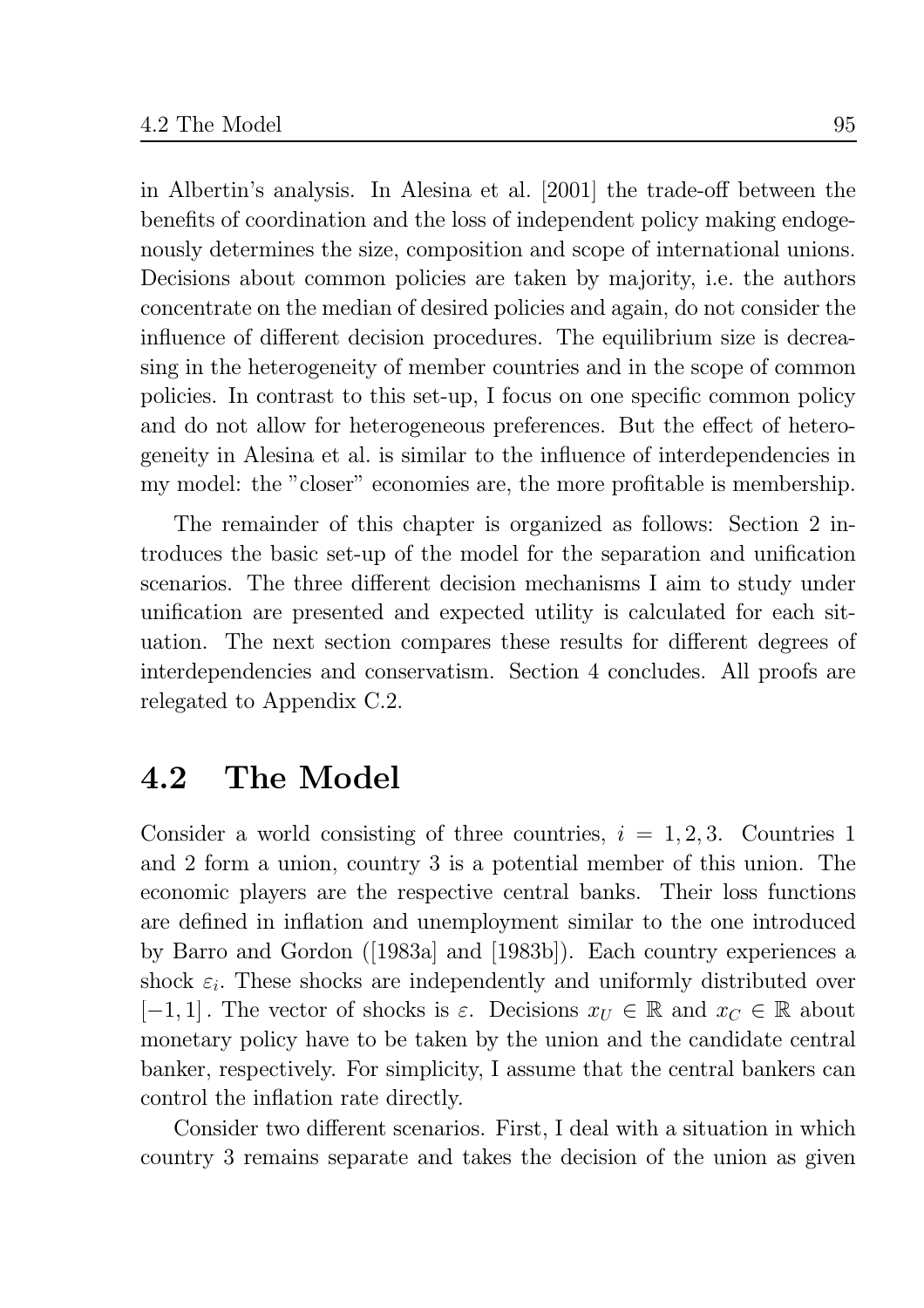when choosing its policy. I describe the decisions of the central bankers and calculate expected utility of the potential member. After that, the same analysis is conducted for full membership of country 3 considering three different decision procedures used after unification.

#### Separation  $4.2.1$

If country 3 remains outside the union, the set-up is modeled as a *Stackelberg* game: First, the central banker of the union chooses his decision  $x_U$ for countries 1 and 2. After observing that decision, the central banker of country 3 sets his policy  $x_C$  – taking the decision  $x_U$  as given. The advantage of the union moving first should capture a situation in which the central banker of the candidate economy has to react on union decisions in order to support the national economy.<sup>38</sup>

Consider countries 1 and 2: Preferences of each union member are characterized by the following von-Neumann-Morgenstern utility function in inflation and unemployment

$$
u_i(x_U, \varepsilon_i) = -\left(\sigma x_U^2 + (1 - \sigma)(x_U - \varepsilon_i)^2\right), \ i = 1, 2. \tag{20}
$$

The parameter  $\sigma$  measures the degree of conservatism, i.e. the weight given to output and price stability, respectively. For  $\sigma = 0$ , unemployment is the exclusive goal, whereas for  $\sigma = 1$  inflation is the sole target.

The decision  $x_U$  is jointly determined by the members of the union, i.e. by countries 1 and 2. The central banker of the union chooses  $x_U$  for the union as a whole to maximize the sum of utilities<sup>39</sup>, i.e.

<sup>&</sup>lt;sup>38</sup>However, it is also technically impossible to consider the Cournot game among countries like in Canzoneri and Gray [1985] due to the one-sided specification of spillovers.

<sup>&</sup>lt;sup>39</sup>Note that this specification yields the same result as if the central banker would maximize the average of individual utilities, i.e.  $\frac{u_U(x_U,\varepsilon_1,\varepsilon_2)}{2}$ , or subject to the average of country-specific shocks, i.e.  $\widetilde{u}_U(x_U, \varepsilon_1, \varepsilon_2) = -\left(\sigma x_U^2 + (1-\sigma)\left(x_U - \frac{\varepsilon_1 + \varepsilon_2}{2}\right)^2\right).$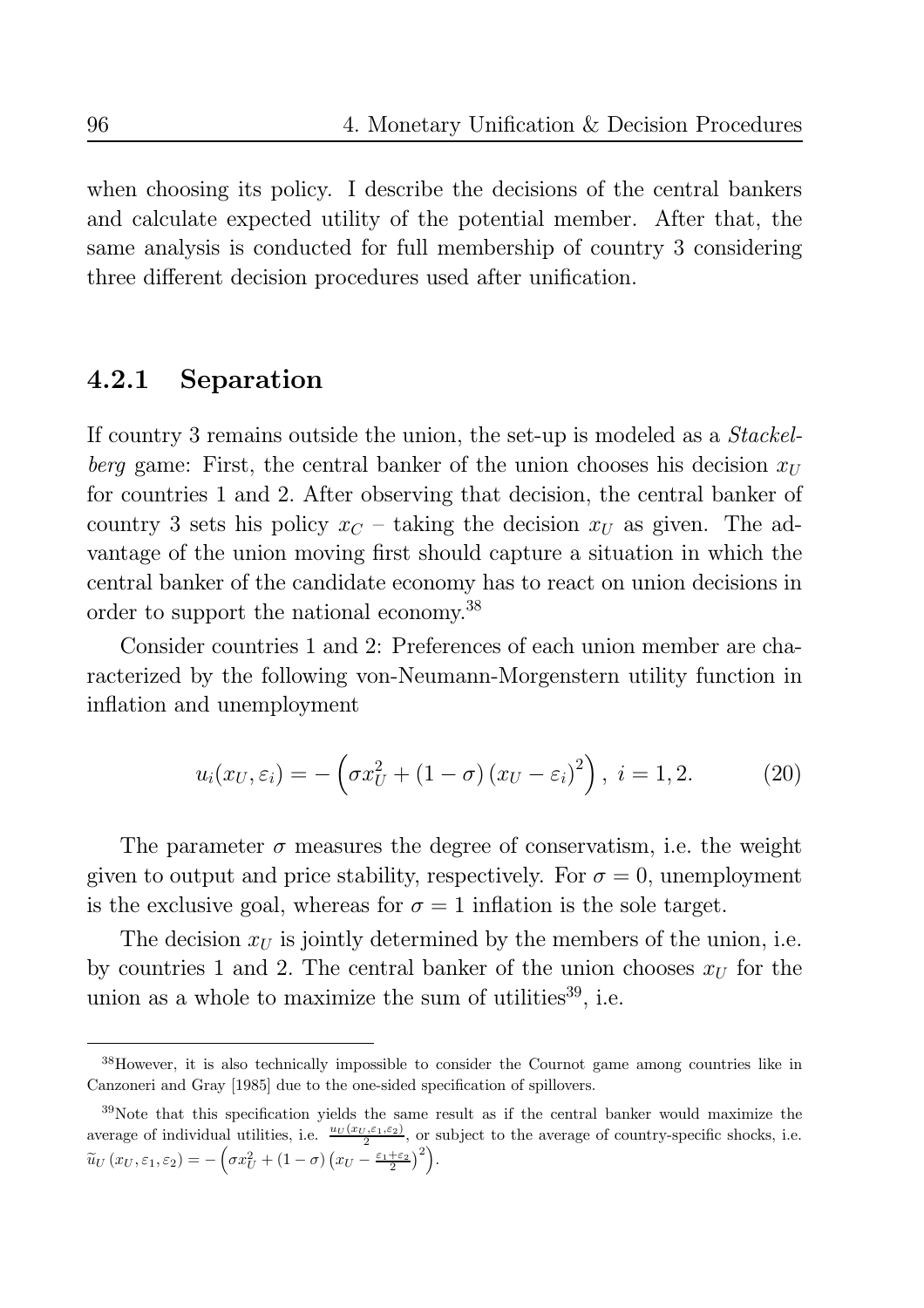$$
u_U(x_U, \varepsilon_1, \varepsilon_2) = \sum_{i=1}^2 u_i(x_U, \varepsilon_i)
$$
  
= 
$$
- \left( \sigma x_U^2 + (1 - \sigma) (x_U - \varepsilon_1)^2 \right)
$$
  

$$
- \left( \sigma x_U^2 + (1 - \sigma) (x_U - \varepsilon_2)^2 \right)
$$

This yields as a solution

$$
x_U^* = \frac{1}{2} (1 - \sigma) (\varepsilon_1 + \varepsilon_2)
$$

After observing the country-specific shocks, this decision will be implemented for the union. Depending on the degree of the preference parameter  $\sigma$  the union central banker tries to offset the average of shocks with his decision.

The basic structure of the above preferences applies to the candidate country as well, *i.e.* 

$$
u_3(x_C, x_U, \varepsilon) = -\left(\sigma x_C^2 + (1-\sigma)\left((1-\alpha)(x_C - \varepsilon_3) + \alpha\left(x_U - \frac{\varepsilon_1 + \varepsilon_2}{2}\right)\right)^2\right).
$$

Again,  $\sigma \in [0, 1]$  measures the preferences for output and price stability of the central banker. For simplicity, assume that the preferences of the union and candidate central banker are identical.

In contrast to the preferences of the union members, here the term relating to unemployment allows for spillover effects. The parameter  $\alpha \in [0,1]$ measures the extent to which shocks of countries 1 and 2 and the decision of the union central banker  $x_U$  affect the utility of country 3.<sup>40</sup> For  $\alpha = 0$ there exist no spillovers, shocks and monetary policy of the union leave the candidate economy unaffected. On the other hand,  $\alpha = 1$  describes a situation in which unemployment in country 3 depends solely on shocks

<sup>&</sup>lt;sup>40</sup>In principle, the spillover parameter  $\alpha$  could be any real number ( $\alpha \in \mathbb{R}$ ). The restriction to  $\alpha \in [0,1]$ means that I consider only positive spillovers (prosper-thy-neighbor). This a priori excludes any beggarthy-neighbor behavior like in Canzoneri and Gray [1985].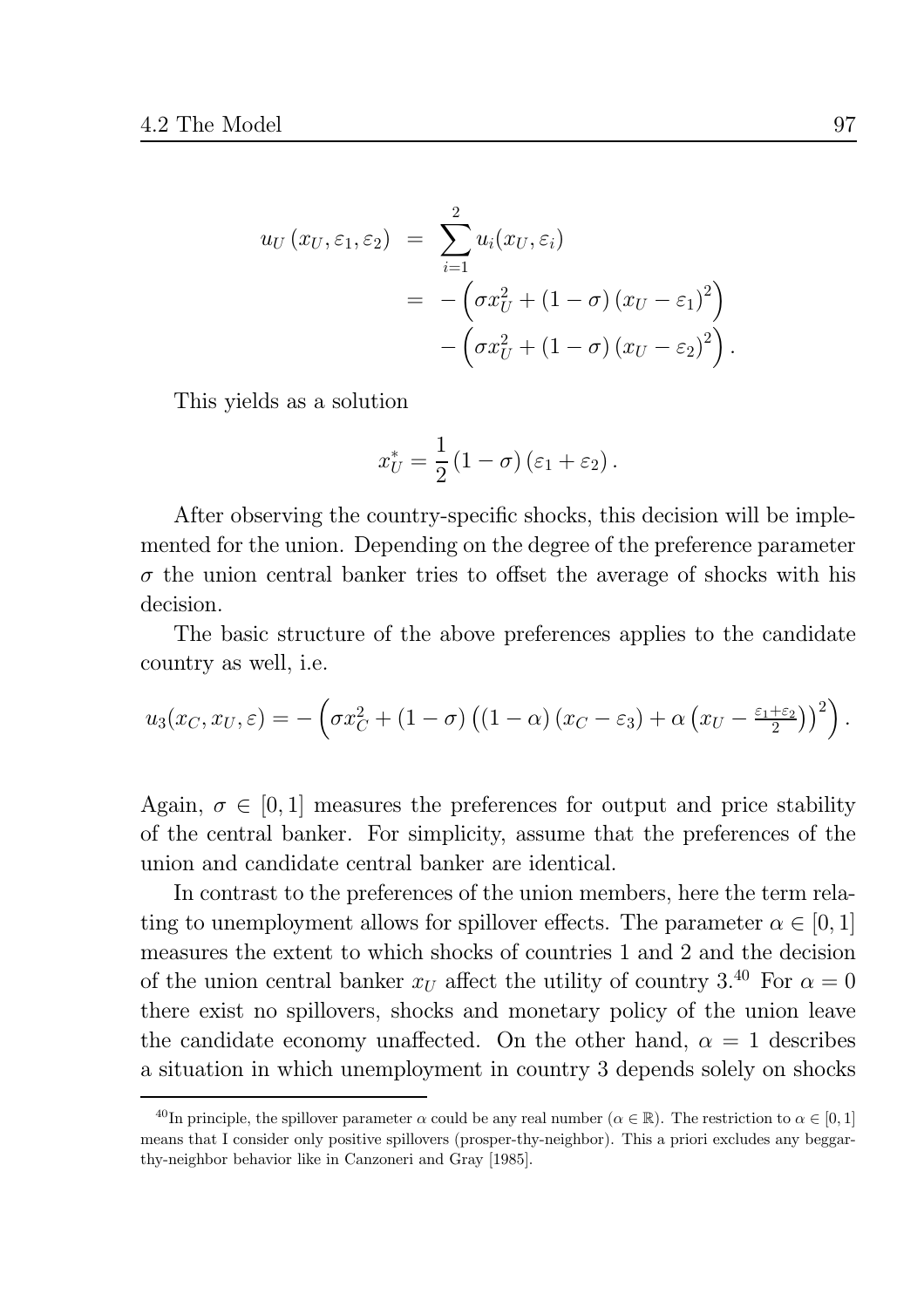and decision of the union, whereas its own decision on monetary policy only affects inflation.  $\alpha = \frac{2}{3}$  leads to equal weighting of candidate and union. For example,  $\alpha$  might measure the degree of demand or productivity spillover effects between the members of the European Union.<sup>41</sup>

This specification of preferences captures a situation in which the economy of the potential member may be in a relatively weak position. Its economic situation is influenced by the shocks as well as by the policy obtaining inside the union, whereas the union itself does not experience any spillover effects from the candidate.<sup>42</sup> In this sense, this three-country model may be interpreted as describing the situation of a potential member vis-à-vis a union consisting of many countries.

The central banker of the candidate country observes the union decision  $x_{II}^*$  and takes it as given (acts as *Stackelberg-Follower*). He chooses  $x_C$  to maximize

$$
u_3(x_C, x_U^*, \varepsilon) = -\left(\sigma x_C^2 + (1-\sigma)\left((1-\alpha)(x_C - \varepsilon_3) + \alpha\left(x_U^* - \frac{\varepsilon_1 + \varepsilon_2}{2}\right)\right)^2\right).
$$

As a solution we get

$$
x_C^* = \frac{1}{2} (1 - \sigma) (\alpha - 1) \frac{\sigma \alpha (\varepsilon_1 + \varepsilon_2) + 2\varepsilon_3 (1 - \alpha)}{\sigma (\alpha^2 - 2\alpha) - (1 - \alpha)^2}.
$$

Depending on the degree of conservatism and of spillover effects the decision is taken as to deal with the shocks. Consider  $\sigma = 0$ : The sole target of monetary policy in this situation is to reduce unemployment. Since the candidate central banker has no influence on the decision of the union, his only possibility is to conquer the country-specific shock. Accordingly, he implements  $x_C^* = \varepsilon_3$ . For  $\sigma = 1$  the decision is  $x_C^* = 0$  what is due to the fact that the sole target of the central banker is price stability. The same decision is implemented for  $\alpha = 1$ . This time the reason is the lack

 $41$  For an empirical assessment of the asymmetry of shocks, see e.g. Clark and Shin [1998] or Frankel and Rose [1998].  $\,$ 

 $^{42}$ This specification captures one-sided interdependencies, but note that it is not identical to assuming correlation of shocks.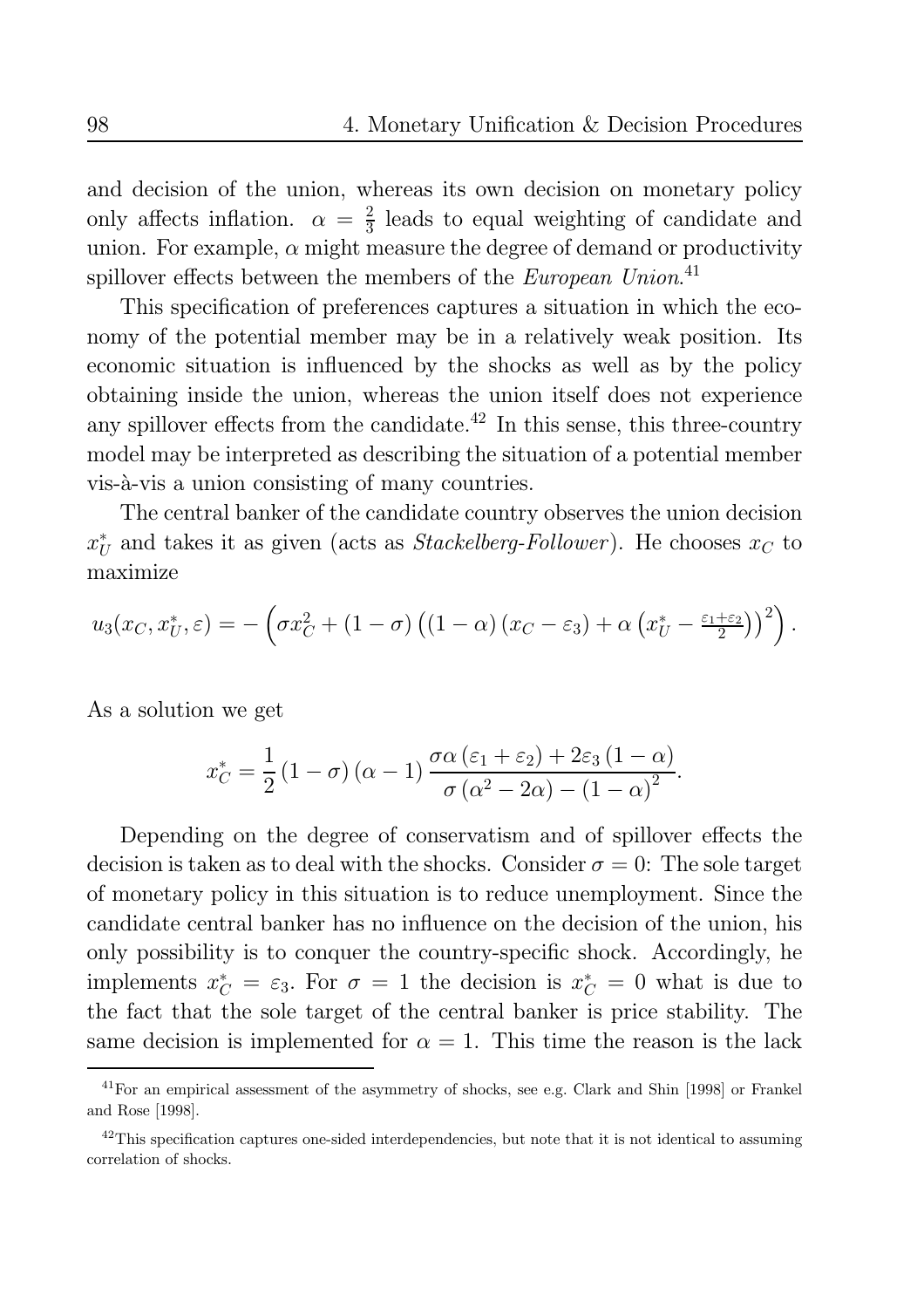of influence on unemployment, since this solely depends on the situation obtaining inside the union. If the economy of the potential member is independent, i.e.  $\alpha = 0$ , then  $x_C^* = (1 - \sigma) \varepsilon_3$ . In this case, the central banker solely decides according to his preferences concerning inflation and unemployment.

Substituting for  $x_U^*$  and  $x_C^*$ , expected utility of country 3 depending on  $\sigma$  and  $\alpha$  is given by

$$
S(\alpha, \sigma)
$$
  
=  $E[u_3(x_C^*, x_U^*, \varepsilon)]$   
=  $\frac{1}{8} \int_{-1}^1 \int_{-1}^1 \int_{-1}^1 u_3(x_C^*, x_U^*, \varepsilon) d\varepsilon_1 d\varepsilon_2 d\varepsilon_3$   
=  $\frac{1}{6} \sigma (1 - \sigma) \frac{\sigma^2 \alpha^2 + 2 (1 - \alpha)^2}{\sigma (\alpha^2 - 2\alpha) - (1 - \alpha)^2}$ . (21)

For  $\sigma = 0$  and for  $\sigma = 1$ , expected utility is zero. This is due to the fact that in both cases there exists no conflict of interest for the central banker. Either the sole responsibility of monetary policy is to offset the country-specific shock or price stability is the sole target. For intermediate preferences ( $\sigma \in (0,1)$ ) it is never possible to secure zero losses.

#### Unification  $4.2.2$

Consider now a situation in which country 3 obtains union membership. The basic structure of preferences remains unchanged, but only one policy instrument  $x \in \mathbb{R}$  is now available to react to shocks. Accordingly, the utility function of country 3 changes to

$$
u_3(x,\varepsilon) = -\left(\sigma x^2 + (1-\sigma)\left((1-\alpha)(x-\varepsilon_3) + \alpha\left(x - \frac{\varepsilon_1 + \varepsilon_2}{2}\right)\right)^2\right), \quad (22)
$$

whereas the preferences of countries 1 and 2 are still described by  $(20)$ , i.e.

$$
u_i(x,\varepsilon_i) = -\left(\sigma x^2 + (1-\sigma)(x-\varepsilon_i)^2\right), \ i = 1, 2. \tag{23}
$$

I consider three different decision procedures according to which the decision  $x$  for the union as a whole is determined.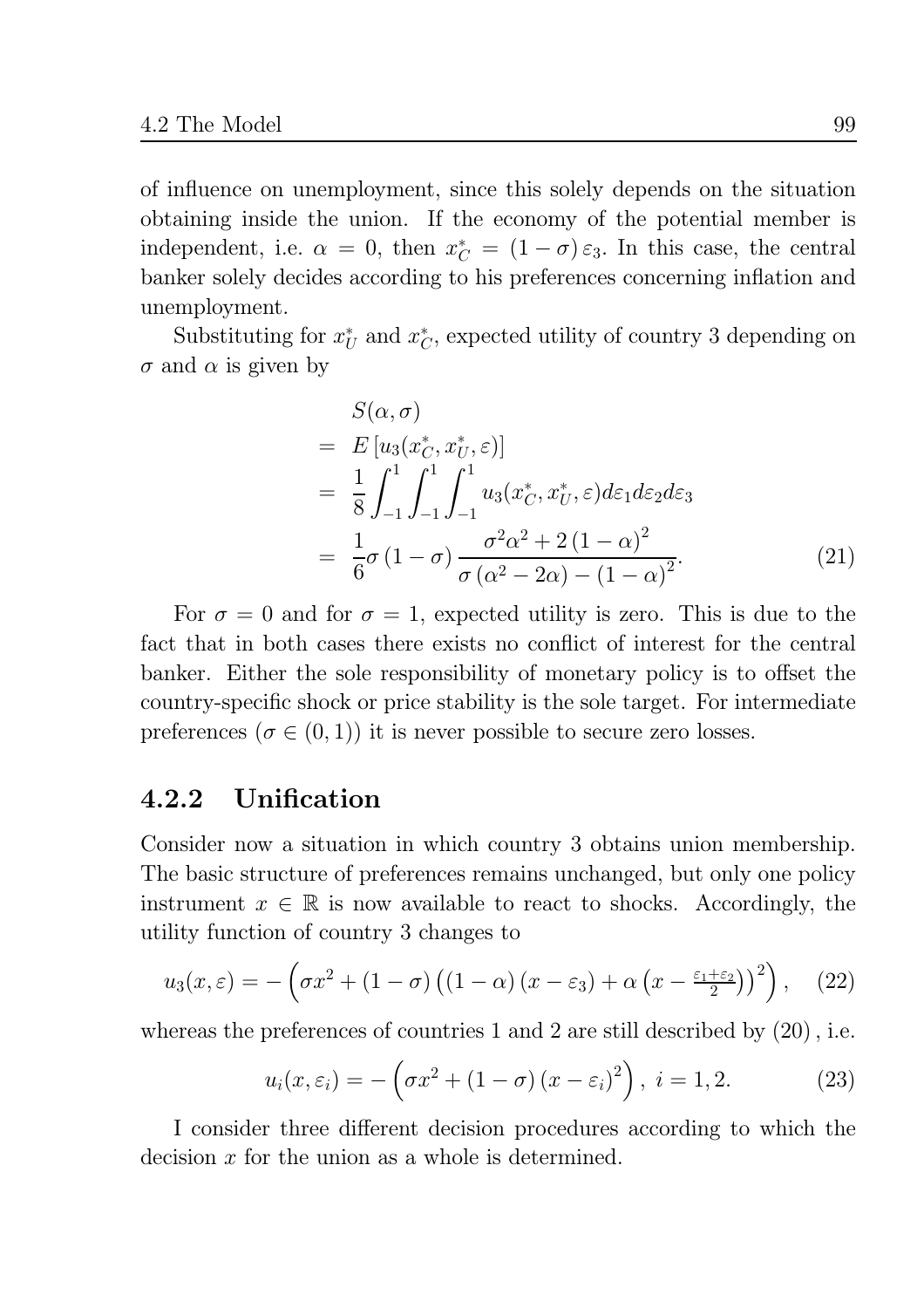## **Welfare Maximization**

The first procedure takes the decision  $x_W$  as to maximize the sum of utilities, *i.e.* 

$$
u_W(x_W, \varepsilon) = \sum_{i=1}^{3} u_i(x_W, \varepsilon)
$$
  
=  $-\left(\sigma x_W^2 + (1 - \sigma) (x_W - \varepsilon_1)^2\right)$   
 $-\left(\sigma x_W^2 + (1 - \sigma) (x_W - \varepsilon_2)^2\right)$   
 $-\left(\sigma x_W^2 + (1 - \sigma) ((1 - \alpha) (x_W - \varepsilon_3) + \alpha (x_W - \frac{\varepsilon_1 + \varepsilon_2}{2}))^2\right).$ 

This yields as joint decision

$$
x_W^* = \frac{1}{6} (1 - \sigma) ((2 + \alpha) (\varepsilon_1 + \varepsilon_2) + 2\varepsilon_3 (1 - \alpha)).
$$

If the exclusive target of all central bankers is price stability ( $\sigma = 1$ ), then the joint decision will be  $x_W^* = 0$ . When there exist no spillover effects in country 3 ( $\alpha = 0$ ), all three countries act according to identical preferences. Moreover, equal weight is assigned to each country's preferences and the joint decision amounts to  $x_W^* = \frac{1}{3}(1 - \sigma)(\epsilon_1 + \epsilon_2 + \epsilon_3)$ . Depending on the degree of the preference parameter  $\sigma$  the union central banker tries to offset the average of shocks with his decision. If  $\alpha = 1$ , then  $x_W^* = \frac{1}{2}(1-\sigma)(\epsilon_1+\epsilon_2)$ : the shock in country 3 plays no role in determining the decision. Note that this decision is the same as the one taken in a union consisting only of countries 1 and 2.

Under this procedure expected utility of country 3 is given by

$$
U_W(\alpha, \sigma)
$$
  
=  $E[u_3(x_W^*, \varepsilon)]$   
=  $\frac{1}{8} \int_{-1}^1 \int_{-1}^1 \int_{-1}^1 u_3(x_W^*, \varepsilon) d\varepsilon_1 d\varepsilon_2 d\varepsilon_3$   
=  $\frac{1}{18} (\sigma - 1) ((4 + 5\sigma) \alpha^2 - (4\sigma + 8) \alpha + 2\sigma + 4).$  (24)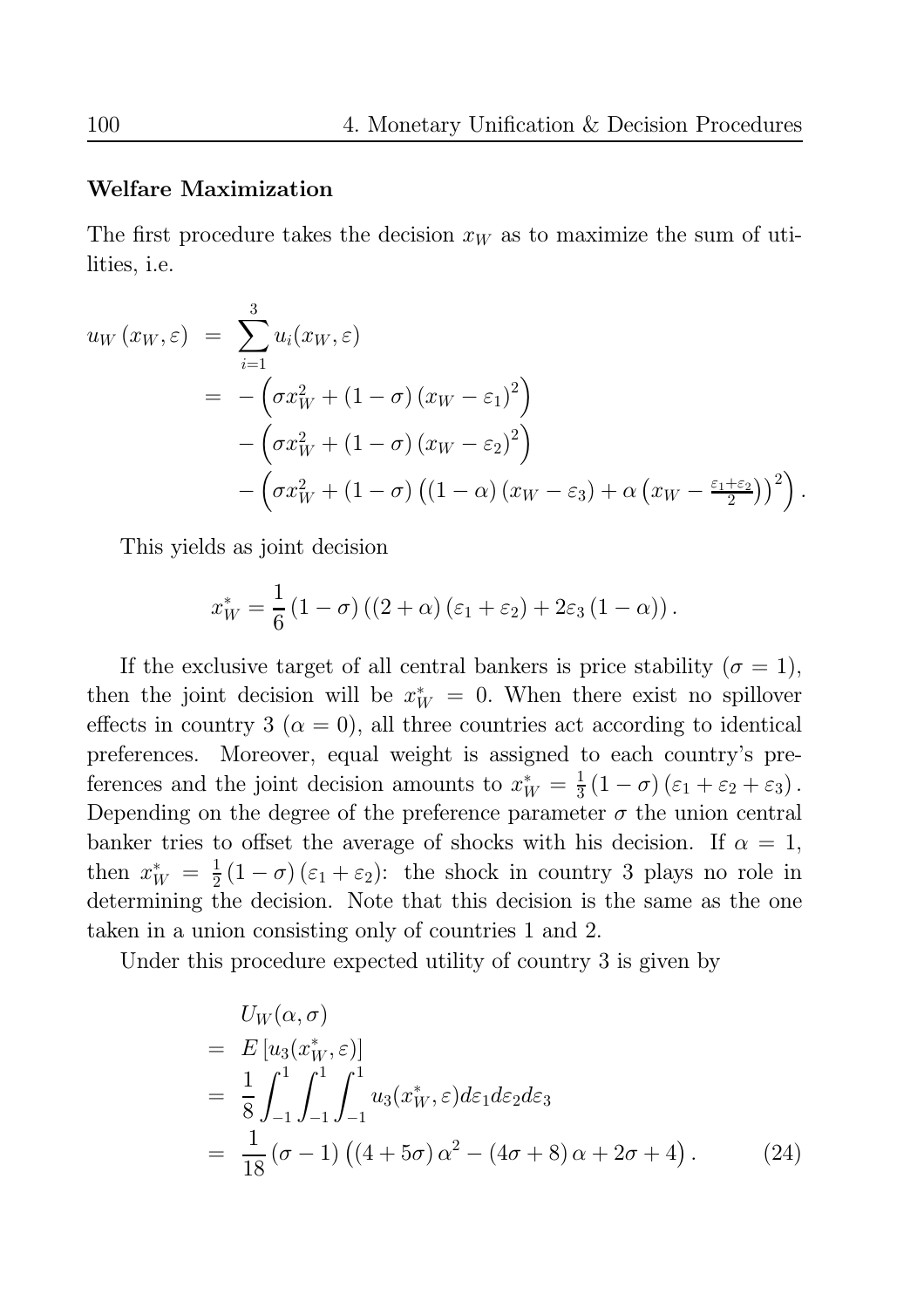This function is concave in  $\alpha$  and convex in  $\sigma$ . Concavity in spillovers means that under welfare maximization it is good in terms of expected utility to experience intermediate interdependencies. In contrast, convexity in the conservatism parameter tells us, that here clear preferences in either direction are preferable. Again, for  $\sigma = 1$ , zero losses can be secured. But in contrast to expected utility under separation  $(21)$ , this is not true for  $\sigma = 0$ . Despite the fact that output stability is the sole target of all central bankers, it will not be possible to conquer all shocks if only one policy instrument remains available.

## Median

Under this procedure, the decision is determined by the median of the desired policies of the three countries. The central bankers of country 1 or 2 choose  $x_i^*$  in order to maximize (23):

$$
u_i(x,\varepsilon_i) = -\left(\sigma x^2 + (1-\sigma)(x-\varepsilon_i)^2\right), \ i = 1,2.
$$

The solution to this problem is given by

$$
x_i^* = (1 - \sigma) \, \varepsilon_i, \; i = 1, 2.
$$

If this desired policy of country 1 or 2 happens to be the median desired policy, it will be implemented as monetary policy for the whole union.

The central banker of the new member country chooses  $x_3^*$  in order to maximize  $(22)$ :

$$
u_3(x,\varepsilon) = -\left(\sigma x^2 + (1-\sigma)\left((1-\alpha)(x-\varepsilon_3) + \alpha\left(x - \frac{\varepsilon_1 + \varepsilon_2}{2}\right)\right)^2\right).
$$

This yields as a decision

$$
x_3^* = \frac{1}{2} (1 - \sigma) (\alpha (\varepsilon_2 + \varepsilon_1) + 2\varepsilon_3 (1 - \alpha))
$$

and  $x_3^*$  will be implemented if it constitutes the median policy of the union.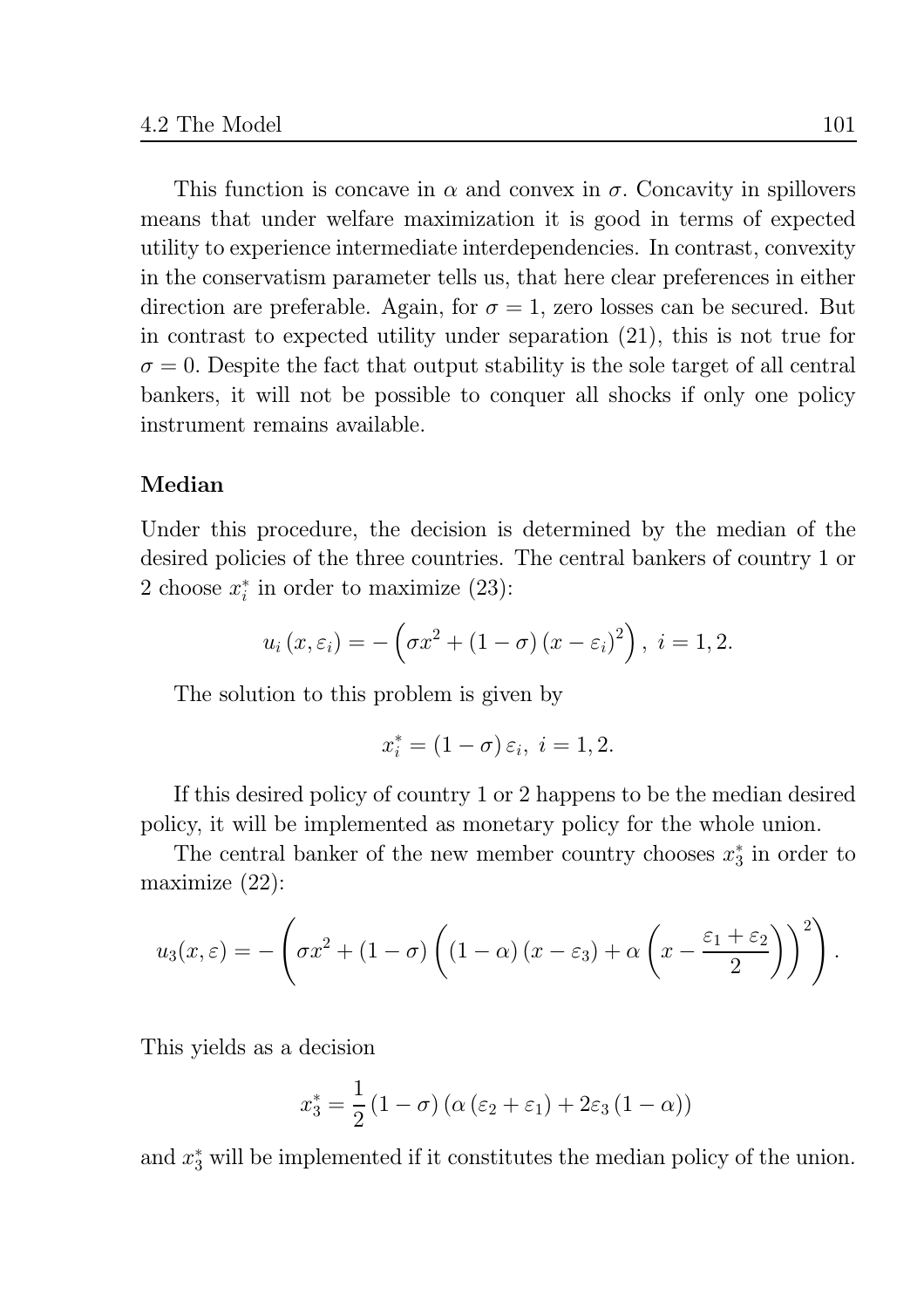An important feature of this decision procedure is that the median policy depends on the degree of interdependencies  $\alpha$  and on the realization of shocks. Therefore, it is endogenously determined which policy is "in the middle". Since this implicitly defines the probability of being pivotal, the decision power of the participating countries is endogenously determined as well.

Letting  $x_M^*$  denote the vector of preferred policies, i.e.  $x_M^* = (x_1^*, x_2^*, x_3^*)$ , expected utility<sup>43</sup> of country 3 is given by

$$
U_M(\alpha, \sigma)
$$
  
=  $E[u_3(x_M^*, \varepsilon)]$   
=  $\frac{1}{30} \frac{1 - \sigma}{\alpha - 2} [(\sigma - 16) \alpha^3 + (2\sigma + 48) \alpha^2 - (2\sigma + 48) \alpha + 4\sigma + 16].$  (25)

The basic behavior of this function is similar to expected utility  $(24)$ under the welfare maximizing procedure:  $U_M(\alpha, \sigma)$  is concave in  $\alpha$  and convex in  $\sigma$ , obtains zero expected utility for  $\sigma = 1$ .

## Rotation

Finally, I consider the simplified mathematical representation of a so-called rotation procedure.<sup>44</sup> With probability  $\rho \in [0,1]$  country 3 determines the union wide decision, with probability  $\frac{1-\rho}{2}$  the desired policy of either country 1 or country 2 is implemented. For  $\rho = 0$  country 3 has no influence on the common decision, whereas for  $\rho = 1$  the new member acts as a dictator.

This specification of probabilities may be interpreted as giving the new member a permanent voting right, whereas the original members would have to share theirs. In comparison to the two decision procedures considered before, here the probability of actually determining the decision is

 $^{43}$  The detailed derivation of expected utility is given in Appendix C.1.

<sup>&</sup>lt;sup>44</sup>Rotation is one of the procedures discussed as reform option for an enlarged ECB Council. It involves that not every central bank governor would have a right to vote at each meeting. Other reform proposals include representation or executive decision. For a detailed analysis and discussion of reform options for decision procedures in an enlarged European Monetary Union see e.g. Baldwin et al. [2001].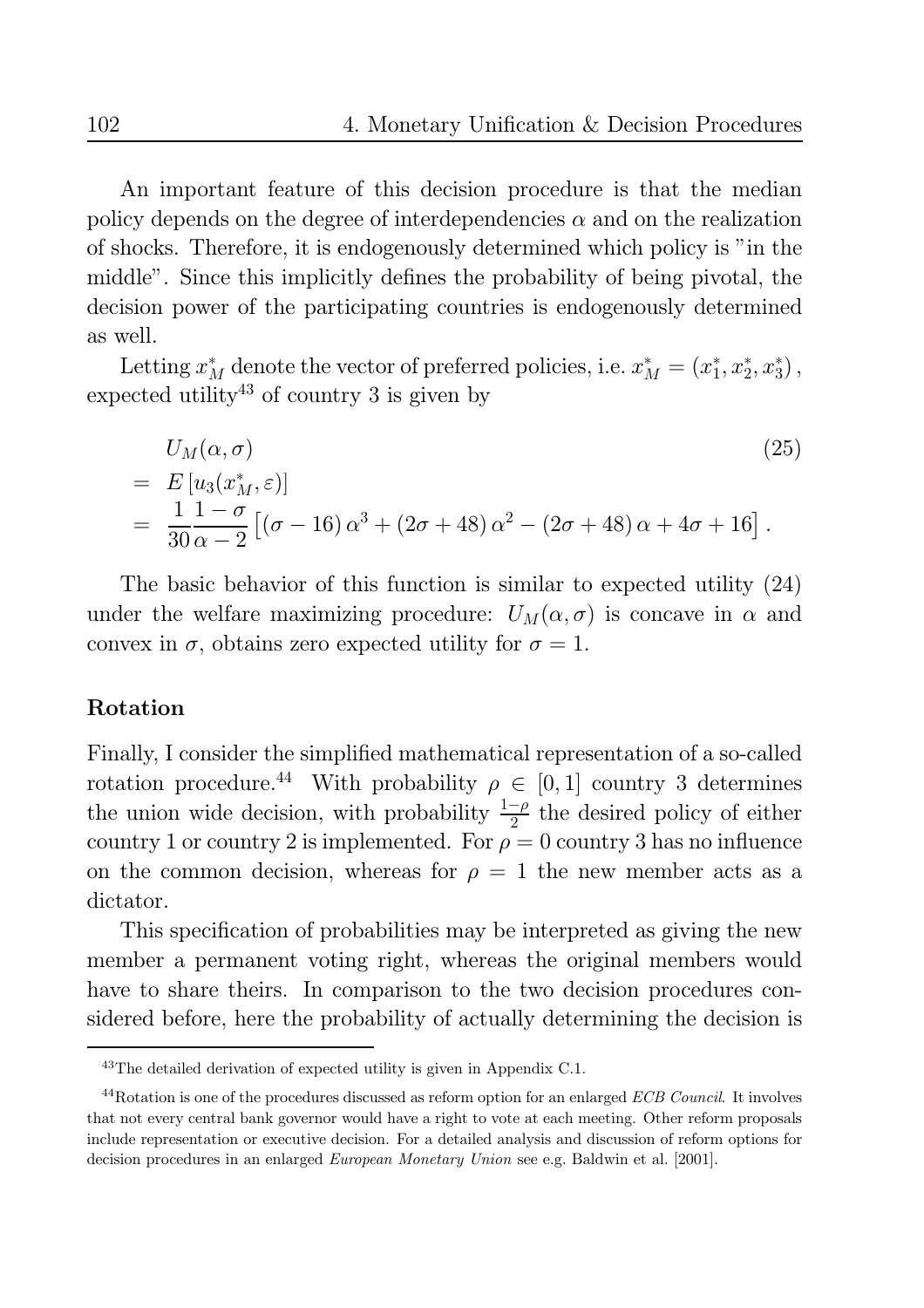not endogenously determined by the procedure and the preferences, but is exogenously fixed.

Expected utility of country 3 under this scenario can be decomposed into three parts, i.e. expected utility if the desired policy of country 1 is implemented, expected utility if the desired policy of country 2 is implemented and expected utility if its own desired policy is set into force, i.e.

$$
U_R(\alpha, \sigma, \rho)
$$
  
=  $\frac{1-\rho}{2}E[u_3(x_1^*, \varepsilon)] + \frac{1-\rho}{2}E[u_3(x_2^*, \varepsilon)] + \rho E[u_3(x_3^*, \varepsilon)]$ 

Since the decision problems of countries 1 and 2 are symmetric<sup>45</sup>, this simplifies to

$$
U_{R}\left(\alpha,\sigma,\rho\right) = (1-\rho) E\left[u_3\left(x_1^*,\varepsilon\right)\right] + \rho E\left[u_3\left(x_3^*,\varepsilon\right)\right].
$$

Consider these terms separately. The desired decision of country 1 is

$$
x_1^* = (1 - \sigma) \, \varepsilon_1.
$$

If this is implemented, expected utility of country 3 is given by

$$
E[u_3(x_1^*, \varepsilon)] = \frac{1}{8} \int_{-1}^{1} \int_{-1}^{1} \int_{-1}^{1} u_3(x_1^*, \varepsilon) d\varepsilon_1 d\varepsilon_2 d\varepsilon_3
$$
  
=  $\frac{1}{6} (\sigma - 1) (3\alpha^2 + (2\sigma - 6) \alpha - 2\sigma + 4).$  (26)

The desired policy of country 3 is

$$
x_3^* = \frac{1}{2} (1 - \sigma) (\alpha (\varepsilon_2 + \varepsilon_1) + 2\varepsilon_3 (1 - \alpha))
$$

and

$$
E[u_3(x_3^*, \varepsilon)] = \frac{1}{8} \int_{-1}^1 \int_{-1}^1 \int_{-1}^1 u_3(x_3^*, \varepsilon) d\varepsilon_1 d\varepsilon_2 d\varepsilon_3
$$
  

$$
= \frac{1}{6} \sigma (\sigma - 1) (3\alpha^2 - 4\alpha + 2).
$$
 (27)

 $45$ Without loss of generality I consider expected utility of country 3 if the desired policy of country 1 is implemented.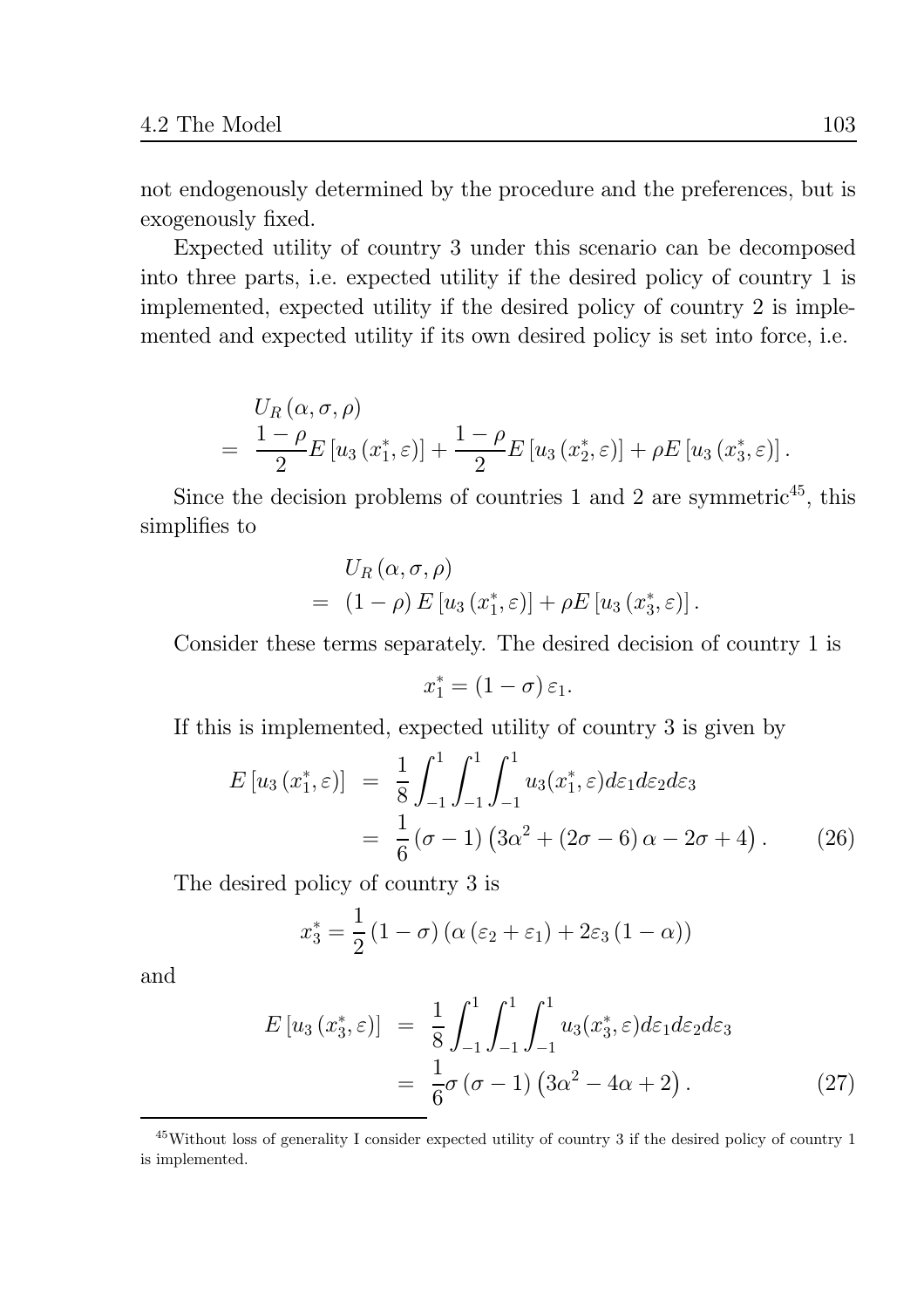Thus, overall expected utility under the rotation procedure is given by

$$
U_R(\alpha, \sigma, \rho)
$$
  
=  $\frac{1}{6}(\sigma - 1)$   

$$
[3(\rho\sigma - \rho + 1)\alpha^2 - 2(3\rho\sigma - 3\rho - \sigma + 3)\alpha + 4\rho\sigma - 4\rho - 2\sigma + 4]
$$

This function does not only depend on  $\alpha$  and  $\sigma$ , but also on the probability  $\rho$ . It is increasing in  $\rho$  meaning that the higher the probability of being decisive for the new member, the higher is its expected utility. Again,  $U_R(\alpha, \sigma, \rho)$  is concave in  $\alpha$  and obtains zero expected utility for  $\sigma = 1$ .

#### Comparison 4.3

In this section, I compare expected utility of the potential member under the two different scenarios and the three decision mechanisms.<sup>46</sup> Would a potential member base its entry decision exclusively on these terms, there would be little scope for a union of three.

I start the comparison with the following observation: For  $\sigma = 1$  and for all degrees of interdependency, separation and unification yield the same expected utility irrespective of the decision mechanism employed after unification. The reason is that if central bankers do not care about unemployment, then shocks and uncertainty will not influence their decisions. Thus, under each scenario the same decision is taken  $-$  irrespective of the decision procedure. This leads to zero losses since there exists no conflict of interest regarding inflation and unemployment for all central bankers.

The remaining part of this section deals with the effect different decision procedures will have on expected welfare of the candidate if central bankers care about unemployment.

 $^{46}$ I concentrate solely on the perspective of the potential member. I do not consider the net gains of monetary unification which could eventually lead to compensation payments. However, I return to this topic in the conclusion of this chapter.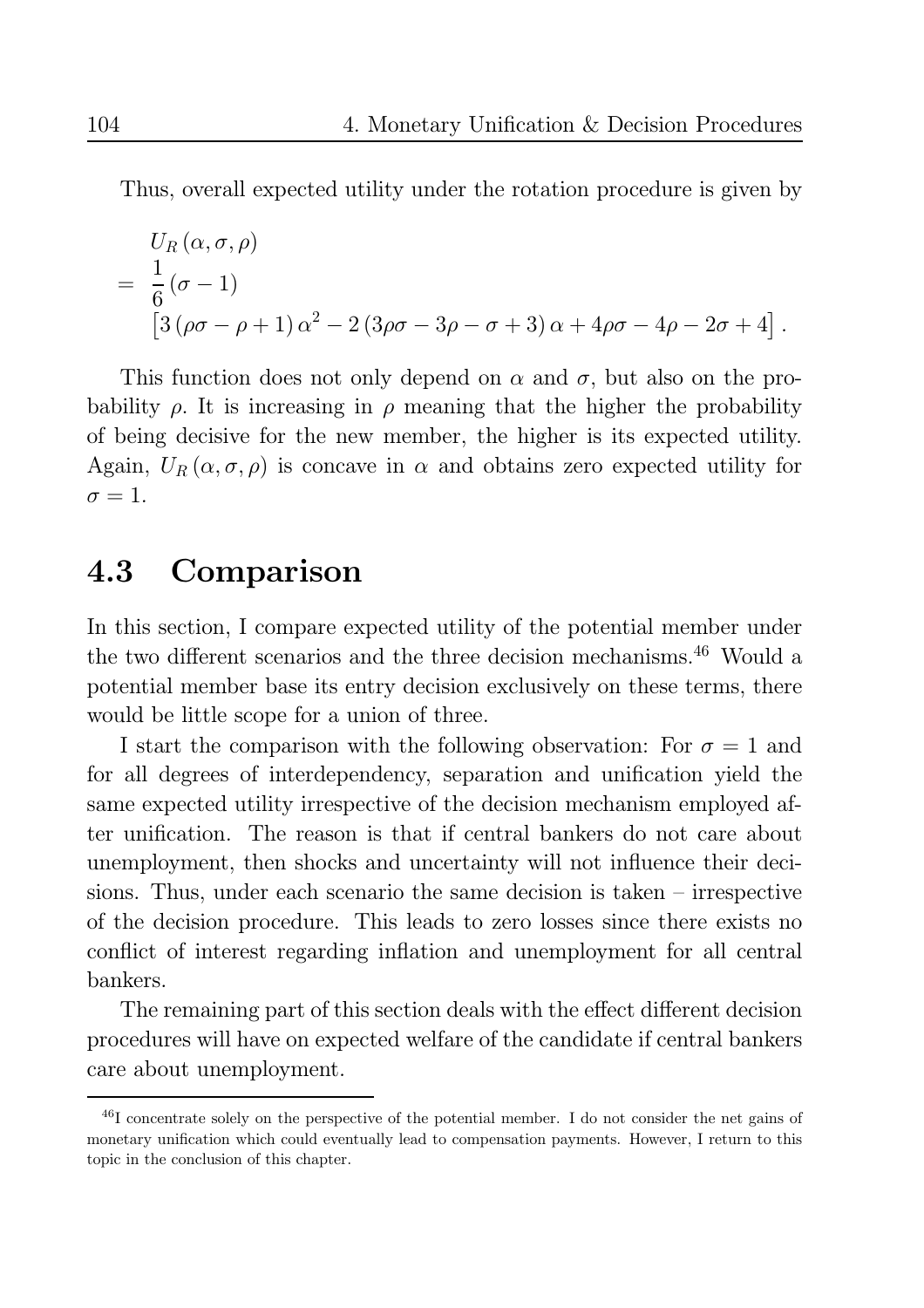#### Welfare Maximization 4.3.1

For this procedure I obtain a clear-cut result in favor of separation.

**Proposition 10** If the decision after unification is taken as to maximize the sum of individual utilities, then there exists no combination of  $\alpha$  and  $\sigma$  such that unification yields more expected utility than separation for the  $candidate.$ 

If the decision about monetary policy after unification is taken jointly, this procedure will give the new member not enough influence on the common decision as to compensate for giving up its independence.

#### Median 4.3.2

Under this decision procedure the probability of the new member to be pivotal after unification increases. This leads to the following proposition.

**Proposition 11** If the decision procedure after unification implements the median, then there exist combinations of  $\alpha$  and  $\sigma$  such that unification yields more expected utility than separation for the candidate country.

Figure 10 shows implicitly the combinations of  $(\alpha, \sigma)$  for which the difference in expected utility is zero. Entry is only profitable for a small range of combinations which is characterized by large spillovers and low weight on inflation: the economies have to be "close" and shocks have to be important. Under these circumstances, it pays to delegate the decision to the median, since the median procedure ignores extreme positions in decision making.



105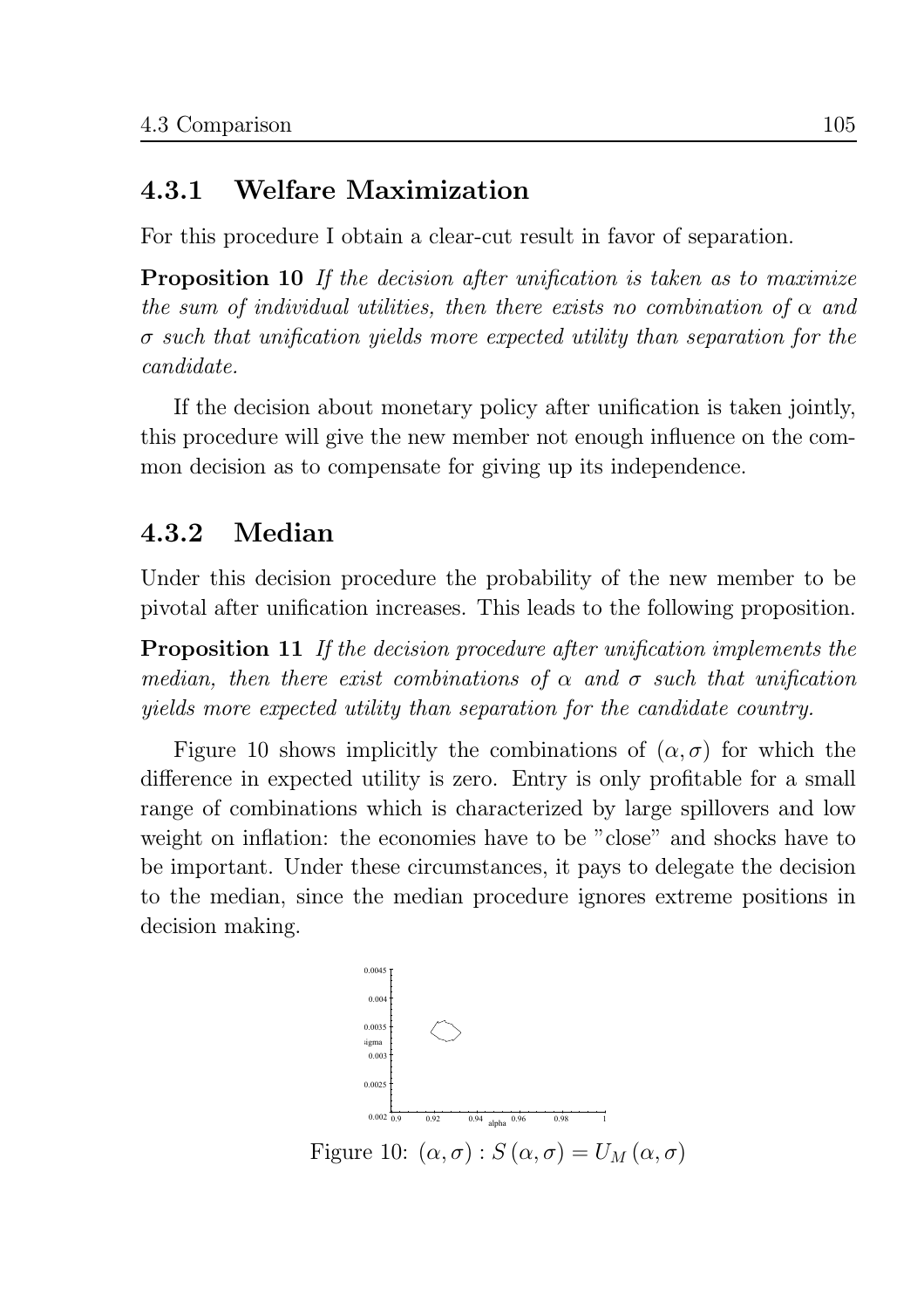#### 4.3.3 Rotation

Finally, considering the rotation procedure, I obtain a more optimistic result regarding the entry decision of a potential union member.

**Proposition 12** (i) There exist combinations of  $\alpha$  and  $\sigma$  for which separation yields more expected utility than unification  $\forall \rho \in [0,1]$ , (ii) for all other  $(\alpha, \sigma)$  exists  $\rho(\alpha, \sigma)$  such that separation and unification yield the same expected utility for country 3 and (iii)  $\forall \rho > \rho(\alpha, \sigma)$  unification yields more expected utility for country 3 than separation  $\forall (\alpha, \sigma)$ .

The first part of this proposition tells us, that even if country 3 may determine the union wide decision after unification alone ( $\rho = 1$ ), there will exist combinations of  $\alpha$  and  $\sigma$  such that country 3 would prefer not to join that union.<sup>47</sup> Interpreting the boundary of such combinations as a function  $\sigma(\alpha)$ , this function is strictly decreasing in  $\alpha$ . The smaller the spillovers, the larger has to be the weight given to inflation to make separation always preferable.



The second part of Proposition 12 defines for all other combinations of  $\alpha$  and  $\sigma$  a probability  $\rho(\alpha, \sigma)$  of being pivotal which makes the candidate indifferent between no entry and entry. In principle, we can conclude that the potential member requires a high probability to be pivotal in order to

 $47$ On first sight, one would expect that it is always possible for country 3 to secure itself zero losses when it acts as a dictator after unification. That this is not the case is due to the fact that after unification only one policy instrument remains available.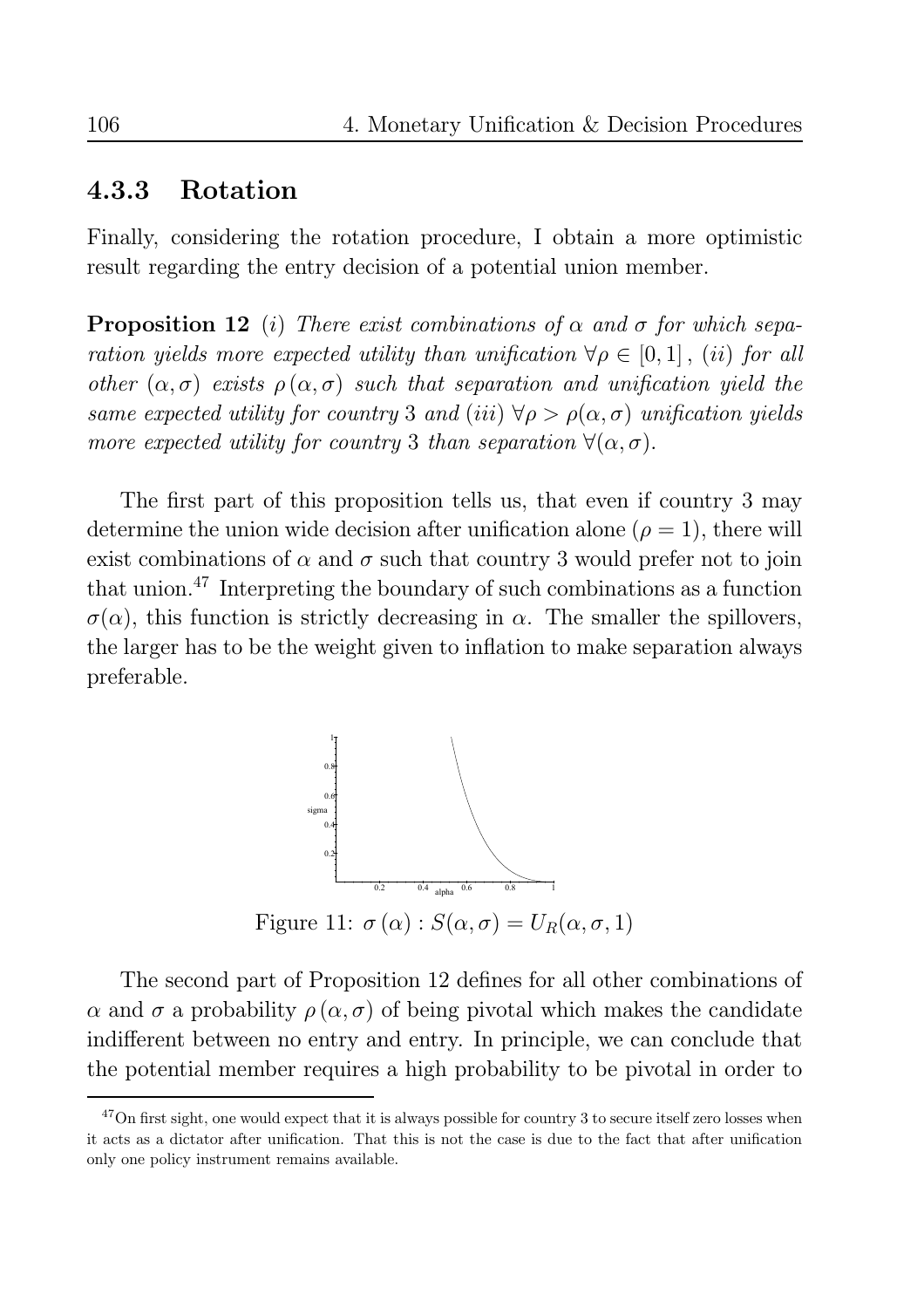make entry profitable.<sup>48</sup> That the probability has to be relatively high can be seen by considering  $\rho(\alpha, \sigma)$  at the corner values of the parameters  $\alpha$ and  $\sigma$ . When there exist no interdependencies, i.e.  $\alpha = 0$ , the only way to make the candidate indifferent between entry and separation is to give him an exclusive decision right irrespective of the degree of central bank conservatism, i.e.  $\rho(0, \sigma) = 1$ . The same is true for  $\sigma = 0$ , central bankers who care solely about unemployment irrespective of the degree of interdependencies. If the candidate economy experiences the maximum amount of spillovers, then there will exist no probability to reach indifference, since  $\rho(1,\sigma) = 1 + \sigma \geq 1 \,\forall \sigma$ . Finally, if all central banks are conservative  $(\sigma = 1)$ , then  $\rho(\alpha, 1)$  lies below 1 for small  $\alpha$ :



Figure 12:  $\rho(\alpha, 1)$ :  $S(\alpha, \sigma) = U_R(\alpha, \sigma, \rho)$ 

#### Welfare Maximization - Median 4.3.4

Now, I sidestep a little from the main focus of my analysis and compare the relative performance of the welfare maximization and the median procedure. This comparison has no direct influence on entry decisions, but is related to it in the following way. The decision procedure employed in a union is of interest to any potential member, since the chosen procedure determines its influence on common decisions. Imagining that there are other factors that affect entry decisions, the relative performance of the different procedures becomes important. Since all countries in my model

<sup>&</sup>lt;sup>48</sup>This result resembles the one of Casella [1992]. In a general equilibrium model of monetary union she finds that a small economy will not enter the union unless its influence on union decisions is more than proportional to its size.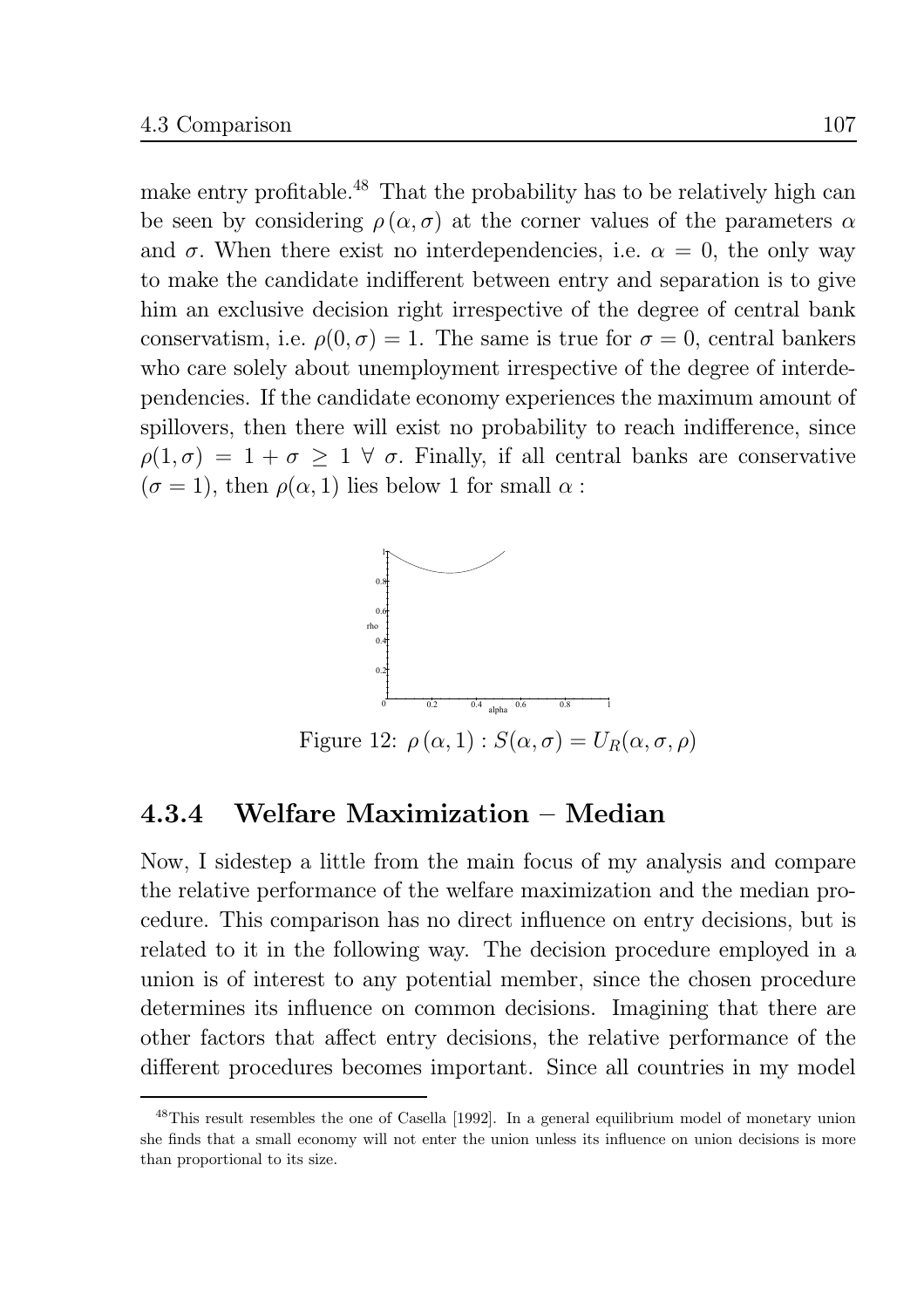experience the same preferences for inflation and unemployment, this relative performance is independent of  $\sigma$ . It solely depends on the degree of interdependencies between the economies.

**Proposition 13** (i) There exists  $\alpha_1$  such that for  $\alpha < \alpha_1$  taking the decision as to maximize welfare yields more expected utility for country 3,  $(ii)$ there exists  $\alpha_2$  such that for  $\alpha > \alpha_2$  the median mechanism yields more expected utility for country 3 and (iii)  $\alpha_1 = \alpha_2 = \alpha^* = \frac{2}{7}$ .

If the degree of interdependencies between the economies is small (small)  $\alpha$ ), it will be profitable for the candidate to take account of all views when determining the union wide decision. This is due to the fact that under this procedure, extreme policies influence the final decision, whereas under the median procedure they are disregarded, since there the final decision solely depends on the median desired policy. If, on the other hand, the spillovers lie above some threshold (here  $\alpha^* = \frac{2}{7}$ ), then the economies are sufficiently close in terms of preferences and extreme policies become rare. Moreover, since the probability of being decisive increases in  $\alpha$  under the median procedure, this increase in power contributes to the result as well.<sup>49</sup>

#### Conclusion  $4.4$

This chapter compares the influence of different decision procedures on unilateral entry decisions into existing monetary unions. If the candidate economy is influenced by union wide shocks as well as by country-specific ones and if decisions taken inside the union exert influence on the economic situation of the potential member, how will the decision procedures used after unification affect the decision of the potential member to join the My analysis concentrates on three specific decision procedures, union?

 $49$ On first sight, these results seem to contradict those of Section 2.4, but in principle both are obtained by similar reasoning. The sole difference lies in the point of view: here, with weak interdependencies the *potential member* prefers to take (his) extreme position into account, whereas in Section 2.4 for society as a whole it is better to ignore extremes. A similar argument applies for the case of strong interdependencies.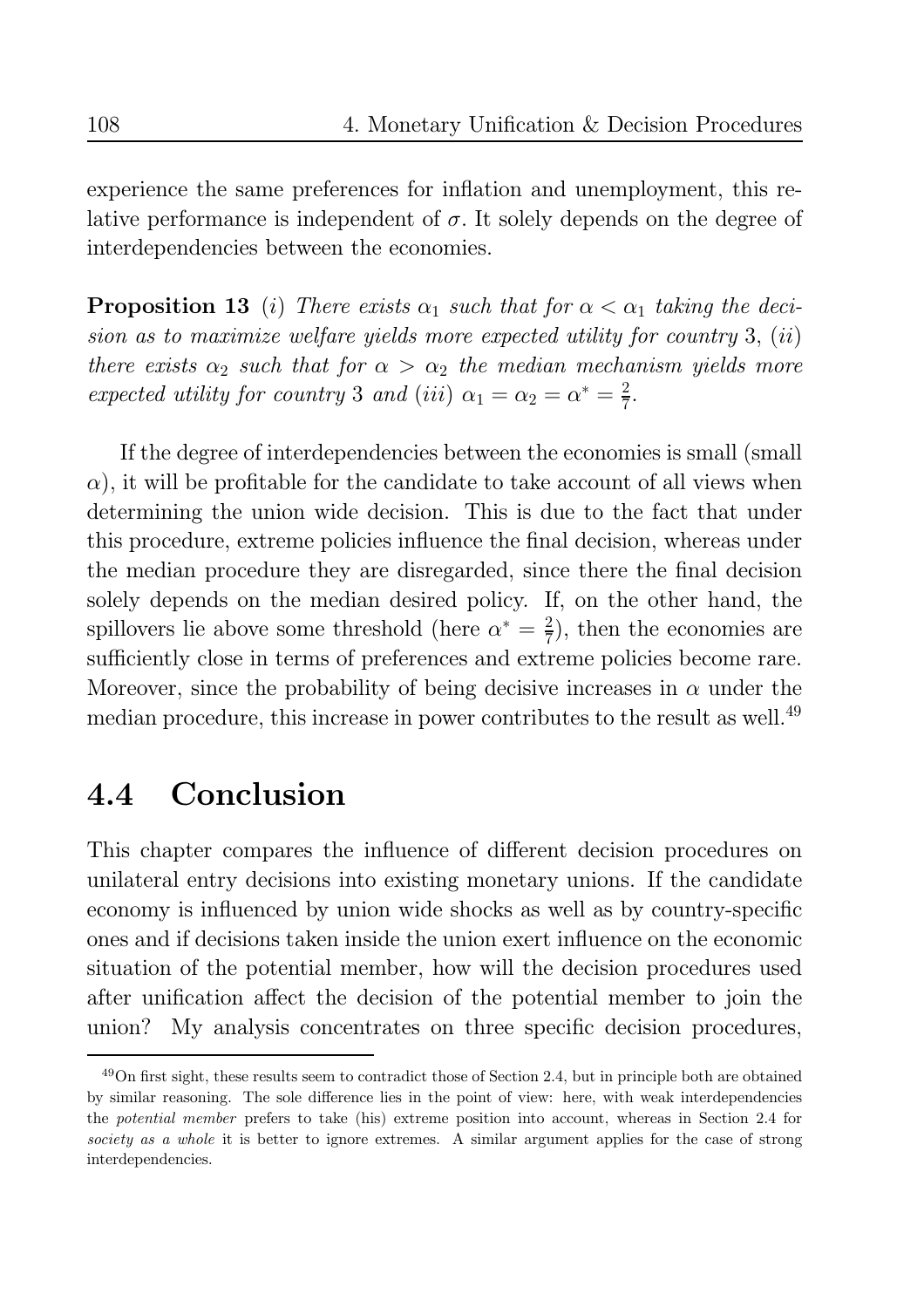i.e. welfare maximization, median and rotation, and obtains the following: All unification scenarios perform relatively poor compared to separation irrespective of the decision procedure. The only chance to make entry profitable for a potential member is to grant it a merely exclusive decision right in common policies. But although transaction costs are not explicitly modelled, there exist combinations that make entry desirable.

Starting from this research there are three directions to proceed. The first extension concerns different parameter specifications. Considering  $\alpha \in \mathbb{R}$  would allow for beggar-thy-neighbor behavior, like for example in Canzoneri and Gray [1985]. A similar effect may evolve if we consider the possibility of shocks and policy exerting different influence on the preferences of the potential member. Considering different parameter specifications, it would also be interesting to analyze the effect of country-specific preferences regarding inflation and unemployment.

A second extension would be to allow for two-sided spillovers. Not only the potential member is influenced by shocks and policy of the union but the same is true vice versa. Again, this would lead to different decisions of the respective central banks and to more strategic interaction.

Finally, a question I did not consider so far is the possibility or impossibility of compensation payments. Here, in a first step, one would have to assess if unification leads to any net gains, i.e. if the sum of expected utilities is increased after unification. This would create scope for transfers that could be offered to the potential member to make it enter the union. My intuition is that in this set-up there will be little opportunity for such side-payments. However, this may change if we allow for two-sided spillovers.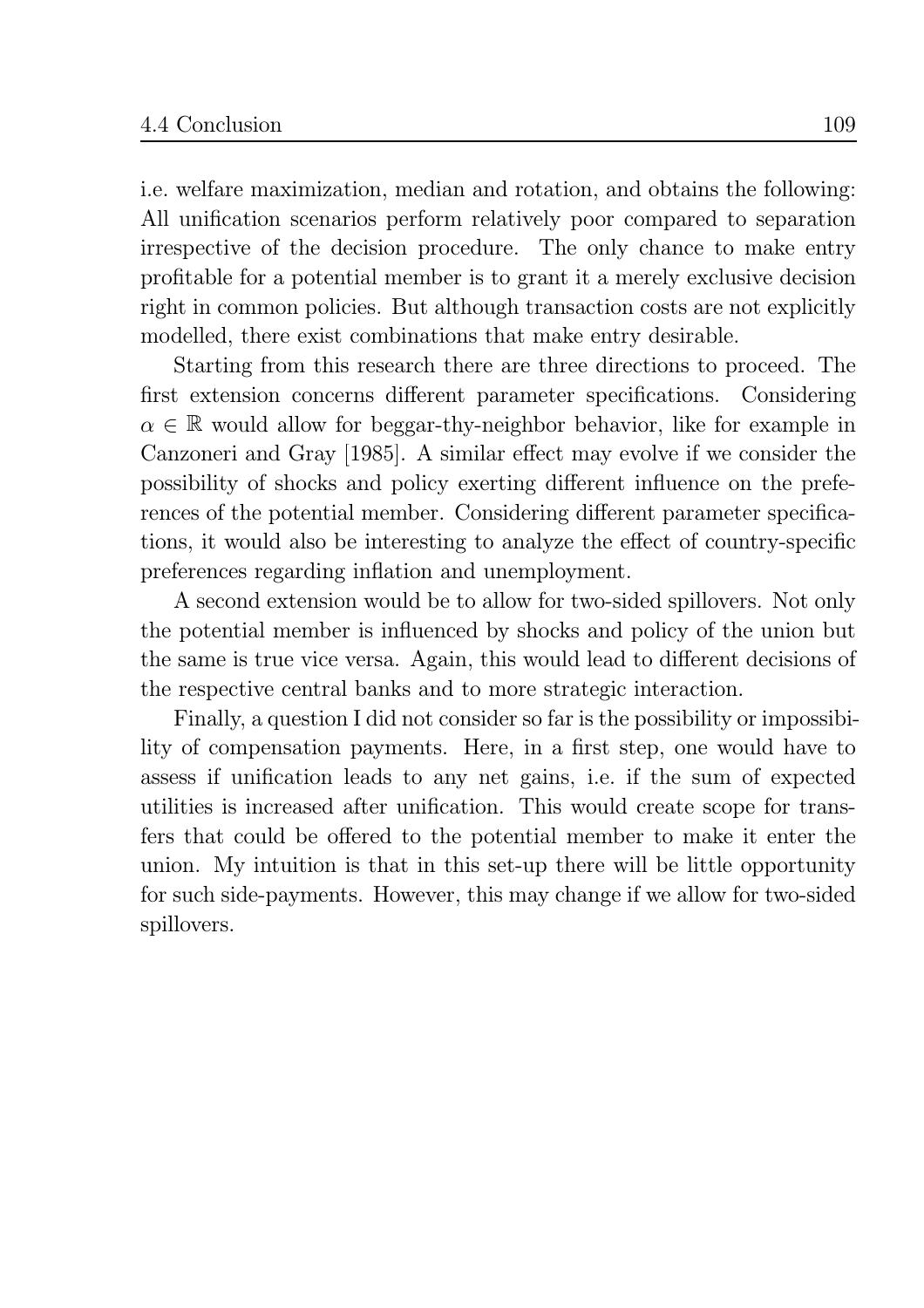## Appendix A

# **Chapter 2: Collective** Decisions with Interdependent **Valuations**

**Proof** of Lemma 4:

Under the median mechanism the announcement strategies  $\hat{\theta}_i(\theta_i)$  are continuous in the parameter  $\alpha$ . Since the decision  $x_{Median}(\hat{\theta})$  is continuous in the announcements, it is so in  $\alpha$ . Finally, individual utility is continuous in the decision (and therefore in  $\alpha$ ) and in the individually desired policy  $\theta_i^*$ , which is continuous in  $\alpha$  as well. Thus the sum of expected utilities is continuous in  $\alpha$  under the median mechanism.

**Proof** of Lemma 5:

Under the mean mechanism agents announce according to  $\hat{\theta}_i(\theta_i)$  $= n(1-\alpha)\theta_i$ . Thus,  $x_{Mean} = (1-\alpha)\sum_{i=1}^n \theta_i$ .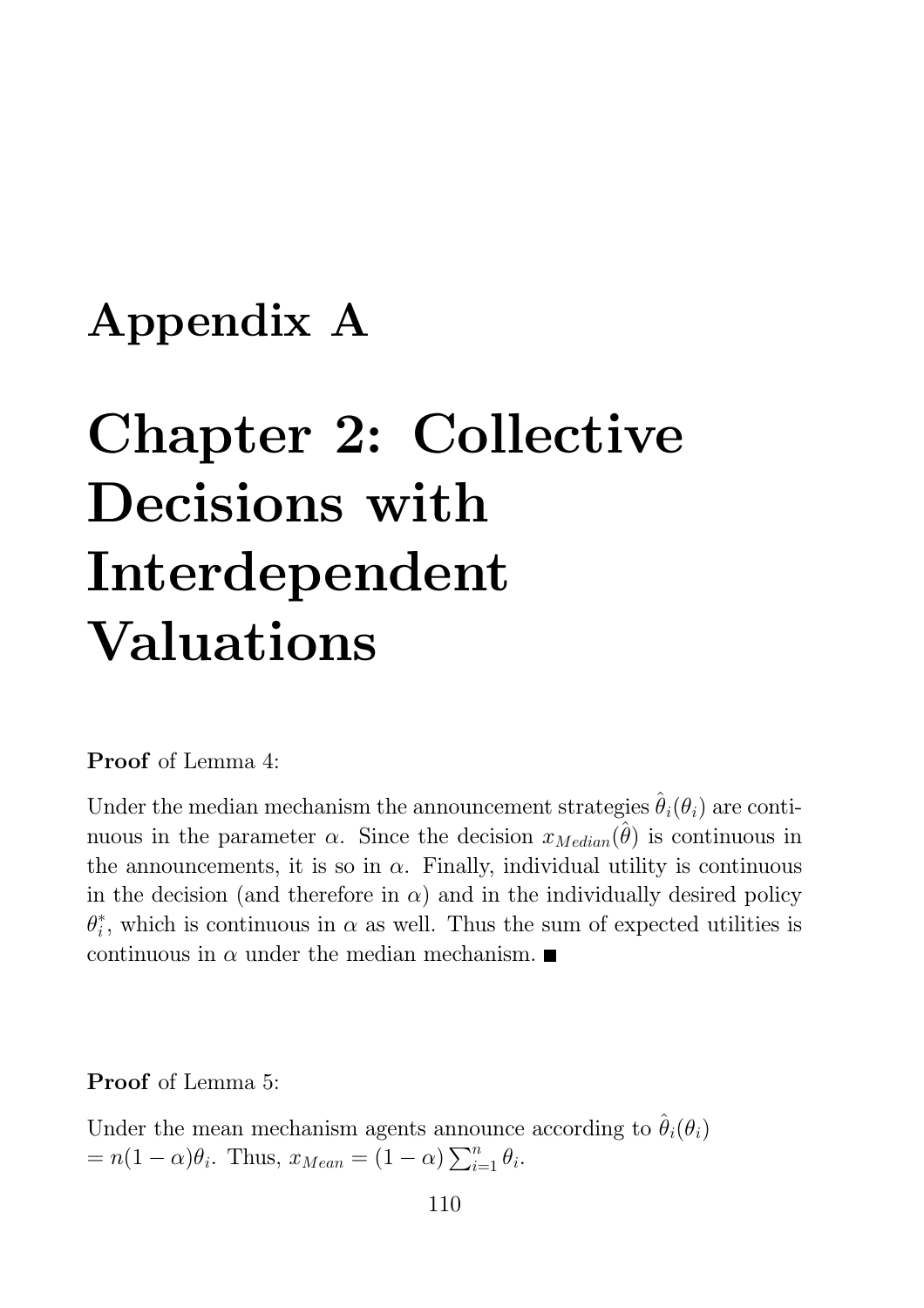$(i)$  CONTINUITY: The sum of expected utilities is given by

$$
\sum_{i=1}^{n} E\left[-\left(x_{Mean} - \theta_{i}^{*}\right)^{2}\right]
$$
\n
$$
= -nE\left[\left(\left(1 - \alpha\right) \sum_{i=1}^{n} \theta_{i} - \left(1 - \alpha\right) \theta_{i} - \frac{\alpha}{n-1} \sum_{j \neq i} \theta_{j}\right)^{2}\right]
$$
\n
$$
= -nE\left[\left(\left(1 - \alpha\right) \sum_{\substack{j=1 \ j \neq i}}^{n} \theta_{j} - \frac{\alpha}{n-1} \sum_{\substack{j=1 \ j \neq i}}^{n} \theta_{j}\right)^{2}\right]
$$
\n
$$
= -nE\left[\left(-\frac{\alpha n - n + 1}{n - 1} \sum_{\substack{j=1 \ j \neq i}}^{n} \theta_{j}\right)^{2}\right]
$$
\n
$$
= -n\left(\frac{\alpha n - n + 1}{n - 1}\right)^{2} E\left[\left(\sum_{\substack{j=1 \ j \neq i}}^{n} \theta_{j}\right)^{2}\right]
$$

which is continuous in  $\alpha$ .

■

(ii) MONOTONICITY: Differentiating with respect to  $\alpha$  yields

$$
\frac{d\left(E\left[\sum_{i=1}^{n} -\left(x_{Mean} - \theta_i^*\right)^2\right]\right)}{d\alpha} = -2n^2 \frac{\alpha n - n + 1}{\left(n - 1\right)^2} E\left[\left(\sum_{\substack{j=1 \ j \neq i}}^{n} \theta_j\right)^2\right]
$$

which is larger than zero  $\forall \alpha \in [0, \bar{\alpha})$ .  $(iii)$  OPTIMALITY:

$$
\frac{d\left(E\left[\sum_{i=1}^{n}-(x_{Mean}-\theta_i^*)^2\right]\right)}{d\alpha}=0 \Longleftrightarrow \alpha=\frac{n-1}{n}=\bar{\alpha}.
$$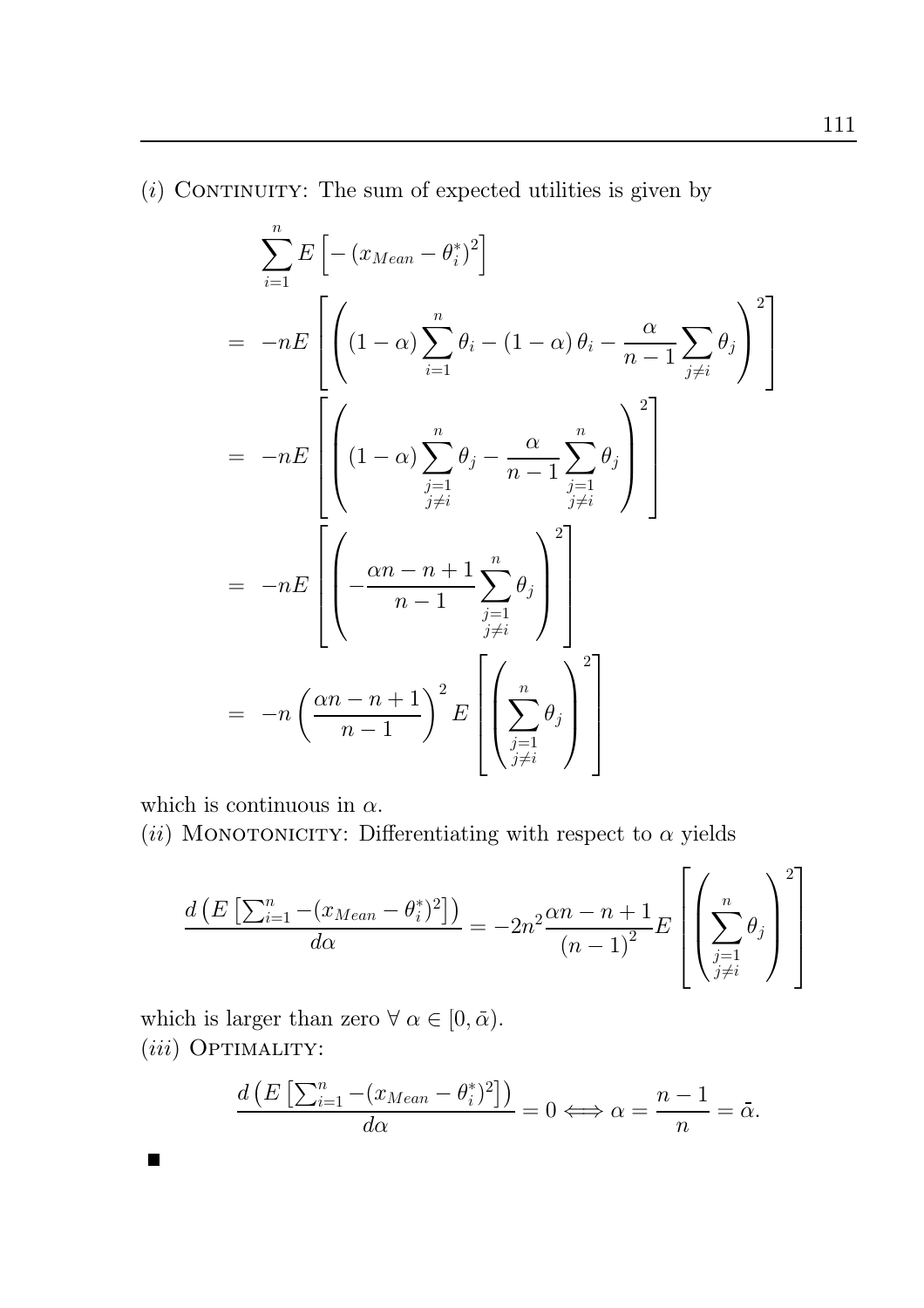## **Proof** of Lemma 6:

 $(i)$  CONTINUITY: The sum of expected utilities under the mean mechanism is given by

$$
\sum_{i=1}^{n} E\left[-\left(x_{Mean} - \theta_i^*\right)^2\right] = -n\left(\frac{\alpha n - n + 1}{n - 1}\right)^2 E\left[\left(\sum_{\substack{j=1 \ j \neq i}}^{n} \theta_j\right)^2\right]
$$

$$
= -n(n - 1)\left(\frac{\alpha n - n + 1}{n - 1}\right)^2 E\left[\theta_i^2\right]
$$

which is continuous in *n* for  $n > 1$ .

 $(ii)$  MONOTONICITY: Differentiating with respect to *n* yields

$$
\frac{d\left(E\left[\sum_{i=1}^{n}-(x_{Mean}-\theta_{i}^{*})^{2}\right]\right)}{dn} = -(\alpha n - n + 1)\frac{2\alpha n^{2} - 3\alpha n - 2n^{2} + 3n - 1}{(n - 1)^{2}}E\left[\theta_{i}^{2}\right].
$$

Since  $\alpha n - n + 1 < 0$  and  $2\alpha n^2 - 3\alpha n - 2n^2 + 3n - 1 < 0 \,\forall \alpha \in [0, \bar{\alpha})$ , this is smaller than zero  $\forall n > 1$ .

 $(iii)$  OPTIMALITY:

 $\blacksquare$ 

$$
\frac{d\left(E\left[\sum_{i=1}^{n}-(x_{Mean}-\theta_{i}^{*})^{2}\right]\right)}{dn}=0 \Longleftrightarrow n=\frac{1}{1-\alpha}.
$$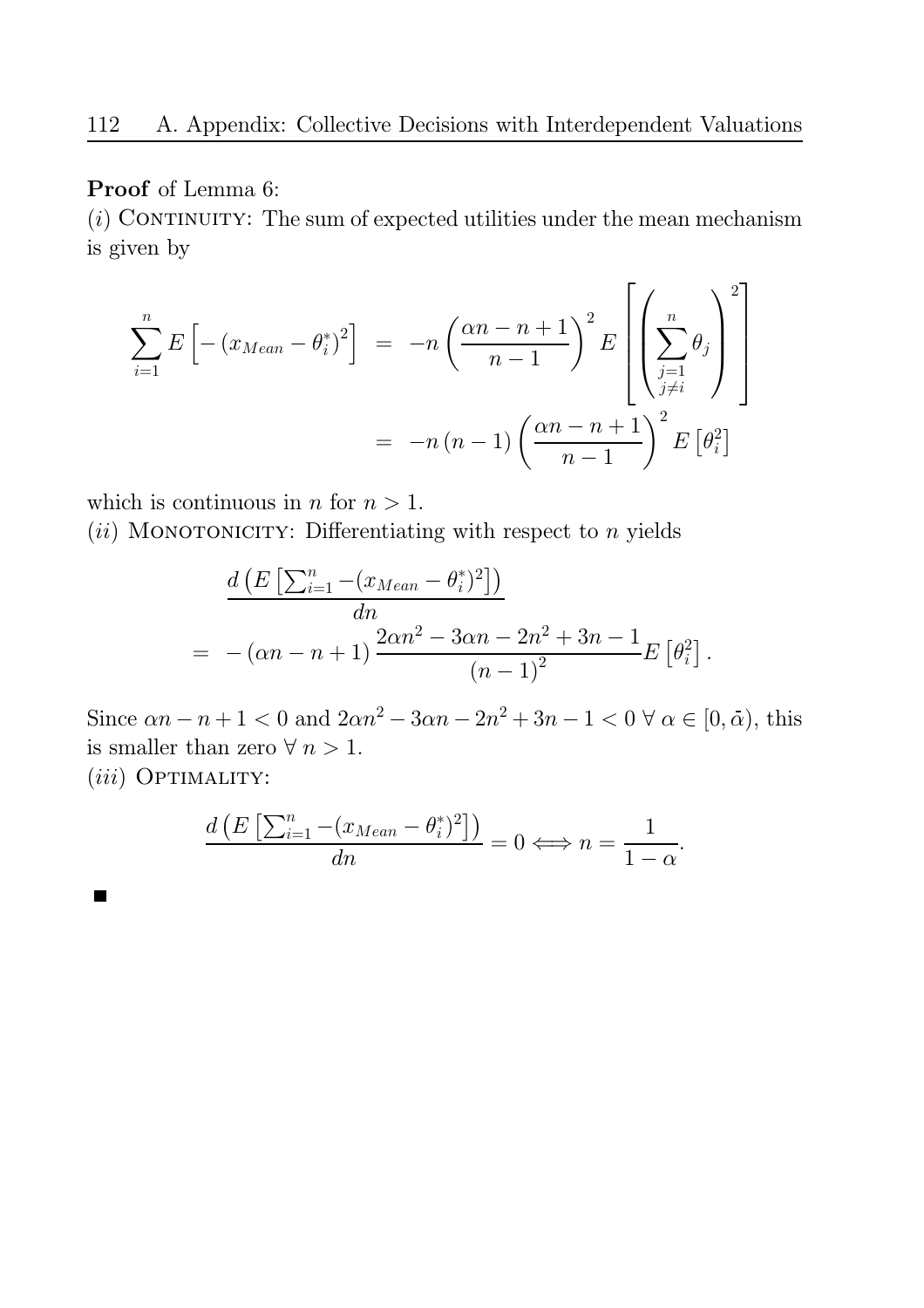# Appendix B

# Chapter 3: The **European Stability and** Growth Pact as a Device for adequate Stabilization

**Proof** of Lemma 9:  $(i)$ 

$$
\frac{\partial T^{WA}(\cdot)}{\partial \beta} = \frac{-\alpha}{\left(1 - F(T^{WA})\right)^2 d} * f(T^{WA}) * \frac{\partial T^{WA}(\cdot)}{\partial \beta} + \frac{1}{2}
$$
\n
$$
\frac{\partial T^{WA}(\cdot)}{\partial \beta} = \frac{1}{2\left[1 + \frac{\alpha}{\left(1 - F(T^{WA})\right)^2 d} * f(T^{WA})\right]}
$$

This is larger than zero, since  $\alpha$ , d,  $(1 - F(T^{WA}))^2$  and  $f(T^{WA})$  are larger than zero.

$$
(ii)\hspace{0.05cm}
$$

$$
\frac{\partial T^{WA}(\cdot)}{\partial d} = \frac{\alpha}{\left(1 - F(T^{WA})\right)^2 d^2} \left( -f(T^{WA}) * \frac{\partial T^{WA}(\cdot)}{\partial d} d + \left(1 - F(T^{WA})\right) \right)
$$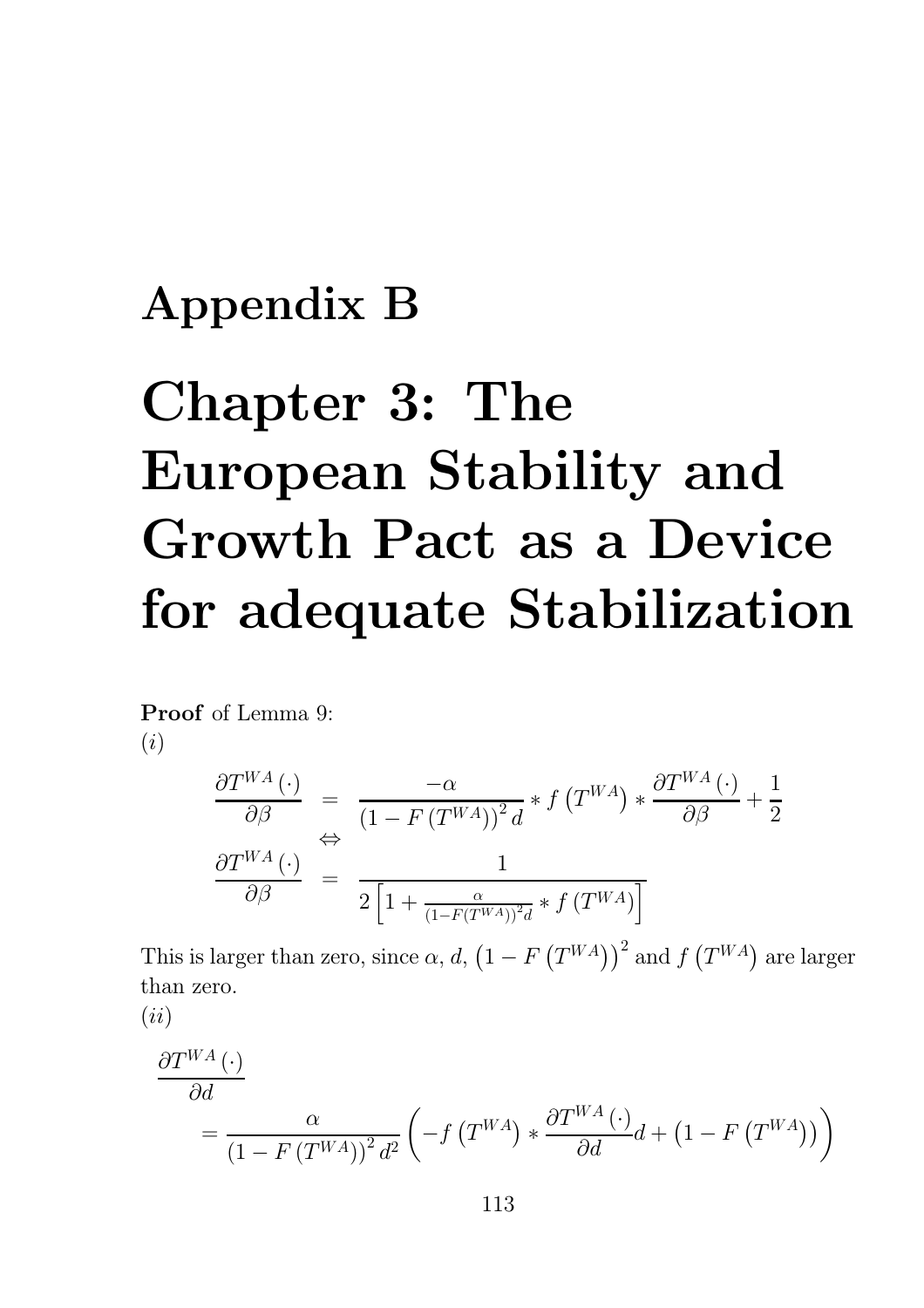$$
\frac{\partial T^{WA}(\cdot)}{\partial d} = \frac{\alpha}{\left(1 - F(T^{WA})\right) d^2 \left[1 + \frac{\alpha}{\left(1 - F(T^{WA})\right)^2 d} * f(T^{WA})\right]}
$$

$$
\frac{\partial T^{WA}\left(\cdot\right)}{\partial d}>0.
$$

 $(iii)$ 

 $\Rightarrow$ 

$$
\frac{\partial T^{WA}(\cdot)}{\partial \alpha} = \frac{-\left(1 - F\left(T^{WA}\right)\right) - \alpha * f\left(T^{WA}\right) * \frac{\partial T^{WA}(\cdot)}{\partial \alpha}}{\left(1 - F\left(T^{WA}\right)\right)^2 d}
$$
\n
$$
\frac{\partial T^{WA}(\cdot)}{\partial \alpha} = -\frac{1}{\left(1 - F\left(T^{WA}\right)\right) d \left[1 + \frac{\alpha}{d} \frac{f(T^{WA})}{\left(1 - F\left(T^{WA}\right)\right)^2}\right]}
$$

 $\Rightarrow$ 

 $\blacksquare$ 

$$
\frac{\partial T^{WA}(\cdot)}{\partial \alpha} < 0.
$$

**Proof** of Lemma 10:  $\left( i\right)$ 

$$
\frac{\partial T^P(\cdot)}{\partial \phi} = (1 - F(T^P)) * f(T^P) * \frac{\partial T^P(\cdot)}{\partial \phi} * \phi + \frac{1}{2} (1 + (1 - F(T^P))^2)
$$

$$
-\frac{\alpha}{(1 - F(T^P))^2 d} * f(T^P) * \frac{\partial T^P(\cdot)}{\partial \phi}
$$

$$
\frac{\partial T^P(\cdot)}{\partial \phi} = \frac{1 + (1 - F(T^P))^2}{2 \left(1 + \frac{\alpha}{(1 - F(T^P))^2 d} * f(T^P) + (1 - F(T^P)) * f(T^P) * \phi\right)}
$$

 $\Rightarrow$ 

$$
\frac{\partial T^{P}(\cdot)}{\partial \phi} > 0.
$$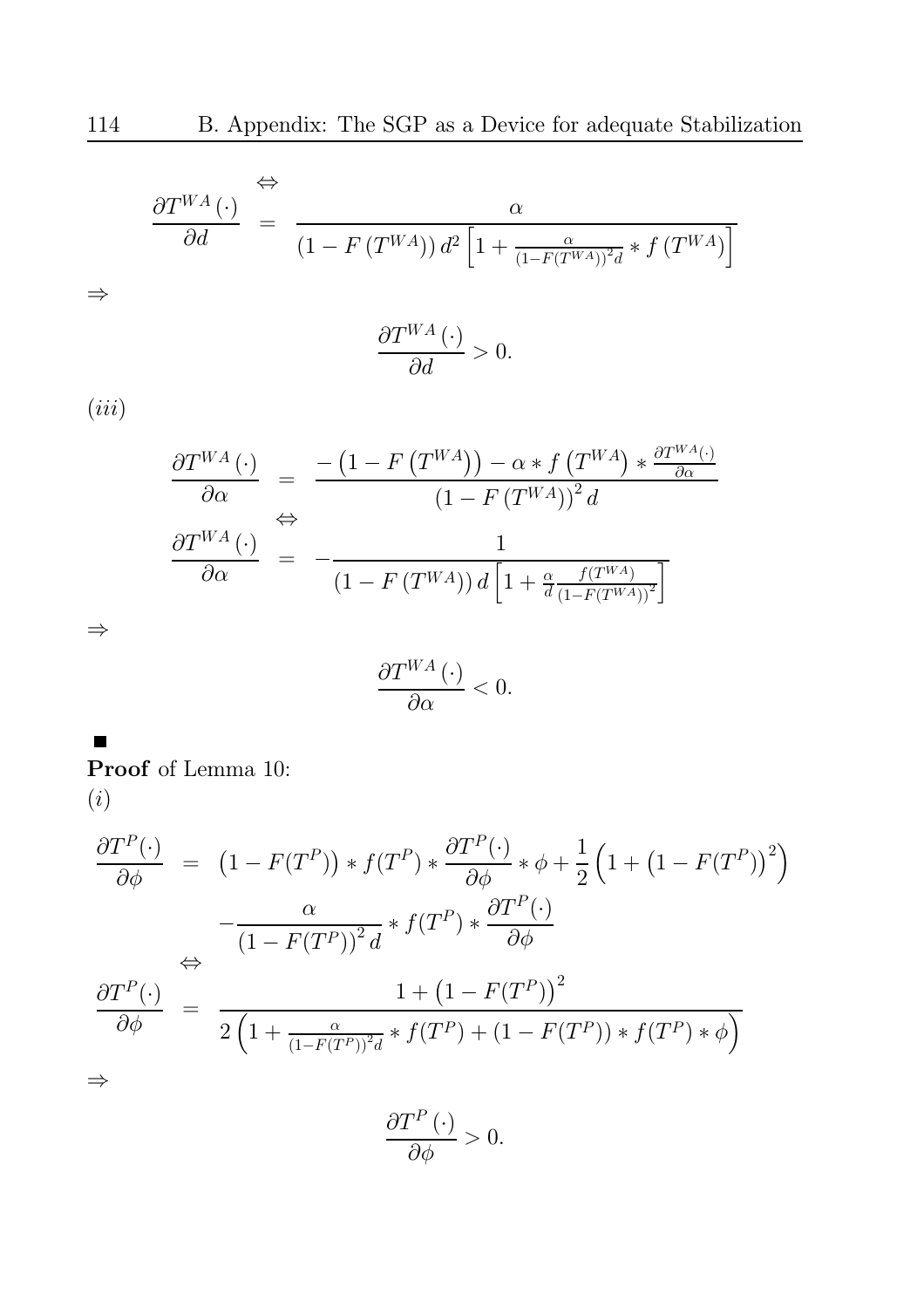$\left( ii\right)$ 

$$
\frac{\partial T^{P}(\cdot)}{\partial \beta} = \frac{-\alpha}{(1 - F(T^{P}))^{2} d} * f(T^{P}) * \frac{\partial T^{P}(\cdot)}{\partial \beta} + \frac{1}{2}
$$

$$
-\phi (1 - F(T^{P})) * f(T^{P}) * \frac{\partial T^{P}(\cdot)}{\partial \beta}
$$

$$
\frac{\partial T^{P}(\cdot)}{\partial \beta} = \frac{1}{2 \left[1 + \frac{\alpha}{(1 - F(T^{P}))^{2} d} * f(T^{P}) + \phi (1 - F(T^{P})) * f(T^{P})\right]}
$$

$$
\frac{\partial T^P(\cdot)}{\partial \beta} > 0.
$$

 $(iii)$ 

 $\Rightarrow$ 

 $\Rightarrow$ 

$$
\frac{\partial T^{P}(\cdot)}{\partial d} = \frac{\alpha}{\left(1 - F(T^{P})\right)^{2} d^{2}} \left( -f(T^{P}) * \frac{\partial T^{P}(\cdot)}{\partial d} * d + \left(1 - F(T^{P})\right) \right) \n- \phi \left(1 - F(T^{P})\right) * f(T^{P}) * \frac{\partial T^{P}(\cdot)}{\partial d} \n\Leftrightarrow
$$

$$
\frac{\partial T^{P}(\cdot)}{\partial d}
$$
\n
$$
= \frac{\alpha}{\left(1 - F(T^{P})\right) d^{2} \left[1 + \frac{\alpha}{\left(1 - F(T^{P})\right)^{2} d} * f(T^{P}) + \phi\left(1 - F(T^{P})\right) * f(T^{P})\right]}
$$

 $\frac{\partial T^P(\cdot)}{\partial d} > 0.$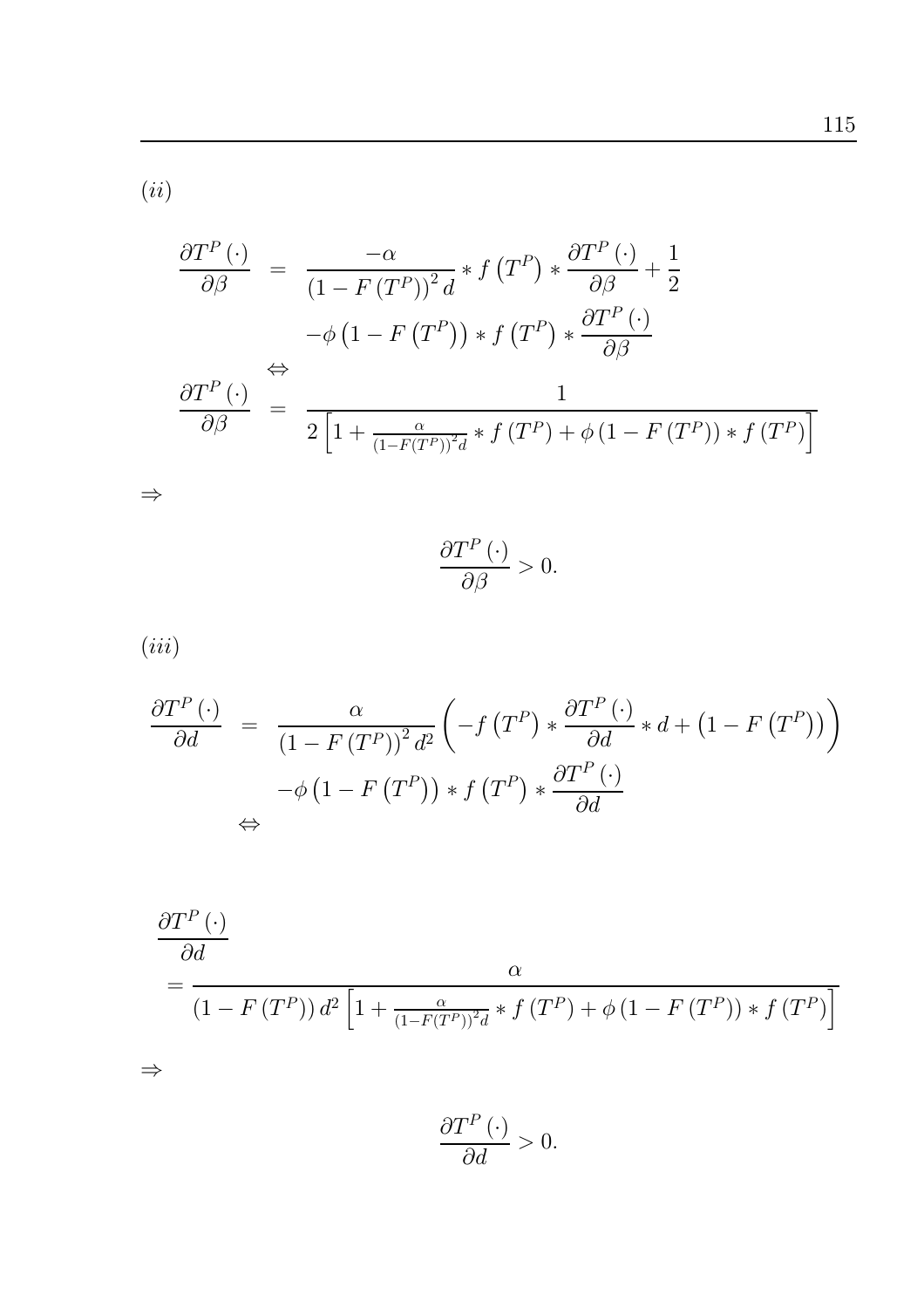$$
(iv)
$$

$$
\frac{\partial T^{P}(\cdot)}{\partial \alpha} = \frac{-\left(1 - F(T^{P})\right) - \alpha * f(T^{P}) * \frac{\partial T^{P}(\cdot)}{\partial \alpha}}{\left(1 - F(T^{P})\right)^{2} d}
$$

$$
-\phi \left(1 - F(T^{P})\right) * f(T^{P}) * \frac{\partial T^{P}(\cdot)}{\partial \alpha}
$$

$$
\stackrel{\Leftrightarrow}{\frac{\partial T^{P}(\cdot)}{\partial \alpha}} = -\frac{1}{\left(1 - F(T^{P})\right) d \left[1 + \frac{\alpha}{d} \frac{f(T^{P})}{\left(1 - F(T^{P})\right)^{2}} + \phi \left(1 - F(T^{P})\right) * f(T^{P})\right]}
$$

$$
\Rightarrow
$$

 $\blacksquare$ 

$$
\frac{\partial T^P(\cdot)}{\partial \alpha} < 0.
$$

**Proof** of Lemma 11:  $\left( i\right)$ 

$$
\frac{\partial T^{SGP}(\cdot)}{\partial \phi} = \frac{1}{2} - \frac{\alpha}{\left(1 - F(T^{PR})\right)^2 d} * f(T^{SGP}) * \frac{\partial T^{SGP}(\cdot)}{\partial \phi}
$$

$$
\frac{\partial T^{SGP}(\cdot)}{\partial \phi} = \frac{1}{2\left(1 + \frac{\alpha}{\left(1 - F(T^{SGP})\right)^2 d} * f(T^{SGP})\right)}
$$

 $\Rightarrow$ 

$$
\frac{\partial T^{SGP}(\cdot)}{\partial \phi} > 0.
$$

 $(ii)$ 

$$
\frac{\partial T^{SGP}(\cdot)}{\partial \beta} = \frac{-\alpha}{\left(1 - F(T^{SGP})\right)^2 d} * f(T^{SGP}) * \frac{\partial T^{SGP}(\cdot)}{\partial \beta} + \frac{1}{2}
$$

$$
\frac{\partial T^{SGP}(\cdot)}{\partial \beta} = \frac{1}{2\left[1 + \frac{\alpha}{d} \frac{f(T^{SGP})}{(1 - F(T^{SGP}))^2}\right]}
$$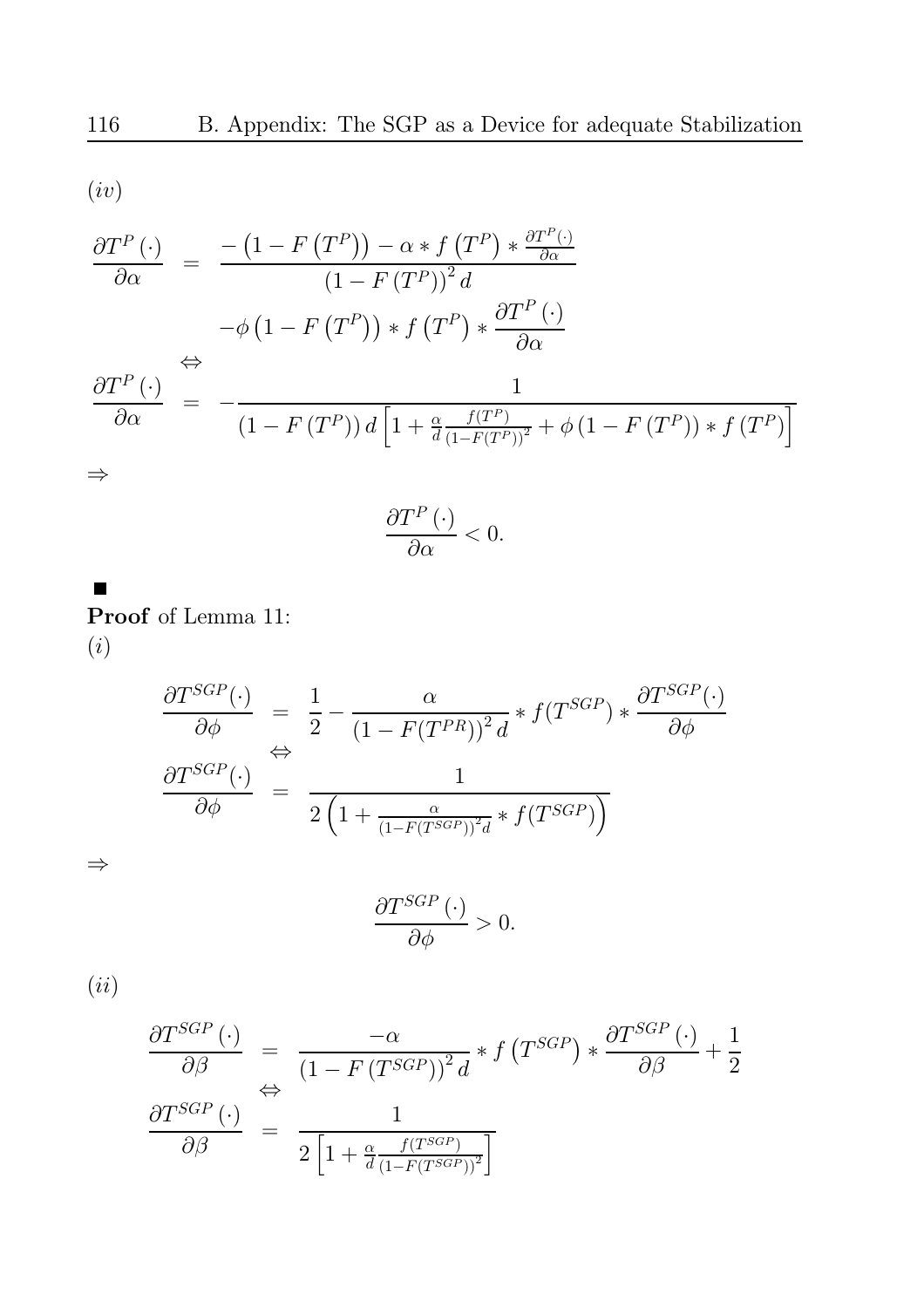$\Rightarrow$ 

$$
\frac{\partial T^{SGP}(\cdot)}{\partial \beta} > 0.
$$

 $(iii)$ 

$$
\frac{\partial T^{SGP}(\cdot)}{\partial d} = \frac{\alpha}{\left(1 - F(T^{SGP})\right)^2 d^2} \left( -f(T^{SGP}) * \frac{\partial T^{SGP}(\cdot)}{\partial d} * d + \left(1 - F(T^{SGP})\right) \right)
$$

$$
\frac{\partial T^{SGP}(\cdot)}{\partial d} = \frac{\alpha}{\left(1 - F(T^{SGP})\right) d^2 \left[1 + \frac{\alpha}{d} \frac{f(T^{SGP})}{\left(1 - F(T^{SGP})\right)^2}\right]}
$$

$$
\quad\Rightarrow\quad
$$

$$
\frac{\partial T^{SGP}(\cdot)}{\partial d} > 0.
$$

 $(iv)$ 

 $\Rightarrow$ 

 $\blacksquare$ 

$$
\frac{\partial T^{SGP}(\cdot)}{\partial \alpha} = \frac{-\left(1 - F\left(T^{SGP}\right)\right) - \alpha * f\left(T^{SGP}\right) * \frac{\partial T^{SGP}(\cdot)}{\partial \alpha}}{\left(1 - F\left(T^{SGP}\right)\right)^2 d}
$$
\n
$$
\frac{\partial T^{SGP}(\cdot)}{\partial \alpha} = \frac{-1}{\left(1 - F\left(T^{SGP}\right)\right) d \left[1 + \frac{\alpha}{d} \frac{f\left(T^{SGP}\right)}{\left(1 - F\left(T^{SGP}\right)\right)^2}\right]}
$$
\n
$$
\frac{\partial T^{SGP}(\cdot)}{\partial T^{SGP}(\cdot)}
$$

$$
\frac{\partial T^{SGP}(\cdot)}{\partial \alpha} < 0.
$$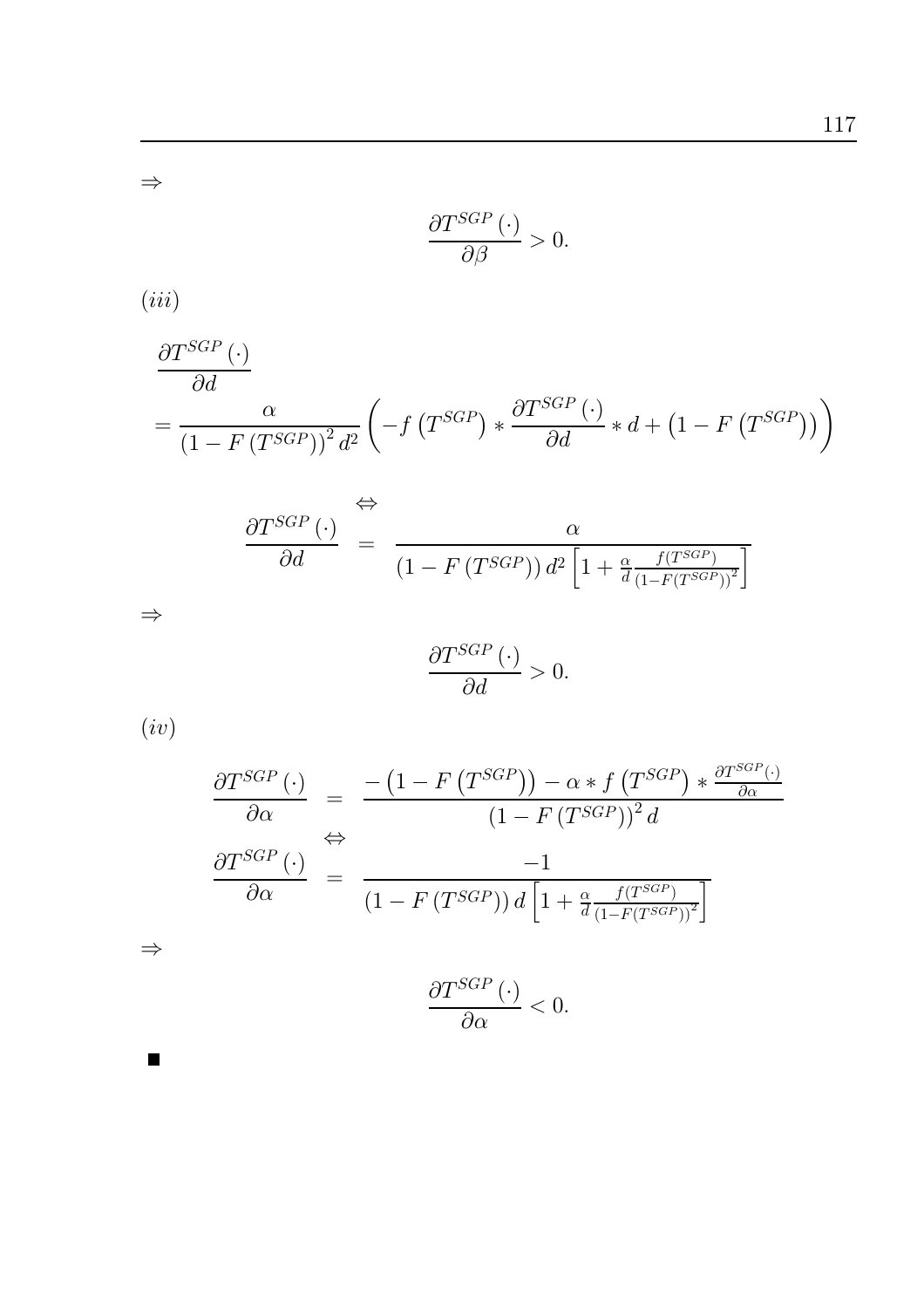**Proof** of Lemma 12: Assume that  $T^{SGP} > T^P$ . It follows that

$$
F(T^{SGP}) > F(T^{P})
$$
  
\n
$$
\Leftrightarrow \frac{1}{1 - F(T^{SGP})} > \frac{1}{1 - F(T^{P})}
$$
  
\n
$$
\Leftrightarrow -\alpha
$$
  
\n
$$
\frac{-\alpha}{(1 - F(T^{P}))d} > \frac{-\alpha}{(1 - F(T^{SGP}))d}
$$

Since  $\beta \geq 0, \phi \geq 0$  and  $(1 - F(T^P))^2 \geq 0$ , it follows

$$
\frac{-\alpha}{\left(1 - F\left(T^P\right)\right)d} + \frac{\beta}{2} + \frac{\phi}{2} + \frac{\phi}{2}\left(1 - F(T^P)\right)^2
$$
\n
$$
\geq \frac{-\alpha}{\left(1 - F\left(T^{SGP}\right)\right)d} + \frac{\beta}{2} + \frac{\phi}{2}.
$$

But this means that  $T^P \geq T^{SGP}$ , since  $T^{SGP} := \frac{-\alpha}{(1 - F(T^{SGP}))d} + \frac{\beta + \phi}{2}$  (see Proposition 9) and  $T^P := \frac{-\alpha}{(1 - F(T^P))d} + \frac{\beta}{2} + \frac{\phi}{2} \left(1 + \left(1 - F(T^P)\right)^2\right)$  (see Proposition 8). This contradicts the assumption that  $T^{SGP} > T^P$ . Hence, it must hold that  $T^P \geq T^{SGP}$ .

**Proof** of Corollary 4: (*i*)  $\phi = 0$  :  $T^{SGP} = T^{WA}$ (*ii*)  $T^{SGP}$  is strictly increasing in  $\phi$  (see Lemma 11).  $\Rightarrow \forall \phi > 0 : T^{SGP} > T^{WA}.$ 

**Proof** of Lemma 13:  $(i)$ 

$$
\frac{\partial T_{WA}^*(\cdot)}{\partial \overline{\theta}} = \frac{1}{2} - \frac{1}{2\sqrt{\left(\frac{\beta}{2} - \overline{\theta}\right)^2 + \frac{\alpha}{d}(\overline{\theta} - \underline{\theta})}} \left(\frac{\overline{\theta} - \frac{\beta}{2}}{2} + \frac{\alpha}{d}\right).
$$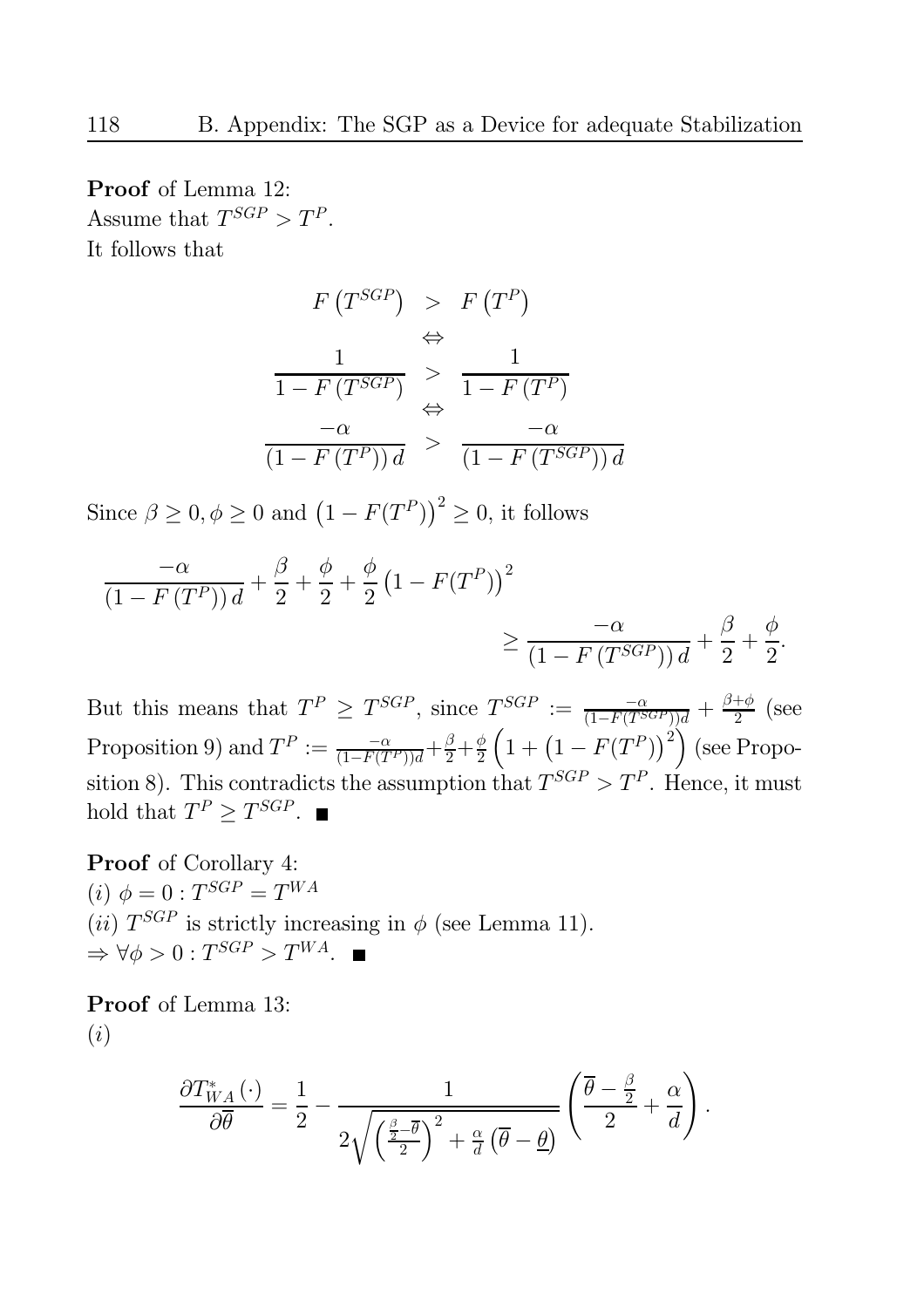It remains to show that

$$
\sqrt{\left(\frac{\frac{\beta}{2}-\overline{\theta}}{2}\right)^2 + \frac{\alpha}{d}\left(\overline{\theta}-\underline{\theta}\right)} \ge \frac{\overline{\theta}-\frac{\beta}{2}}{2} + \frac{\alpha}{d}.
$$

This is true whenever  $\underline{\theta} \le -\frac{\alpha}{d} + \frac{\beta}{2}$  holds.  $(ii)$ 

$$
\frac{\partial T_{WA}^*(\cdot)}{\partial \underline{\theta}} = \frac{\alpha}{2d\sqrt{\left(\frac{\underline{\beta}-\overline{\theta}}{2}\right)^2 + \frac{\alpha}{d}\left(\overline{\theta}-\underline{\theta}\right)}} \ge 0.
$$

 $(iii)$ 

$$
\frac{\partial T_{SGP}^*(\cdot)}{\partial \overline{\theta}} = \frac{1}{2} - \frac{1}{2\sqrt{\left(\frac{\beta+\phi}{2}-\overline{\theta}\right)^2 + \frac{\alpha}{d}\left(\overline{\theta}-\underline{\theta}\right)}} \left(\frac{\overline{\theta}-\frac{\beta+\phi}{2}}{2} + \frac{\alpha}{d}\right).
$$

It remains to show that

$$
\sqrt{\left(\frac{\frac{\beta+\phi}{2}-\overline{\theta}}{2}\right)^2 + \frac{\alpha}{d}\left(\overline{\theta}-\underline{\theta}\right)} \ge \frac{\alpha}{d} + \frac{\overline{\theta}-\frac{\beta+\phi}{2}}{2}
$$

This is true whenever  $\underline{\theta} \leq -\frac{\alpha}{d} + \frac{\beta + \phi}{2}$  holds.  $(iv)$ 

$$
\frac{\partial T_{SGP}^{*}(\cdot)}{\partial \underline{\theta}} = \frac{\alpha}{2d\sqrt{\left(\frac{\beta+\phi}{2}-\overline{\theta}\right)^2 + \frac{\alpha}{d}\left(\overline{\theta}-\underline{\theta}\right)}} \geq 0.
$$

## **Proof** of Lemma 14:

 $\blacksquare$ 

The governments solve  $\max_{\phi} EW_{SGP}(\theta)$  where  $EW_{SGP}(\theta)$  is given by equation  $(15)$ . With a uniform distribution we obtain

$$
EW_{SGP}(\theta) = \frac{2d}{(\overline{\theta} - \underline{\theta})^2} (\overline{\theta} - T_{SGP}^*)^2 (\overline{\theta} + T_{SGP}^* - 2\beta).
$$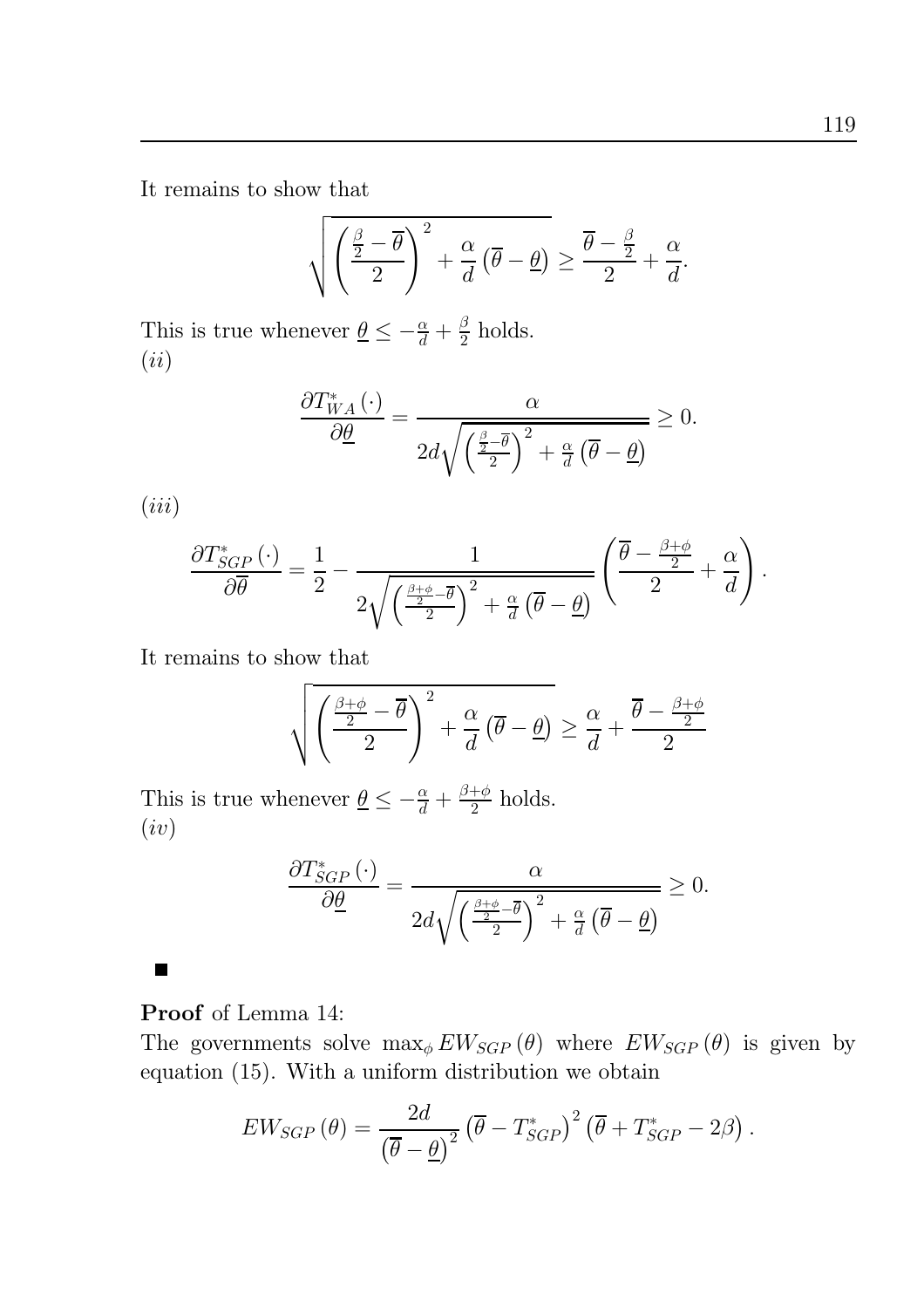Differentiating with respect to  $\phi$  leads to

$$
\frac{\partial EW_{SGP}(\theta)}{\partial \phi} = \frac{2d}{(\overline{\theta} - \underline{\theta})^2} \left\{ (\overline{\theta} - T_{SGP}^*)^2 * \frac{\partial T_{SGP}^*}{\partial \phi} - 2(\overline{\theta} - T_{SGP}^*) (\overline{\theta} + T_{SGP}^* - 2\beta) * \frac{\partial T_{SGP}^*}{\partial \phi} \right\}.
$$

Setting this equal to zero yields as first order condition for the welfare maximizing fine  $T_{SGP}^*(\phi^*) = -\frac{1}{3}\bar{\theta} + \frac{4}{3}\beta$ , since  $\frac{\partial T_{SGP}^*}{\partial \phi}$  is strictly larger than zero (see Lemma 11) and  $T^*_{SGP}(\phi^*) = \overline{\theta}$  cannot be solved for  $\phi \neq \infty$ . Inserting  $T_{SGP}^*$  and solving for  $\phi$  yields

$$
\phi^* = \frac{1}{3} \left( 5\beta - 2\overline{\theta} \right) + \frac{3}{2} \frac{\alpha}{d} \frac{\overline{\theta} - \underline{\theta}}{\overline{\theta} - \beta}.
$$

Note that the second order condition is fulfilled as well, since the second partial derivative of expected welfare with respect to  $\phi$  evaluated at  $\phi^*$  is  $negative.$ 

Proof of Lemma 15:  $(i)$ 

$$
\frac{\partial \phi^*}{\partial d} = -\frac{3}{2}\frac{\alpha}{d^2}\frac{\overline{\theta} - \underline{\theta}}{\overline{\theta} - \beta} < 0
$$

 $(ii)$ 

$$
\frac{\partial \phi^*}{\partial \overline{\theta}} = -\frac{2}{3} - \frac{3}{2} \frac{\alpha}{d} \frac{\beta - \underline{\theta}}{\left(\overline{\theta} - \beta\right)^2} < 0
$$

 $(iii)$ 

$$
\frac{\partial \phi^*}{\partial \underline{\theta}} = -\frac{3}{2} \frac{\alpha}{d} \frac{1}{\overline{\theta} - \beta} < 0
$$

 $(iv)$ 

$$
\frac{\partial \phi^*}{\partial \alpha} = \frac{3}{2} \frac{\overline{\theta} - \underline{\theta}}{d(\overline{\theta} - \beta)} > 0
$$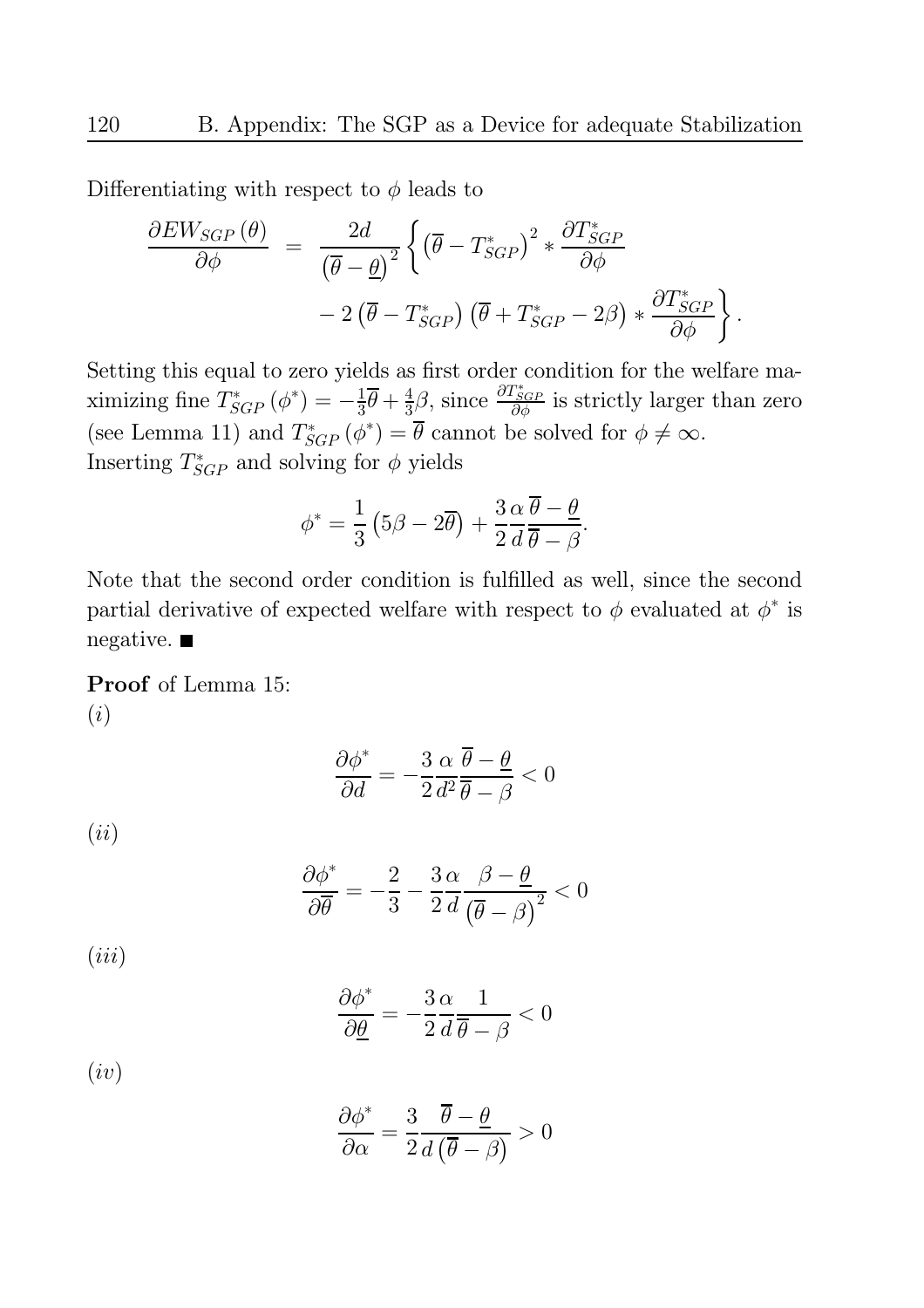$(v)$ 

$$
\frac{\partial \phi^*}{\partial \beta} = \frac{5}{3} + \frac{3 \alpha}{2d} \frac{\overline{\theta} - \underline{\theta}}{\left(\overline{\theta} - \beta\right)^2} > 0
$$

 $\blacksquare$ 

**Proof** of Lemma 16:

First, I consider expected welfare under the SGP and under the war of attrition for uniformly distributed types in general and then deal with different parameter constellations in turn.

Expected welfare under the *SGP* is continuous in  $\phi$  and obtains its global maximum at  $\phi^*$  (see Lemma 14). Additionally,  $\lim_{\phi \to -\infty} EW_{SGP} = -\infty$ and  $\lim_{\phi \to \infty} EW_{SGP} = 0$ . Moreover, it holds that

$$
\phi^* > 0 \Leftrightarrow \frac{\alpha}{d} > \frac{2}{9} \frac{\left(\overline{\theta} - \beta\right)\left(2\overline{\theta} - 5\beta\right)}{\overline{\theta} - \underline{\theta}} =: \frac{\widetilde{\alpha}}{d}
$$

Expected welfare under the war of attrition is constant in  $\phi$  and for a uniform distribution given by

$$
EW_{WA} = \frac{2d}{\left(\overline{\theta} - \underline{\theta}\right)^2} \left(\overline{\theta} - T_{WA}^*\right)^2 \left(\overline{\theta} + T_{WA}^* - 2\beta\right).
$$

It holds that

$$
EW_{WA} > 0 \Leftrightarrow \frac{\alpha}{d} < \frac{\left(\overline{\theta} - \beta\right)\left(2\overline{\theta} - 3\beta\right)}{\overline{\theta} - \underline{\theta}} =: \frac{\widehat{\alpha}}{d}.
$$

Furthermore, for  $\phi = 0$  the war of attrition and the SGP yield the same expected welfare, since for  $\phi = 0$  it holds that  $T_{WA}^* = T_{SGP}^*$ .

\n- (*i*) Consider 
$$
\overline{\theta} \leq \frac{3}{2}\beta
$$
.
\n- $\Rightarrow \frac{\widehat{\alpha}}{d} \leq 0$
\n- $\Rightarrow \forall \frac{\alpha}{d} : EW_{WA} \leq 0$
\n- $\Rightarrow \forall \phi > 0 : EW_{SGP} > EW_{WA}$ .
\n- Note that  $\frac{\widetilde{\alpha}}{d} < 0$  for  $\overline{\theta} \leq \frac{3}{2}\beta$  and thus  $\phi^* > 0 \ \forall \frac{\alpha}{d}$ .
\n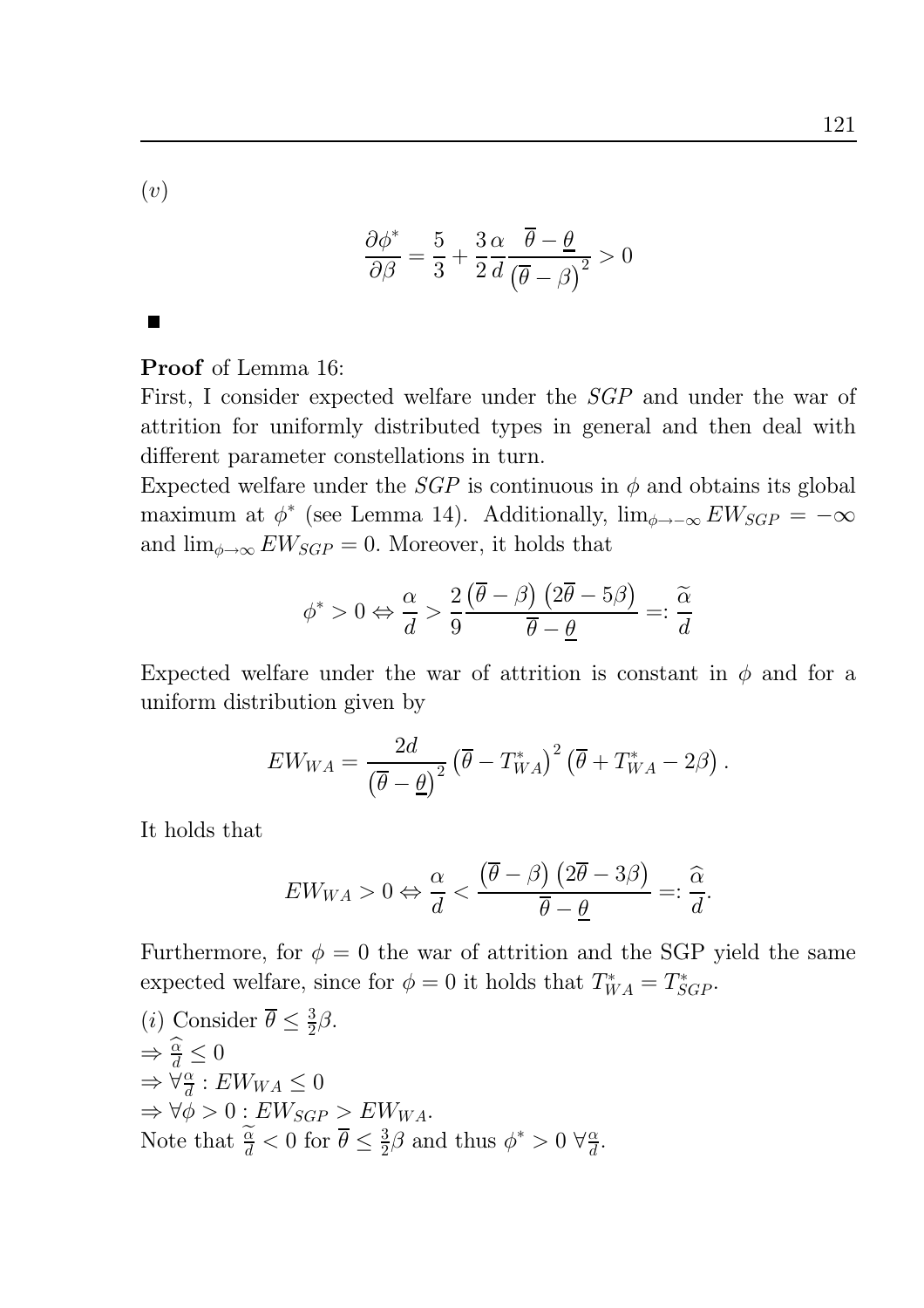(*ii*) Consider 
$$
\frac{3}{2}\beta < \theta \le \frac{5}{2}\beta
$$
.  
\n $\Rightarrow \frac{\widehat{\alpha}}{d} > 0$   
\na) For  $\frac{\alpha}{d} \ge \frac{\widehat{\alpha}}{d}$ :  $EW_{WA} \le 0$ .  
\n $\Rightarrow \forall \phi > 0$ :  $EW_{SGP} > EW_{WA}$ .  
\nb) For  $\frac{\alpha}{d} < \frac{\widehat{\alpha}}{d}$ :  $EW_{WA} > 0$ .  
\n $\Rightarrow \exists \overline{\phi} > \phi^* : \forall \phi > \overline{\phi}$ :  $EW_{WA} > EW_{SGP}$ .  
\nNote that  $\frac{\widetilde{\alpha}}{d} \le 0$  for  $\overline{\theta} \le \frac{5}{2}\beta$  and thus  $\phi^* \ge 0$   $\forall \frac{\alpha}{d}$ .  
\n(*iii*) Consider  $\frac{5}{2}\beta < \overline{\theta}$ .  
\n $\Rightarrow \frac{\widetilde{\alpha}}{d} > 0$  and  $\frac{\widetilde{\alpha}}{d} > \frac{\widetilde{\alpha}}{d}$   
\na) For  $\frac{\alpha}{d} \ge \frac{\widehat{\alpha}}{d}$ :  $EW_{WA} \le 0$  and  $\phi^* \ge 0$   
\n $\Rightarrow \forall \phi > 0$ :  $EW_{SGP} > EW_{WA}$ .  
\nb) For  $\frac{\widetilde{\alpha}}{d} \le \frac{\alpha}{d} < \frac{\widehat{\alpha}}{d}$ :  $EW_{WA} > 0$  and  $\phi^* \ge 0$   
\n $\Rightarrow \exists \overline{\phi} > \phi^* : \forall \phi > \overline{\phi}$ :  $EW_{WA} > EW_{SGP}$ .  
\nc) For  $\frac{\alpha}{d} < \frac{\widetilde{\alpha}}{d}$ :  $EW_{WA} > 0$  and  $\phi^* < 0$   
\n $\Rightarrow \forall \phi \ge 0$ :  $EW_{SGP} \le EW_{WA}$ .

### **Proof** of Lemma 17:

It suffices to find one specific vector of private information such that the equilibrium decision under the *SGP* is not ex post efficient. Let  $\theta_1^A$  =  $\theta_1^B = \overline{\theta}$  and  $\theta_2^A = \theta_2^B = -\frac{1}{3}\overline{\theta} + \frac{4}{3}\beta = T_{SGP}^*(\phi^*)$ . Then, under the *SGP* stabilization takes place in both countries, since in each country one group stabilizes. But, on the other hand, for  $c = A, B$  it holds that

$$
\sum_{i=1,2}\theta_i^c > 2\beta
$$

Stabilization is not ex post efficient (in either country).  $\blacksquare$ 

### **Proof** of Lemma 18:

It suffices to find one specific vector of information parameters  $\theta$  for which it is not individually rational for one of the groups to participate in the  $AGV$  mechanism. Consider group 1 in country A and private information  $\sum_{i=1}^{2} \theta_i^A > 2\beta$  and  $\sum_{i=1}^{2} \theta_i^B > 2\beta$ . Then, the AGV mechanism prescribes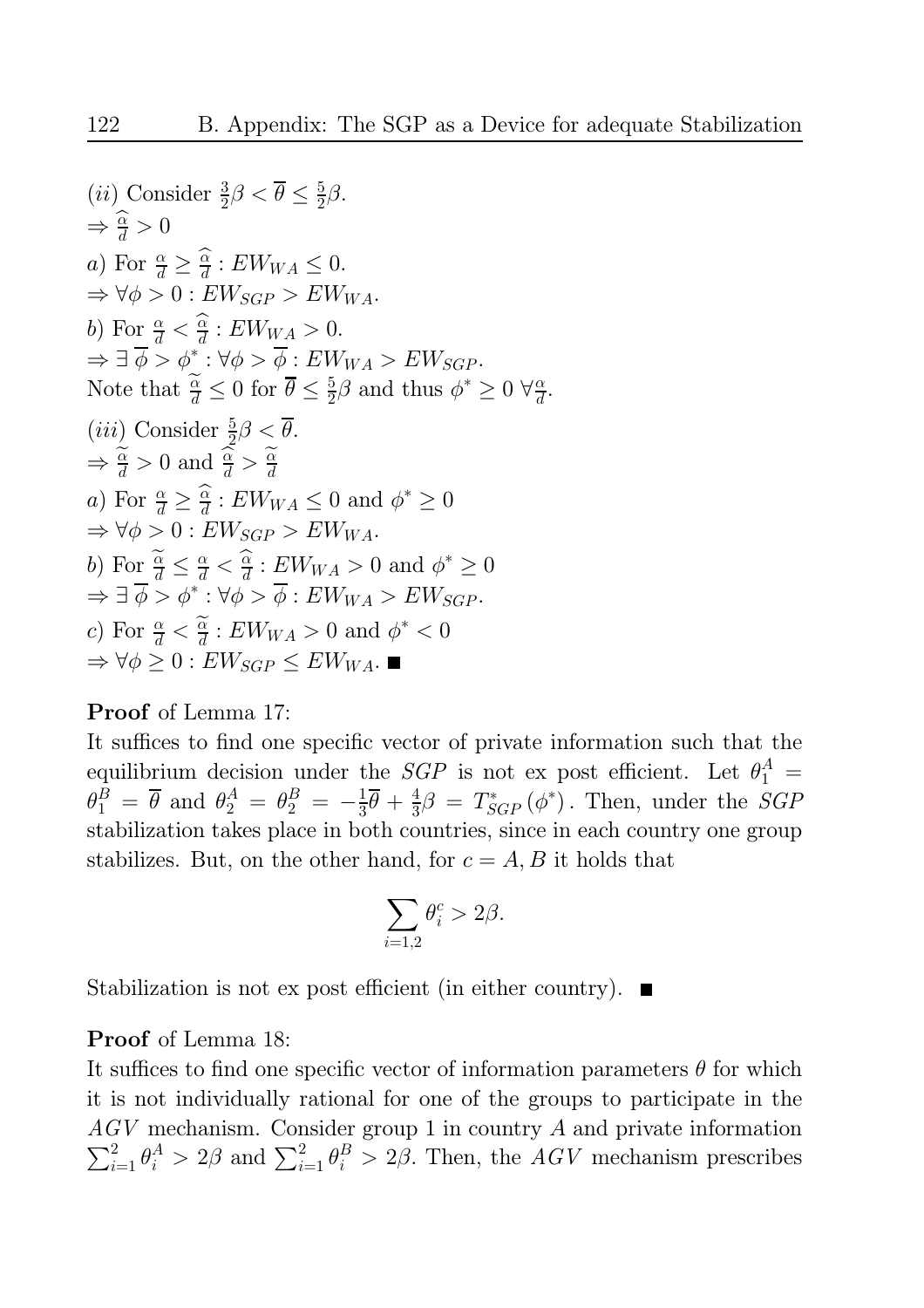that stabilization does not occur in either country and utility of group 1 is given by

$$
w_1^A(x^*(\theta), \theta_1^A) + Z_1^A(\theta)
$$
  
=  $\theta_1^A d - \beta d + \frac{\frac{1}{2}\theta_1^A(\beta - \theta_1^A) - \frac{1}{3}(\frac{1}{2}\theta_2^A(\beta - \theta_2^A) + \sum_{i=1,2} \frac{1}{2}\theta_i^B(\beta - \theta_i^B))}{\overline{\theta} - \underline{\theta}}d.$ 

If the mechanism is abandoned after all private information is common knowledge and stabilization decisions have been taken, then utility will be  $\theta_1^A d - \beta d.$ 

It is not individually rational for group 1 to participate if

$$
0 \geq \frac{\frac{1}{2}\theta_1^A(\beta - \theta_1^A) - \frac{1}{3}\left(\frac{1}{2}\theta_2^A(\beta - \theta_2^A) + \sum_{i=1,2} \frac{1}{2}\theta_i^B(\beta - \theta_i^B)\right)}{\overline{\theta} - \underline{\theta}}d.
$$

For  $\theta_1^A = \theta_1^B = \beta + \varepsilon$  and  $\theta_2^A = \theta_2^B = \beta$  with  $\varepsilon > 0$  it holds that

$$
\frac{1}{2}\theta_1^A(\beta-\theta_1^A)-\frac{1}{3}\left[\frac{1}{2}\theta_2^A(\beta-\theta_2^A)+\sum_{i=1,2}\frac{1}{2}\theta_i^B(\beta-\theta_i^B)\right]=-\frac{1}{3}(\beta+\varepsilon)\varepsilon.
$$

This is smaller than zero, since  $\beta$  and  $\varepsilon$  are larger than zero.

### **Proof** of Lemma 19:

Again, it suffices to find one specific vector of private information such that the equilibrium decision under the  $SGP$  is not constrained ex post efficient. Let  $\theta_1^A = \theta_1^B = \overline{\theta}$  and  $\theta_2^A = \theta_2^B = -\frac{1}{3}\overline{\theta} + \frac{4}{3}\beta = T^*_{SGP}(\phi^*)$ . Then, under the SGP stabilization takes place in both countries, since in each country one of the groups stabilizes. But it also holds that

$$
\sum_{c=A,B}\sum_{i=1,2}\theta_i^c>4\beta.
$$

Stabilization is not ex post efficient.  $\blacksquare$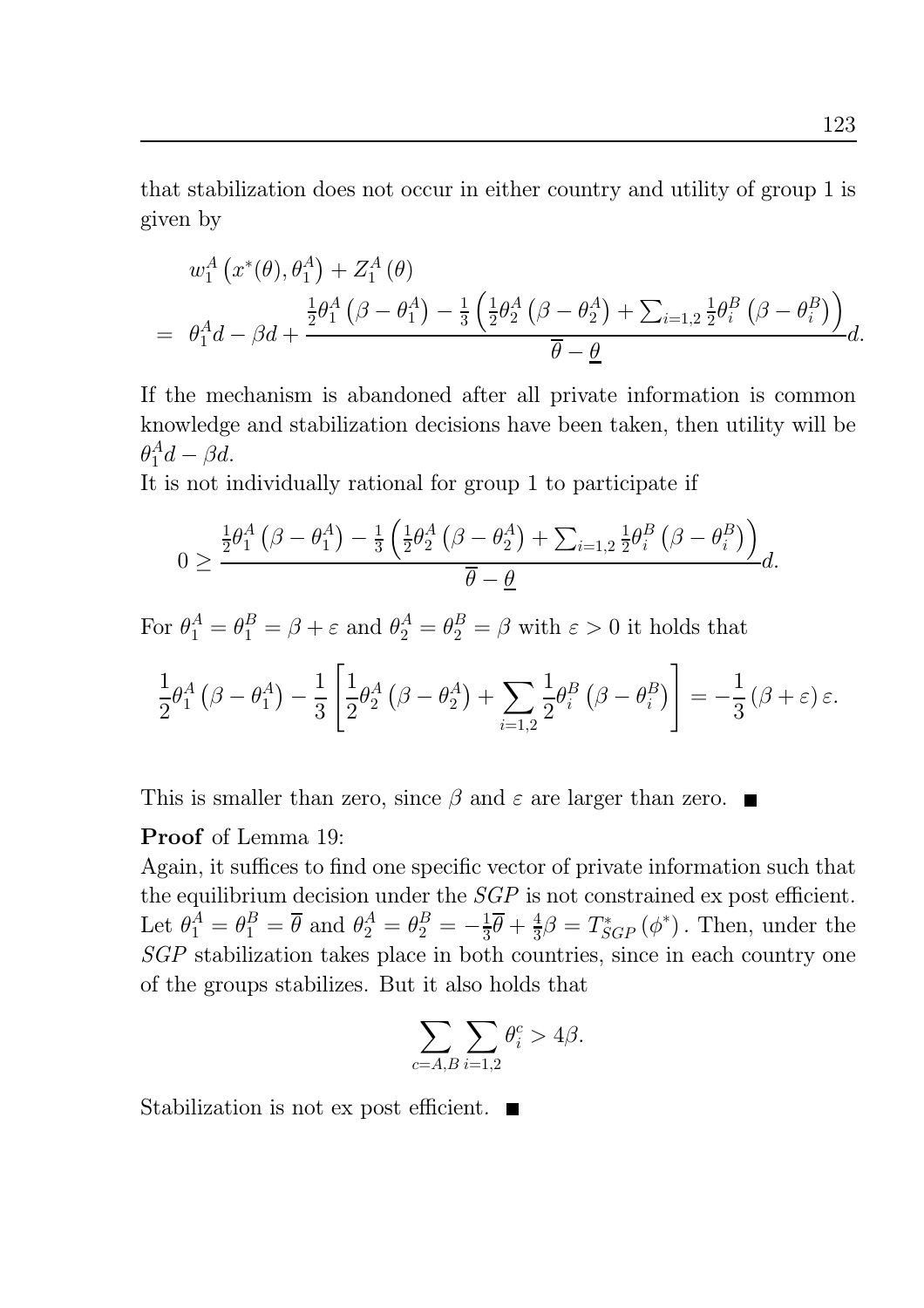**Proof** of Lemma 20:

In equilibrium, expected welfare under the  $SGP$  with a uniform distribution is given by

$$
EW_{SGP}\left(\theta\right) = \frac{64}{27} \left(\overline{\theta} - \beta\right)^3 \frac{d}{\left(\overline{\theta} - \underline{\theta}\right)^2}
$$

Under the  $AGV$  mechanism expected welfare is

$$
EW_{AGV}(\theta)
$$
\n
$$
= \frac{1}{(\overline{\theta} - \underline{\theta})^4} \sum_{i=1,2 \atop c=A,B} \left[ \int_{\underline{\theta}}^{\overline{\theta}} \int_{\underline{\theta}}^{\overline{\theta}} \int_{\underline{\theta}}^{\overline{\theta}} \int_{\underline{\theta}}^{\overline{\theta}} \int_{-\theta_i^{-c} - \theta_j^{-c}}^{\overline{\theta}} (\theta_i^{c} d - \beta d) d\theta_i^{c} d\theta_j^{c} d\theta_i^{-c} d\theta_j^{-c} \right]
$$
\n
$$
= (2\beta - \overline{\theta} - \underline{\theta}) \left( -8\beta + 3\overline{\theta} + 5\underline{\theta} \right) \frac{d}{\overline{\theta} - \underline{\theta}}.
$$

Consider the difference in expected welfare as a function of  $\beta$ 

$$
D(\beta) := EW_{AGV} - EW_{SGP}.
$$

This is a polynomial of third degree in  $\beta$  and as such has two possible extreme points  $\beta_1$  and  $\beta_2$ . It holds that  $D(\beta_i) < 0$  for  $i = 1, 2$ . Moreover,  $D''(\beta_1)$  < 0 and  $D''(\beta_2) > 0$  for  $\beta_1 < \beta_2$  and  $\beta_2 > 0$ . Since  $D(\cdot)$  is continuous in  $\beta$  and  $\beta < \overline{\theta}$ ,  $\lim_{\beta \to \overline{\theta}} D(\beta) = 5(-\overline{\theta} + \underline{\theta}) d < 0$  completes the  $proof. \blacksquare$ 

Proof of Lemma 21:

$$
\frac{\partial t^{WA}(\cdot)}{\partial n} = -\frac{\beta}{n^2 \left[1 + \frac{\alpha}{\left(1 - F(t^{WA})\right)^2 d} * f\left(t^{WA}\right)\right]} < 0
$$

**Proof** of Lemma 22:

 $\blacksquare$ 

$$
\frac{\partial t^P(\cdot)}{\partial n} = -\frac{\beta}{n^2 \left[1 + \frac{\alpha}{(1 - F(t^P))^2 d} * f(t^P) + \phi(1 - F(t^P)) * f(t^P)\right]} < 0
$$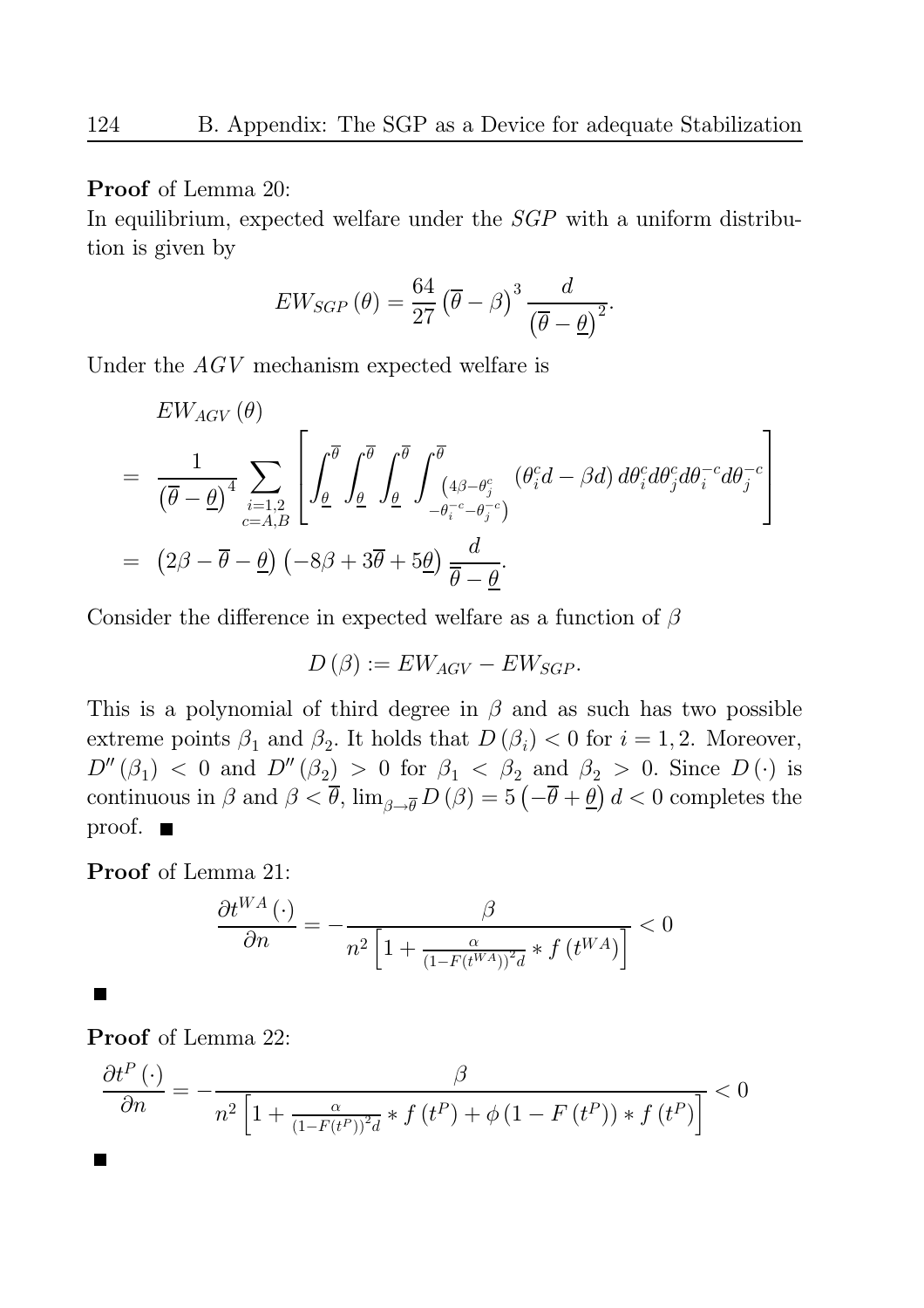# Appendix C

# **Chapter 4: Monetary Unification & Decision** Procedures

## Expected utility under unification with  $C.1$ median decision

Expected utility of country 3 under the median mechanism  $(25)$  can be decomposed into three conditional expectations weighted by the respective probabilities:

$$
U_M(\alpha, \sigma) = E[u_3(x_M^*, \varepsilon)]
$$
  
= prob(x\_1^\* is median) \* E[u\_3(x\_1^\*, \varepsilon) | x\_1^\* is median]  
+prob(x\_2^\* is median) \* E[u\_3(x\_2^\*, \varepsilon) | x\_2^\* is median]  
+prob(x\_3^\* is median) \* E[u\_3(x\_3^\*, \varepsilon) | x\_3^\* is median].

The first and the second part describe expected utility of country 3 if country 1's preferred policy happens to be the median policy and if country  $2's$  preferred policy happens to be the median policy, respectively. The third part deals with the situation in which country 3's preferred decision is median. I consider these cases now in turn.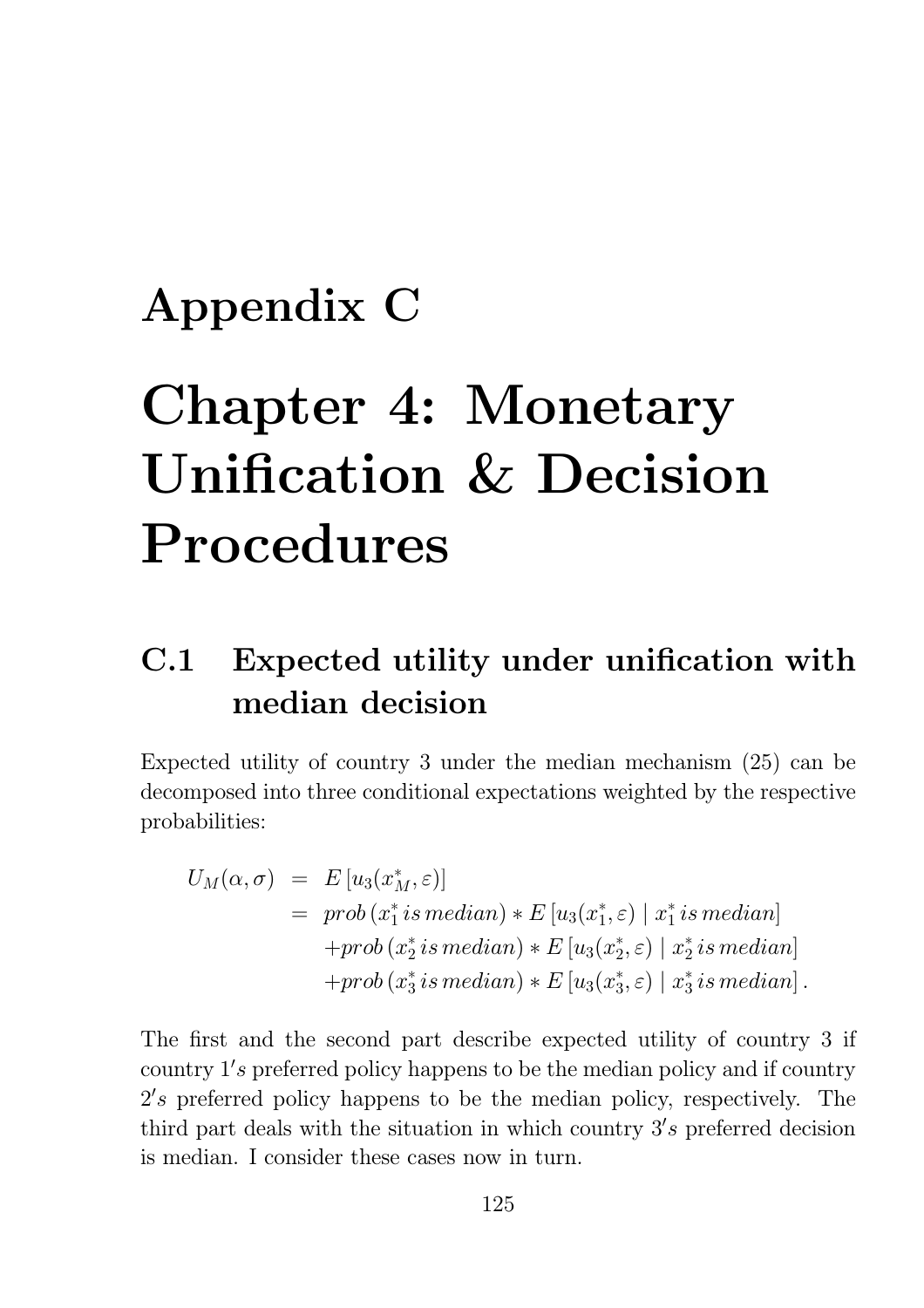- 1. Country 1's desired policy becomes median if either  $x_1^* \geq x_2^*$  and  $x_1^* \leq x_3^*$  or  $x_2^* \geq x_1^*$  and  $x_3^* \leq x_1^*$ . These two scenarios are symmetric with respect to expected utility. Therefore, I consider the case  $x_1^* \geq$  $x_3^*$  and  $x_1^* \leq x_2^*$  and multiply the resulting part of expected utility by 2.
	- (a) Country 1's preferred decision is given by  $x_1^* = (1 \sigma) \varepsilon_1$  and country 2's by  $x_2^* = (1 - \sigma) \varepsilon_2$ . Thus,  $x_1^* \le x_2^*$  is equivalent to

$$
\varepsilon_1 \leq \varepsilon_2.
$$

(b) Country  $3's$  preferred decision is

$$
x_3^* = \frac{1}{2}(1-\sigma)\left(\alpha\left(\varepsilon_2 + \varepsilon_1\right) + 2\varepsilon_3(1-\alpha)\right)
$$

and therefore  $x_1^* \geq x_3^*$  is the same as

$$
\frac{2\varepsilon_1 - \alpha(\varepsilon_2 + \varepsilon_1)}{2(1 - \alpha)} \ge \varepsilon_3.
$$

There exist additional constraints to be satisfied:

c) 
$$
x_2^* \ge x_3^*:
$$
  
\n
$$
(1 - \sigma) \varepsilon_2 \ge \frac{1}{2} (1 - \sigma) (\alpha (\varepsilon_2 + \varepsilon_1) + 2\varepsilon_3 (1 - \alpha))
$$
\n
$$
\Leftrightarrow
$$
\n
$$
\frac{2\varepsilon_2 - \alpha (\varepsilon_2 + \varepsilon_1)}{2(1 - \alpha)} \ge \varepsilon_3
$$

i. Which upper bound is binding for  $\varepsilon_3$ ?

$$
\frac{2\varepsilon_2 - \alpha(\varepsilon_2 + \varepsilon_1)}{2(1-\alpha)} \geq \frac{2\varepsilon_1 - \alpha(\varepsilon_2 + \varepsilon_1)}{2(1-\alpha)}
$$
  

$$
\varepsilon_2 \geq \varepsilon_1
$$

This is true for  $x_1^* \le x_2^*$ . Thus, the binding upper bound for  $\varepsilon_3$  is  $\frac{2\varepsilon_1 - \alpha(\varepsilon_2 + \varepsilon_1)}{2(1-\alpha)}$ .

 $\left($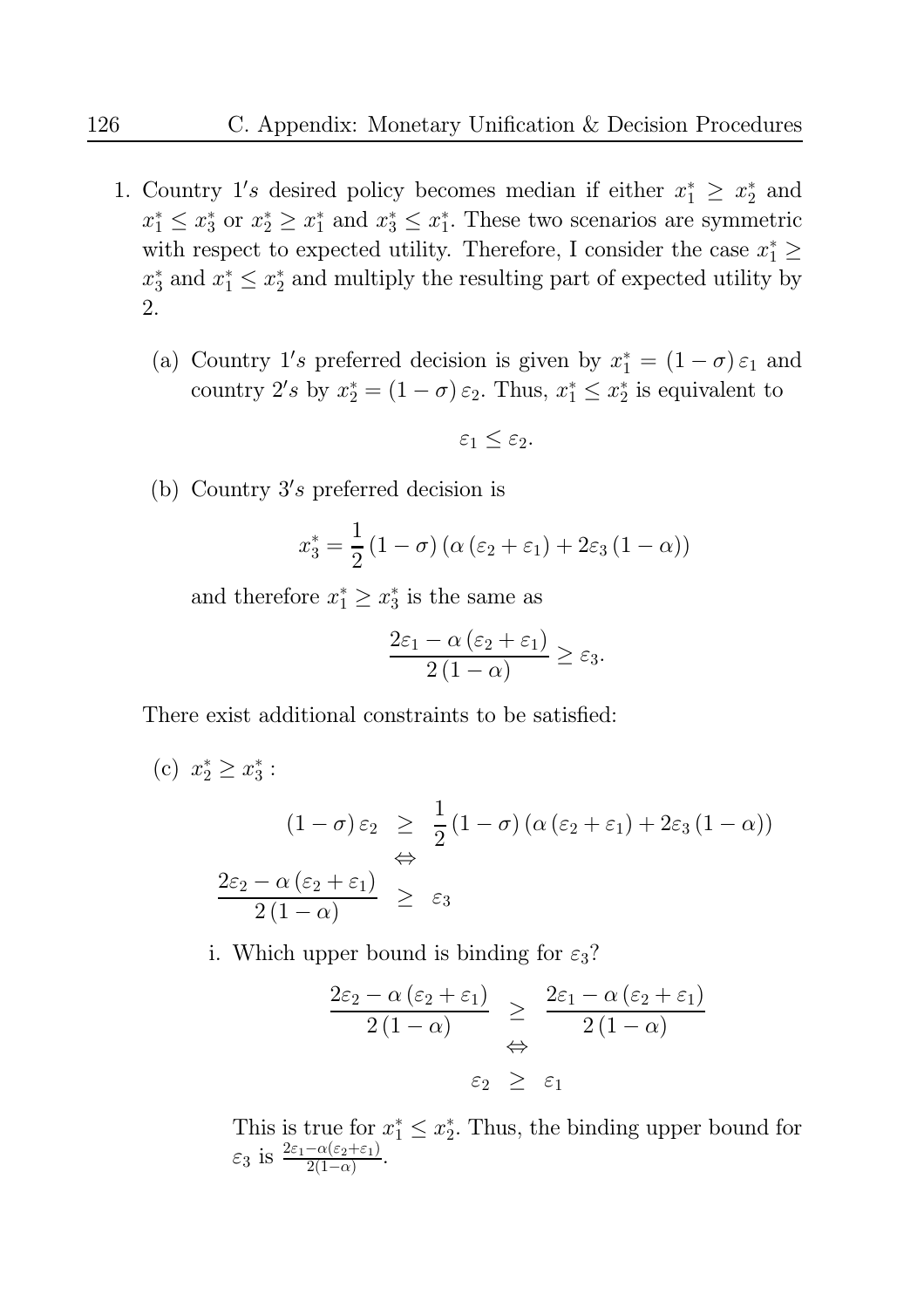(d) Additionally it must hold, that the upper bound on  $\varepsilon_3$  lies above its lower bound, *i.e.* 

$$
\frac{2\varepsilon_1 - \alpha(\varepsilon_2 + \varepsilon_1)}{2(1 - \alpha)} \ge -1
$$
  

$$
\Leftrightarrow
$$
  

$$
\varepsilon_1 \ge \frac{-2(1 - \alpha) + \alpha\varepsilon_2}{2 - \alpha}
$$

(e) Another question to be considered is whether the upper bound on  $\varepsilon_3$  lies below 1 (otherwise there would exist no restrictions on  $\varepsilon_3$ ), i.e.

$$
1 \geq \frac{2\varepsilon_1 - \alpha (\varepsilon_2 + \varepsilon_1)}{2(1 - \alpha)}
$$
  

$$
\Leftrightarrow \frac{(1 - \alpha) + \alpha \varepsilon_2}{2 - \alpha} \geq \varepsilon_1
$$

i. Which upper bound is now binding for  $\varepsilon_1$ ?

 $\frac{2}{\sqrt{2}}$ 

$$
\frac{2(1-\alpha)+\alpha\varepsilon_2}{2-\alpha} \geq \varepsilon_2
$$
  

$$
\Leftrightarrow
$$
  

$$
1 \geq \varepsilon_2
$$

This is true and thus the binding upper bound for  $\varepsilon_1$  is  $\varepsilon_2$ .

(f) What happens if

$$
\frac{2\varepsilon_1 - \alpha (\varepsilon_2 + \varepsilon_1)}{2(1 - \alpha)} \geq 1
$$
  

$$
\Leftrightarrow \qquad \varepsilon_1 \geq \frac{2(1 - \alpha) + \alpha \varepsilon_2}{2 - \alpha}
$$

i. Which lower bound is now binding on  $\varepsilon_1$ ?

$$
\frac{2(1-\alpha)+\alpha\varepsilon_2}{2-\alpha} \ge \frac{-2(1-\alpha)+\alpha\varepsilon_2}{2-\alpha}
$$

Thus, the binding lower bound on  $\varepsilon_1$  is  $\frac{2(1-\alpha)+\alpha\varepsilon_2}{2-\alpha}$ .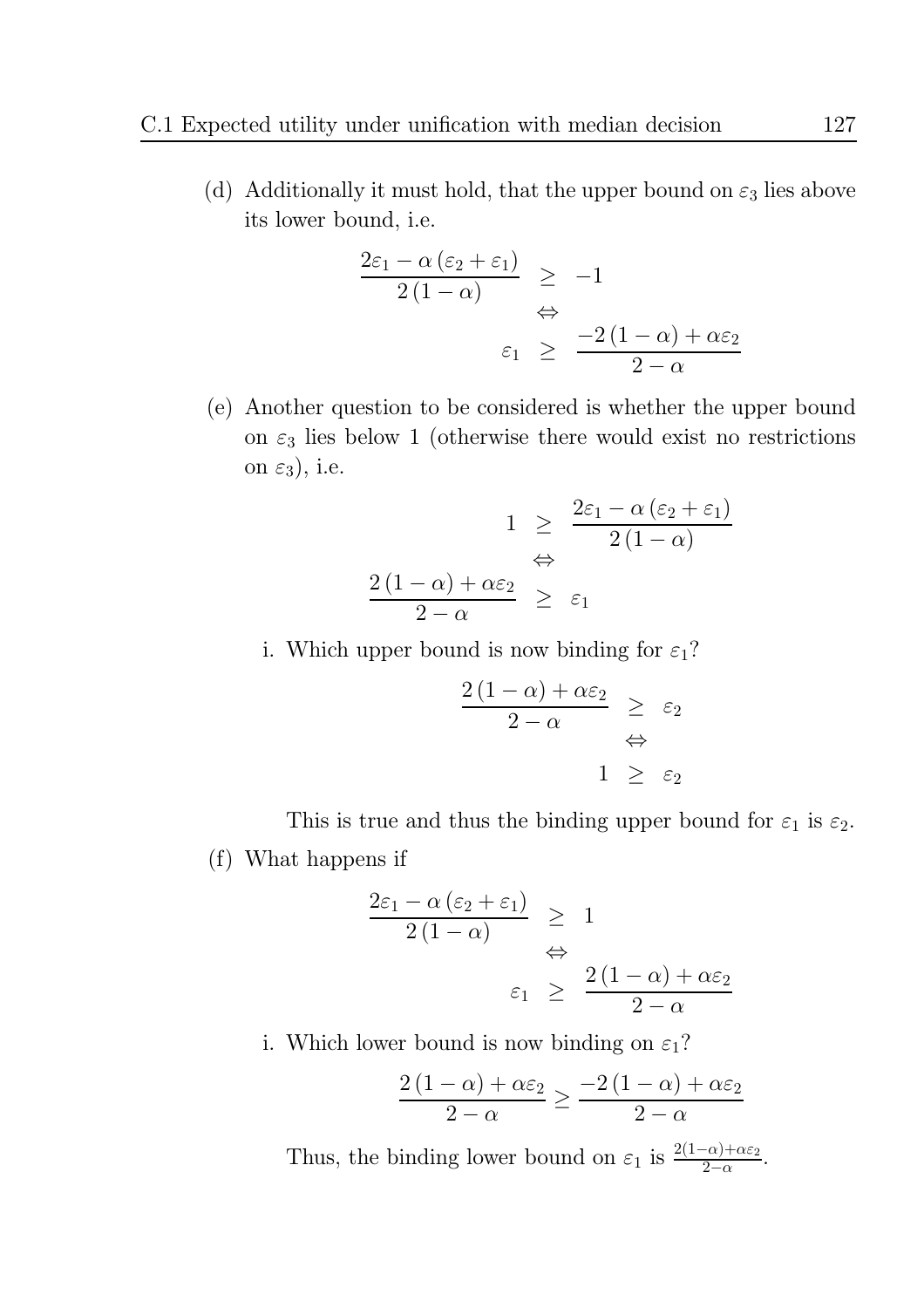ii. Lies this lower bound below the upper bound, i.e.  $\varepsilon_2$ ?

$$
\varepsilon_2 \geq \frac{2(1-\alpha) + \alpha \varepsilon_2}{2-\alpha}
$$
  

$$
\varepsilon_2 \geq 1
$$

This is not true. Therefore, the case  $\frac{2\varepsilon_1 - \alpha(\varepsilon_2 + \varepsilon_1)}{2(1-\alpha)} \geq 1$  need not be considered further.

Summarizing the above, the constellation  $x_1^* \ge x_3^*$  and  $x_1^* \le x_2^*$  is reflected in

$$
1 \ge \varepsilon_2 \ge -1
$$
  

$$
\varepsilon_2 \ge \varepsilon_1 \ge \frac{\alpha \varepsilon_2 - 2(1 - \alpha)}{2 - \alpha}
$$
  

$$
\frac{2\varepsilon_1 - \alpha(\varepsilon_1 + \varepsilon_2)}{2(1 - \alpha)} \ge \varepsilon_3 \ge -1
$$

If country  $1's$  preferred decision happens to be the median, it will be implemented as common decision for the union consisting of three countries. Expected utility of country 3 conditional on  $x_1^*$  being median is then given by

$$
prob(x_1^* is median) * E[u_3(x_1^*, \varepsilon) | x_1^* is median]
$$
  
= 
$$
2 * \left[ \frac{1}{8} \int_{-1}^1 \int_{\frac{\alpha \varepsilon_2 - 2(1-\alpha)}{2-\alpha}}^{\varepsilon_2} \int_{-1}^{\frac{2\varepsilon_1 - \alpha(\varepsilon_1 + \varepsilon_2)}{2(1-\alpha)}} u_3(x_1^*, \varepsilon) d\varepsilon_3 d\varepsilon_1 d\varepsilon_2 \right]
$$
  
= 
$$
\frac{2}{15} \frac{(\alpha - 1) (1 - \sigma)}{(\alpha - 2)^3}
$$
  

$$
[-2\alpha^4 + (\sigma + 12) \alpha^3 - (5\sigma + 26) \alpha^2 + (2\sigma + 24) \alpha - 8].
$$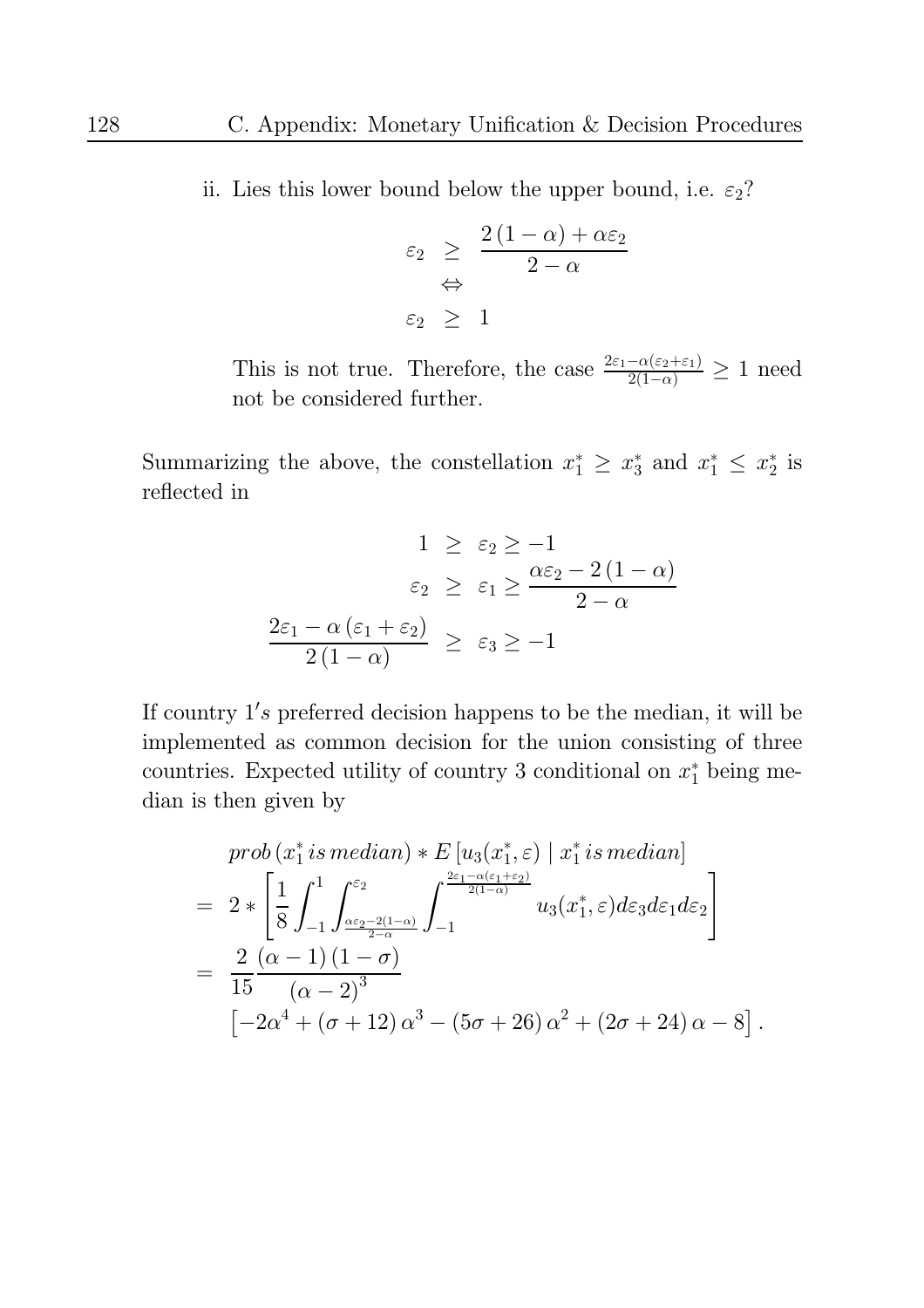2. The derivation of expected utility for the situation in which country  $2's$  preferred decision is the median is analogous to the case of country 1. Therefore,

$$
prob(x_1^* is median) * E[u_3(x_1^*, \varepsilon) | x_1^* is median] + prob(x_2^* is median) * E[u_3(x_2^*, \varepsilon) | x_2^* is median] = \frac{4}{15} \frac{(\alpha - 1) (1 - \sigma)}{(\alpha - 2)^3} [-2\alpha^4 + (\sigma + 12) \alpha^3 - (5\sigma + 26) \alpha^2 + (2\sigma + 24) \alpha - 8 ].
$$

3. Country 3 becomes median if either  $x_2^* \ge x_3^*$  and  $x_1^* \le x_3^*$  or  $x_3^* \ge x_2^*$ and  $x_3^* \leq x_1^*$ . Again, these two scenarios are symmetric with respect to expected utility. Therefore, I consider the case of  $x_2^* \geq x_3^*$  and  $x_1^* \leq x_3^*$  and multiply the resulting part of expected utility by 2.

(a) 
$$
x_2^* \geq x_3^*
$$
 is equivalent to

$$
\varepsilon_3 \le \frac{2\varepsilon_2 - \alpha(\varepsilon_2 + \varepsilon_1)}{2(1 - \alpha)}
$$

(b)  $x_1^* \leq x_3^*$  is equivalent to

$$
\frac{2\varepsilon_1 - \alpha(\varepsilon_2 + \varepsilon_1)}{2(1 - \alpha)} \le \varepsilon_3.
$$

(c) Additionally, it must hold that  $x_2^* \geq x_1^*$ , i.e.

$$
\varepsilon_2 \geq \varepsilon_1.
$$

(d) The additional decompositions of the integration boundaries result again from taking care of which bound is binding. The considerations are similar to those under  $(1)$ .

If country 3's preferred policy is median, it will be implemented accordingly.<sup>50</sup> Expected utility conditional on  $x_3^*$  being median is then given by

 $50$ Note that the probability of country 3 to be pivotal under this procedure is given by the integral taken over 1. This probability is independent of  $\sigma$  and an increasing function of  $\alpha$ : the larger the spillovers, the larger is the probability p of country 3 to be decisive. It is given by  $p(\alpha) = -\frac{1}{3} \frac{\alpha+2}{\alpha-2}$ .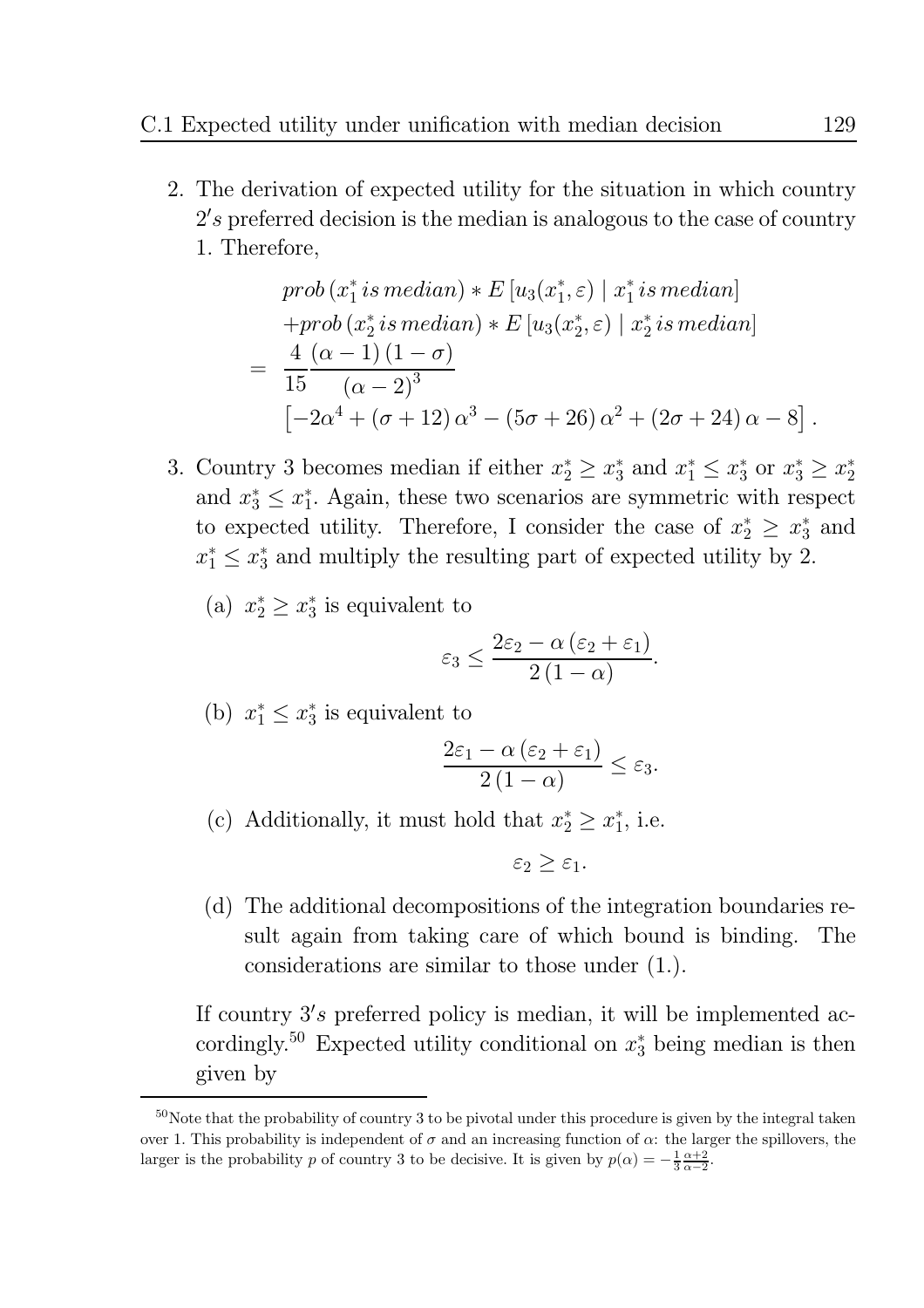$$
prob(x_3^* \, is \, median) * E[u_3(x_3^*, \varepsilon) \mid x_3^* \, is \, median]
$$

$$
=\frac{1}{4}\left[\int_{-1}^{1-\alpha}\int_{\frac{\alpha\varepsilon_2-2(1-\alpha)}{2-\alpha}}^{\frac{\varepsilon_2}{2-\alpha}}\int_{\frac{2\varepsilon_1-\alpha(\varepsilon_1+\varepsilon_2)}{2(1-\alpha)}}^{\frac{2\varepsilon_2-\alpha(\varepsilon_1+\varepsilon_2)}{2(1-\alpha)}}u_3(x_3^*,\varepsilon)dz_3dz_1dz_2\right.+\int_{1-\alpha}^{1}\int_{\frac{(2-\alpha)\varepsilon_2-2(1-\alpha)}{2}}^{\frac{\varepsilon_2-\alpha(\varepsilon_1+\varepsilon_2)}{2(1-\alpha)}}u_3(x_3^*,\varepsilon)dz_3dz_1dz_2+\int_{\frac{2-3\alpha}{2-\alpha}}^{1-\alpha}\int_{-1}^{1-u}\int_{-1}^{1}u_3(x_3^*,\varepsilon)dz_3dz_1dz_2+\int_{1-\alpha}^{1}\int_{-1}^{1-\alpha}\int_{-1}^{\frac{\alpha\varepsilon_2-2(1-\alpha)}{2-\alpha}}\int_{-1}^{1}u_3(x_3^*,\varepsilon)dz_3dz_1dz_2+\int_{\frac{2-3\alpha}{2-\alpha}}^{1-\alpha}\int_{\frac{\alpha\varepsilon_2-2(1-\alpha)}{2-\alpha}}^{\frac{\alpha\varepsilon_2-2(1-\alpha)}{2-\alpha}}\int_{-1}^{2\varepsilon_2-\alpha(\varepsilon_1+\varepsilon_2)}u_3(x_3^*,\varepsilon)dz_3dz_1dz_2+\int_{\frac{2-3\alpha}{2-\alpha}}^{1-\alpha}\int_{\frac{2-3\alpha}{2-\alpha}}^{\frac{\alpha\varepsilon_2-2(1-\alpha)}{2-\alpha}}\int_{-1}^{2\varepsilon_2-\alpha(\varepsilon_1+\varepsilon_2)}u_3(x_3^*,\varepsilon)dz_3dz_1dz_2+\int_{-1}^{1}\int_{-\alpha}^{1}\int_{\frac{\alpha\varepsilon_2-2(1-\alpha)}{2-\alpha}}^{\frac{\alpha\varepsilon_2-2(1-\alpha)}{2-\alpha}}\int_{\frac{2\varepsilon_1-\alpha(\varepsilon_1+\varepsilon_2)}{2(1-\alpha)}}^1u_3(x_3^*,\varepsilon)dz_3dz_1dz_2=\frac{1}{30}\frac{(1-\sigma)\sigma}{(\alpha-2)^3}(\alpha^5-1
$$

Thus, overall expected utility of country 3 under the unification scenario with median decision is given by

$$
U_M(\alpha, \sigma)
$$
  
=  $E[u_3(x_M^*, \varepsilon)]$   
=  $\frac{1-\sigma}{30(\alpha-2)} [(\sigma - 16) \alpha^3 + (2\sigma + 48) \alpha^2 - (2\sigma + 48) \alpha + 4\sigma + 16].$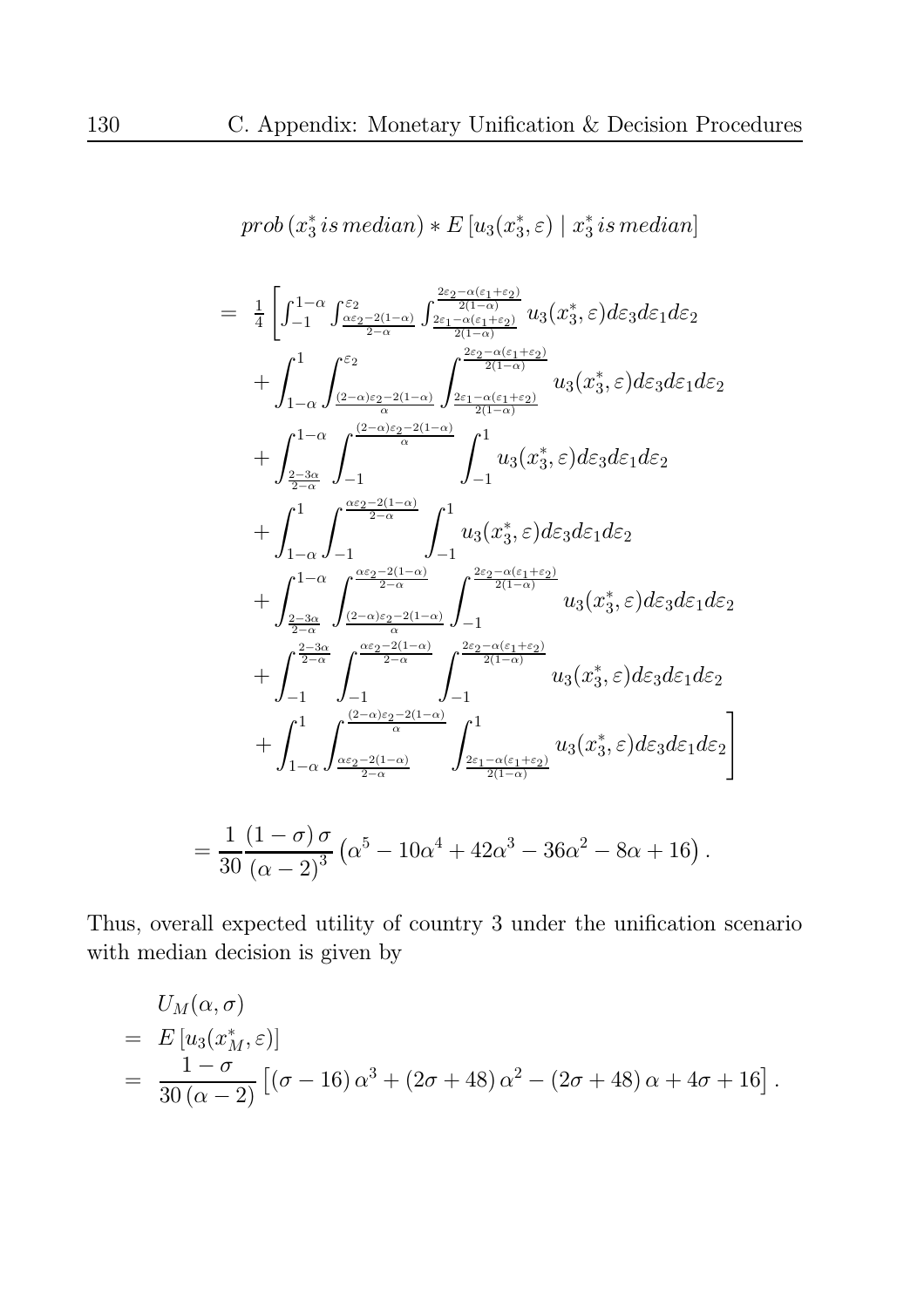#### $C.2$ Proofs

**Proof** of Proposition 10:

Consider the difference between expected utility obtained by country 3 if independent and expected utility after accession when the decision for the union as a whole is taken jointly, *i.e.* 

$$
D_W(\alpha, \sigma) = S(\alpha, \sigma) - U_W(\alpha, \sigma)
$$
  
= 
$$
\frac{1}{18} \frac{(1 - \sigma)^2}{\sigma (\alpha^2 - 2\alpha) - (1 - \alpha)^2} f(\alpha, \sigma)
$$

where  $f(\alpha, \sigma)$  is a polynomial of fourth degree in  $\alpha$  and second in  $\sigma$ . First note that  $D_W(\alpha, \sigma)$  is continuous for all  $(\alpha, \sigma)$  except for  $(1,0)$  and  $D_W(0,0) > 0$ . Solving  $D_W(\alpha, \sigma) = 0$  yields as interior solutions

$$
\sigma_{1,2} = \left(-\frac{5}{6}\alpha + \frac{2}{3} \pm \frac{1}{6}\sqrt{(25\alpha^2 - 40\alpha - 32)}\right) \frac{(\alpha - 1)^2}{\alpha}
$$

But for  $\alpha \in [0,1]$  it holds that  $25\alpha^2 - 40\alpha - 32 < 0$ . Thus,  $S(\alpha, \sigma) \neq$  $U_W(\alpha, \sigma)$   $\forall (\alpha, \sigma)$  and using the continuity of  $D_W(\alpha, \sigma) : D_W(\alpha, \sigma) > 0$ .

**Proof** of Proposition 11:

Consider the difference between expected utility obtained if independent and expected utility after accession when the decision for the union as a whole is taken by the median, i.e.

$$
D_M(\alpha, \sigma) = S(\alpha, \sigma) - U_M(\alpha, \sigma)
$$
  
= 
$$
\frac{1}{30} \frac{(\sigma - 1)^2}{(\sigma (\alpha^2 - 2\alpha) - (1 - \alpha)^2)(\alpha - 2)} g(\alpha, \sigma)
$$

where  $g(\alpha, \sigma)$  is a polynomial of fifth degree in  $\alpha$  and of second degree in  $\sigma$ .

It holds that

$$
D_M(0.93, 0.0035) < 0.
$$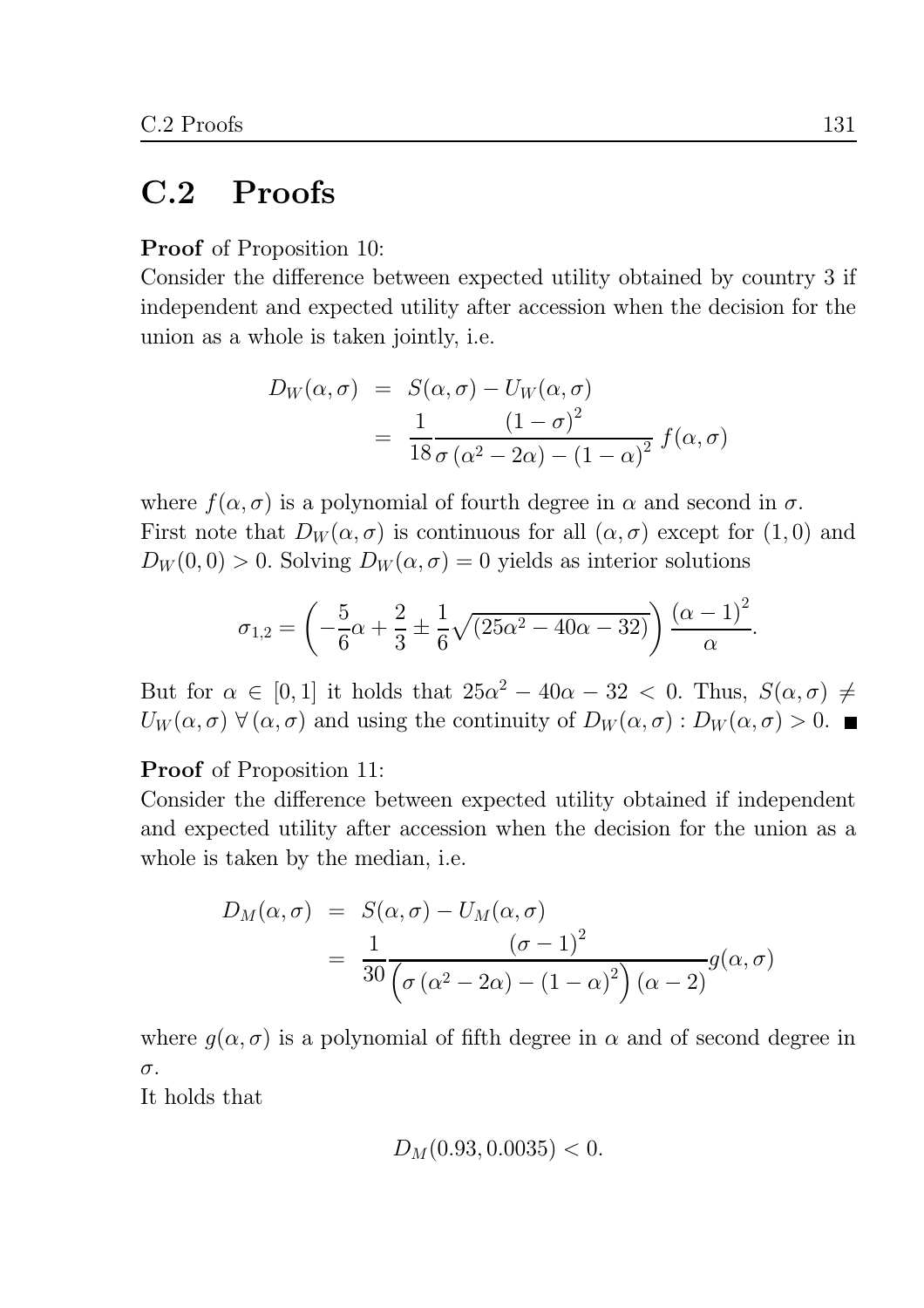Since  $D_M(\alpha, \sigma)$  is continuous for all  $(\alpha, \sigma)$  except  $(1, 0)$  there exists an environment around  $(0.93, 0.0035)$  in which unification yields more expected utility for country 3 than separation under the median mechanism.  $\blacksquare$ 

### **Proof** of Proposition 12:

Consider the difference between expected utility obtained if independent and expected utility after accession when the decision for the union as a whole is taken according to the rotation procedure, i.e.

$$
D_R(\alpha, \sigma, \rho) = S(\alpha, \sigma) - U_R(\alpha, \sigma, \rho)
$$
  
= 
$$
\frac{1}{6} \frac{(1 - \sigma)^2}{\sigma (\alpha^2 - 2\alpha) - (1 - \alpha)^2} k(\alpha, \sigma, \rho)
$$

where  $k(\alpha, \sigma, \rho)$  is a polynomial of fourth degree in  $\alpha$ , of second in  $\sigma$  and linearly decreasing in  $\rho$ .

 $(i)$  Separation yields more expected utility if

$$
D_R(\alpha, \sigma, \rho) > 0.
$$

Note first that  $D_R(\alpha, \sigma, \rho)$  is strictly decreasing in  $\rho$ , since  $\forall \alpha$  and  $\sigma \in [0, 1)$ 

$$
\frac{\partial D_R(\alpha, \sigma, \rho)}{\partial \rho} = -\frac{1}{6} (\sigma - 1)^2 (3\alpha^2 - 6\alpha + 4) < 0.
$$

Thus, it suffices to show that there exist  $(\alpha, \sigma)$  such that  $D_R(\alpha, \sigma, \rho)$  is positive for  $\rho = 1$ , i.e.

$$
D_R(\alpha, \sigma, 1) = -\frac{1}{6}\sigma \alpha (\sigma - 1)^2 \frac{3\alpha^3 - 10\alpha^2 + (11 + \sigma)\alpha - 4}{\sigma (\alpha^2 - 2\alpha) - (1 - \alpha)^2} > 0.
$$

Since  $\sigma(\alpha^2 - 2\alpha) - (1 - \alpha)^2 < 0$ ,  $D_R(\alpha, \sigma, 1)$  is positive if and only if  $3\alpha^3 - 10\alpha^2 + (11 + \sigma)\alpha - 4$  is positive, i.e. if

$$
\sigma > \frac{-3\alpha^3 + 10\alpha^2 - 11\alpha + 4}{\alpha}.
$$

Thus,  $D_R(\alpha, \sigma, \rho) > 0 \ \forall (\alpha, \sigma, \rho) \text{ iff } \sigma > \frac{-3\alpha^3 + 10\alpha^2 - 11\alpha + 4}{\alpha}.$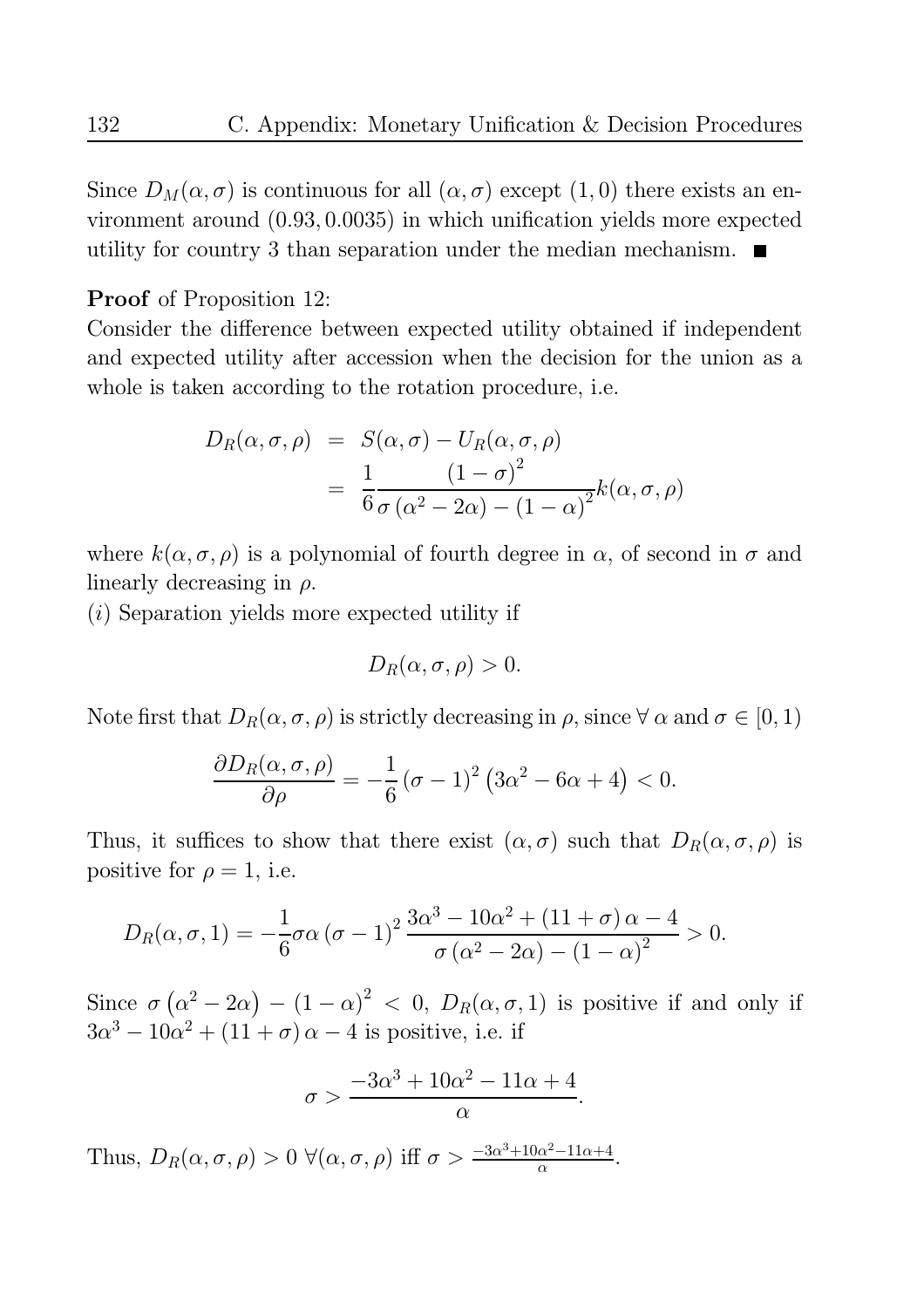(*ii*) Solving  $D_R(\alpha, \sigma, \rho) = 0$  for  $\rho$  yields

$$
\rho(\alpha,\sigma) = -\frac{3\alpha^4 + (2\sigma - 12)\alpha^3 + (\sigma^2 - 5\sigma + 19)\alpha^2 + (4\sigma - 14)\alpha + 4}{(3\alpha^2 - 6\alpha + 4)\left(\sigma(\alpha^2 - 2\alpha) - (1 - \alpha)^2\right)}.
$$

It holds that  $\rho(\alpha, \sigma) > 0 \ \forall (\alpha, \sigma)$  and  $\rho(\alpha, \sigma) < 1$  for  $\sigma < \frac{-3\alpha^3 + 10\alpha^2 - 11\alpha + 4}{\alpha}$ . (*iii*) Unification yields more expected utility than separation  $\forall (\alpha, \sigma)$  if  $\rho > \rho(\alpha, \sigma)$  as defined above, since  $D_R(\alpha, \sigma, \rho)$  is continuous in all three parameters and strictly decreasing in  $\rho$ .

**Proof** of Proposition 13:

(*i*) It holds  $\forall \sigma \in [0,1)$  that

$$
U_W(0, \sigma) = \frac{1}{9} (-1 + \sigma) (2 + \sigma)
$$
  
> 
$$
\frac{1}{15} (-1 + \sigma) (4 + \sigma) = U_M(0, \sigma)
$$

and  $\forall \sigma \in [0,1)$  it is true that

$$
\frac{\partial U_W(\alpha, \sigma)}{\partial \alpha}|_{\alpha=0} = \frac{2}{9} (1 - \sigma) (\sigma + 2)
$$
  

$$
< \frac{2}{3} (1 - \sigma) = \frac{\partial U_M(\alpha, \sigma)}{\partial \alpha}|_{\alpha=0}.
$$

Thus, there exists  $\alpha_1$  such that  $\forall \alpha < \alpha_1: U_W(\alpha, \sigma) > U_M(\alpha, \sigma)$ .  $(ii)$  Consider the difference between expected utility of country 3 if the union wide decision is taken to maximize the sum of utilities and if it is taken according to the median, *i.e.* 

$$
D_U(\alpha, \sigma) = U_W(\alpha, \sigma) - U_M(\alpha, \sigma)
$$
  
= 
$$
\frac{2}{45} (\sigma - 1)^2 (\alpha - 1)^2 \frac{7\alpha - 2}{\alpha - 2}
$$

It holds that

$$
D_U(1,\sigma) = \frac{\partial D_U(\alpha,\sigma)}{\partial \alpha}|_{\alpha=1} = 0
$$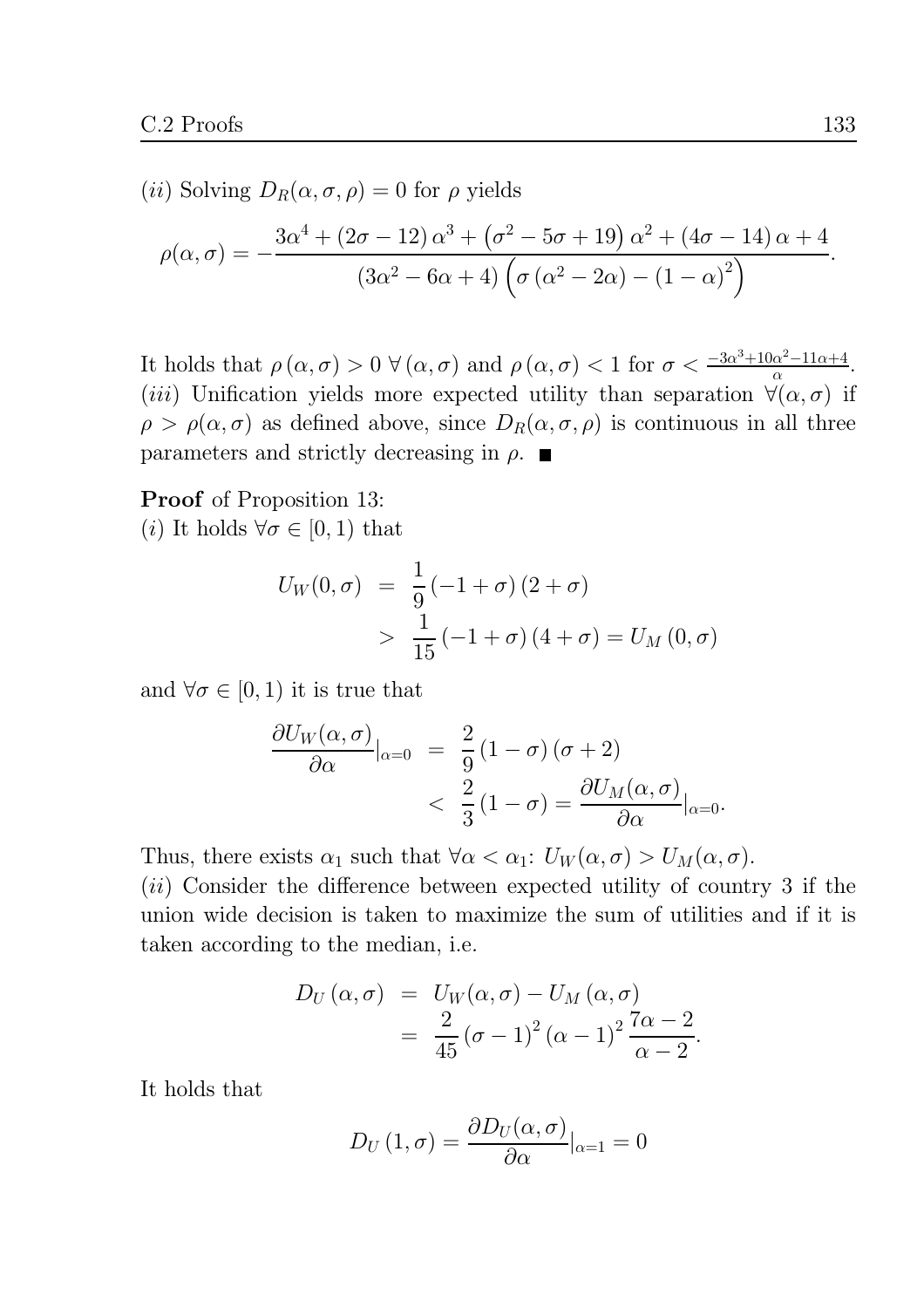and  $\forall \sigma \in [0,1)$ 

$$
\frac{\partial D_U(\alpha, \sigma)}{\partial \alpha \partial \alpha}|_{\alpha=1} = -\frac{4}{9} (\sigma - 1)^2 < 0.
$$

Taking (*i*) into account, this proves the existence of  $\alpha_2$ . (*iii*) Setting  $D_U(\alpha, \sigma) = 0$  and solving for  $\alpha^*$  yields as only interior solution  $\alpha^* = \frac{2}{7}$ .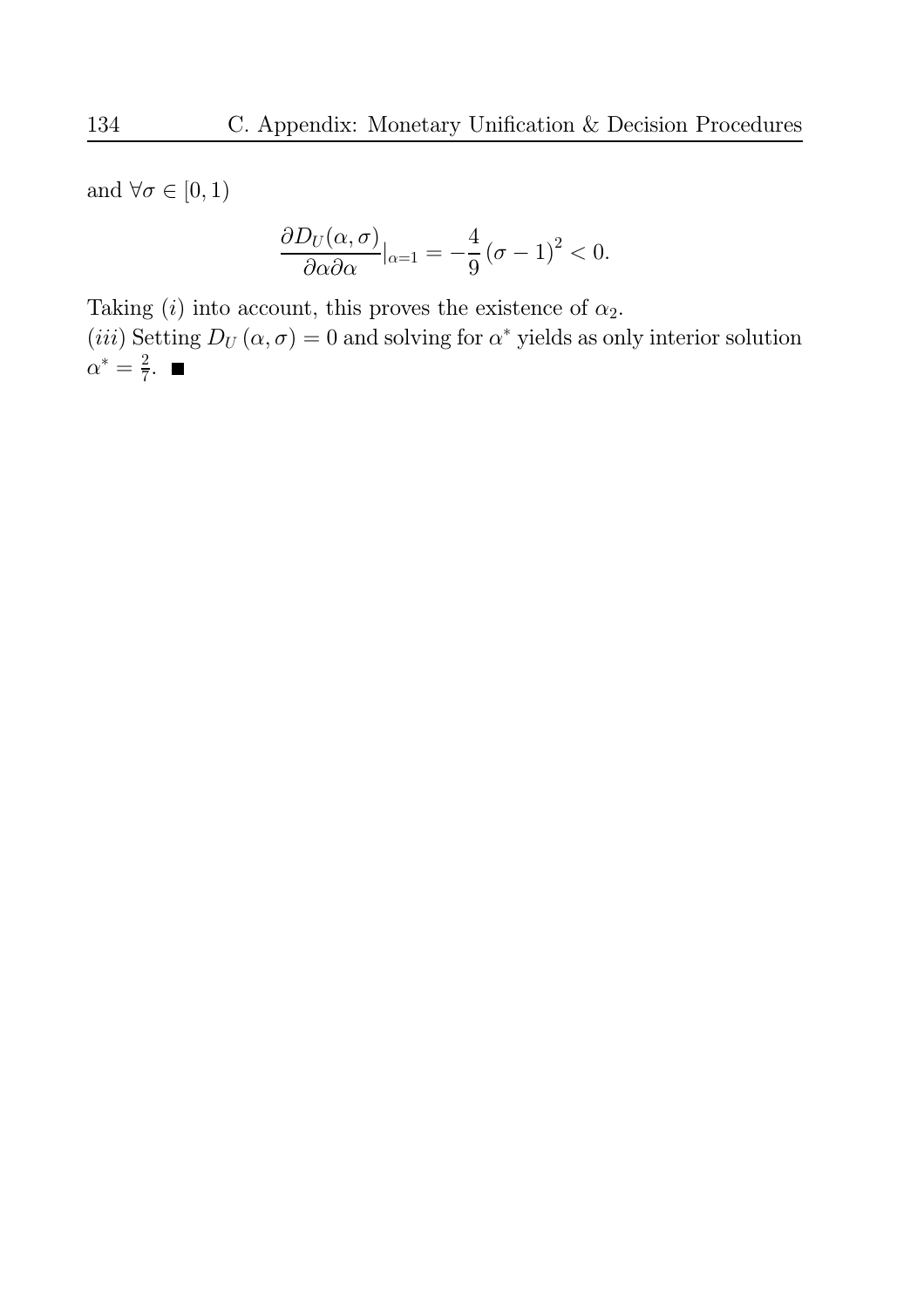# **Bibliography**

- $[2002]$ Aksoy, Y., P. De Grauwe and H. Dewachter (2002) "Do Asymmetries matter for European Monetary Policy?," European Economic Review 46, 443-469.
- $[2001]$ Albertin, G. (2001) "Will a Regional Bloc expand?" Discussion Paper, London School of Economics and Political Science.
- $[2001]$ Alesina, A. F., I. Angeloni and F. Etro (2001) "The Political Economy of International Unions," CEPR Discussion Paper 3117.
- $\left[1991\right]$ Alesina, A. and A. Drazen (1991) "Why are stabilization delayed?" American Economic Review 81 (5), 1170-1188.
- Alesina, A. and G. Tabellini (1990) "Voting on the Budget Deficit,"  $[1990]$ American Economic Review 80, 37-49.
- $\left[1951\right]$ Arrow, K.J. (1951) Social Choice and Individual Values. New York: Wiley.
- $[1979]$ Arrow, K.J. (1979) "The property rights doctrine and demand revelation under incomplete information," in: M. Boskin, ed., *Eco*nomics and Human Welfare. New York: Academic Press.
- $[2002]$ Arrow, K.J., A.K. Sen and K. Suzumura, eds., (2002) Handbook *of Social Choice and Welfare.* Volume 1, Handbooks in Economics Series, The Netherlands: Elsevier Science B.V.
- $[2001]$ Baldwin, R.E., E. Berglöf, F. Giavazzi and M. Widgren (2001) "Preparing the ECB for Enlargement," CEPR Policy Paper No. 6.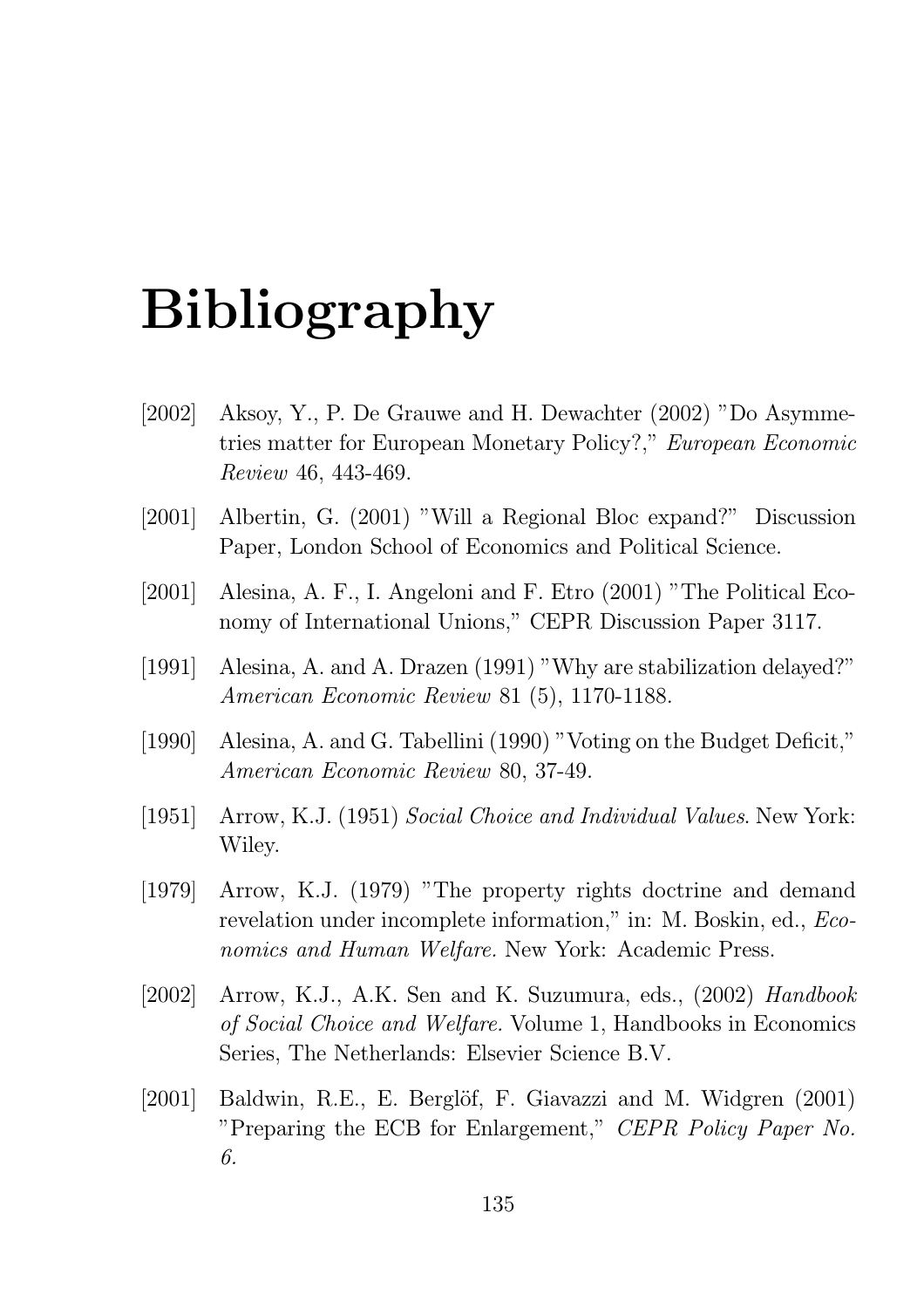- [1983a] Barro, R.J. and D.B. Gordon (1983a) "A Positive Theory of Monetary Policy in a Natural Rate Model," Journal of Political Econ $omy$  91, 589-610.
- [1983b] Barro, R.J. and D.B. Gordon (1983b) "Rules, Discretion and Reputation in a Model of Monetary Policy," Journal of Monetary *Economics* 12 $(1)$ , 101-121.
- Bayoumi, T. and B. Eichengreen (1997) "Ever Closer to Heaven?  $[1997]$ An Optimum-Currency-Area Index for European Countries," European Economic Review 41, 761-70.
- $[1998]$ Beetsma, R.M.W.J. and A.L. Bovenberg (1998) "Monetary Union without Fiscal Coordination may discipline policymakers," Journal of International Economics 45, 239-258.
- $[2003]$ Beetsma, R.M.W.J. and A.L. Bovenberg (2003) "Strategic debt accumulation in a heterogeneous monetary union," European Journal of Political Economy 19  $(1)$ , 1-15.
- $[2003]$ Beetsma, R.M.W.J. and H. Jensen (2003) "Contingent deficit sanctions and moral hazard with a stability pact," Journal of International Economics 61, 187-208.
- Beetsma, R.M.W.J. and H. Uhlig (1999) "An analysis of the "Sta- $[1999]$ bility Pact"," *Economic Journal* 109 (458), 546-571.
- $[1781]$ Borda, Jean Charles de (1781) "Mémoire sur les élections par scrutin," Mémoires de l'Académie Royale des Sciences année 1781, 657-665. Translated in English in 1953 by A. de Grazia: "Mathematical Derivation of an Election System," Isis 44: 42-51.
- $[2003]$ Buti, M., S. Eijffinger and D. Franco (2003) "Revisiting the Stability and Growth Pact: A Pragmatic Way Forward," Oxford Review of Economic Policy 19  $(1)$ , 100-111.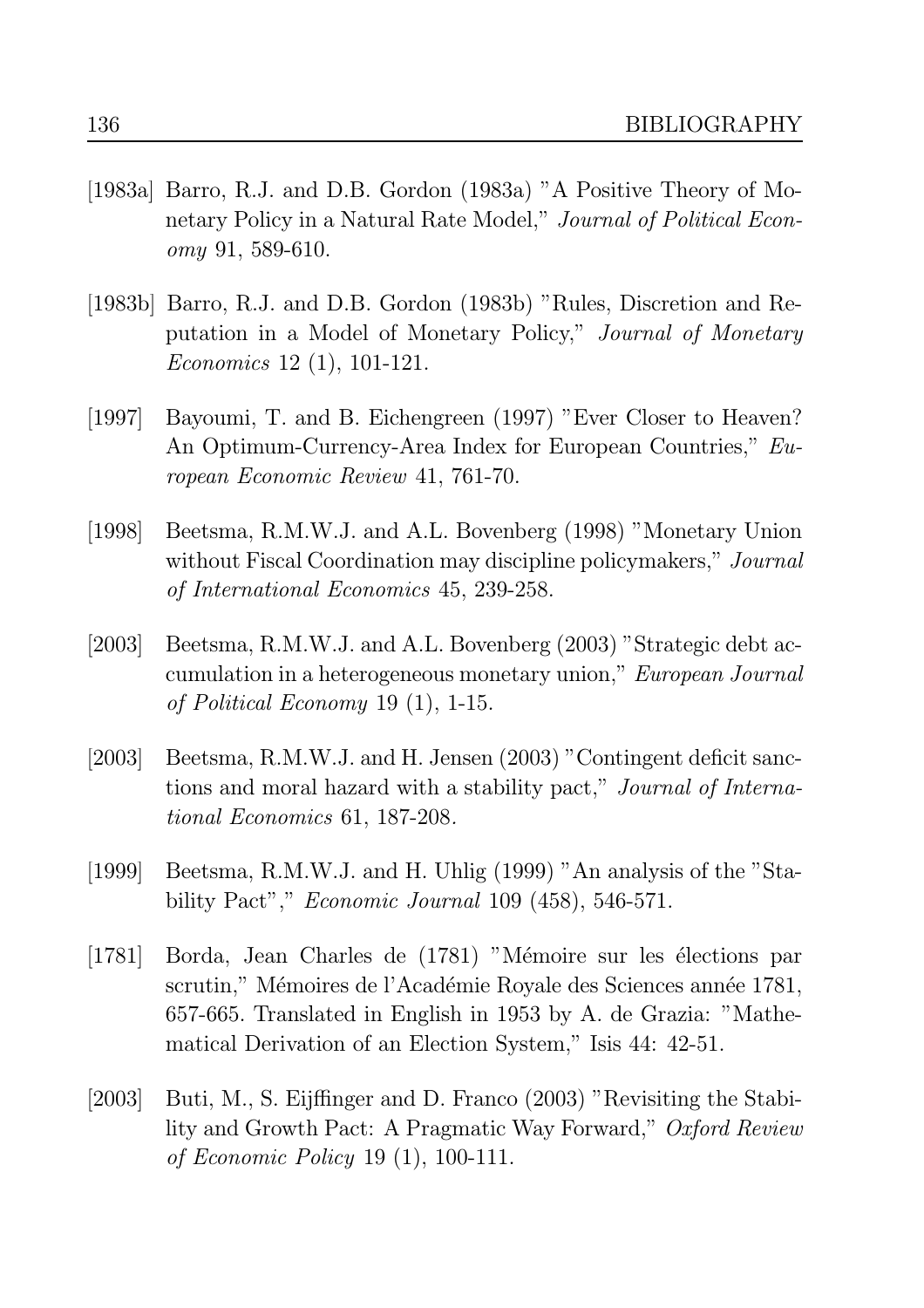- Calmfors, L. (2001) "Unemployment, Labor Market Reform, and  $|2001|$ Monetary Union," Journal of Labor Economics 19, 265-289.
- Canzoneri, M.B. and J.A. Gray (1985) "Monetary Policy Games  $\left[1985\right]$ and the Consequences of Non-Cooperative Behavior," International Economic Review  $26(3)$ , 547-564.
- $[1993]$ Caporale, G.M. (1993) "Is Europe an Optimum Currency Area? Symmetric versus Asymmetric Shocks in the EC," National Institute Economic Review 0, 95-103.
- $[2000]$ Carré, M. (2000) "Debt stabilization with a deadline," *European Economic Review 44, 71-90.*
- $\vert 1992 \vert$ Casella, A. (1992) "Participation in a Currency Union," American Economic Review 82, 847-863.
- $[2002]$ Casella, A. (2002) "Storable Votes," NBER Working Paper 9189.
- $[1996]$ Casella, A. and B. Eichengreen (1996) "Can foreign aid accelerate stabilization," *Economic Journal* 106 (436), 605-619.
- Clark, T.E. and K. Shin (1998) "The Sources of Fluctuations  $\vert 1998 \vert$ within and across Countries," Working Paper 98-04, Federal Reserve Bank of Kansas City.
- $\left[1971\right]$ Clarke, E.H. (1971) "Multipart Pricing of Public Goods," Public *Choice 2, 19-33.*
- Condorcet (M.J.A.N. de Condorcet) (1785) "Essai sur l'application  $[1785]$ de l'analyse à la probabilité des décisions rendues à la pluralité des voix," (Imprimerie Royale, Paris); facsimile published 1972 by Chelsea Publishing Company, New York.
- $[1982]$ Crawford, V. and J. Sobel (1982) "Strategic information transmission," *Econometrica* 50, 1431-1452.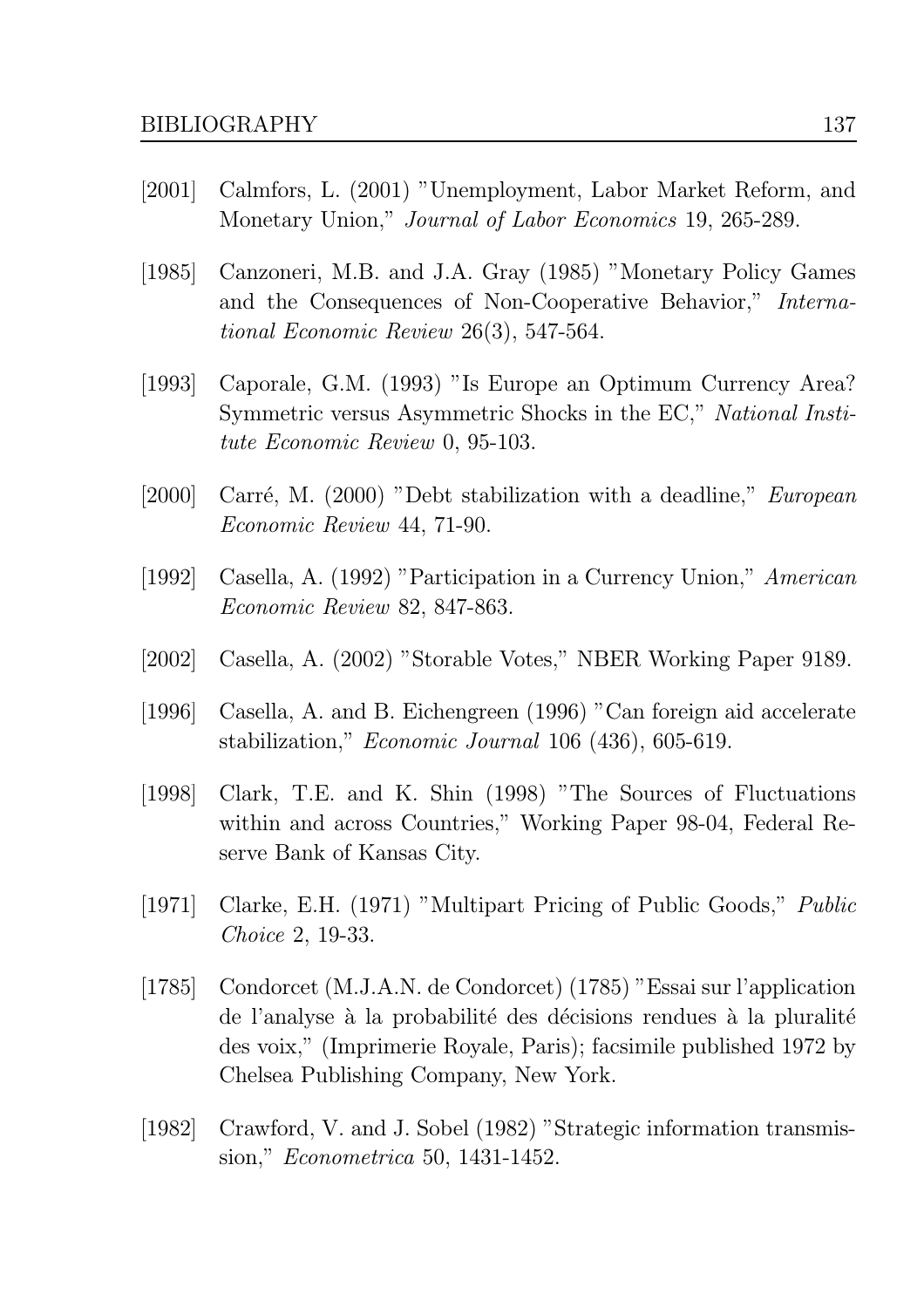| $[1979]$ | D'Aspremont, C. and L.A. Gérard-Varet (1979) "Incentives and<br>incomplete information," <i>Journal of Public Economics</i> 11, 25-45.                                                                     |
|----------|------------------------------------------------------------------------------------------------------------------------------------------------------------------------------------------------------------|
| [1992]   | De Grauwe, P. (1992) The Economics of Monetary Unification.<br>New York: Oxford University Press.                                                                                                          |
| $[2000]$ | Dixit, A. and H. Jensen (2000) "Equilibrium contracts for the cen-<br>tral bank of a monetary union," CES Working Paper 400.                                                                               |
| [2001]   | Dixit, A. and L. Lambertini (2001) "Monetary-Fiscal Policy Inter-<br>actions and Commitment versus Discretion in a Monetary Union,"<br>European Economic Review 45 (4-6), 977-987.                         |
| $[2003]$ | "The Death of the Stability Pact," The Economist, November 27,<br>2003.                                                                                                                                    |
| $[1997]$ | Eichengreen, B. (1997) "Is Europe an Optimum Currency Area?"<br>in B. Eichengreen, ed., European Monetary Unification: Theory,<br><i>practice, and analysis.</i> Cambridge and London: MIT Press.          |
| $[1998]$ | Eichengreen, B. and C. Wyplosz (1998) "The Stability Pact: More<br>than a minor nuisance?" <i>Economic Policy: A European Forum</i> 26,<br>65-104.                                                         |
| [2002]   | Engwerda, J.C., B. van Aarle and J.E.J. Plasmans (2002) "Coope-<br>rative and non-cooperative fiscal stabilization policies in the<br>EMU," Journal of Economic Dynamics $\mathcal C$ Control 26, 451-481. |
| [2002]   | European Commission (2002) "Strengthening the co-ordination<br>of budgetary policies," Communication from the Commission to<br>Council and the European Parliament, COM $(2002)$ 668 $(01)$ .              |
| [2003]   | Fieseler, K., T. Kittsteiner and B. Moldovanu (2003) "Partner-<br>ships, Lemons and Efficient Trade," Journal of Economic Theory<br>$113(2), 223-234.$                                                     |
| [1998]   | Frankel, J.A. and A.K. Rose (1998) "The Endogeneity of the Opti-<br>mum Currency Area Criteria," <i>Economic Journal</i> 108, 1009-1025.                                                                   |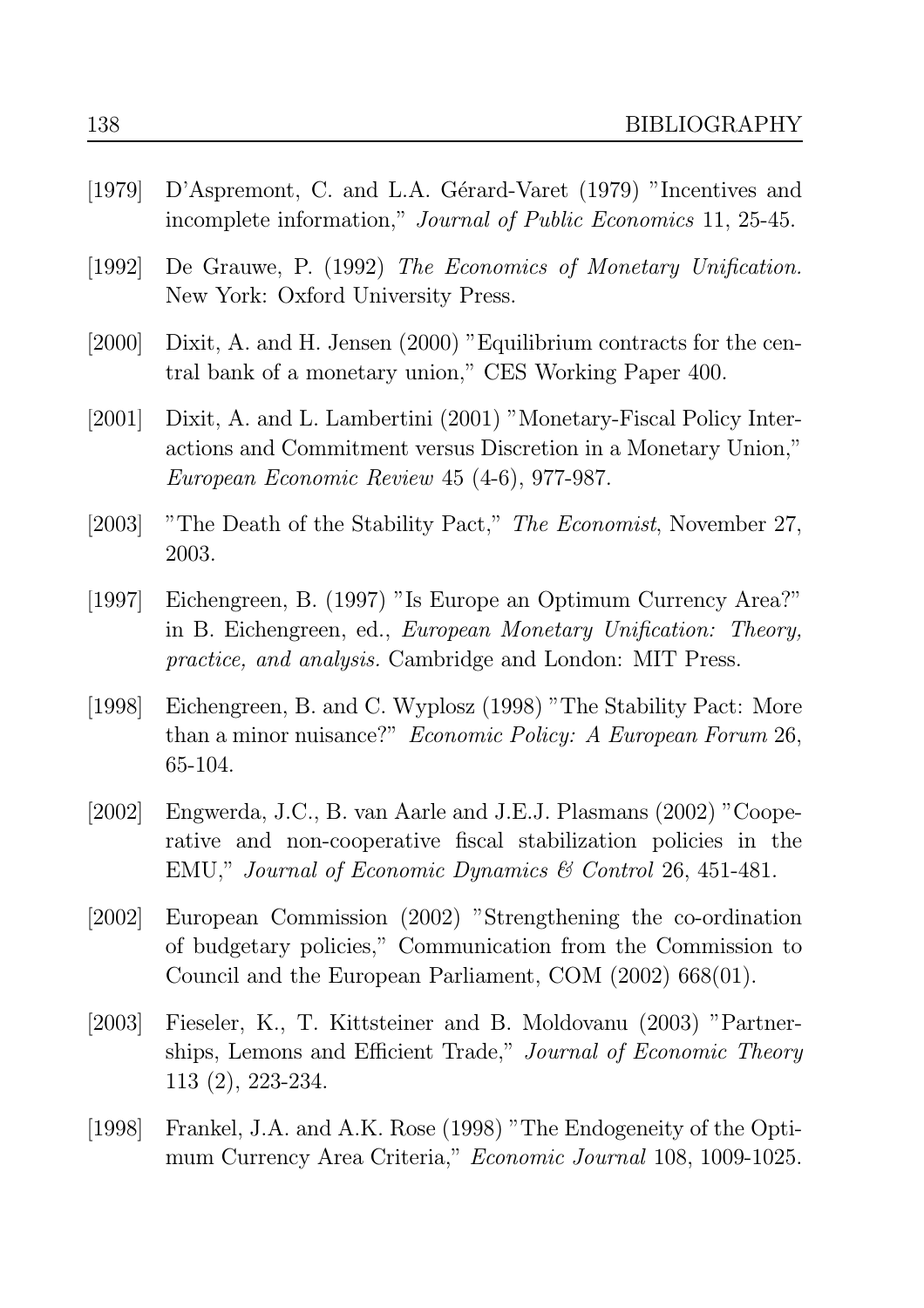- Gibbard, A. (1973) "Manipulation of Voting Schemes," *Econome*- $|1973|$  $trica$  41, 587-601.
- Gros, D. and C. Hefeker  $(2002)$  "One size must fit all national  $[2002]$ divergences in a monetary union," German Economic Review 3  $(3), 247-262.$
- Groves, T. (1973) "Incentives in Teams," *Econometrica* 41, 617- $\left[1973\right]$ 631.
- $[1999]$ Grüner, H.P. (1999) "On the Role of conflicting national interests in the ECB Council," CEPR Discussion Paper 2192.
- $[2001]$ Hefeker, C. (2001) "Comprehensive fiscal reform with monetary union and unilateral pegs," Working paper, University of Basel.
- $[2003]$ Hefeker, C. (2003) "Federal Monetary Policy," Scandinavian Jour*nal of Economics*, forthcoming.
- $[2001]$ Hughes Hallet, A., P. Mooslechner and M. Schuerz, eds., (2001) Challenges for Economic Policy Coordination within European *Monetary Union.* Boston, Dordrecht, London: Kluwer Academic Publishers.
- Irlenbusch, B. et al. (2003) "Voting in EMU: An Experimental  $[2003]$ Study of Institutional Innovation and the Role of Communication in the Stability and Growth Pact," Journal of Common Market *Studies* 41 (4), 645-664.
- $[2001]$ Jehiel, P. and B. Moldovanu (2001) "Efficient Design with Interdependent Valuations," *Econometrica* 69 (5), 1237-59.
- Jehiel, P., B. Moldovanu and E. Stacchetti (1996) "How (not) to  $[1996]$ sell nuclear weapons," American Economic Review 86(4), 814-829.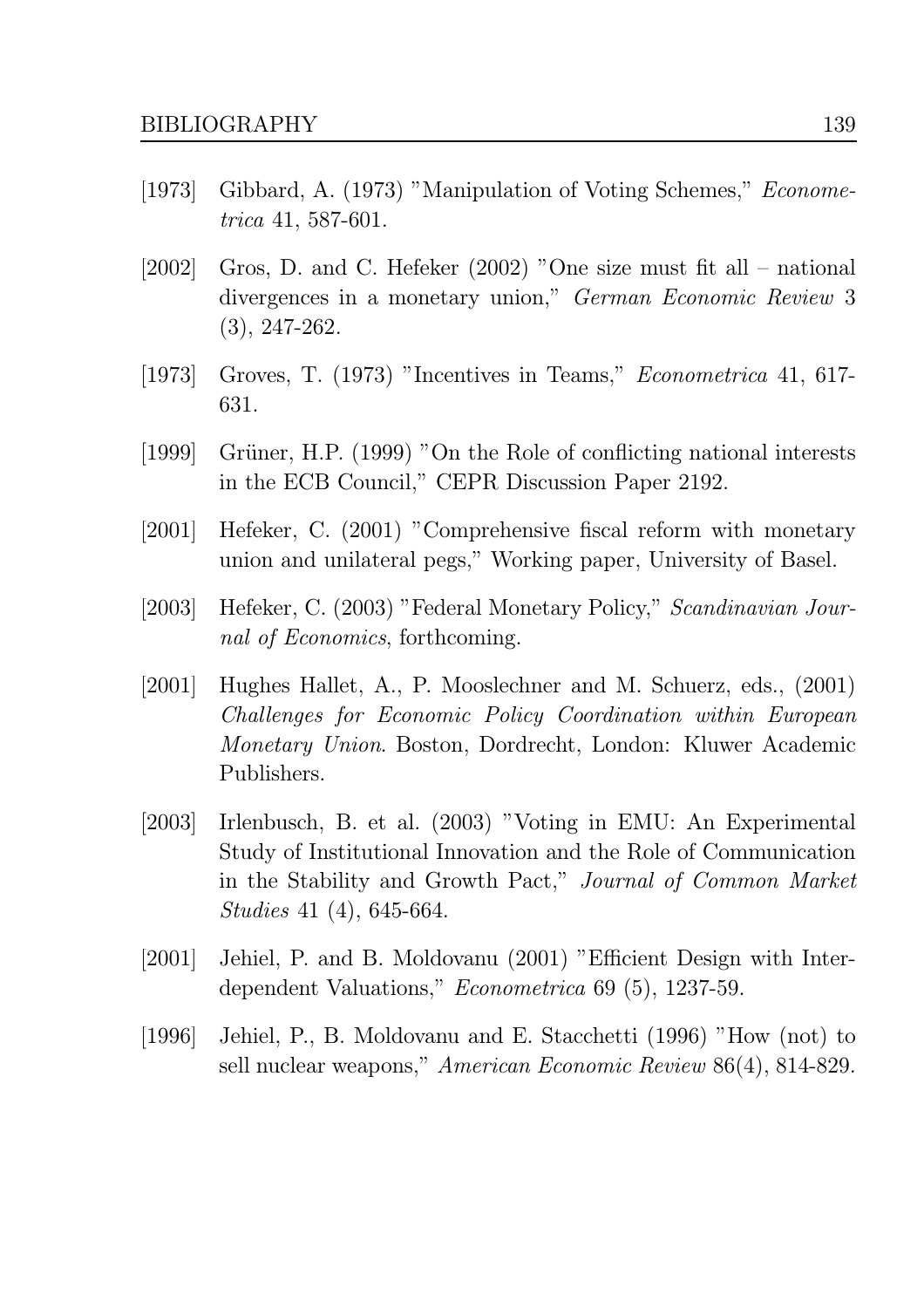- $[1998]$ Kletzer, K.M. (1998) "Macroeconomic Stabilization with a Common Currency: Does European Monetary Unification create a Need for Fiscal Insurance or Federalism?" in B. Eichengreen and J. Frieden, eds., *Forging an integrated Europe*. University of Michigan Press.
- $[2002]$ Kohler, M. (2002) "Coalition Formation in International Monetary Policy Games," Journal of International Economics 56, 371-385.
- Lane, P.R. (2000) "Asymmetric Shocks and Monetary Policy in  $[2000]$ a Currency Union," Scandinavian Journal of Economics 102 (4), 585-604.
- $[2002]$ Maier, P. (2002) Political Pressures, rhetoric and monetary policy: Lessons for the European Central Bank. Cheltenham: Edward Elgar.
- $[1995]$ Martin, P. (1995) "Free-Riding, Convergence and Two-Speed Monetary Unification in Europe," European Economic Review 39, 1345-1364.
- Mas-Colell, A., M. D. Whinston and J. R. Green (1995) Microeco- $[1995]$ *nomic Theory.* New York, Oxford: Oxford University Press.
- Masson, P.R. and M.P. Taylor (1992) "Common Currency Areas  $[1992]$ and Currency Unions: An Analysis of the Issue," CEPR Discussion Paper 617.
- Mundell, R.A. (1961) "A Theory of Optimum Currency Area,"  $[1961]$ American Economic Review 51 (4), 657-665.
- Myerson, R.B. and M.A. Satterthwaite (1983) "Efficient Me- $[1983]$ chanisms for Bilateral Trading," Journal of Economic Theory 28, 265-281.
- $[2000]$ Persson, T. and G. Tabellini (2000) Political Economics: Explai*ning Economic Policy.* Zeuthen Lecture Book Series. Cambridge and London: MIT Press.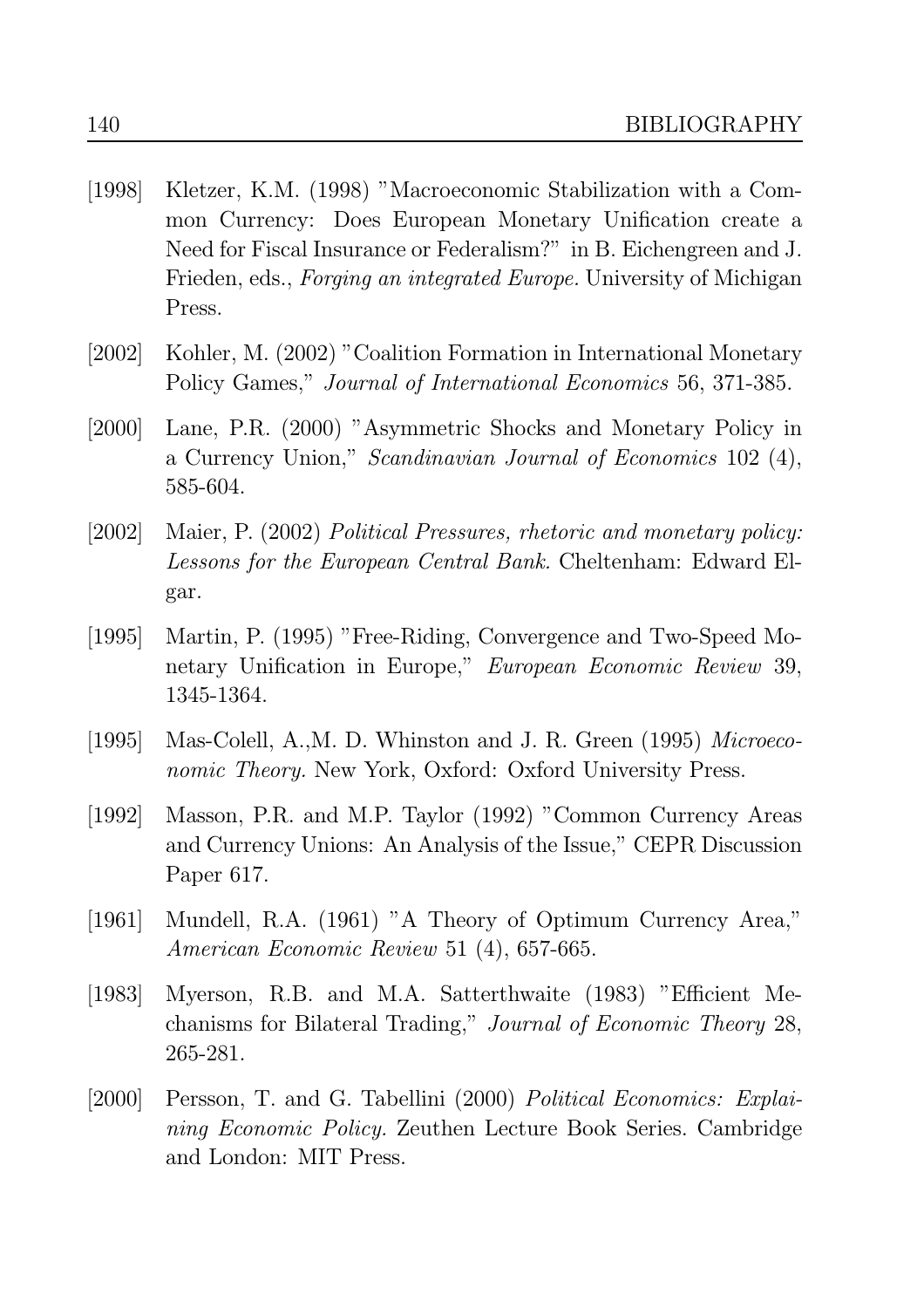- Piketty, T. (1999) "The information-aggregation approach to po- $|1999|$ litical institutions," *European Economic Review* 43, 791-800.
- $[1992]$ Protocol on the Statute of the European System of Central Banks and the European Central Bank (1992), OJ C 191, p.78.
- Rausser, G.C., L.K. Simon and J. Zhao (2003) "Incomplete Infor- $[2003]$ mation Aggregation Games," Working Paper, University of California, Berkeley.
- $[1975]$ Satterthwaite, M.A. (1975) "Strategy-proofness and Arrow's conditions: Existence and Correspondence Theorems for Voting Procedures and Social Welfare Functions," Journal of Economic Theo $ry$  10, 187-217.
- $[1998]$ Schuberth, H. and G. Wehinger (1998) "Room for Manoeuvre of Economic Policy in EU Countries: Are there Costs of Joining EMU?" Oesterreichische Nationalbank, Working Paper Series 35.
- $[2000]$ Sibert, A. and A. Sutherland (2000) "Monetary Unions and Labor Market Reform," Journal of International Economics 51, 421-435.
- Swedish Government Commission on Stabilization Policy for Full  $[2002]$ Employment in the Event of Swedish Membership in the Monetary Union  $(2002)$  "Stabilization Policy in the Monetary Union – Final Report," Swedish Official Government Reports.
- $\vert 1991 \vert$ Vaubel, R. and T.D. Willet (1991) The political economy of in*ternational organizations: A public choice approach.* Political Economy of Global Interdependence series, Boulder and Oxford: Westview Press.
- $[1994]$ Von Hagen, J. and R. Süppel (1994) "Central bank constitutions for federal monetary unions," *European Economic Review* 38, 774-782.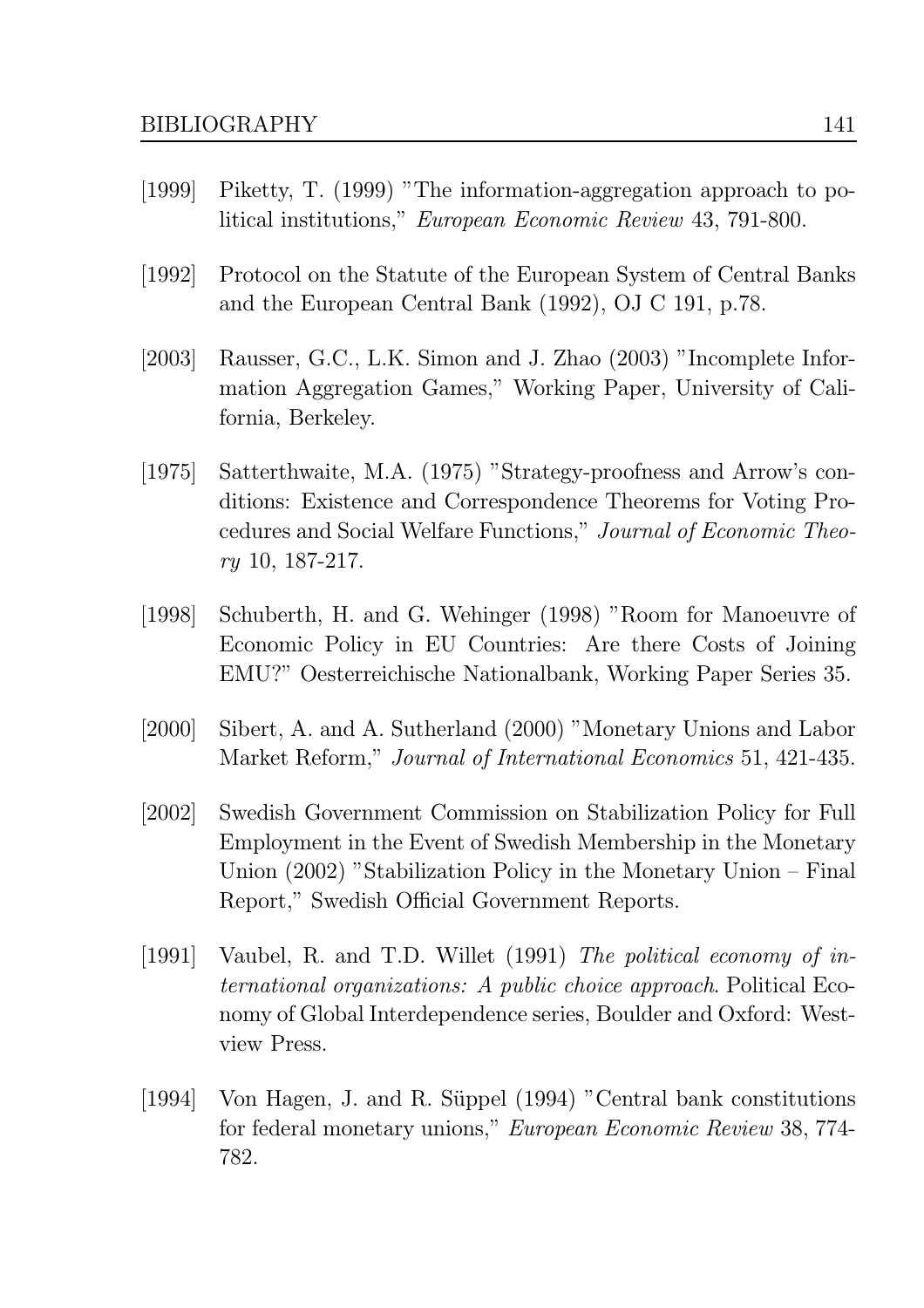- $[2001]$ Vranceanu, R. and T. Warin (2001) "EMU: Optimal Fiscal Strategy and the Punishment Effect," Review of International Economics 9 (3), 494-504.
- $[2003]$ Zimmermann, Klaus F. (2003) "Zur unabdingbaren Reform des Stabilitäts- und Wachstumspaktes," Zeitschrift für Staats- und Europawissenschaften  $1(2)$ , 230-239.